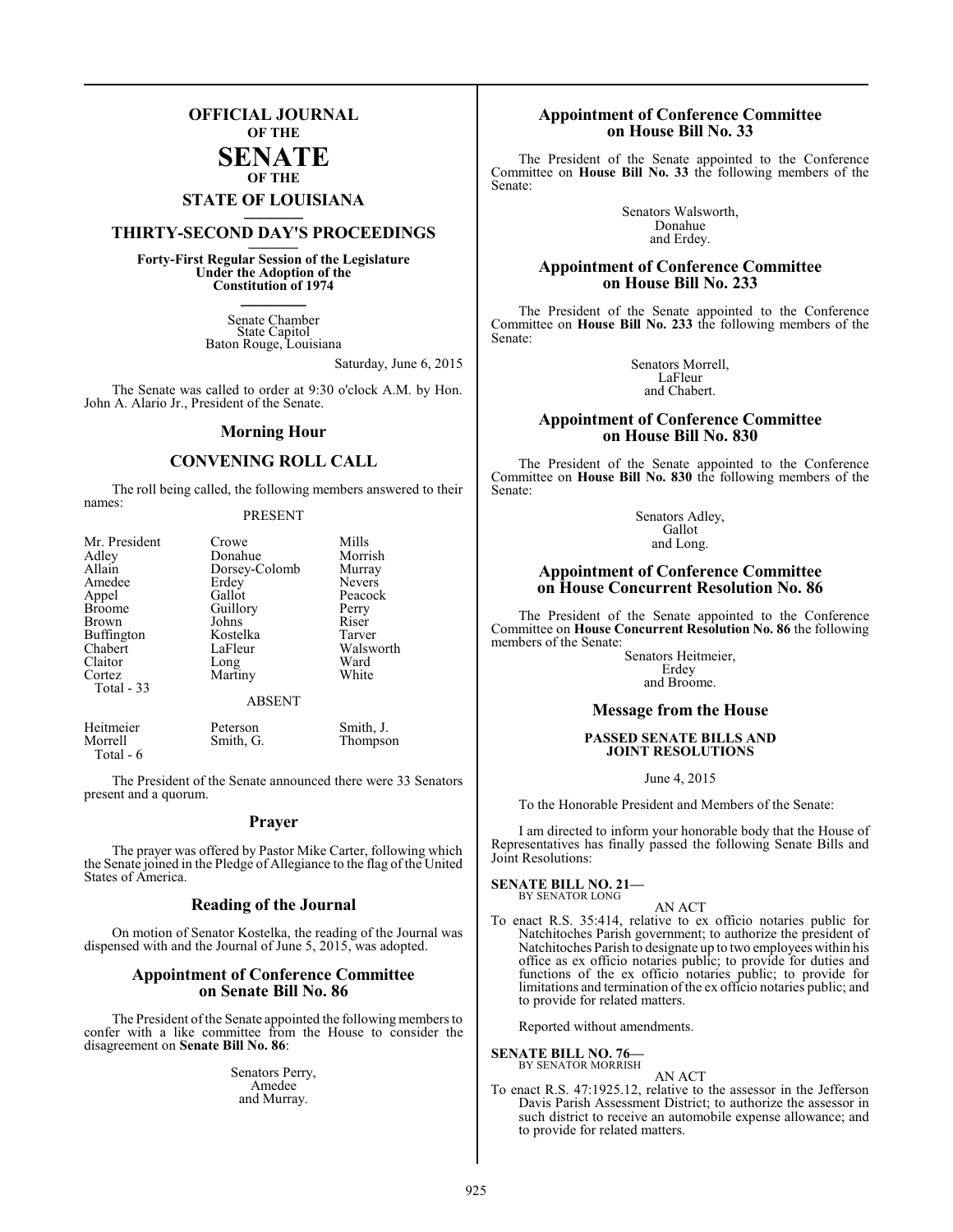Reported without amendments.

- **SENATE BILL NO. 42—** BY SENATOR WALSWORTH
- AN ACT To amend and reenact R.S. 39:1595(A)(2), relative to certain competitive proposals; to provide procedures for notification for certain contracts; to provide for an effective date; and to provide for related matters.

Reported without amendments.

#### **SENATE BILL NO. 134—** BY SENATOR PEACOCK

AN ACT

To amend and reenact Chapter 5 of Title VII of Book I of the Civil Code, consisting of Civil Code Articles 215 through 245, to consist of Articles 221 through 235, Titles VII and VII-A of Book VII of the Code of Civil Procedure, consisting of Articles 4501, 4502, 4521 and 4522, to consist of Articles 4501 and 4521, Code of Civil Procedure Articles 683, 732, and 2592, and R.S. 9:571, 572, and 951 through 954, and to enact Chapter 6 of Title VII of Book I of the Civil Code to be comprised of Civil Code Articles 236 through 239, Code ofCivil Procedure Article 74.6, R.S. 9:573, and Chapter 3-A of Code Title VIII of Code Book I of Title 9 of the Louisiana Revised Statutes of 1950, to consist of R.S. 9:961 and 962, relative to parental authority of married persons, the obligations of children, parents, and other ascendants, and provisional custody by mandate; to provide for the authority of married fathers and mothers over their minor child; to provide for the rights and obligations of married parents of minor children; to provide for the obligations of minor children; to provide for the authority of a married parent to administer, alienate, encumber, or lease the property of his minor child, or to compromise a claim of his minor child, or to incur an obligation of his minor child; to provide for the delivery of the property of the child to the child at the termination of parental authority; to provide for an accounting of the administration of the parents to the child; to provide for the delegation of parental authority; to provide for the termination of parental authority; to provide for the obligations of a child regardless of age; to provide for the reciprocal obligations of descendants and ascendants; to provide for the suppression of Civil Code Articles relative to the duties of parents toward their illegitimate children and relative to the duties of illegitimate children toward their parents; to provide for venue for actions to seek court approval by parents during marriage; to provide for proper party plaintiff and proper party defendant for unemancipated minors; to provide for summary proceedings for certain actions; to provide for the administration of minor's property during marriage of parents; to provide for the administration of a court judgment in favor of a minor; to provide for limitations on actions between an unemancipated minor child, his parents, a person having parental authority of the unemancipated minor child, or the tutor of the unemancipated minor child; to provide for acts that may be performed without court approval by a person having parental authority; to provide for a redesignation of a Section relative to uncontested paternity proceedings; to provide for provisional custody by mandate; to direct the Louisiana State Law Institute to replace Comment (b) under Code of Civil Procedure Article 684; to provide for an effective date; and to provide for related matters.

Reported without amendments.

## **SENATE BILL NO. 28—** BY SENATOR BROWN

AN ACT

To enact R.S. 17:182.1 and 3996(B)(39), relative to schools and student instruction; to require public school governing authorities and schools to informstudents and parents regarding certain homework assistance services; to provide for the posting of this information in public schools; to provide relative to

## **Page 2 SENATE 32nd DAY'S PROCEEDINGS**

Department of Education support; and to provide for related matters.

Reported without amendments.

#### **SENATE BILL NO. 54—**

BY SENATOR BROOME AND REPRESENTATIVES BADON, BARROW, WESLEY BISHOP, HUNTER, JAMES, SMITH, ST. GERMAIN AND WOODRUFF

AN ACT

To enact R.S. 17:416(J) and 3996(B)(39), relative to discipline of students; to prohibit the suspension or expulsion of students in grades prekindergarten through five from school or from riding a school bus for uniform violations; to provide for measures to address unacceptable behavior; and to provide for related matters.

Reported without amendments.

**SENATE BILL NO. 79—**

BY SENATOR ALLAIN

AN ACT To enact R.S. 30:29.2, relative to the remediation of oilfield sites and exploration and production sites; to provide alternative dispute resolution in lawsuits involving the remediation of oilfield sites and exploration and production sites; to authorize the court to compel nonbinding mediation; to provide for the payment of mediation fees and expenses; to provide terms, conditions, requirements, and effects; to provide for effectiveness; and to provide for related matters.

Reported with amendments.

**SENATE BILL NO. 98—**

BY SENATOR MORRELL AN ACT

To enact R.S.  $15:587(A)(1)(h)$  and R.S.  $47:6007(C)(7)$ , relative to motion picture investor tax credits; to create the Public Registry of Motion Picture Investor Tax Credit Brokers and require certain persons to qualify for and register; to provide for criminal penalties; to require a criminal history background examination; and to provide for related matters.

Reported with amendments.

#### **SENATE BILL NO. 100—**

BY SENATOR MORRELL AND REPRESENTATIVE TALBOT AN ACT

To amend and reenact R.S. 47:6007(B)(9), (10), and (11) and (D)(2)(c) and (d) and (9), and to enact R.S. 36:104.1 and R.S.  $47:6007(B)(17)$ ,  $(18)$ ,  $(19)$ , and  $(20)$ ,  $(C)(1)(e)$ , and  $(D)(2)(f)$ and (g), relative to motion picture investor tax credits; to regulate and limit production expenditures between related parties; to subject related party transactions to review by the office of the state inspector general; to require certain sworn affidavits and provide for criminal penalties; to provide for the powers and duties of the Department of Economic Development; to require an independent verification of expenditures for certification of such tax credits; and to provide for related matters.

Reported with amendments.

**SENATE BILL NO. 101—** BY SENATOR MORRELL AND REPRESENTATIVE TALBOT AN ACT

To amend and reenact R.S. 47:6007(B)(8) and (D)(5), relative to motion picture investor tax credits; to provide for verification of the payroll portion of production expenditures; to require information to be provided by the Louisiana Workforce Commission; and to provide for related matters.

Reported with amendments.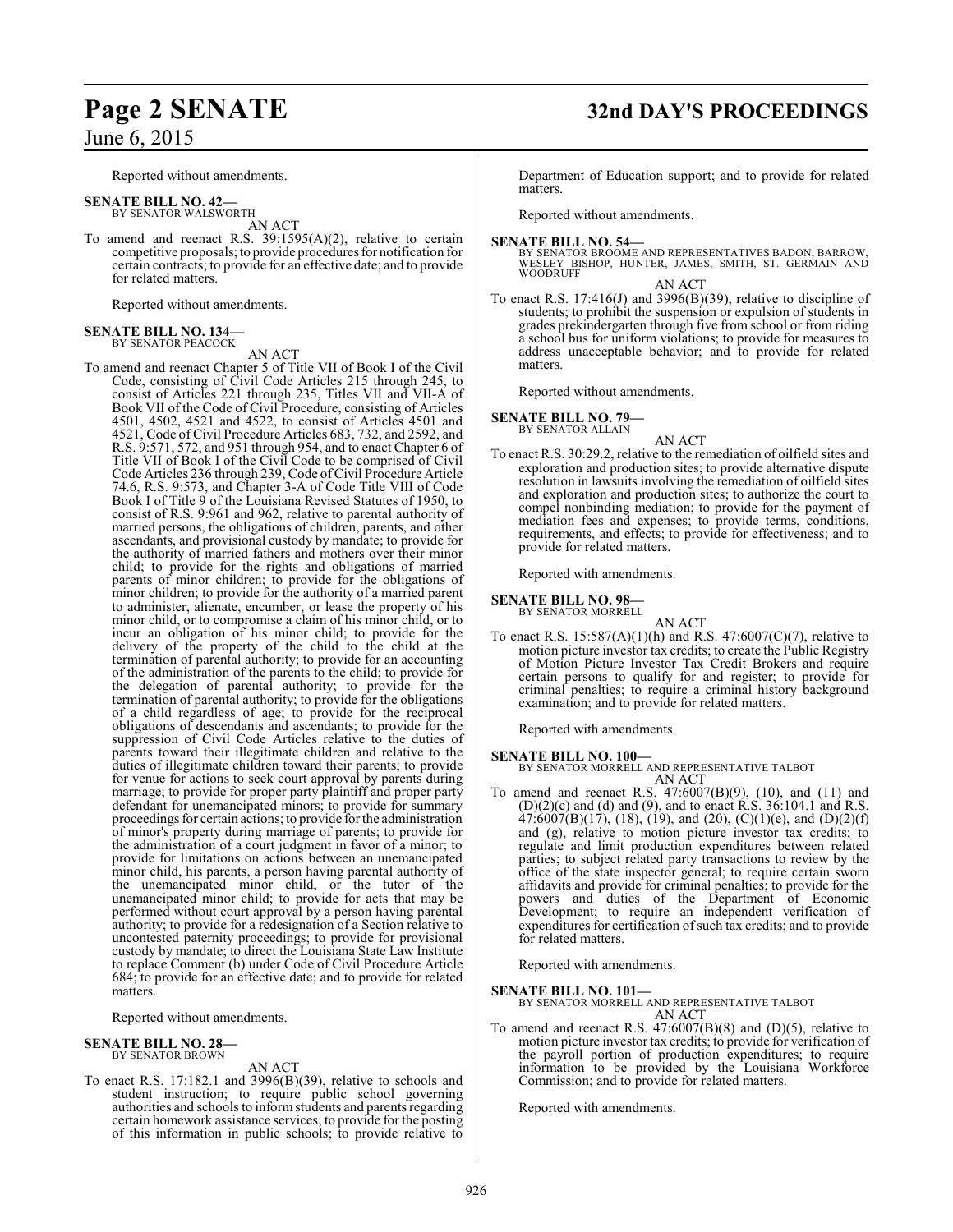## **32nd DAY'S PROCEEDINGS Page 3 SENATE**

# June 6, 2015

#### **SENATE BILL NO. 102—**

BY SENATOR MORRELL AND REPRESENTATIVE TALBOT AN ACT

To amend and reenact R.S. 47:6007(B)(10) and to enact R.S. 47:6007(B)(17), relative to motion picture investor tax credits; to limit certification for credits if certain expenditures exceed a certain percentage of production expenditures; and to provide for related matters.

Reported with amendments.

**SENATE BILL NO. 105—** BY SENATOR MORRELL AND REPRESENTATIVE TALBOT AN ACT

To amend and reenact R.S. 47:6007(F), relative to motion picture investor tax credits; to authorize the recapture of such tax credits from owners of certain entities; and to provide for related matters.

Reported with amendments.

#### **SENATE BILL NO. 106—**

- BY SENATOR MORRELL AND REPRESENTATIVE TALBOT AN ACT
- To amend and reenact R.S. 47:6007(B)(6) and to enact R.S. 47:6007(G), relative to motion picture investor tax credits; to provide for eligibility for the credits; to provide for the invalidity of credits and their recovery under certain circumstances; to provide for retroactivity and severability; and to provide for related matters.

Reported with amendments.

**SENATE BILL NO. 103—** BY SENATOR MORRELL AND REPRESENTATIVE TALBOT AN ACT

To amend and reenact R.S. 47:6007(B)(10), relative to motion picture investor tax credits; to prohibit the eligibility of certain expenditures for the credit; and to provide for related matters.

Reported with amendments.

#### **SENATE BILL NO. 33—** BY SENATOR WALSWORTH

AN ACT

To amend and reenact R.S. 39:140 and 245 and R.S. 43:1, and to repeal R.S. 49:205, relative to the division of administration; to provide relative to the office of technology services and the office of telecommunications management; to provide for reorganization; to provide for the uniform consolidated mailroom; to provide for supervision and control; to provide for purchasing printing and engraving; and to provide for related matters.

Reported with amendments.

#### **SENATE BILL NO. 248—**

BY SENATOR MURRAY

AN ACT

To amend and reenact R.S. 17:3803(B)(1)(e), R.S. 33:2955(A)(1)(h), R.S. 39:98.2(A)(5) and R.S. 49:327(B)(1)(e), relative to investment authority of the state and political subdivisions; to provide relative to certain authorized investment of monies; to provide relative to certain investment grade commercial paper; to provide relative to investment authority of the state treasurer; to provide relative to investment authority of political subdivisions; to provide relative to Millennium Trust and certain offshore revenues investment; and to provide for relatedmatters.

Reported with amendments.

#### **SENATE BILL NO. 272—**

BY SENATOR ERDEY

AN ACT To amend and reenact R.S.  $47:305(D)(1)(k)$  and  $(4)(a)$  and to enact R.S. 47:337.9(C)(14.1), relative to exemptions against the sales and use tax of political subdivisions; to exempt certain prosthetic devices; and to provide for related matters.

Reported with amendments.

**SENATE BILL NO. 36—** BY SENATORS AMEDEE, CHABERT, JOHNS, MORRELL, GARY SMITH AND THOMPSON

#### AN ACT

To amend and reenact Code of Criminal Procedure Article 327.1 and  $335.1(A)(1)(a)$  and (c), R.S.  $14:79(A)(1)(a)$  and (E), and R.S. 46:2136.2(A) and (B), and to enact Chapter 28-D of Title 46 of the Louisiana Revised Statutes of 1950, to be comprised of R.S. 46:2181 through 2191, relative to protective orders; to provide for sexual assault protective orders; to provide relative to procedures for obtaining a sexual assault protective order; to provide definitions; to provide penalties; to provide relative to the Louisiana Protective Order Registry; to provide relative to the crime of violation of protective orders; to provide relative to protective orders as bail restrictions; and to provide for related matters.

Reported with amendments.

#### **SENATE BILL NO. 39—** BY SENATOR MILLS

AN ACT

To amend and reenact the Chapter heading of Chapter 54 of Title 37 of the Louisiana Revised Statutes of 1950, R.S. 37:3461, 3462, 3463(A), 3464, 3467, 3469, 3470, 3471(A), 3472, 3473, the introductory paragraph of 3474.1(A), 3474.1(A)(1), (2), and (5) and (B), 3474.2(A)(1) and (2), 3474.3(A), 3474.4, 3475, 3477(A), (D), and (E), 3478(A) and (B), 3480, 3481, and 3482 and to repeal R.S. 37:3474, relative to the Louisiana Board of Drug and Device Distributors; to provide definitions; to change the name of the board; to provide for the qualifications of board members; to provide duties and powers of the board; to provide for licensure requirements; to provide for inspections by the board; to provide for reinspection of distribution and sales facilities; to provide authority for the board to waive inspection; to provide authority for the board to discipline; to provide the board authority to take enforcement actions against nonlicensees; to provide for injunction proceedings; to provide for a board order to quarantine a legend drug or legend device; to provide for annual renewal of a license; to provide for authorization for the board to obtain criminal history record information; to provide for unlawful participation; to provide for unauthorized sales; to provide for mandatory reporting; to provide for applicability of the practice act; to repeal provisions related to manufacturer distribution of legend drugs and legend devices; to provide for an effective date; and to provide for related matters.

Reported with amendments.

**SENATE BILL NO. 43—** BY SENATOR APPEL

#### AN ACT

To amend and reenact R.S. 49:969 and 970, and to enact R.S. 17:6.1 and R.S. 49:968.1, relative to the State Board of Elementary and Secondary Education; to require the board to adopt rules in accordance with the Administrative Procedure Act for certain programs, statements, guidelines, or requirements for conduct; to provide relative to the approval, amendment, suspension, or rejection of certain proposed or adopted rules by a legislative committee or the governor; to provide for effectiveness; and to provide for related matters.

Reported with amendments.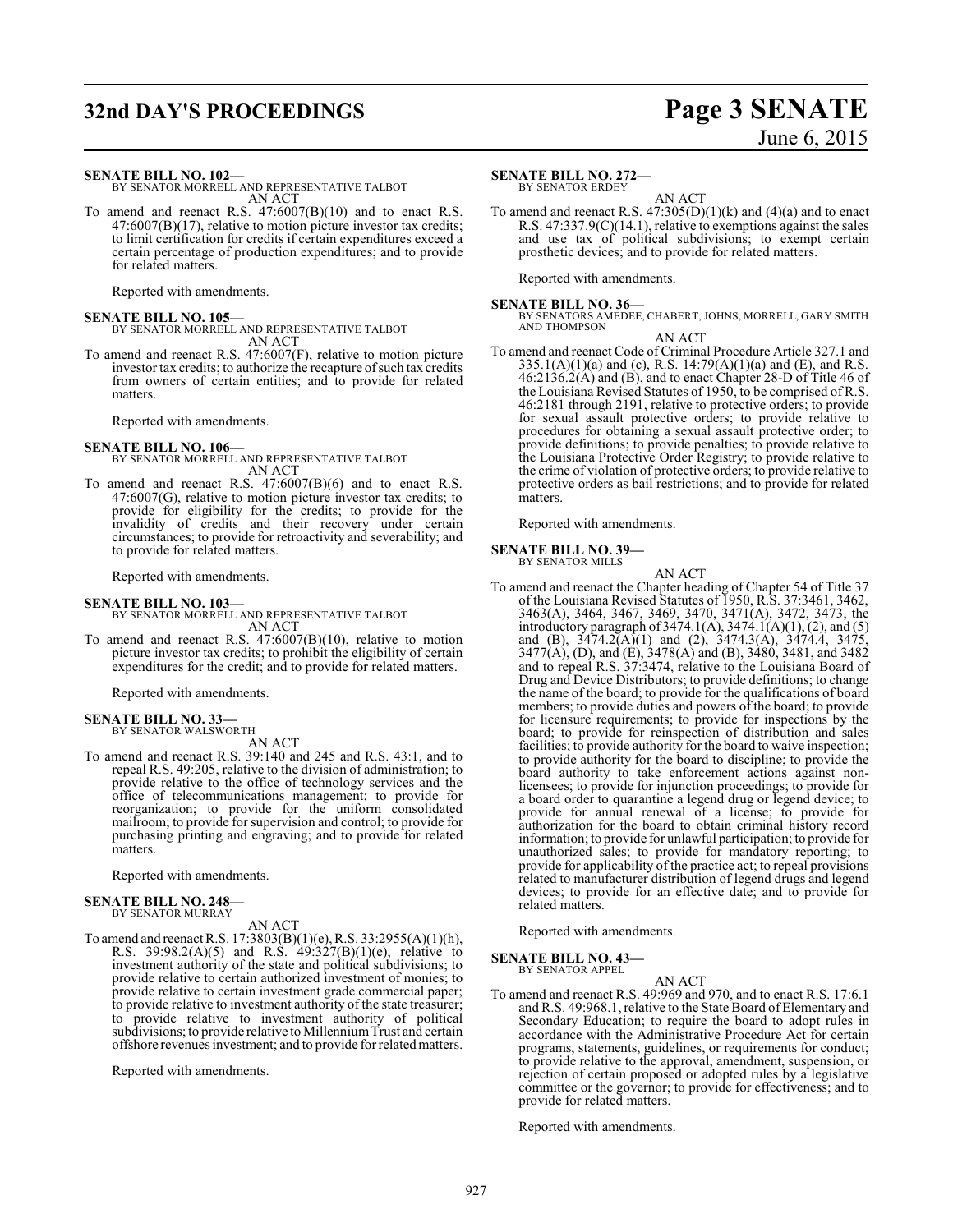#### **SENATE BILL NO. 115—**

BY SENATORS MILLS, LAFLEUR AND PEACOCK AN ACT

To amend and reenact R.S. 37:1360.21(A), (B), and (C), 1360.22(1), (5), (7), and (8), 1360.23(G), (H), and (I), 1360.24(A)(3), the introductoryparagraph of 1360.29(A), 1360.31, and 1360.32, to enact R.S.  $37:1360.29(A)(4)$  and  $1360.38(A)(3)$  and  $(4)$ , and to repeal R.S. 37:1360.23(J), relative to physician assistants; to provide for legislative intent; to amend definitions; to provide for the powers and duties of the Louisiana State Board of Medical Examiners; to provide for licensure; to provide for supervising physician qualifications and registration; to provide for services performed by physician assistants; to provide for assumption of professional liability; to provide for exemption; and to provide for related matters.

Reported with amendments.

**SENATE BILL NO. 132—**<br>BY SENATORS NEVERS AND THOMPSON AND REPRESENTATIVES<br>ARMES, BARROW, BERTHELOT, BROADWATER, HENRY BURNS,<br>CARMODY, CARTER, COX, EDWARDS, FANNIN, FOIL, GUILLORY,<br>HALL, HARRISON, HAZEL, HILL, HODGES, HOFF

AN ACT

To enact R.S. 17:3161.1, 3165.2 and 3168(6), relative to the articulation and transfer of postsecondary academic credit; to provide relative to reverse transfer agreements; to provide relative to awarding academic and workforce education credit to veterans for military education, training, or experience; to provide relative to the transfer of certain academic credits earned by veterans and their spouses; to provide for the responsibilities of the Statewide Articulation and Transfer Council; to provide for reports; and to provide for related matters.

Reported with amendments.

# **SENATE BILL NO. 143—** BY SENATOR MILLS

#### AN ACT

To amend and reenact R.S. 40:1046, relative to the therapeutic use of marijuana; to provide for the adoption of rules and regulations relating to the prescribing, dispensing, and producing of marijuana for therapeutic use; to provide for a deadline to adopt rules and regulations; to provide for a report to the legislature; to provide for the location of the place of dispensing; to provide for the use of the Prescription Monitoring Program; to provide for licensure of a production facility; to provide for an effective date; to provide for a termination date; and to provide for related matters.

Reported with amendments.

#### **SENATE BILL NO. 171—** BY SENATOR MORRISH

#### AN ACT

To amend and reenact R.S. 22:453(B) and (C), 458, and 459(A) and to enact R.S. 22:452(4) and (5), 453(D), 454(C), and 458.1, relative to group self-insurers; to define certain terms; to provide for the amount of insolvency deposit; to provide certain requirements for self-insured trusts; to provide for excess stoploss coverage; to provide with respect to the requirements to obtain a certificate of authority to operate a self-insured trust plan; and to provide for related matters.

Reported with amendments.

#### **SENATE BILL NO. 217—** BY SENATOR GALLOT

AN ACT

To authorize and provide for the transfer of certain state property; to provide for the transfer of state properties in the parishes of East Baton Rouge and Rapides; to provide for the property

description; to provide for reservation of mineral rights; to provide terms, conditions, and requirements; and to provide for related matters.

Reported with amendments.

#### **SENATE BILL NO. 255—**

- BY SENATORS MORRELL, ALARIO, AMEDEE, APPEL, BROOME,<br>BROWN, BUFFINGTON, CORTEZ, CROWE, DONAHUE, DORSEY-<br>COLOMB, ERDEY, GALLOT, GUILLORY, JOHNS, KOSTELKA,<br>LAFLEUR, LONG, MILLS, MURRAY, NEVERS, PETERSON, RISER,<br>GARY SMITH, JO AN ACT
- To enact R.S. 17:3351(H) and Part XII of Chapter 26 of Title 17 of the Louisiana Revised Statutes of 1950, to be comprised of R.S. 17:3399.11 through 3399.15, relative to sexual assault on campuses of postsecondary institutions; to provide for the general powers, duties, and functions of postsecondary management boards; to require annual anonymous sexual assault climate surveys to be conducted; to provide for procedures; to provide for reporting; and to provide for related matters.

Reported with amendments.

## **SENATE BILL NO. 283— (Substitute of Senate Bill No. 34 by**

**Senator Cortez)**<br>BERTHELOT, STUART BISHOP, BROADWATIVES ARMES, BADON,<br>BERTHELOT, STUART BISHOP, BROADWATER, BROWN, BURFORD,<br>HENRY BURNS, CARMODY, CARTER, CONNICK, DOVE, GAROFALO,<br>LEGER, LEOPOLD, LORUSSO, MIGUEZ, MILLER, M SHADOIN, SMITH, WHITNEY, WILLMOTT AND WOODRUFF AN ACT

To enact R.S. 17:274.1(D), relative to required courses of study; to provide relative to the course content and curriculum for certain Civics and civics-related courses; to provide relative to a survey of student knowledge of the history, principles, and form of the United States government; and to provide for related matters.

Reported with amendments.

Respectfully submitted, ALFRED W. SPEER Clerk of the House of Representatives

#### **Senate Resolutions on Second Reading**

**SENATE RESOLUTION NO. 182—** BY SENATOR NEVERS

A RESOLUTION

To commend former Bogalusa City Councilman Daniel "Danny" D. Stogner for his dedicated and enthusiastic public service to the people of Bogalusa.

On motion of Senator Nevers the resolution was read by title and adopted.

#### **SENATE RESOLUTION NO. 184—** BY SENATOR NEVERS

A RESOLUTION

To commend former Bogalusa Mayor Charles E. Mizell Sr. on his leadership and record of dedicated public service to the people of Bogalusa and Washington Parish.

On motion of Senator Nevers the resolution was read by title and adopted.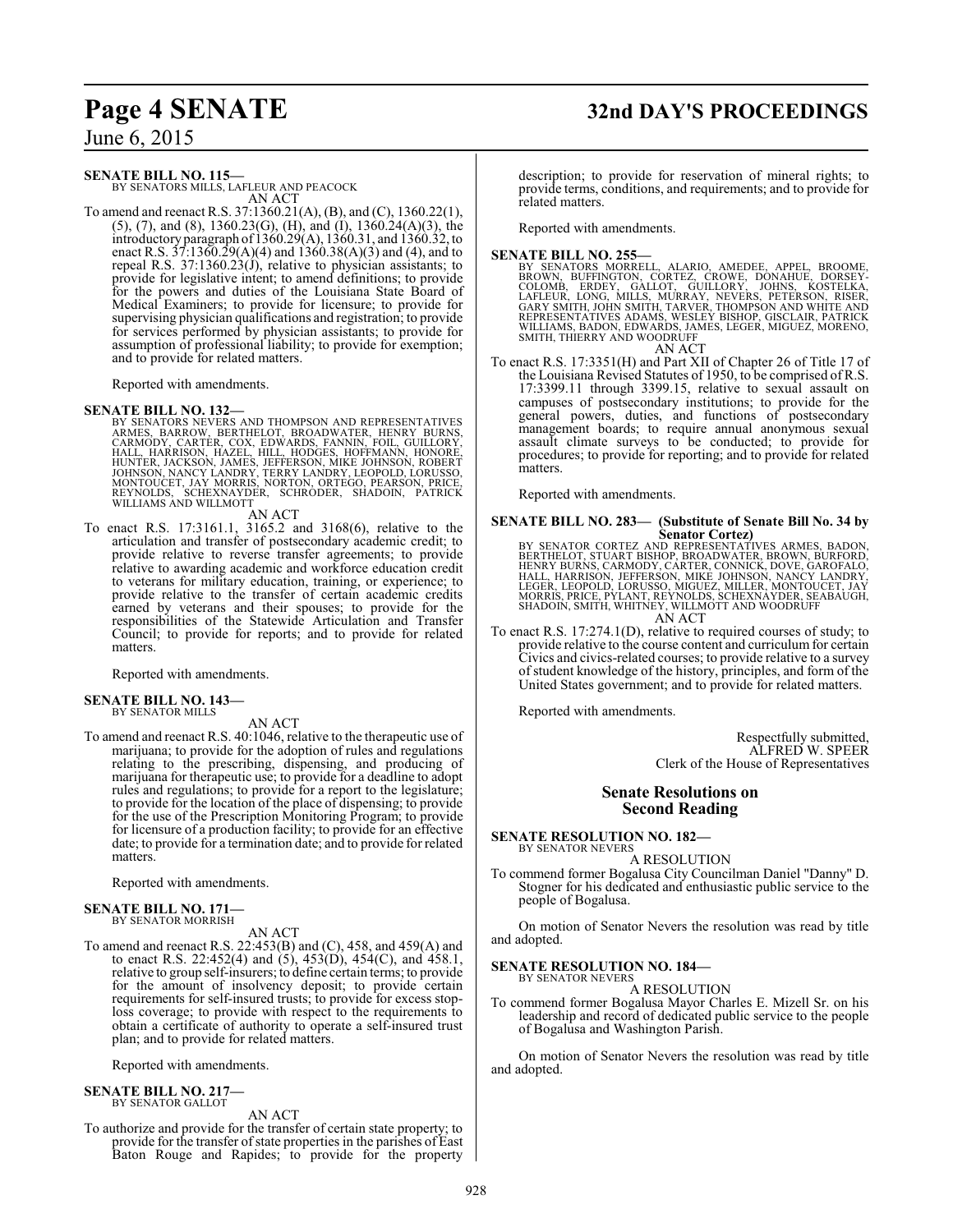## **32nd DAY'S PROCEEDINGS Page 5 SENATE**

#### **SENATE RESOLUTION NO. 185—**

BY SENATOR THOMPSON A RESOLUTION

To commend Zahir "Bo" Bolourchi upon his retirement, after fortyseven years of service with the Louisiana Department of Transportation and Development.

On motion of Senator Peacock the resolution was read by title and adopted.

#### **SENATE RESOLUTION NO. 186—** BY SENATOR MORRELL

A RESOLUTION

To express the sincere condolences of the Senate of the Legislature of Louisiana upon the death of Christopher "Chris" San Marco.

On motion of Senator Morrell the resolution was read by title and adopted.

#### **SENATE RESOLUTION NO. 187—** BY SENATOR CHABERT

A RESOLUTION

To urge and request the division of administration and Coastal Protection and Restoration Authority to fully explore the Construction Manager at Risk project delivery and procurement process, and to utilize it to its fullest capability, in order to expedite the commencement and delivery of multiple large scale coastal restoration projects previously identified by Coastal Protection and Restoration Authority as necessary to address the state's immediate coastal erosion threat.

On motion of Senator Chabert the resolution was read by title and adopted.

#### **SENATE RESOLUTION NO. 188—** BY SENATOR DORSEY-COLOMB

A RESOLUTION

To urge and request the Senate Committee on Local and Municipal Affairs to study the effects pollution has on local municipalities.

On motion of Senator Dorsey-Colomb the resolution was read by title and adopted.

## **SENATE RESOLUTION NO. 189—** BY SENATORS GALLOT, KOSTELKA AND LONG

A RESOLUTION

To express the sincere condolences of the Senate of the Legislature of Louisiana upon the death of Herman H. "Buddy" Collins Jr.

On motion of Senator Gallot the resolution was read by title and adopted.

#### **Senate Concurrent Resolutions on Second Reading**

#### **SENATE CONCURRENT RESOLUTION NO. 132—** BY SENATOR CLAITOR AND REPRESENTATIVE JACKSON

A CONCURRENT RESOLUTION

To urge and request the Department of Health and Hospitals to conduct a study on access to psychiatric medications and the costs for nonaccess to such medications

#### **Floor Amendments**

Senator Claitor proposed the following amendments.

#### **SENATE FLOOR AMENDMENTS**

Amendments proposed by Senator Claitor to Original Senate Concurrent Resolution No. 132 by Senator Claitor

AMENDMENT NO. 1

On page 1, line 17, delete "all"

On motion of Senator Claitor, the amendments were adopted.

# June 6, 2015

The concurrent resolution was read by title. Senator Claitor moved to adopt the amended Senate Concurrent Resolution.

#### **ROLL CALL**

The roll was called with the following result:

#### YEAS

| Mr. President<br>Adley<br>Allain<br>Amedee<br>Appel<br>Brown<br>Buffington<br>Chabert<br>Claitor<br>Cortez<br>Crowe<br>Donahue<br>Total - 34 | Dorsey-Colomb<br>Erdey<br>Guillory<br>Heitmeier<br>Johns<br>Kostelka<br>LaFleur<br>Long<br>Martiny<br>Mills<br>Morrell<br>Morrish<br><b>NAYS</b> | Murray<br><b>Nevers</b><br>Peacock<br>Perry<br>Riser<br>Smith, J.<br>Thompson<br>Walsworth<br>Ward<br>White |
|----------------------------------------------------------------------------------------------------------------------------------------------|--------------------------------------------------------------------------------------------------------------------------------------------------|-------------------------------------------------------------------------------------------------------------|
| Total $-0$                                                                                                                                   | ABSENT                                                                                                                                           |                                                                                                             |

Broome Peterson Tarver<br>
Gallot Smith G.

Total - 5

The Chair declared the Senate adopted the amended Senate Concurrent Resolution and ordered it engrossed and sent to the House.

# **SENATE CONCURRENT RESOLUTION NO. 133—** BY SENATOR DORSEY-COLOMB

Smith, G.

A CONCURRENT RESOLUTION

To commend David Holmes on his academic achievements and impeccable leadership.

The concurrent resolution was read by title. Senator Dorsey-Colomb moved to adopt the Senate Concurrent Resolution.

#### **ROLL CALL**

The roll was called with the following result:

#### YEAS

| Mr. President<br>Adlev<br>Allain<br>Amedee<br>Appel<br>Brown<br>Buffington<br>Chabert<br>Claitor<br>Cortez<br>Crowe<br>Donahue<br>Total - 35 | Dorsey-Colomb<br>Erdey<br>Gallot<br>Guillory<br>Heitmeier<br>Johns<br>Kostelka<br>LaFleur<br>Long<br>Martiny<br>Mills<br>Morrell<br><b>NAYS</b> | Morrish<br>Murray<br><b>Nevers</b><br>Peacock<br>Perry<br>Riser<br>Smith, J.<br>Thompson<br>Walsworth<br>Ward<br>White |
|----------------------------------------------------------------------------------------------------------------------------------------------|-------------------------------------------------------------------------------------------------------------------------------------------------|------------------------------------------------------------------------------------------------------------------------|
| Total - 0                                                                                                                                    |                                                                                                                                                 |                                                                                                                        |

ABSENT

Broome Smith, G.<br>Peterson Tarver

The Chair declared the Senate adopted the Senate Concurrent Resolution and ordered it sent to the House.

Peterson Total - 4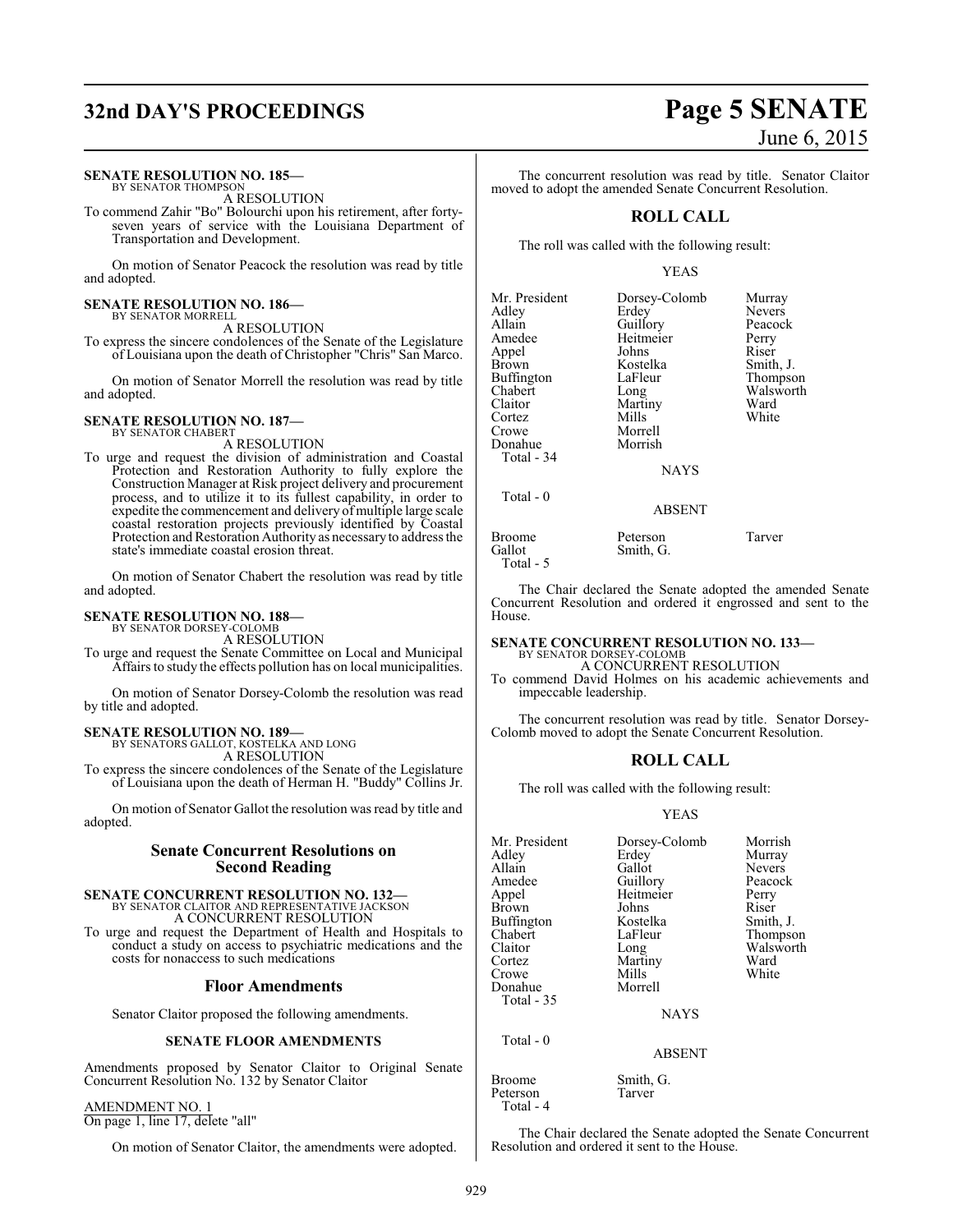#### **SENATE CONCURRENT RESOLUTION NO. 134—**

BY SENATOR DORSEY-COLOMB A CONCURRENT RESOLUTION

To commend Christopher Michael Bester upon his outstanding accomplishments.

The concurrent resolution was read by title. Senator Dorsey-Colomb moved to adopt the Senate Concurrent Resolution.

#### **ROLL CALL**

The roll was called with the following result:

#### YEAS

| Mr. President | Donahue       | Morrell       |
|---------------|---------------|---------------|
| Adley         | Dorsey-Colomb | Morrish       |
| Allain        | Erdey         | Murray        |
| Amedee        | Gallot        | <b>Nevers</b> |
| Appel         | Guillory      | Peacock       |
| <b>Broome</b> | Heitmeier     | Perry         |
| Brown         | Johns         | Riser         |
| Buffington    | Kostelka      | Smith, J.     |
| Chabert       | LaFleur       | Thompson      |
| Claitor       | Long          | Walsworth     |
| Cortez        | Martiny       | Ward          |
| Crowe         | Mills         | White         |
| Total $-36$   |               |               |
|               | <b>NAYS</b>   |               |
| $Total - 0$   |               |               |

#### ABSENT

Peterson Smith, G. Tarver Total - 3

The Chair declared the Senate adopted the Senate Concurrent Resolution and ordered it sent to the House.

#### **House Concurrent Resolutions on Second Reading, Subject to Call**

#### **Called from the Calendar**

Senator Chabert asked that House Concurrent Resolution No. 113 be called from the Calendar.

## **HOUSE CONCURRENT RESOLUTION NO. 113—**

BY REPRESENTATIVE HARRISON A CONCURRENT RESOLUTION

To urge and request the Office of Group Benefits to study the cost for each member school board to terminate its participation in the programs offered through the Office of Group Benefits and to submit a written report of findings to the House Committee on Appropriations and the Senate Committee on Finance not later than sixty days prior to the beginning of the 2016 Regular Session of the Legislature of Louisiana.

The resolution was read by title. Senator Chabert moved to concur in the House Concurrent Resolution.

## **ROLL CALL**

The roll was called with the following result:

#### YEAS

| Mr. President | Dorsey-Colomb | Murray        |
|---------------|---------------|---------------|
| Adley         | Erdey         | <b>Nevers</b> |
| Allain        | Gallot        | Peacock       |
| Amedee        | Guillory      | Perry         |
| Appel         | Heitmeier     | Riser         |

| <b>Broome</b>     | Johns    | Smith, J. |
|-------------------|----------|-----------|
| <b>Brown</b>      | Kostelka | Tarver    |
| <b>Buffington</b> | LaFleur  | Thompson  |
| Chabert           | Long     | Walsworth |
| Claitor           | Martiny  | Ward      |
| Cortez            | Mills    | White     |
| Crowe             | Morrell  |           |
| Donahue           | Morrish  |           |
| Total - 37        |          |           |
|                   |          |           |

NAYS

ABSENT

Peterson Smith, G. Total - 2

Total - 0

The Chair declared the Senate concurred in the House Concurrent Resolution and ordered it returned to the House.

#### **Senate Bills and Joint Resolutions Returned from the House of Representatives with Amendments**

#### **SENATE BILL NO. 88—**

BY SENATOR ADLEY

AN ACT To amend and reenact R.S. 30:9(B) and to enact R.S. 30:9.2, relative to the office of conservation; to provide relative to drilling units and pooling; to provide relative to certain wells; to provide relative to cross-unit wells; to provide certain definitions, terms, procedures, requirements, conditions, and effects; and to provide for related matters.

The bill was read by title. Returned from the House of Representatives with amendments:

#### **HOUSE COMMITTEE AMENDMENTS**

Amendments proposed by House Committee on Natural Resources and Environment to Engrossed Senate Bill No. 88 by Senator Adley

AMENDMENT NO. 1 On page 2, line 10, after "**units**" insert "**that is**"

AMENDMENT NO. 2 On page 2, line 20, before "**proposed**" insert "**that is**"

AMENDMENT NO. 3 On page 2, line 21, change "**requirements is met**" to "**occurs**"

AMENDMENT NO. 4 On page 2, line 25, after "**unit**" and before "**and**" delete the comma "**,**" and after "**and**" insert a comma "**,**"

AMENDMENT NO. 5 On page 2, line 27, after "**lateral**" delete "**of**"

Senator Adleymoved to concur in the amendments proposed by the House.

## **ROLL CALL**

The roll was called with the following result:

#### YEAS

Mr. President Donahue Morrell<br>Adley Dorsey-Colomb Morrish Adley Dorsey-Colomb<br>Allain Erdey Erdey Murray<br>Gallot Nevers Amedee Gallot Nevers<br>
Appel Guillory Peacock Appel Guillory Peaco<br>Broome Heitmeier Perry Heitmeier Perry<br>Johns Riser **Brown** 

# **Page 6 SENATE 32nd DAY'S PROCEEDINGS**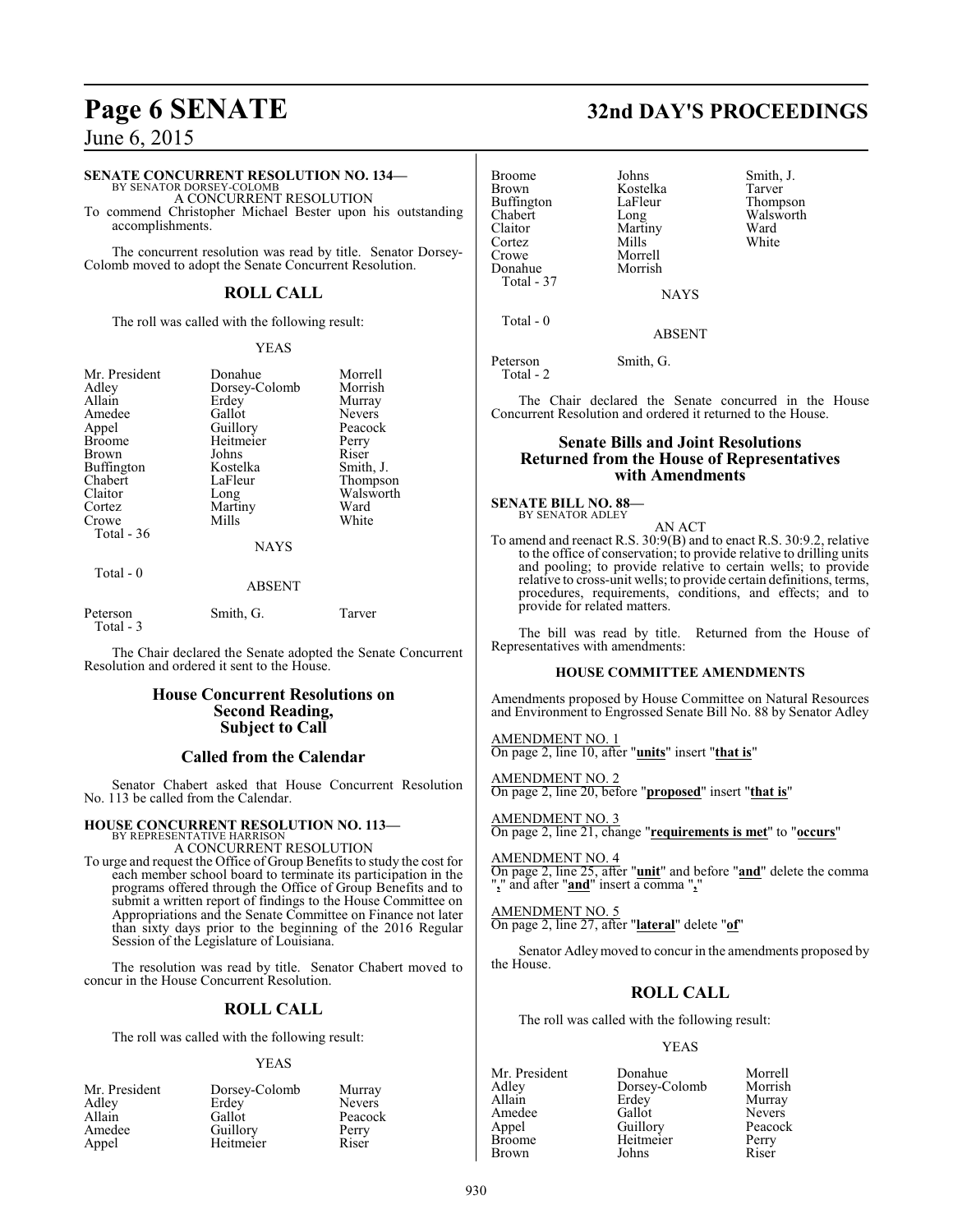## **32nd DAY'S PROCEEDINGS Page 7 SENATE**

| <b>Buffington</b><br>Chabert<br>Claitor<br>Cortez<br>Crowe<br>Total $-36$ | Kostelka<br>LaFleur<br>Long<br>Martiny<br>Mills | Smith, J.<br>Thompson<br>Walsworth<br>Ward<br>White |
|---------------------------------------------------------------------------|-------------------------------------------------|-----------------------------------------------------|
|                                                                           | <b>NAYS</b>                                     |                                                     |
| Total $-0$                                                                | <b>ABSENT</b>                                   |                                                     |
| Peterson                                                                  | Smith. G.                                       | Farver                                              |

Total - 3

The Chair declared the Senate concurred in the amendments proposed by the House.

**SENATE BILL NO. 117—**<br>BY SENATORS GARY SMITH, MILLS AND MORRELL<br>AN ACT

To amend and reenact the introductory paragraph of R.S. 14:42(A) and 42(D)(1), 42.1, 43, and 43.1(A), R.S. 15:541(2)(a), (b) and (c) and  $24(a)$  and  $542(A)(3)(a)$  and (b), and Children's Code Art.  $884.1(A)(1)$  and (2), and to enact R.S. 14:43.1.1, relative to sex offenses; to rename the crimes of "aggravated rape", "forcible rape", and "simple rape" to "first degree rape", "second degree rape", and "third degree rape", respectively; to provide relative to the elements of the crime of sexual battery; to provide for transitional phrasing; to create the crime of misdemeanor sexual battery; to provide for penalties; and to provide for related matters.

The bill was read by title. Returned from the House of Representatives with amendments:

#### **HOUSE COMMITTEE AMENDMENTS**

Amendments proposed by House Committee on Administration of Criminal Justice to Reengrossed Senate Bill No. 117 by Senator Gary Smith

#### AMENDMENT NO. 1

On page 1, line 2, after "R.S. 14:42(A)" and before "42.1," change "and 42(D)(1)," to "and (D)(1),"

#### AMENDMENT NO. 2

On page 1, line 3, after "R.S. 15:541(2)(a)," delete the remainder of the line and insert "(b), and (c) and  $(24)(a)$  and  $542(A)(2)$  and  $(3)(a)$ and (b), and"

#### AMENDMENT NO. 3

On page 1, line 4, after "enact" delete the remainder of the line and insert  $\overline{R.S.}$  14:42(E) and 43.1.1, relative to sex"

#### AMENDMENT NO. 4

On page 1, line 11, after "R.S. 14:42(A)" and before "42.1," change "and  $\overline{42}(D)(1)$ ," to "and  $(D)(1)$ ,"

#### AMENDMENT NO. 5

On page 1, line 12, after "reenacted," delete the remainder of the line and insert "and R.S. 14:42(E) and 43.1.1 are hereby enacted to read as"

#### AMENDMENT NO. 6

On page 2, between lines 6 and 7, insert the following:

"**E. For all purposes, "aggravated rape" and "first degree rape" mean the offense defined by the provisions of this Section and any reference to the crime of aggravated rape is the same as a reference to the crime of first degree rape. Any act in violation of the provisions of this Section committed on or after August 1, 2015, shall be referred to as "first degree rape".**"

#### AMENDMENT NO. 7

On page 2, between lines 21 and 22, insert the following:

"**C. For all purposes, "forcible rape" and "second degree rape" mean the offense defined by the provisions of this Section and any reference to the crime of forcible rape is the same as a reference to the crime of second degree rape. Any act in violation of the provisions of this Section committed on or after August 1, 2015, shall be referred to as "second degree rape".**"

#### AMENDMENT NO. 8

On page 3, between lines 11 and 12, insert the following:

"**C. For all purposes, "simple rape" and "third degree rape" mean the offense defined by the provisions of this Section and any reference to the crime of simple rape is the same as a reference to the crime of third degree rape. Any act in violation of the provisions of this Section committed on or after August 1, 2015, shall be referred to as "third degree rape".**"

#### AMENDMENT NO. 9

On page 4, line 21, after "R.S. 15:541(2)(a)," delete the remainder of the line and insert  $"$ (b), and (c) and  $(24)(a)$  and  $542(A)(2)$  and  $(3)(a)$ and (b) are"

#### AMENDMENT NO. 10

On page 5, line 10, after "**occurred**" and before "**August 1, 2015**" delete "**on or after**" and insert "**prior to**"

#### AMENDMENT NO. 11

On page 5, line 28, after "(aggravated" delete the remainder of the line and insert "**or first degree** rape),"

#### AMENDMENT NO. 12

On page 5, delete line 29 in its entirety and insert "R.S. 14:42.1 (forcible **or second degree** rape), R.S. 14:43"

#### AMENDMENT NO. 13

On page 6, line 1, after "(simple" and before "R.S. 14:43.1" delete "rape **or third degree rape**)," and insert "**or third degree** rape),"

#### AMENDMENT NO. 14

On page 6, between lines 18 and 19, insert the following:

"(2) Any juvenile who has pled guilty or has been convicted of a sex offense or second degree kidnapping as provided for in Children's Code Article 305 or 857, with the exception of simple **or third degree** rape but including any conviction for an offense under the laws of another state, or military, territorial, foreign, tribal, or federal law which is equivalent to the offenses listed herein for which a juvenile would have to register; and"

#### AMENDMENT NO. 15

On page 7, after line 14, add the following:

"Section 5. Nothing in this Act alleviates any person arrested, convicted, or adjudicated delinquent of aggravated rape, forcible rape, or simple rape prior to the effective date of this Act from any requirement, obligation, or consequence imposed by law as a result of that arrest, conviction, or adjudication including but not limited to any requirements regarding the setting of bail, sex offender registration and notification, parental rights, probation, parole, sentencing, or any other requirement, obligation, or consequence imposed by law as a result of that arrest, conviction, or adjudication."

Senator Gary Smith moved to concur in the amendments proposed by the House.

#### **ROLL CALL**

The roll was called with the following result:

#### YEAS

| Mr. President | Dorsey-Colomb | Murray        |
|---------------|---------------|---------------|
| Adley         | Erdey         | <b>Nevers</b> |
| Allain        | Gallot        | Peacock       |
| Amedee        | Guillory      | Perry         |

# June 6, 2015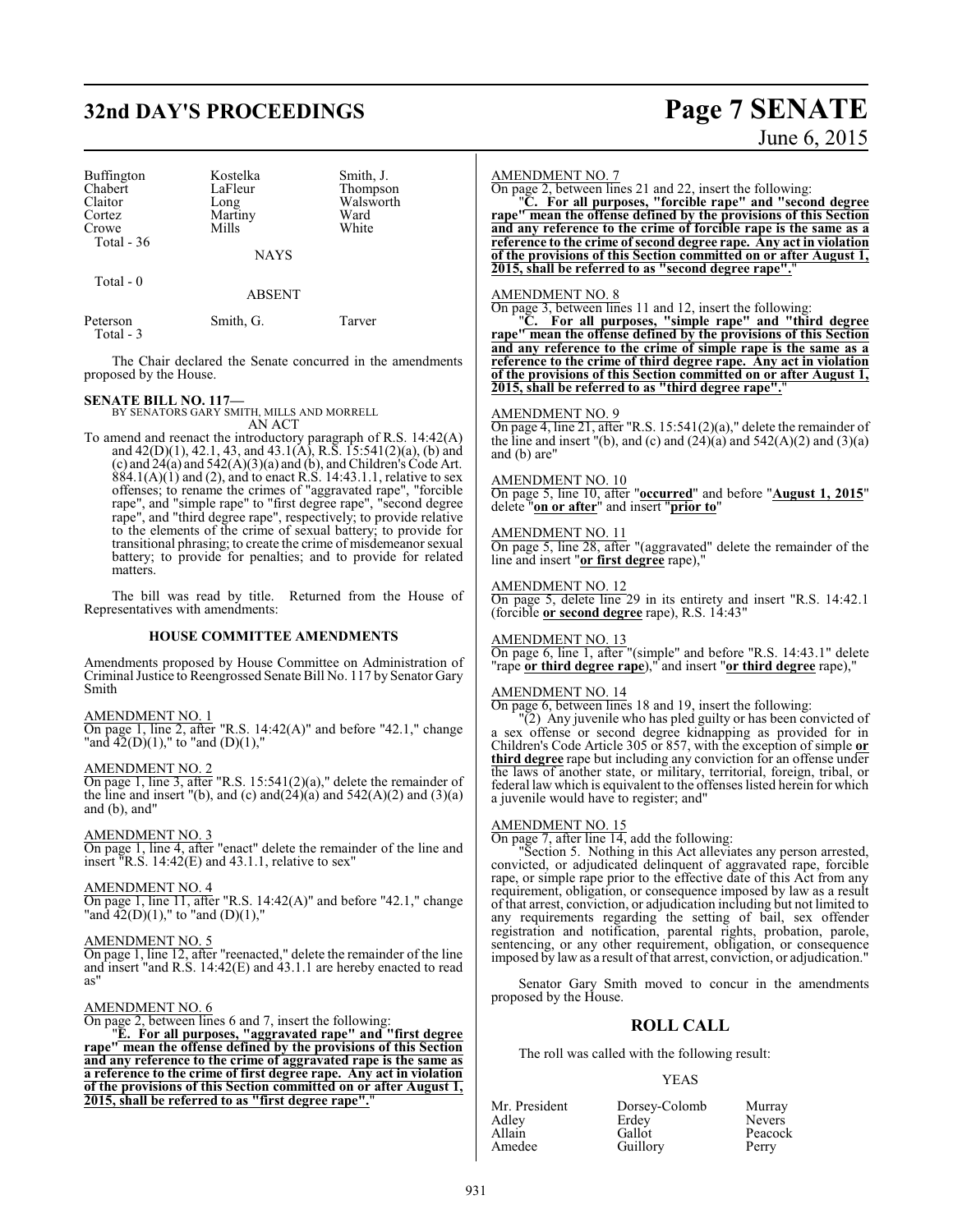Appel Heitmeier Riser<br>Broome Johns Smith Broome Johns Smith, G.<br>Brown Kostelka Smith, J. Buffington LaFle<br>Chabert Long Chabert Long Thompson<br>Claitor Martiny Walsworth Claitor Martiny Walsworth<br>
Cortez Mills Ward Cortez Mills Ward Crowe Morrell White Donahue Total - 38

Kostelka Smith,<br>LaFleur Tarver

NAYS

#### ABSENT

Peterson

Total - 1

Total - 0

The Chair declared the Senate concurred in the amendments proposed by the House.

#### **SENATE BILL NO. 131—**

- SENATORS JOHNS, MORRISH AND JOHN SMITH AND REPRESENTATIVES KLECKLEY AND HENSGENS AN ACT
- To enact R.S. 27:96(A)(2)(c), relative to the Louisiana Riverboat Economic Development and Gaming Control Act; to authorize certain elected public officials to engage in the business activities with a gaming licensee as non-key gaming employee under certain circumstances; to provide for an effective date; and to provide for related matters.

The bill was read by title. Returned from the House of Representatives with amendments:

#### **HOUSE COMMITTEE AMENDMENTS**

Amendments proposed by House Committee on House and Governmental Affairs to Engrossed Senate Bill No. 131 by Senator Johns

#### AMENDMENT NO. 1

On page 1, line 2, change "enact R.S. 27:96(A)(2)(c)," to "amend and reenact R.S.  $27:96(A)(2)(a)$ ,"

#### AMENDMENT NO. 2

On page 1, line 7, change "R.S. 27:96(A)(2)(c) is hereby enacted" to "R.S. 27:96(A)(2)(a) is hereby amended and reenacted"

AMENDMENT NO. 3

On page 1, delete lines 9 through 17 and delete page 2 and insert the following:

"A.

\* \* \* (2)(a)**(i)** An elected public official as defined in R.S. 42:1 who is a member of a governing authority of a parish who was elected to his initial term in 2004, may engage in any business activity with a any licensee if he is a non-key gaming employee as defined by R.S. 27:3, if such **and his** employment **with a licensee** commenced at least four years prior to holding elective public office.

**(ii) If the employment of an elected public official to whom the provisions of Item (i) of this Subparagraph are applicable is terminated, nothing in this Subsection shall prohibit the elected public official from being subsequently employed by a licensee as a non-key gaming employee as defined in R.S. 27:3 or as an employee whose duties do not involve access to a designated gaming area of the licensee.**

\* \* \* Section 2. The provisions of this Act shall be given prospective and retroactive application.

Section 3. This Act shall become effective upon signature by the governor or, if not signed by the governor, upon expiration of the time for bills to become law without signature by the governor, as provided by Article III, Section 18 of the Constitution of Louisiana. If vetoed by the governor and subsequently approved by the

## **Page 8 SENATE 32nd DAY'S PROCEEDINGS**

legislature, this Act shall become effective on the day following such approval."

Senator Johns moved to concur in the amendments proposed by the House.

## **ROLL CALL**

The roll was called with the following result:

YEAS

| Mr. President<br>Adley<br>Allain<br>Amedee<br>Appel<br><b>Broome</b><br><b>Brown</b><br>Buffington<br>Chabert<br>Claitor<br>Cortez<br>Crowe<br>Donahue<br>Total - 37 | Dorsey-Colomb<br>Erdey<br>Gallot<br>Guillory<br>Heitmeier<br>Johns<br>Kostelka<br>LaFleur<br>Long<br>Martiny<br>Mills<br>Morrell<br>Morrish | Murray<br><b>Nevers</b><br>Peacock<br>Perry<br>Riser<br>Smith, J.<br>Tarver<br>Thompson<br>Walsworth<br>Ward<br>White |
|----------------------------------------------------------------------------------------------------------------------------------------------------------------------|---------------------------------------------------------------------------------------------------------------------------------------------|-----------------------------------------------------------------------------------------------------------------------|
|                                                                                                                                                                      | <b>NAYS</b>                                                                                                                                 |                                                                                                                       |
| Total - 0                                                                                                                                                            |                                                                                                                                             |                                                                                                                       |

Peterson Smith, G. Total - 2

The Chair declared the Senate concurred in the amendments proposed by the House.

ABSENT

**SENATE BILL NO. 133—**<br>BY SENATOR PEACOCK AND REPRESENTATIVES GAROFALO,<br>GISCLAIR, GUINN, HARRISON, JIM MORRIS AND SCHEXNAYDER<br>AN ACT

To amend and reenact R.S. 33:120, relative to the authority of a parish governing authority to prohibit, restrict, or regulate hunting and shooting of firearms in heavily populated areas; to provide for what constitutes a heavily populated area within the unincorporated area of a parish; and to provide for related matters.

The bill was read by title. Returned from the House of Representatives with amendments:

#### **HOUSE COMMITTEE AMENDMENTS**

Amendments proposed by House Committee on Natural Resources and Environment to Engrossed Senate Bill No. 133 by Senator Peacock

AMENDMENT NO. 1

On page 1, line 11, after "areas" delete the comma ","

#### AMENDMENT NO. 2

On page 1, line 16, change "**which**" in both instances to "**that**"

AMENDMENT NO. 3

On page 2, line 1, change "**which**" to "**that**"

Senator Peacock moved to concur in the amendments proposed by the House.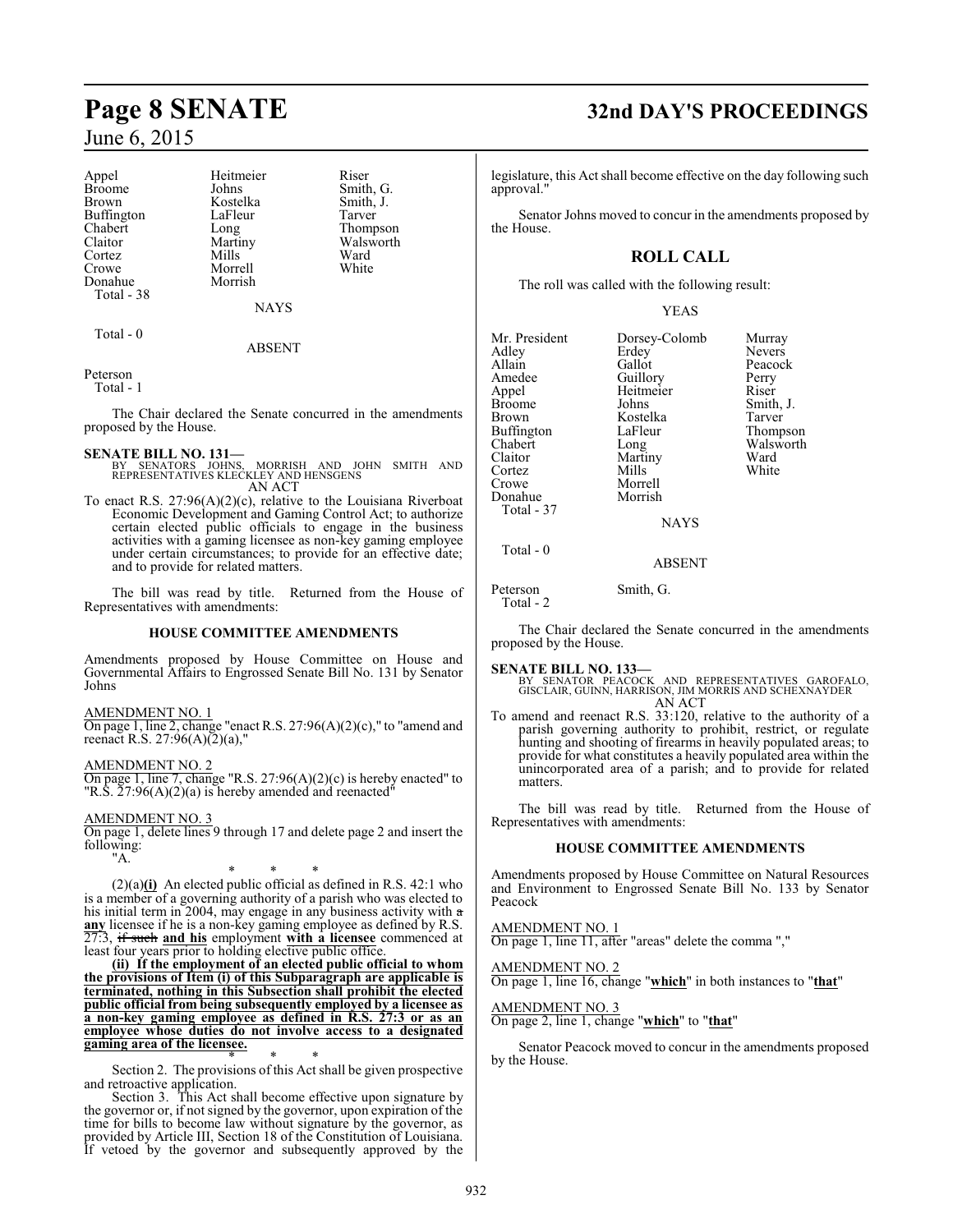## **32nd DAY'S PROCEEDINGS Page 9 SENATE**

### **ROLL CALL**

The roll was called with the following result:

#### YEAS

| Mr. President<br>Adley<br>Allain<br>Amedee<br>Appel<br><b>Broome</b><br>Brown<br>Buffington<br>Chabert<br>Claitor<br>Cortez<br>Crowe | Donahue<br>Dorsey-Colomb<br>Erdey<br>Gallot<br>Guillory<br>Heitmeier<br>Johns<br>Kostelka<br>LaFleur<br>Long<br>Martiny<br>Mills | Morrell<br>Morrish<br><b>Nevers</b><br>Peacock<br>Perry<br>Riser<br>Smith, J.<br>Tarver<br>Thompson<br>Walsworth<br>Ward<br>White |
|--------------------------------------------------------------------------------------------------------------------------------------|----------------------------------------------------------------------------------------------------------------------------------|-----------------------------------------------------------------------------------------------------------------------------------|
| Total - 36                                                                                                                           | <b>NAYS</b>                                                                                                                      |                                                                                                                                   |
| Total - 0                                                                                                                            | ABSENT                                                                                                                           |                                                                                                                                   |

| Murray    | Peterson | Smith, G. |
|-----------|----------|-----------|
| Total - 3 |          |           |

The Chair declared the Senate concurred in the amendments proposed by the House.

#### **SENATE BILL NO. 158—** BY SENATOR HEITMEIER

AN ACT

To enact R.S. 40:1299.48(D), relative to reporting of paid malpractice claims; to provide for annual reporting to legislative committees; to provide for an effective date; and to provide for related matters.

The bill was read by title. Returned from the House of Representatives with amendments:

#### **HOUSE COMMITTEE AMENDMENTS**

Amendments proposed by House Committee on Health and Welfare to Engrossed Senate Bill No. 158 by Senator Heitmeier

#### AMENDMENT NO. 1

On page 1, at the beginning of line 9, change "**D.**" to "**D.(1)**"

AMENDMENT NO. 2

On page 1, line 11, after "**January**" delete the remainder of the line and insert "**thirty-first. The report shall include all of the following:**"

#### AMENDMENT NO. 3

On page 1, delete lines 12 through 16 in their entirety and insert in lieu thereof the following:

"**(a) All claims against all individual practitioners who have had five or more paid claims for the previous year paid by the Patient's Compensation Fund.**

**(b) All paid claims for the previous year and the year immediately preceding that year, as well as the total number of pending claims filed against that individual practitioner.**

**(c) The name and address of the individual practitioner and a brief description of the acts of omission or commission which gave rise to the paid claims.**<br>(2) For the purpo

**(2) For the purposes of this Section, "individual practitioner" means any individual person licensed or certified by this state to provide health care or professional services as a physician, dentist, registered or licensed practical nurse or certified nurse assistant, certified registered nurse anesthetist, nurse midwife, licensed midwife, nurse practitioner, clinical nurse specialist, pharmacist, optometrist, podiatrist, chiropractor, physical therapist, occupational therapist,**

# June 6, 2015

**psychologist, social worker, licensed professional counselor, licensed perfusionist, licensed respiratory therapist, licensed radiologic technologist, or licensed clinical laboratory scientist.**"

Senator Heitmeier moved to reject the amendments proposed by the House.

#### **ROLL CALL**

The roll was called with the following result:

#### YEAS

Mr. President Dorsey-Colomb Murray<br>Adley Erdey Nevers Adley Erdey Nevers<br>Allain Gallot Peacocl Allain Gallot Peacock<br>Amedee Guillory Perry Amedee Guillory Perry<br>Appel Heitmeier Riser Appel Heitmeier<br>Broome Johns Broome Johns Smith, G.<br>Brown Kostelka Smith, J. Buffington LaFle<br>Chabert Long Chabert Long Thompson Cortez Mills Ward<br>Crowe Morrell White Donahue Total - 38

Kostelka Smith,<br>LaFleur Tarver Martiny Walsworth<br>Mills Ward

ABSENT

Morrell<br>Morrish

Peterson

Total - 0

Total - 1

The Chair declared the Senate rejected the amendments proposed by the House.

**NAYS** 

## **SENATE BILL NO. 172—** BY SENATOR MORRISH

AN ACT To enact Part C of Chapter 4 of Title 45 of the Louisiana Revised Statutes of 1950, to be comprised of R.S. 45:201.1 through 201.14, relative to transportation network companies; to provide for definitions; to provide insurance requirements; to require proof of insurance; to provide for enforcement and penalties for violations; to designate the provisions of R.S. 45:161 through 200 contained in Chapter 4 of Title 45 of the Louisiana Revised Statutes of 1950 as "Part A. Motor Carriers" and to designate the provisions ofR.S. 45:200.1 through 200.17 contained inChapter 4 of Title 45 of the Louisiana Revised Statutes of 1950 as "Part B. Public Passenger Motor Vehicle Responsibility"; and to provide for related matters.

The bill was read by title. Returned from the House of Representatives with amendments:

#### **HOUSE COMMITTEE AMENDMENTS**

Amendments proposed by House Committee on Insurance to Reengrossed Senate Bill No. 172 by Senator Morrish

AMENDMENT NO. 1

On page 1, line 3, change "201.14" to "201.13"

#### AMENDMENT NO. 2

On page 1, at the end of line 5, insert "provide for effectiveness; to"

AMENDMENT NO. 3

On page 1, line 13, change "201.14" to "201.13"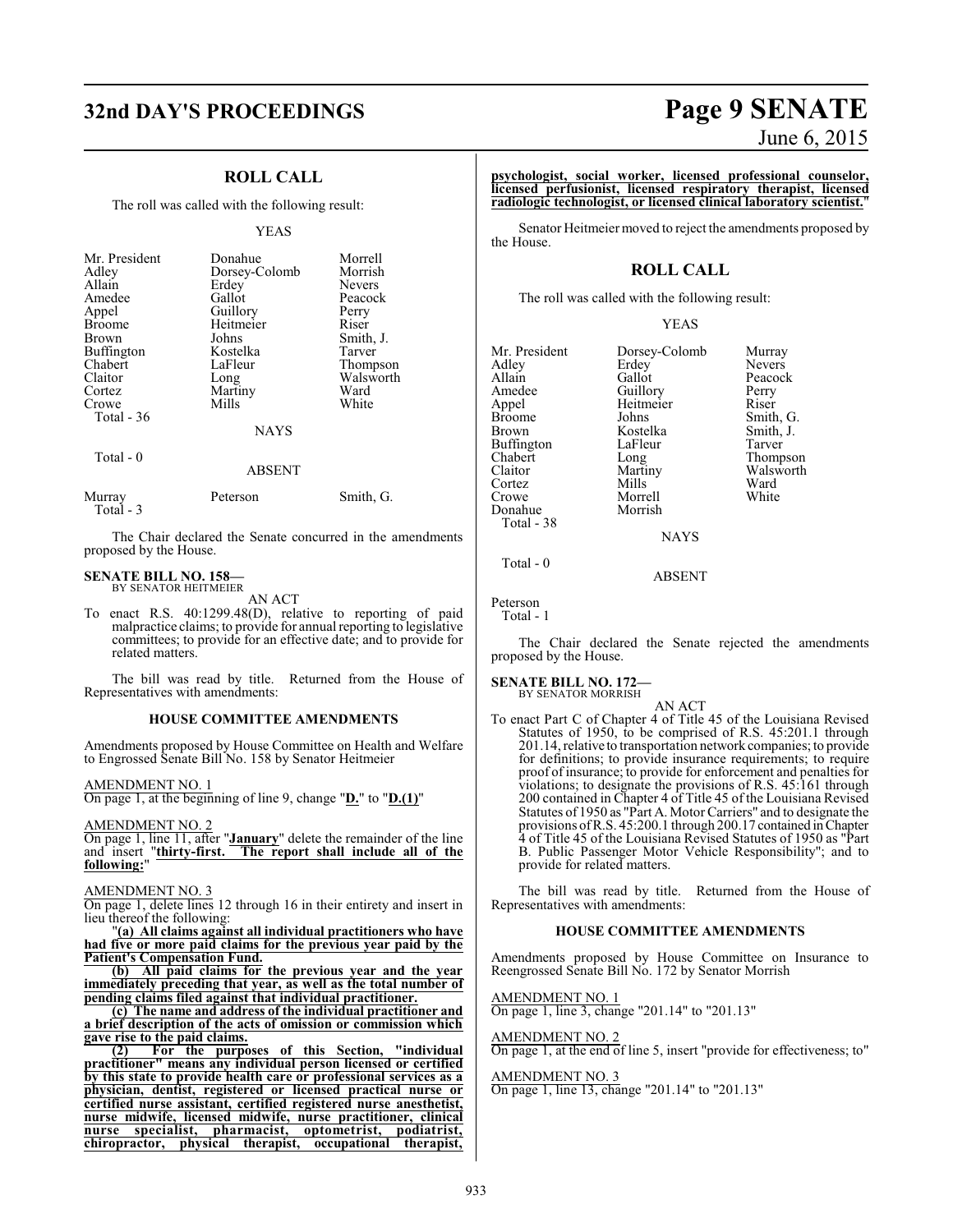## **Page 10 SENATE 32nd DAY'S PROCEEDINGS**

June 6, 2015

AMENDMENT NO. 4 On page 1, line 14, change "**Part C. Transportation Network Company Motor Vehicle Responsibility**" to "**PART C. TRANSPORTATION NETWORK COMPANY MOTOR VEHICLE RESPONSIBILITY**" AMENDMENT NO. 5 On page 3, line 9, after "**following**" change "**words**" to "**terms**" and delete "**shall**" AMENDMENT NO. 6 On page 3, line 11, change the period "**.**" to a colon "**:**" AMENDMENT NO. 7 On page 3, line 13, after "**anguish**" and before "**and**" insert a comma "**,**" AMENDMENT NO. 8 On page 3, line 20, after "**leased**" and before "**or**" insert a comma "**,**" AMENDMENT NO. 9 On page 3, line 25, delete "**beginning**" and insert in lieu thereof "**that commences**" AMENDMENT NO. 10 On page 3, delete line 27 and insert in lieu thereof "**continues during the driver transporting a requesting rider, and ends when the**" AMENDMENT NO. 11 On page 3, line 29, change "**Parts A and B**" to "**Part A or B**" AMENDMENT NO. 12 On page 4, line 7, change "**uses**" to "**provides**" AMENDMENT NO. 13 On page 4, line 12, after "**contract.**" delete the remainder of the line and delete lines 13-15 in their entirety AMENDMENT NO. 14 On page 5, delete line 1 and insert in lieu thereof "**writing to each transportation network company driver before he is initially allowed to**" AMENDMENT NO. 15 On page 5, line 15, delete "**clause is null**" and insert in lieu thereof "**provision**" AMENDMENT NO. 16 On page 5, line 16, after "**other party**" and before the period "**.**" insert "**is null**" AMENDMENT NO. 17 On page 5, line 24, after "**law.**" insert the following: "**Nothing in this Subsection shall affect the validity of an agreement by the parties to submit disputes to arbitration pursuant to the Louisiana Binding Arbitration Law, R.S. 9:4201 et seq.**" AMENDMENT NO. 18 On page 6, line 5, after "**coverage**" delete the remainder of the line and insert in lieu thereof "**in the same amount as the bodily injury limits contained in the policy.**" AMENDMENT NO. 19 On page 6, delete line 6 AMENDMENT NO. 20 On page 6, line 10, after "**coverage**" delete the remainder of the line and insert in lieu thereof "**in the same amount as the bodily injury limits contained in the policy.**" AMENDMENT NO. 21 On page 6, delete line 11 AMENDMENT NO. 22 AMENDMENT NO. 23 AMENDMENT NO. 24 AMENDMENT NO. 25 AMENDMENT NO. 26 AMENDMENT NO. 27 AMENDMENT NO. 28 January 1, 2016." AMENDMENT NO. 29 AMENDMENT NO. 30 AMENDMENT NO. 31 AMENDMENT NO. 1 AMENDMENT NO. 2 change "**(3)**" to "**(4)**" AMENDMENT NO. 3 AMENDMENT NO. 4 AMENDMENT NO. 5 **of this Subsection**" AMENDMENT NO. 6

On page 8, line 13, delete "**R.S. 45:201.1 through 201.14**" and insert in lieu thereof "**this Part**"

On page 9, at the beginning of line 7, delete "**of**"

On page 9, line 19, change "**R.S. 32:862**" to "**R.S. 32:863.1**"

On page 10, line 22, after "**against**" insert "**it**"

On page 11, line 1, after "**retained**" insert "**by him**"

On page 11, delete lines 3-5 in their entirety

On page 11, between lines 10 and 11, insert the following: "Section 3. The provisions of R.S. 45:201.5, 201.6, 201.7 and 201.9 as enacted by Section 1 of this Act shall become effective on

On page 11, line 11, change "Section 3" to "Section 4"

On page 11, line 11, delete "This Act" and insert in lieu thereof "The provisions ofR.S. 45:201.1 through 201.4, 201.8, and 201.10 through 201.13 as enacted by Section 1 of this Act and the provisions of Sections 2 and 3 of this Act"

On page 11, line 14, after "legislature," insert "the provisions of R.S. 45:201.1 through 201.4, 201.8, and 201.10 through 201.13 as enacted by Section 1 of this Act and the provisions of Sections 2 and 3 of"

#### **LEGISLATIVE BUREAU AMENDMENTS**

Amendments proposed byLegislative Bureau to Reengrossed Senate Bill No. 172 by Senator Morrish

In House Committee Amendment No. 10 proposed by the House Committee on Insurance to Reengrossed Senate Bill No. 172, on page 1, line 22, change "**driver**" to "**driver's**"

On page 4, line 5, following "**Paragraph**" and before "**of this**"

On page 6, line 13, following "**procured by**" and before "**:**" insert "**one or both of the following**"

On page 6, delete line 16 in its entirety

On page 6, line 19, following "**Subparagraph**" and before "**only**" change " $(D)(1)(a)$  or  $(D)(1)(c)$  of this Section" to " $(1)(a)$  or  $\overline{(1)(c)}$ 

On page 7, line 29, following "**permitted in**" and before "**shall**" change "**Subsection A of this Section**" to "**this Subsection**"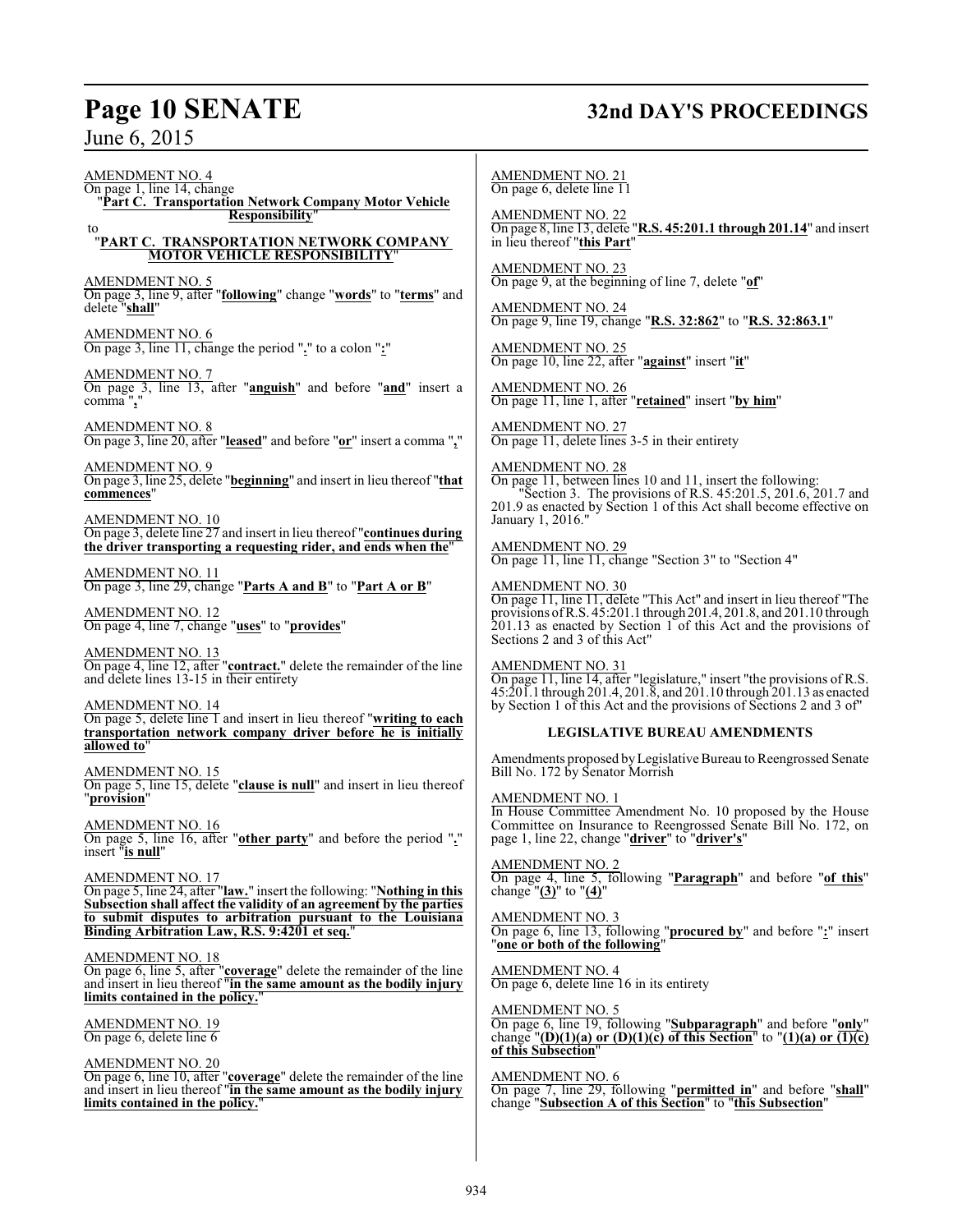## **32nd DAY'S PROCEEDINGS Page 11 SENATE**

# June 6, 2015

#### **HOUSE FLOOR AMENDMENTS**

Amendments proposed by Representative Thierry to Reengrossed Senate Bill No. 172 by Senator Morrish

#### AMENDMENT NO. 1

Delete the set of amendments proposed by the Legislative Bureau and adopted by the House of Representatives on May 26, 2015.

#### AMENDMENT NO. 2

On page 3, delete lines 12 through 14 in their entirety and insert in lieu thereof the following:

#### "**(1) "Bodily injury" means claims for general and special damages for personal injury arising under Civil Code Article 2315.**"

#### AMENDMENT NO. 3

On page 3, line 29, after "**include**" and before "**transportation**" insert "**shared expense van pool services, as defined pursuant to R.S. 45:162(18), or shared expense car pool services, as defined pursuant to R.S. 45:162(1),**"

#### AMENDMENT NO. 4

On page 4, line 5, following "**Paragraph**" and before "**of this**" change "**(3)**" to "**(4)**"

#### AMENDMENT NO. 5

Delete House Committee Amendment No. 13 proposed by the House Committee on Insurance and adopted by the House on May 26, 2015.

#### AMENDMENT NO. 6

On page 4, delete lines 6 through 15 in their entirety and insert in lieu thereof the following:

"**(6) "Transportation network company" means a person, whether natural or juridical, that uses a digital network to connect transportation network company riders to transportation network company drivers who provide prearranged rides, or a person, whether natural or juridical, that provides a technology platform to a transportation network company rider that enables the transportation network company rider to schedule a prearranged ride.**"

#### AMENDMENT NO. 7

Delete House Committee Amendment No. 17 proposed by the House Committee on Insurance and adopted by the House on May 26, 2015.

#### AMENDMENT NO. 8

On page 5, delete lines 17 through 24 in their entirety and insert in lieu thereof the following:

"**C. Jurisdiction for any bodily injury or property damage claims resulting from the negligence or fault of a transportation network driver during a prearranged ride, or the offer or acceptance thereof, shall be exclusively conducted in a court of competent jurisdiction in the state of Louisiana, with all choice of law conflicts resolved in accordance with Louisiana law with respect to bodily injury or property damage claims. Nothing in this Section shall prohibit any transportation network company, transportation network company driver, and transportation networkcompany rider from agreeing, by contract, to submit any contractual or other disputes to arbitration.**"

#### AMENDMENT NO. 9

Delete House Committee Amendments No. 18, 19, 20, and 21 proposed by the House Committee on Insurance and adopted by the House on May 26, 2015.

#### AMENDMENT NO. 10

On page 7, line 29, delete the line in its entirety and insert in lieu thereof the following:

"**(2) The exclusions permitted in this Subsection shall apply**"

#### AMENDMENT NO. 11

On page 9, line 27, after "**authority**" insert a period "**.**" and delete the remainder of the line in its entirety

AMENDMENT NO. 12 On page 9, delete line 28 in its entirety

Senator Morrish moved to concur in the amendments proposed by the House.

#### **ROLL CALL**

The roll was called with the following result:

#### YEAS

| Mr. President | Dorsey-Colomb | Murray        |
|---------------|---------------|---------------|
| Adley         | Erdey         | <b>Nevers</b> |
| Allain        | Gallot        | Peacock       |
| Amedee        | Guillory      | Perry         |
| Appel         | Heitmeier     | Riser         |
| Broome        | Johns         | Smith, G.     |
| Brown         | Kostelka      | Smith, J.     |
| Buffington    | LaFleur       | Tarver        |
| Chabert       | Long          | Thompson      |
| Claitor       | Martiny       | Walsworth     |
| Cortez        | Mills         | Ward          |
| Crowe         | Morrell       | White         |
| Donahue       | Morrish       |               |
| Total - 38    |               |               |
|               | NAYS          |               |

Total - 0

Peterson Total - 1

The Chair declared the Senate concurred in the amendments proposed by the House.

ABSENT

#### **SENATE BILL NO. 190—**

BY SENATORS CLAITOR AND ADLEY

AN ACT To amend and reenact R.S. 44:5, relative to public records; to provide for the application of public records law to records of the office of the governor; to provide for exceptions; and to provide for related matters.

The bill was read by title. Returned from the House of Representatives with amendments:

#### **HOUSE COMMITTEE AMENDMENTS**

Amendments proposed by House Committee on House and Governmental Affairs to Reengrossed Senate Bill No. 190 by Senator Claitor

AMENDMENT NO. 1 On page 2, line 6, change "**record**"to "**records**"

AMENDMENT NO. 2 On page 2, line 11, change "**Any record**" to "**Records**"

AMENDMENT NO. 3 On page 2, line 14, change "**record.**"to "**records.**"

AMENDMENT NO. 4 On page 2, line 17, change "**staff**" to "**internal staff**"

AMENDMENT NO. 5 On page 3, line 23, change "**Subsection,**" to "**Section**,"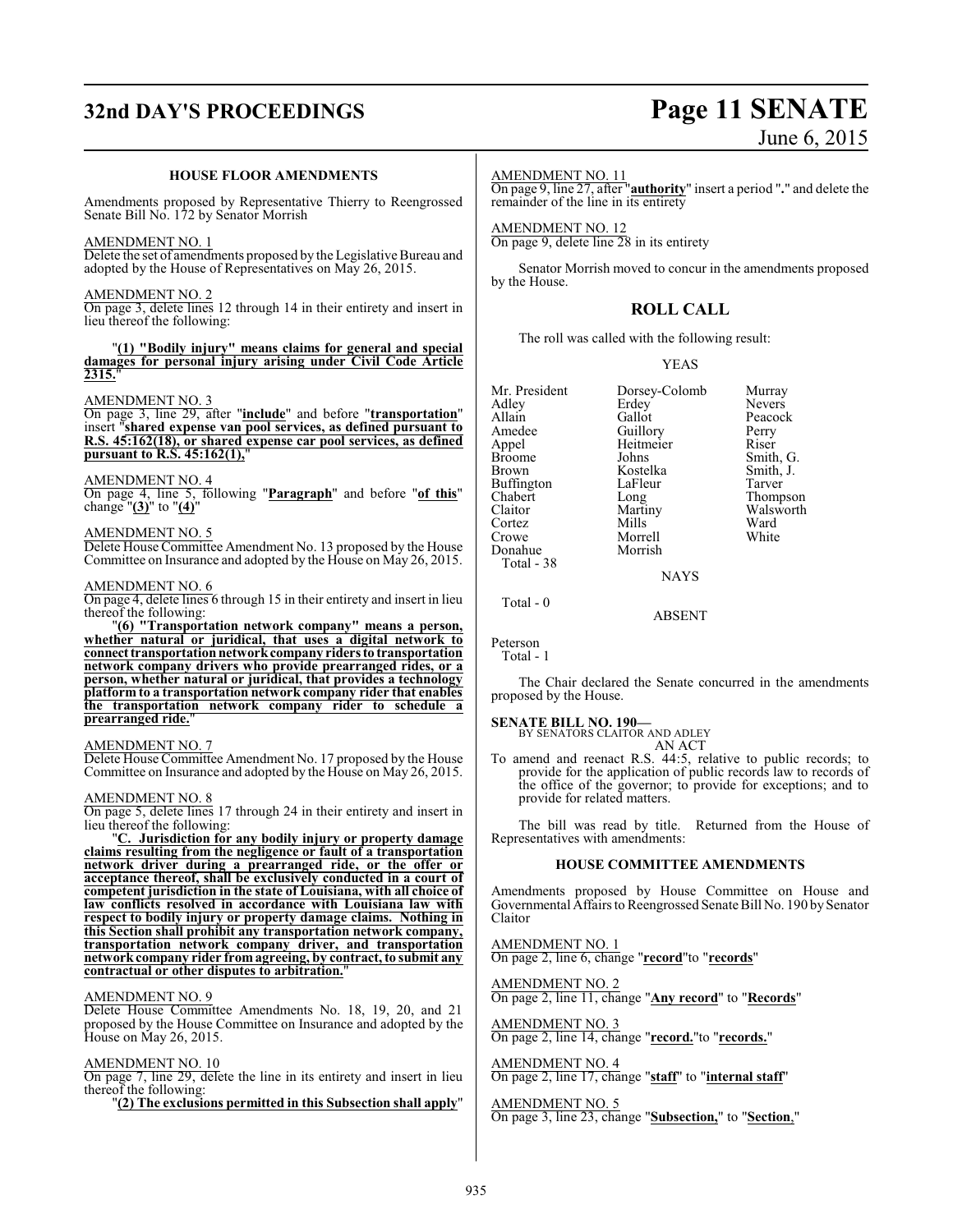#### AMENDMENT NO. 6

On page 4, delete lines 8 through 11 and insert the following:

"Section 2. The provisions ofthis Act shall be given prospective application only. Any record having been used, being in use, possessed, or retained for use by the governor in the usual course of the duties and business of his office prior to the effective date of this Act shall be subject to the provisions of R.S. 44:5 as it existed prior to the effective date of this Act.

Section 3. The provisions of this Act shall become effective at noon on January 11, 2016."

Senator Adleymoved to concur in the amendments proposed by the House.

## **ROLL CALL**

The roll was called with the following result:

#### YEAS

| Mr. President<br>Adley<br>Allain<br>Amedee<br>Appel<br><b>Broome</b><br><b>Brown</b><br>Buffington<br>Chabert<br>Claitor<br>Cortez<br>Crowe<br>Donahue<br>Total - 37 | Dorsey-Colomb<br>Erdey<br>Gallot<br>Guillory<br>Heitmeier<br>Johns<br>Kostelka<br>LaFleur<br>Long<br>Martiny<br>Mills<br>Morrish<br>Murray<br><b>NAYS</b> | <b>Nevers</b><br>Peacock<br>Perry<br>Riser<br>Smith, G.<br>Smith, J.<br>Tarver<br>Thompson<br>Walsworth<br>Ward<br>White |
|----------------------------------------------------------------------------------------------------------------------------------------------------------------------|-----------------------------------------------------------------------------------------------------------------------------------------------------------|--------------------------------------------------------------------------------------------------------------------------|
| Total $-0$                                                                                                                                                           | ABSENT                                                                                                                                                    |                                                                                                                          |

Morrell Peterson

Total - 2

The Chair declared the Senate concurred in the amendments proposed by the House.

#### **SENATE BILL NO. 210—**

BY SENATORS RISER AND THOMPSON

AN ACT To amend and reenact R.S. 56:644(C), relative to Hunters for the Hungry; to provide for the administration and use of monies in the Hunters for the Hungry Account; to provide terms, conditions, and requirements; and to provide forrelated matters.

The bill was read by title. Returned from the House of Representatives with amendments:

#### **HOUSE COMMITTEE AMENDMENTS**

Amendments proposed by House Committee on Natural Resources and Environment to Engrossed Senate Bill No. 210 by Senator Riser

AMENDMENT NO. 1

On page 1, line 11, after "for" insert "**the following**"

Senator Riser moved to concur in the amendments proposed by the House.

## **ROLL CALL**

The roll was called with the following result:

#### YEAS

Mr. President Dorsey-Colomb Nevers

## **Page 12 SENATE 32nd DAY'S PROCEEDINGS**

Adley Erdey Peacock Allain Callot Perry<br>Amedee Guillory Riser Amedee Guillory<br>Appel Heitmeier Appel Heitmeier Smith, G.<br>Broome Johns Smith, J. Broome Johns Smith, J.<br>Brown Kostelka Tarver Kostelka Tarver<br>LaFleur Thompson Buffington<br>Chabert Chabert Long Walsworth<br>Claitor Martiny Ward Martiny Ward<br>
Mills White Cortez<br>Crowe Morrish<br>Murray Donahue Total - 37 **NAYS** Total - 0

ABSENT

Morrell Peterson Total - 2

The Chair declared the Senate concurred in the amendments proposed by the House.

**SENATE BILL NO. 212—**

BY SENATORS WARD AND THOMPSON AN ACT

To amend and reenact R.S. 56:116.1(E), relative to the times and methods of taking of wild birds and wild quadrupeds; to allow the carrying of certain firearms while hunting with a bow; and to provide for related matters.

The bill was read by title. Returned from the House of Representatives with amendments:

#### **HOUSE COMMITTEE AMENDMENTS**

Amendments proposed by House Committee on Natural Resources and Environment to Reengrossed Senate Bill No. 212 by Senator Ward

AMENDMENT NO. 1 On page 1, line 9, after "carry" insert "**any caliber of firearm**" and after "person" delete the comma ",'

AMENDMENT NO. 2 On page 1, line 9, after "bow" change the comma "," to a period "**.**"

AMENDMENT NO. 3 On page 1, delete line 11 in its entirety and insert the following: "**The provisions of this Subsection shall in no way be interpreted to limit the ability of the department to regulate hunting activities in a wildlife management area in accordance with R.S. 56:109.**"

#### **LEGISLATIVE BUREAU AMENDMENTS**

Amendments proposed byLegislative Bureau to Reengrossed Senate Bill No. 212 by Senator Ward

AMENDMENT NO. 1 On page 1, between lines 11 and 12 insert "\* \* \*"

Senator Ward moved to concur in the amendments proposed by the House.

## **ROLL CALL**

The roll was called with the following result:

Erdey<sup>1</sup>

#### YEAS

Mr. President Dorsey-Colomb Nevers<br>Adley Erdey Peacock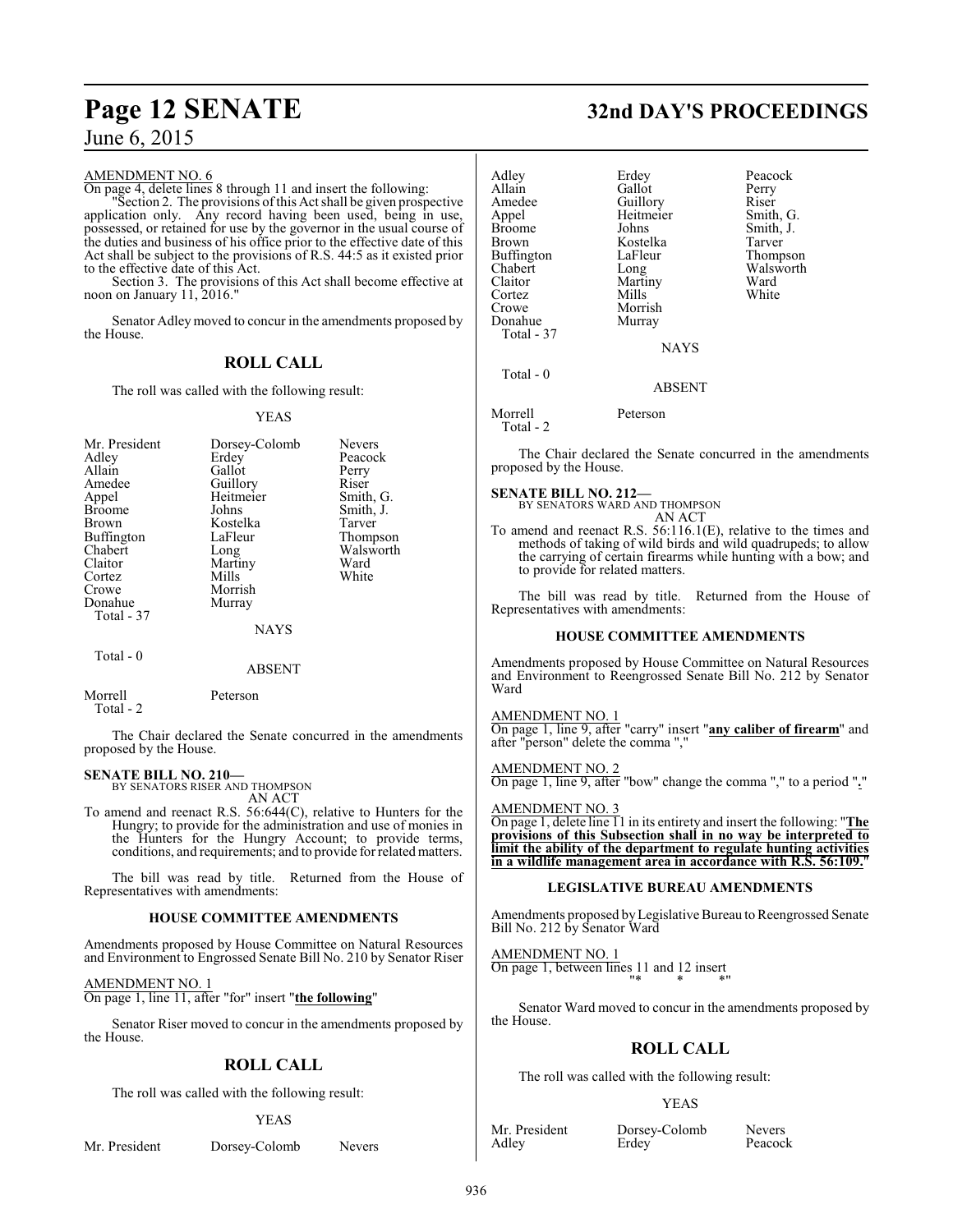## **32nd DAY'S PROCEEDINGS Page 13 SENATE**

| Allain<br>Amedee<br>Appel<br><b>Broome</b><br><b>Brown</b> | Gallot<br>Guillory<br>Heitmeier<br>Johns<br>Kostelka | Perry<br>Riser<br>Smith, G.<br>Smith, J.<br>Tarver |
|------------------------------------------------------------|------------------------------------------------------|----------------------------------------------------|
| <b>Buffington</b>                                          | LaFleur                                              | Thompson<br>Walsworth                              |
| Chabert                                                    | Long                                                 |                                                    |
| Claitor                                                    | Martiny                                              | Ward                                               |
| Cortez                                                     | Mills                                                | White                                              |
| Crowe                                                      | Morrish                                              |                                                    |
| Donahue                                                    | Murray                                               |                                                    |
| Total - 37                                                 |                                                      |                                                    |
|                                                            | <b>NAYS</b>                                          |                                                    |
| Total - 0                                                  |                                                      |                                                    |

#### ABSENT

Morrell Peterson Total - 2

The Chair declared the Senate concurred in the amendments proposed by the House.

#### **SENATE BILL NO. 216—** BY SENATOR MORRISH

AN ACT

To amend and reenact R.S. 22:3, 32(C), the introductory paragraph of R.S. 22:33(A), R.S. 36:681(C)(1), 687, 691.1, 692, 694, and 696(A), (B)(1)(a) and (b), (C), and (D), to enact R.S. 22:31(C) and (D) and R.S. 36:696(E), and to repeal R.S. 22:31(6), 32(D) and (E), and R.S. 36:696(B)(1)(e), relative to the Louisiana Department of Insurance; to provide for the composition of the department; to provide relative to the division ofminority affairs and the Advisory Committee on Equal Opportunity; to provide with respect to the deputy commissioner for consumer services; to provide relative to the office of health, life and annuity; to provide with respect to the deputy commissioner for consumer advocacy; and to provide for related matters.

The bill was read by title. Returned from the House of Representatives with amendments:

#### **HOUSE COMMITTEE AMENDMENTS**

Amendments proposed by House Committee on Insurance to Reengrossed Senate Bill No. 216 by Senator Morrish

#### AMENDMENT NO. 1

On page 1, line 2, after "R.S. 22:3," delete the remainder of the line and insert the following:

"31(A)(introductory paragraph) and (B), 32(A)(1)(introductory paragraph) and (B),  $33(A)$ (introductory paragraph), and  $2058(B)(6)$ and  $\tilde{R}$ .  $\tilde{S}$ 

#### AMENDMENT NO. 2

On page 1, line 3, after "696(A)," change " $(B)(1)(a)$  and  $(b)$ " to  $"({\rm B})\,(1)\,(b)"$ 

#### AMENDMENT NO. 3

On page 1, at the end of line 4, delete "R.S. 22:31(6), 32(D)" and at the beginning of line 5, delete "and  $(E)$ " and insert "R.S. 22:31(A)(6),  $32(C)$  and  $(D)$ ,"

#### AMENDMENT NO. 4

On page 1, at the end of line 5, delete the semicolon ";" and insert "and related entities;"

#### AMENDMENT NO. 5

On page 1, line 7, after "of" change "minority affairs" to "diversity and opportunity"

#### AMENDMENT NO. 6

On page 1, line 10, after "advocacy" delete the semicolon ";" and insert "and diversity; to provide with respect to the transfer of certain funds;"

# June 6, 2015

#### AMENDMENT NO. 7

On page 1, line 12, after "R.S. 22:3," delete the remainder of the line and insert the following:

"31(A)(introductory paragraph) and (B), 32(A)(1)(introductory paragraph) and (B), 33(A)(introductory paragraph), and 2058(B)(6) are"

#### AMENDMENT NO. 8

On page 2, line 2, after "advocacy" delete the comma "," and insert "**and diversity,**"

#### AMENDMENT NO. 9

On page 2, line 4, after "public affairs," insert "division of **diversity** and opportunity,

#### AMENDMENT NO. 10

On page 2, delete line 10 in its entirety and insert the following: "A. There is hereby created within the Department of Insurance a division of minority affairs **diversity and opportunity** which shall have the following functions and duties:

\* \* \* B. The division of minority affairs **diversity and opportunity** may conduct a survey of insurance companies doing business in Louisiana in order to seek information and data relative to the policies and practices of hiring of and contracting with minorities. The survey, data, and responses thereto shall not be a public record as defined by the Public Records Law and shall be exempt from disclosure, except such exemption shall not apply with respect to the aggregated number of minorities hired and the positions for which they were hired."

#### AMENDMENT NO. 11

On page 2, delete lines 25 through 29 in their entirety and insert the

following:<br> $"A.(1)$ There is hereby created within the Department of Insurance, in the division of minority affairs, **diversity and opportunity,** the Advisory Committee on Equal Opportunity. The committee shall be composed of twenty-five members. Twenty-four members shall be appointed by the governor and shall serve at his pleasure. The deputy commissioner ofminority affairs **diversity and opportunity** shall serve ex officio as the twenty-fifth member. Five members shall be appointed from a list of nominees submitted by the Louisiana chapter of The National Association for the Advancement of Colored People, the Urban League of Greater New Orleans, Inc., the Baton Rouge chapter of the National Association for the Advancement of Colored People, the Monroe chapter of the National Association for the Advancement of Colored People, and the Shreveport chapter of the National Association for the Advancement of Colored People. Two members shall be appointed from a list of nominees submitted by the deans of the business schools of Dillard University, Xavier University, Southern University, and Grambling University. Seventeen members shall be appointed from a list of nominees, one nominee to be submitted by each of the following associations or groups:

\* \* \* B. The committee shall assist the commissioner of insurance and the division of minority affairs **diversity and opportunity** in establishing educational and informational services to foster a greater awareness ofthe opportunities available in the insurance industry and of the skills, training, and education necessary to prepare for opportunities in employment, appointment as producers, and contracting for services with insurance companies transacting business in Louisiana. The commissioner of insurance shall promulgate rules and regulations to implement this Subpart. \* \* \*"

#### AMENDMENT NO. 12

On page 3, delete lines 1 through 8 in their entirety

#### AMENDMENT NO. 13

On page 3, between lines 18 and 19, insert the following: "§2058. Powers and duties of the association **\* \* \***

B. The association may: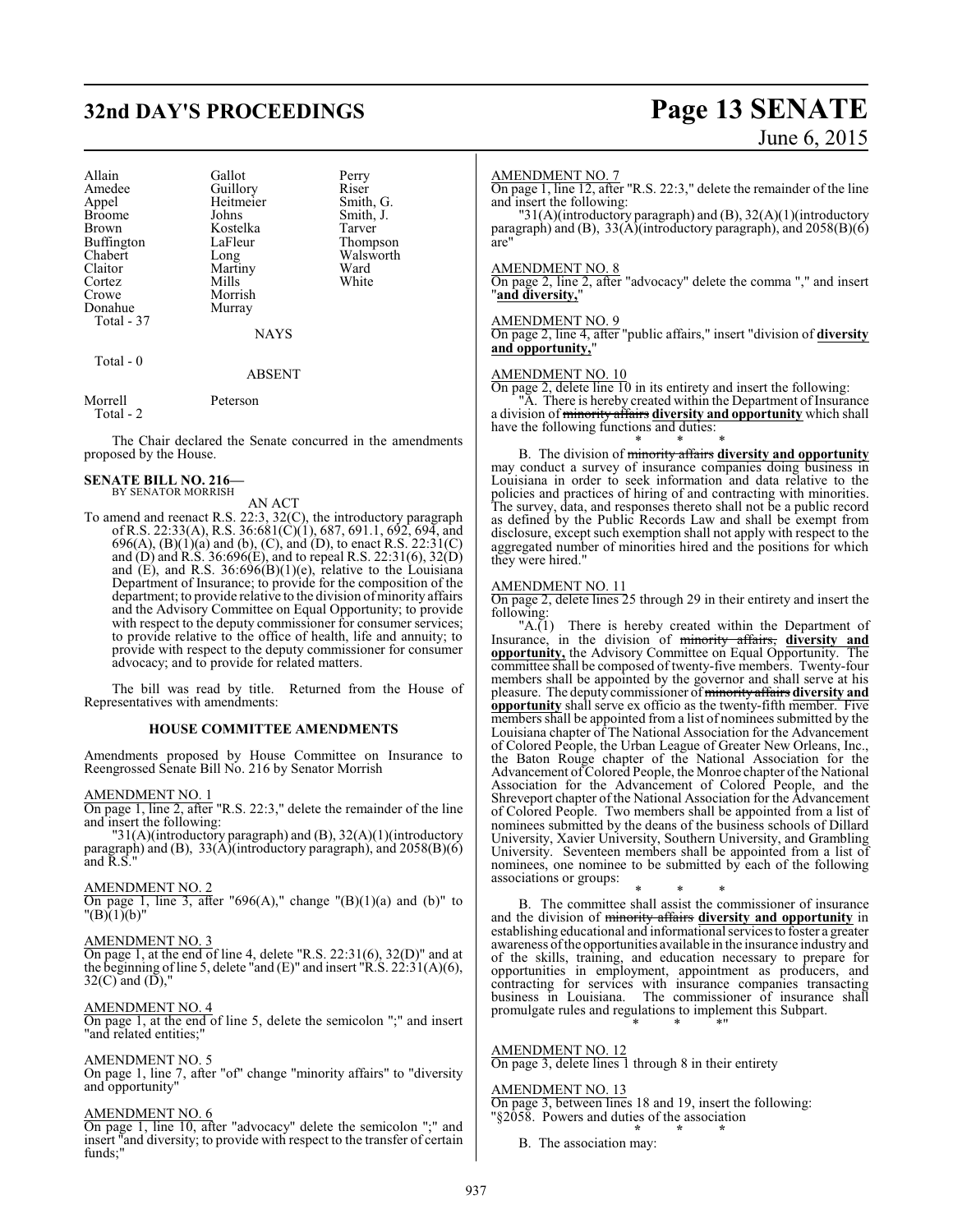## **Page 14 SENATE 32nd DAY'S PROCEEDINGS**

June 6, 2015

\* \* \* (6)**(a)** Refund to the member insurers in proportion to the contribution of each member insurer to the association that amount by which the assets of the association exceed the liabilities, if, at the end of any calendar year, the board of directors finds that the assets ofthe association exceed the liabilities ofthe association as estimated by the board of directors for the coming year.

**(b) With respect to state fiscal year 2014-2015, the association is hereby authorized to make a one-time transfer to the state general fund of the amount of such excess as determined by the board of directors. This one-time authorization is not intended to create any right or interest of the state in and to the association's funds, and the legislature hereby affirms its intent that association monies may not be considered part of the general fund of the state other than monies subject to the one-time transfer hereby authorized.** \* \* \*"

#### AMENDMENT NO. 14

On page 3, line 19, after "696(A)," change " $(B)(1)(a)$  and  $(b)$ ," to  $"({\rm B})(1)(b),"$ 

#### AMENDMENT NO. 15

On page 7, delete line  $\overline{4}$  in its entirety and insert a set of asterisks "\* \* \*"

#### AMENDMENT NO. 16

On page 7, line 15, after "**division of**" change "**minority affairs**" to "**diversity and opportunity**"

#### AMENDMENT NO. 17

On page 7, delete lines 23 and 24 in their entirety and insert the following;

"Section 3. R.S.  $22:31(A)(6)$  and  $32(C)$  and (D) and R.S. 36:696(B)(1)(e) are hereby repealed in their entirety."

#### **LEGISLATIVE BUREAU AMENDMENTS**

Amendments proposed by Legislative Bureau to Reengrossed Senate Bill No. 216 by Senator Morrish

#### AMENDMENT NO. 1

In House Committee Amendment No. 2 proposed by the House Committee on Insurance to Reengrossed Senate Bill No. 216, on page 1, line 7, change " $(B)(1)(b)$ " to " $(B)(1)(introductiony paragraph)$  and (b)"

#### AMENDMENT NO. 2

In House Committee Amendment No. 9 proposed by the House Committee on Insurance to Reengrossed Senate Bill No. 216, on page 1, line 26, following " " " and before "division" insert "the"

#### AMENDMENT NO. 3

In House Committee Amendment No. 14 proposed by the House Committee on Insurance to Reengrossed Senate Bill No. 216, on page 2, line 10, change " $(B)(1)(b)$ " to  $\overline{B}(1)(introductory paragraph)$  and (b)"

Senator Morrish moved to concur in the amendments proposed by the House.

### **ROLL CALL**

The roll was called with the following result:

#### YEAS

| Mr. President | Dorsey-Colomb | Murray        |
|---------------|---------------|---------------|
| Adley         | Erdey         | <b>Nevers</b> |
| Allain        | Gallot        | Peacock       |
| Amedee        | Guillory      | Perry         |
| Appel         | Heitmeier     | Riser         |
| <b>Broome</b> | Johns         | Smith, G.     |
| Brown         | Kostelka      | Smith, J.     |
| Buffington    | LaFleur       | Tarver        |
| Chabert       | Long          | Thompson      |

Claitor Martiny Walsworth<br>Cortez Mills Ward Cortez Mills Ward<br>Crowe Morrell White Morrell<br>Morrish Donahue Total - 38 NAYS Total - 0 ABSENT

```
Peterson
   Total - 1
```
The Chair declared the Senate concurred in the amendments proposed by the House.

## **SENATE BILL NO. 245—** BY SENATOR ERDEY

AN ACT

To amend and reenact Children's Code Article 675(B) and R.S.  $46:283(C)(1)$ , and to enact R.S.  $46:283(D),(E),(F)$  and  $(G)$ , relative to foster parenting; to provide relative to foster care case plans; to provide relative to the reasonable and prudent parent standard; to provide relative to the greatest opportunity for normalcy in a foster child's life; to provide relative to the authority of caregivers making day-to-day decisions affecting a foster child; to provide for certain factors to be considered when making decisions regarding a foster child; to provide relative to extracurricular, enrichment, cultural, social or sporting activities for foster children; to provide relative to residual parental rights; to provide relative to out-of-state travel for a foster child; to provide regarding certain immunities; to provide for certain definitions, terms, requirements and procedures; and to provide for related matters.

The bill was read by title. Returned from the House of Representatives with amendments:

#### **HOUSE COMMITTEE AMENDMENTS**

Amendments proposed by House Committee on Health and Welfare to Reengrossed Senate Bill No. 245 by Senator Erdey

AMENDMENT NO. 1 On page 4, at the beginning of line 19, change "**D.**" to "**D.(1)**"

AMENDMENT NO. 2 On page 4, at the beginning of line 20, change "**(1)**" to "**(a)**"

AMENDMENT NO. 3 On page 4, at the beginning of line 28, change "**(2)**" to "**(b)**"

AMENDMENT NO. 4 On page 5, line 5, after "**activities.**" delete the remainder of the line and delete lines 6 and 7 in their entirety

#### AMENDMENT NO. 5

On page 5, at the beginning of line 8, change "**(3)**" to "**(c)**"

#### AMENDMENT NO. 6

On page 5, between lines 9 and 10, insert the following:

"**(2) Nothing in this Section shall be construed to authorize any decision that conflicts with the residual parental rights, as defined in Children's Code Article 116, of a parent of a child.**"

Senator Erdey moved to concur in the amendments proposed by the House.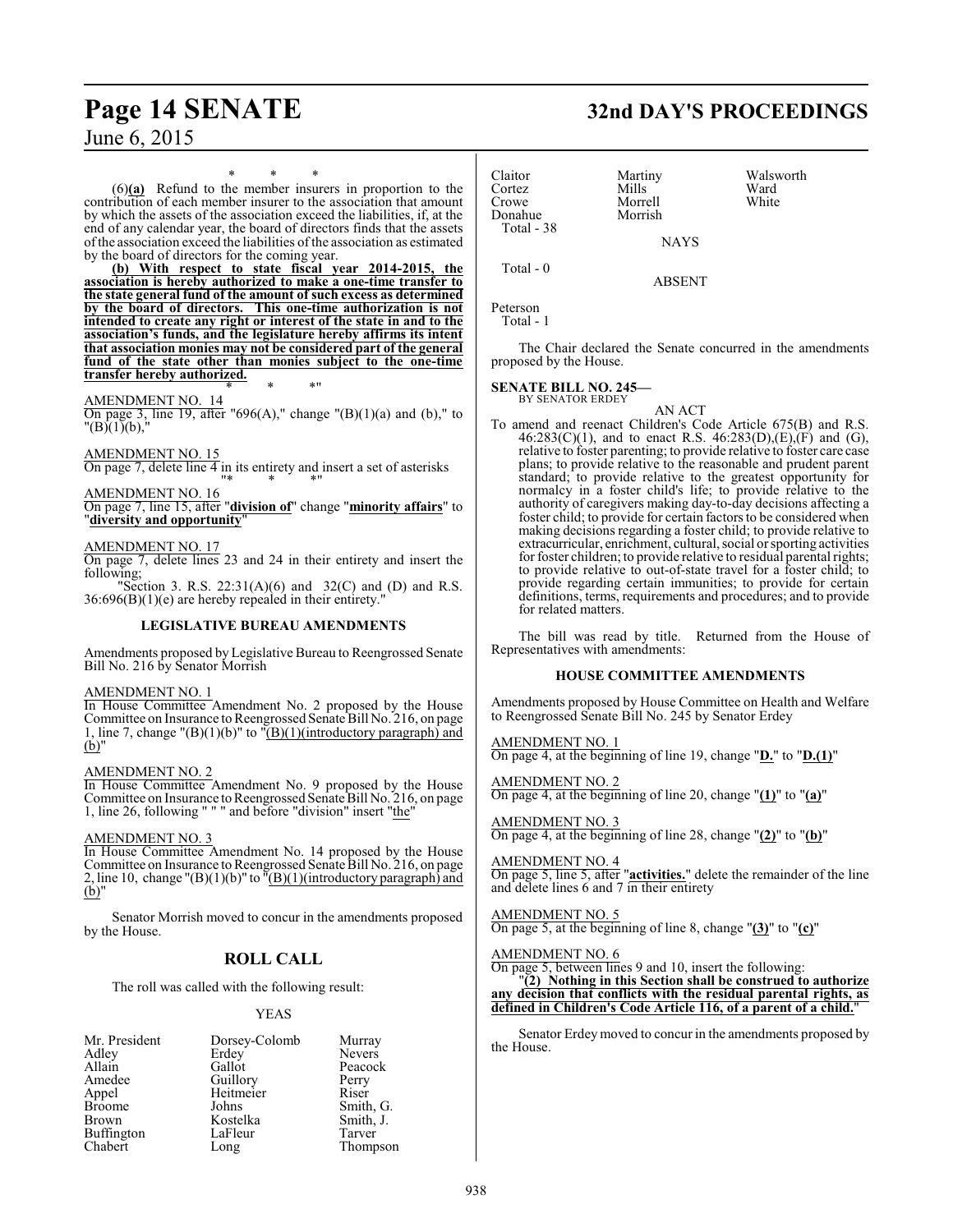## **32nd DAY'S PROCEEDINGS Page 15 SENATE**

## June 6, 2015

## **ROLL CALL**

The roll was called with the following result:

#### YEAS

Smith, G. Smith, J. Thompson Walsworth<br>Ward

| Murray        |
|---------------|
|               |
| <b>Nevers</b> |
| Peacock       |
| Perry         |
| Riser         |
| Smith, C      |
| Smith, J      |
| <b>Thomps</b> |
| Walswo        |
| Ward          |
| White         |
|               |
|               |
|               |
|               |
|               |

 $Total - 0$ 

ABSENT

Peterson Tarver Total - 2

The Chair declared the Senate concurred in the amendments proposed by the House.

#### **Senate Concurrent Resolutions on Second Reading Reported by Committees**

#### **SENATE CONCURRENT RESOLUTION NO. 131—** BY SENATOR CLAITOR

A CONCURRENT RESOLUTION

To provide for a hospital stabilization formula pursuant to Article VII, Section 10.13 of the Constitution of Louisiana; to establish the level and basis of hospital assessments; to establish certain reimbursement enhancements for inpatient and outpatient hospital services; to establish certain criteria for the implementation of the formula; to establish the base reimbursement level paid to hospitals; and to provide for related matters.

On motion of Senator Murray the resolution was read by title and returned to the Calendar, subject to call.

#### **House Concurrent Resolutions on Second Reading Reported by Committees, Subject to Call**

#### **Called from the Calendar**

Senator Riser asked that House Concurrent Resolution No. 15 be called from the Calendar.

#### **HOUSE CONCURRENT RESOLUTION NO. 15—**

BY REPRESENTATIVE MONTOUCET A CONCURRENT RESOLUTION

To suspend until sixty days after final adjournment of the 2016 Regular Session of the Legislature of Louisiana the provisions of R.S. 47:305.54, 305.58, and 305.62 authorizing annual state sales tax holidays.

Reported with amendments by the Committee on Revenue and Fiscal Affairs.

#### **SENATE COMMITTEE AMENDMENTS**

Amendments proposed by Senate Committee on Revenue and Fiscal Affairs to Engrossed House Concurrent Resolution No. 15 by Representative Montoucet

#### AMENDMENT NO. 1

On page 1, line 2, after "suspend" delete the remainder of the line and delete line 3 and insert "through June 30, 2016, the provisions of R.S. 47:305.54 and 305.58"

#### AMENDMENT NO. 2

On page 1, line 21, after "R.S." delete the remainder of the line and insert "47:305.54 and 305.58 authorizing annual state sales tax"

#### AMENDMENT NO. 3

On page 2, line 4, after "through" delete the remainder of the line and delete line 5 and insert "June 30, 2016."

On motion of Senator Riser, the committee amendment was adopted.

On motion of Senator Riser the amended resolution was read by title and returned to the Calendar, subject to call.

#### **House Bills and Joint Resolutions on Third Reading and Final Passage**

## **HOUSE BILL NO. 549—**



To amend and reenact R.S. 47:633(7)(c)(iii)(introductory paragraph) and to enact R.S.  $47:633(7)(d)$ , relative to severance tax; to provide with respect to special tax treatment for severance taxes on oil and natural gas; to provide with respect to the tax on production fromcertain horizontally drilled wells; to provide for the amount and duration of the exemption for certain horizontally drilled wells; to provide with respect to the determination of the price of oil and natural gas for purposes of the exemption; to provide for applicability; to provide for effectiveness; and to provide for related matters.

#### **Floor Amendments**

Senator Adley proposed the following amendments.

#### **SENATE FLOOR AMENDMENTS**

Amendments proposed by Senator Adley to Reengrossed House Bill No. 549 by Representative Thibaut

#### AMENDMENT NO. 1

On page 2, line 7 after "exemption" insert "for any well that commences production on or after July 1, 2015,"

#### AMENDMENT NO. 2

On page 2, line 12, after "production" change "commences" to "occurs"

#### AMENDMENT NO. 3

On page 2, delete lines 21 through 28, and on page 3, delete lines 1 and 2, and insert the following:

"(i) The secretary shall determine the oil price upon which the exemption for a horizontal well that produces oil shall be based on July First of each year for the ensuing twelve months based upon the average New York Mercantile Exchange Price per barrel of crude oil per month on the close of business June Thirtieth for the prior twelve months. The amount of the exemption for a horizontal well that produces oil shall be as follows:

#### AMENDMENT NO. 4

On page 3, line 3, change "There shall be no tax" to "The exemption shall be one hundred percent"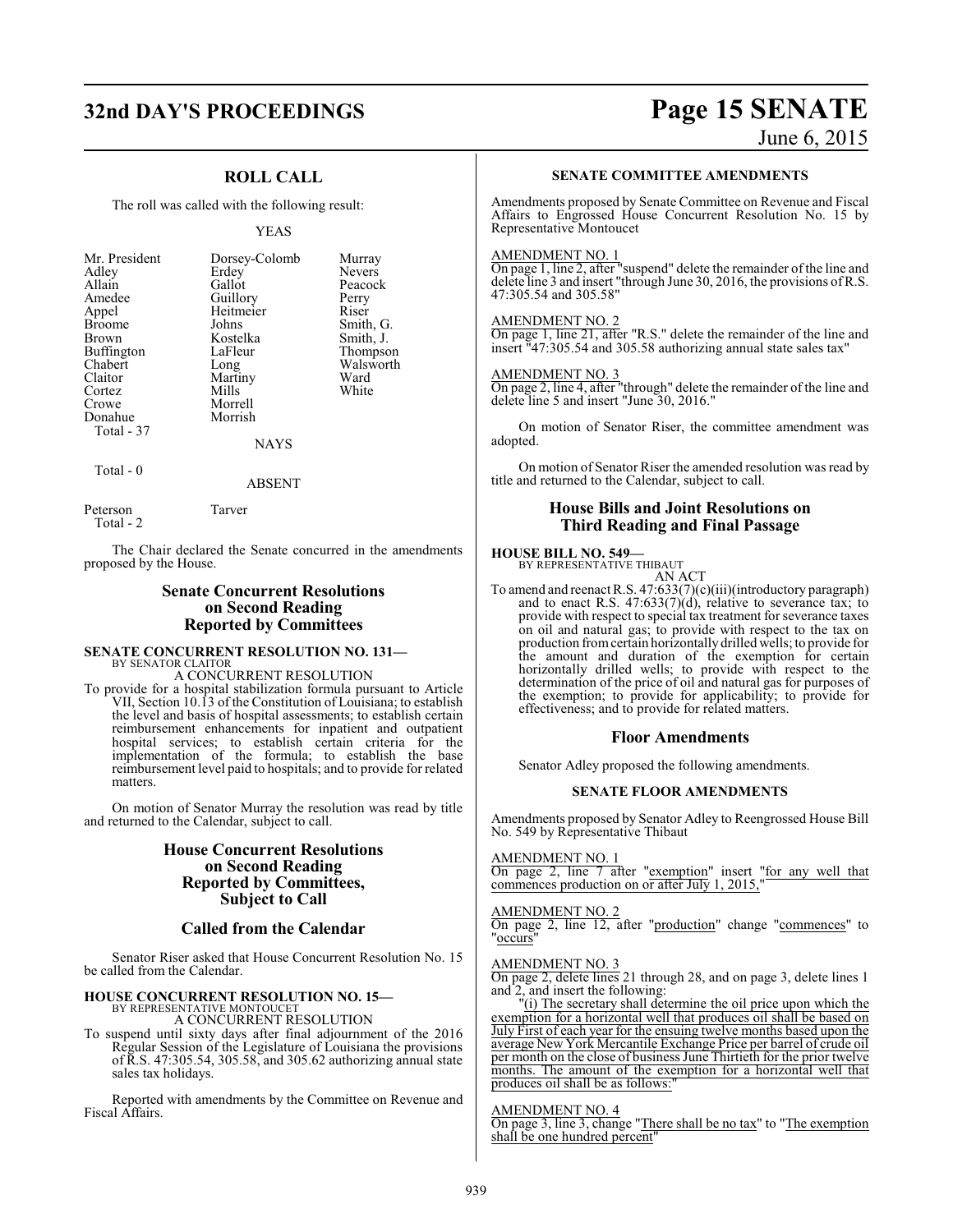# **Page 16 SENATE 32nd DAY'S PROCEEDINGS**

Murray Nevers Peacock<br>Perry

Peterson<br>Riser

Smith, G. Smith, J. Tarver Thompson Walsworth<br>Ward

## **ROLL CALL**

The roll was called with the following result:

#### YEAS

| Mr. President | Dorsey-Colomb   | Murra        |
|---------------|-----------------|--------------|
| Adley         | Erdey           | Never        |
| Allain        | Gallot          | Peaco        |
| Amedee        | Guillory        | Perry        |
| Appel         | Heitmeier       | Peters       |
| Broome        | Johns           | Riser        |
| Brown         | Kostelka        | Smith        |
| Buffington    | LaFleur         | <b>Smith</b> |
| Chabert       | Long            | Tarver       |
| Claitor       | Martiny         | Thom         |
| Cortez        | Mills           | Walsy        |
| Crowe         | Morrell         | Ward         |
| Donahue       | Morrish         | White        |
| Total - 39    |                 |              |
|               | <b>NI A VZC</b> |              |

NAYS

Total - 0

Total - 0

The Chair declared the amended bill was passed and ordered it returned to the House. Senator Adley moved to reconsider the vote by which the bill was passed and laid the motion on the table.

ABSENT

**HOUSE BILL NO. 555—** BY REPRESENTATIVE FANNIN AN ACT

To amend and reenact R.S.  $47:302(K)(5)$ ,  $(7)(a)$  and (U) and to enact R.S. 47:302(V), relative to sales and use tax; to provide with respect to the collection and remittance of sales and use tax; to provide for the definition of dealer; to provide a method for reporting and remitting taxes by certain dealers; to provide for effectiveness; and to provide for related matters.

#### **Floor Amendments**

Senator Riser proposed the following amendments.

#### **SENATE FLOOR AMENDMENTS**

Amendments proposed by Senator Riser to Reengrossed House Bill No. 555 by Representative Fannin

#### AMENDMENT NO. 1

In Senate Committee No. 3 proposed by the Senate Committee on Revenue and Fiscal Affairs and adopted by the Senate on May 26, 2015, on page 1 line 9, change " $(a)$ " to " $(1)'$ 

#### AMENDMENT NO. 2

In Senate Committee No. 4 proposed by the Senate Committee on Revenue and Fiscal Affairs and adopted by the Senate on May 26, 2015, on page 1 line 12, change "(b)" to " $(2)$ "

#### AMENDMENT NO. 3

In Senate Committee No. 4 proposed by the Senate Committee on Revenue and Fiscal Affairs and adopted by the Senate on May 26, 2015, on page 1 line 16, change "(i)" to "(a)"

AMENDMENT NO. 4

In Senate Committee No. 4 proposed by the Senate Committee on Revenue and Fiscal Affairs and adopted by the Senate on May 26, 2015, on page 1 line 19, change "(ii)" to " $(b)$ "

#### AMENDMENT NO. 5

In Senate Committee No. 4 proposed by the Senate Committee on Revenue and Fiscal Affairs and adopted by the Senate on May 26,

On page 3, line 5, change "tax rate shall be reduced by" to "exemption shall be"

AMENDMENT NO. 5

AMENDMENT NO. 6 On page 3, line 7, change "tax rate shall be reduced by" to "exemption shall be"

AMENDMENT NO. 7

On page 3, line 9, change "tax rate shall be reduced by" to "exemption shall be"

#### AMENDMENT NO. 8

On page 3, line 11, change "tax rate shall be reduced by" to 'exemption shall be'

#### AMENDMENT NO. 9

On page 3, delete lines 15 through 24 and insert the following:

"(ii) The secretary shall determine the natural gas price upon which the exemption for a horizontal well that produces natural gas shall be based on July First of each year for the ensuing twelve months based upon the average New York Mercantile Exchange Price per million BTU per month on the close of business June Thirtieth for the prior twelve months. The amount of the exemption for a horizontal well that produces natural gas shall be as follows:

#### AMENDMENT NO. 10

On page 3, line 25, change "There shall be no tax" to "The exemption shall be one hundred percent"

#### AMENDMENT NO. 11

On page 3, line 27, change "tax rate shall be reduced by" to 'exemption shall be'

AMENDMENT NO. 12 On page 4, line 1, change "tax rate shall be reduced by" to "exemption shall be"

AMENDMENT NO. 13 On page 4, line 4, change "tax rate shall be reduced by" to 'exemption shall be'

AMENDMENT NO. 14 On page 4, line 7, change "tax rate shall be reduced by" to "exemption shall be"

#### **Floor Amendments**

Senator Donahue proposed the following amendments.

#### **SENATE FLOOR AMENDMENTS**

Amendments proposed by Senator Donahue to Reengrossed House Bill No. 549 by Representative Thibaut

AMENDMENT NO. 1

On page 3, line 2, after "exemption" insert "for a horizontal well that produces oil"

AMENDMENT NO. 2

On page 3, line 24, after "exemption" insert "for a horizontal well that produces gas"

On motion of Senator Donahue, the amendments were adopted.

The bill was read by title. Senator Adley moved the final passage of the amended bill.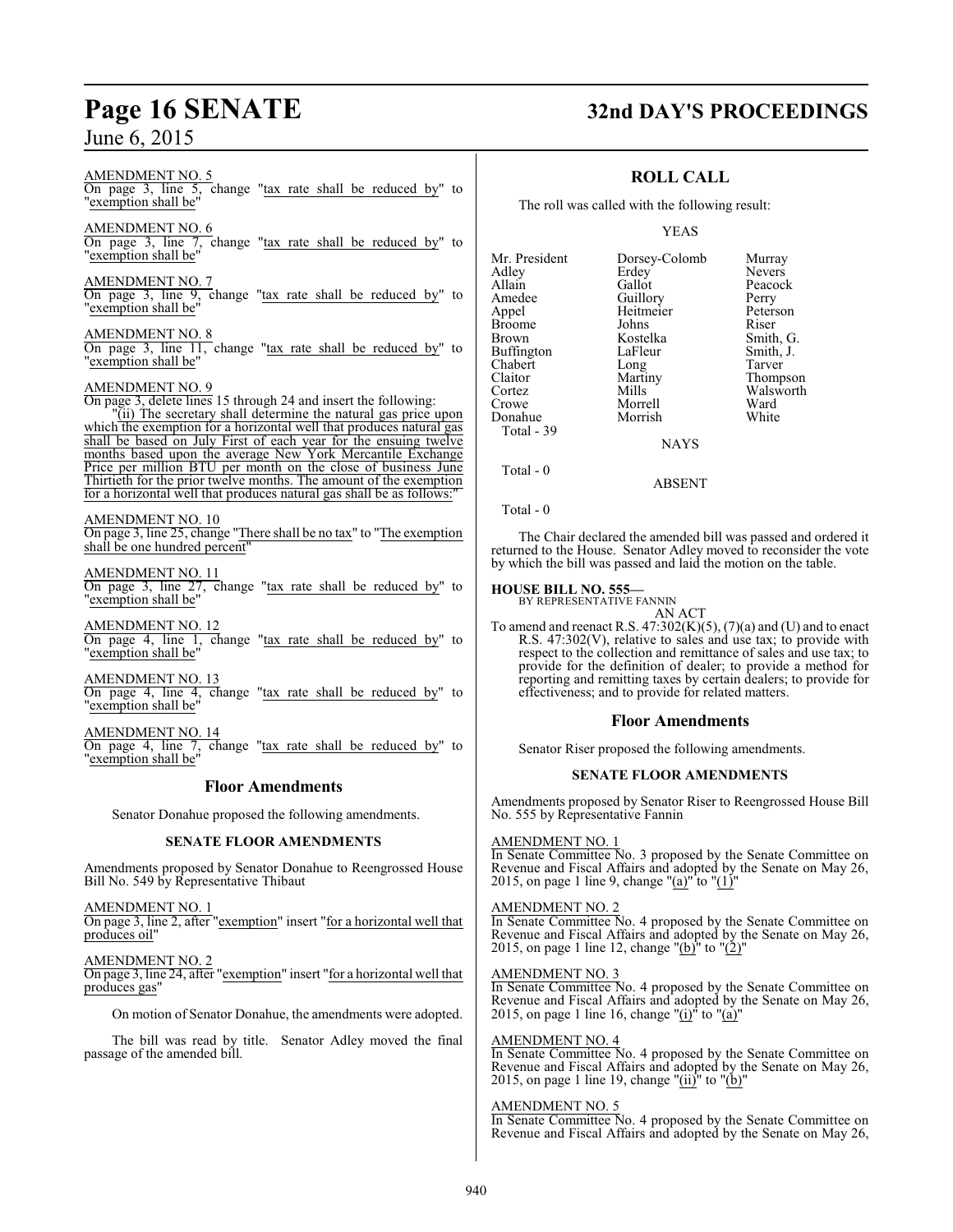## **32nd DAY'S PROCEEDINGS Page 17 SENATE**

2015, on page 1 line 20, change "(6) of this Subsection" to " $(K)(6)$  of this Section" `

On motion of Senator Riser, the amendments were adopted.

The bill was read by title. Senator Adley moved the final passage of the amended bill.

#### **ROLL CALL**

The roll was called with the following result:

#### YEAS

|             | Murray                    |
|-------------|---------------------------|
| Erdey       | <b>Nevers</b>             |
| Gallot      | Peacock                   |
|             | Perry                     |
| Heitmeier   | Peterson                  |
| Johns       | Riser                     |
| Kostelka    | Smith, G.                 |
| LaFleur     | Tarver                    |
| Long        | Thompson                  |
| Martiny     | Walsworth                 |
| Mills       | Ward                      |
| Morrell     | White                     |
| Morrish     |                           |
|             |                           |
| <b>NAYS</b> |                           |
|             | Dorsey-Colomb<br>Guillory |

#### Smith, J. Total - 1

#### ABSENT

Total - 0

The Chair declared the amended bill was passed and ordered it returned to the House. Senator Adley moved to reconsider the vote by which the bill was passed and laid the motion on the table.

**HOUSE BILL NO. 568—**<br>BY REPRESENTATIVES THIERRY, BARROW, WESLEY BISHOP,<br>CHANEY, COX, GUINN, HALL, HOFFMANN, HUNTER, JACKSON,<br>JAMES, TERRY LANDRY, MIGUEZ, MONTOUCET, ORTEGO,<br>ROBIDÉAUX, SMITH, ST. GERMAIN, ALFRED WILLIAMS,

AN ACT

To amend and reenact R.S. 37:1241(B) through (F) and to enact R.S.  $37:1241(A)(23)$  and  $(24)$  and  $(\overrightarrow{G})$ , relative to the disciplinary powers of the Louisiana Board of Pharmacy; to provide for prohibited acts; to provide for definitions; to provide for scope of application; to require the production of information necessary for the investigation of certain violations; and to provide for related matters.

#### **Floor Amendments**

Senator Heitmeier proposed the following amendments.

#### **SENATE FLOOR AMENDMENTS**

Amendments proposed by Senator Heitmeier to Reengrossed House Bill No. 568 by Representative Thierry

#### AMENDMENT NO. 1

In Senate Committee Amendment No. 5 proposed by the Senate Committee on Health and Welfare and adopted by the Senate on June 3, 2015, on page 1, line 14, delete "compounding"

On motion of Senator Heitmeier, the amendments were adopted.

The bill was read by title. Senator Heitmeier moved the final passage of the amended bill.

# June 6, 2015

### **ROLL CALL**

The roll was called with the following result:

#### YEAS

| Mr. President | Dorsey-Colomb | <b>Nevers</b> |
|---------------|---------------|---------------|
| Adley         | Gallot        | Peacock       |
| Allain        | Guillory      | Perry         |
| Amedee        | Heitmeier     | Peterson      |
| Appel         | Johns         | Riser         |
| <b>Broome</b> | Kostelka      | Smith, G.     |
| <b>Brown</b>  | LaFleur       | Smith, J.     |
| Buffington    | Long          | Tarver        |
| Chabert       | Martiny       | Thompson      |
| Claitor       | Mills         | Walsworth     |
| Cortez        | Morrell       | Ward          |
| Crowe         | Morrish       | White         |
| Donahue       | Murray        |               |
| Total - 38    |               |               |
|               | <b>NAYS</b>   |               |
| Total - 0     |               |               |

Erdey

```
 Total - 1
```
The Chair declared the amended bill was passed and ordered it returned to the House. Senator Heitmeier moved to reconsider the vote by which the bill was passed and laid the motion on the table.

ABSENT

#### **HOUSE BILL NO. 623—**

BY REPRESENTATIVE REYNOLDS

AN ACT To enact Part V of Chapter 36 of Title 13 of the Louisiana Revised Statutes of 1950, to be comprised ofR.S. 13:5761 through 5764, relative to the Webster Parish coroner's office; to provide for the creation of a taxing district to fund the Webster Parish coroner's office; to provide for the boundaries of the district; to authorize the levy and collection of ad valorem taxes, subject to voter approval; to provide for the use of such proceeds; to provide for the powers and duties of the coroner's office; and to provide for related matters.

The bill was read by title. Senator Adley moved the final passage of the bill.

#### **ROLL CALL**

The roll was called with the following result:

#### YEAS

| Mr. President | Dorsey-Colomb | <b>Nevers</b> |
|---------------|---------------|---------------|
| Adley         | Gallot        | Peacock       |
| Allain        | Guillory      | Perry         |
| Amedee        | Heitmeier     | Peterson      |
| Appel         | Johns         | Riser         |
| Broome        | Kostelka      | Smith, G.     |
| Brown         | LaFleur       | Smith, J.     |
| Buffington    | Long          | Tarver        |
| Chabert       | Martiny       | Thompson      |
| Claitor       | Mills         | Walsworth     |
| Cortez        | Morrell       | Ward          |
| Crowe         | Morrish       | White         |
| Donahue       | Murray        |               |
| Total - 38    |               |               |
|               |               |               |

**NAYS** 

Total - 0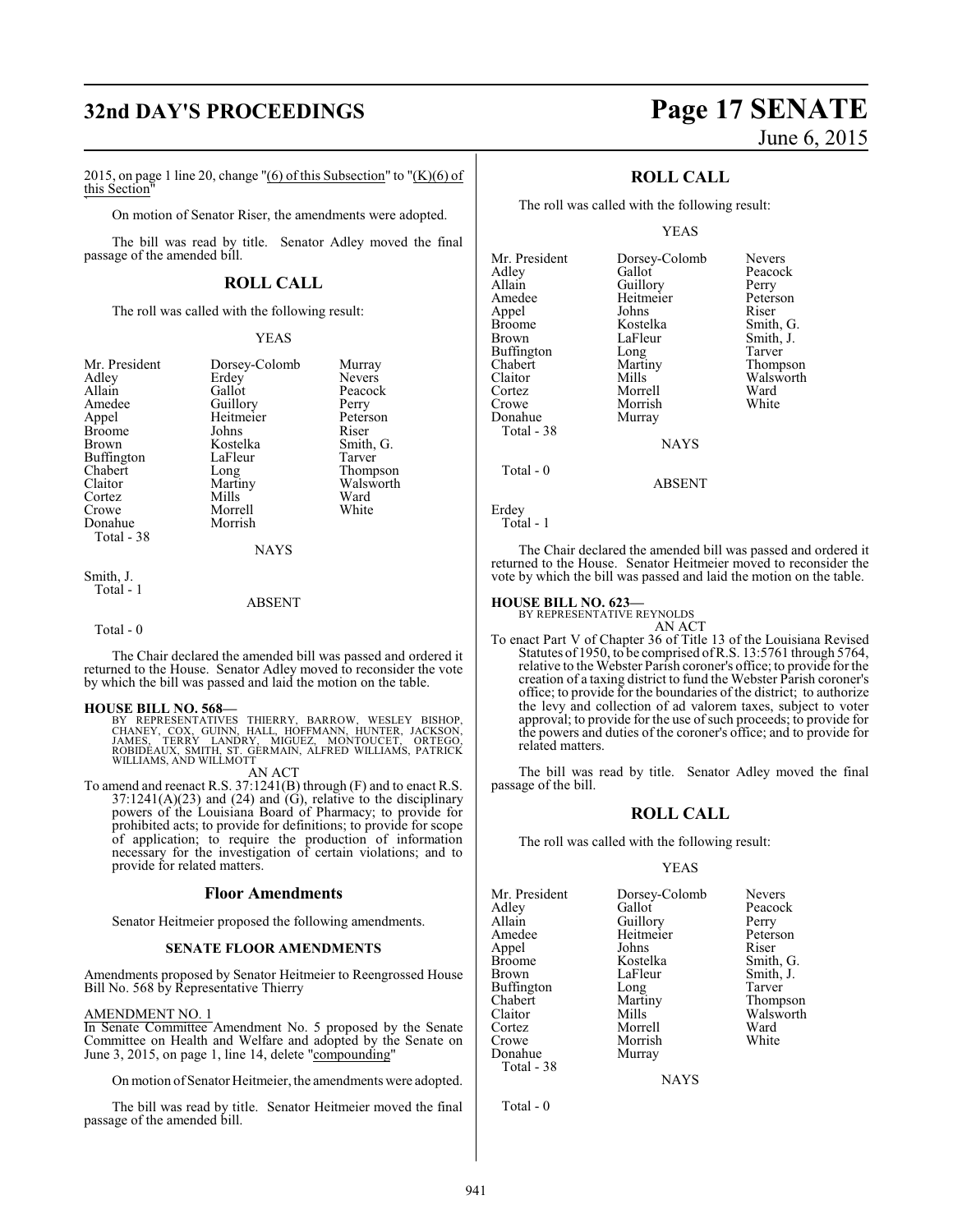#### ABSENT

Erdey

 $Total - 1$ 

The Chair declared the bill was passed and ordered it returned to the House. Senator Adley moved to reconsider the vote by which the bill was passed and laid the motion on the table.

#### **HOUSE BILL NO. 624—**

BY REPRESENTATIVE JACKSON AN ACT

To amend and reenact R.S. 6:662, R.S. 12:302(L) and 425, R.S. 47:48, 51, 158(C) and (D), 246(A), 287.71(B)(2), (3), (4), and  $(6)$ , 287.73 $(\dot{C})(4)$ , 287.86 $(A)($ introductory paragraph),  $287.732(B)(2)$ ,  $287.738(F)(1)$  and (G), and  $287.745(B)$ , and R.S. 51:3092, relative to corporate income tax; to provide for corporate tax expenditures; to provide for corporate income tax exclusions and deductions; to reduce the amount of certain corporate income tax exclusions and deductions; to provide for an effective date; and to provide for related matters.

#### **Floor Amendments**

Senator Adley proposed the following amendments.

#### **SENATE FLOOR AMENDMENTS**

Amendments proposed by Senator Adley to Engrossed House Bill No. 624 by Representative Jackson

#### AMENDMENT NO. 1

In Senate Committee Amendment No. 15, proposed by the Senate Committee on Finance and adopted by the Senate on June 4, 2015: On page 2, line 6, after "pursuant to" change "an" to "a valid" On page 2, line 7, change "granted" to "allowed" On page 2, line 9, change "credit" to "deduction"

#### AMENDMENT NO. 2

On page 7, line 29, after "relates." insert: "The provisions of this Act shall not apply to an amended return timely filed on or after July 1, 2015, relating to an original return that was filed on or prior to July 1, 2015 and properly claimed an exemption, credit, rebate, or deduction.

On motion of Senator Adley, the amendments were adopted.

The bill was read by title. Senator Adley moved the final passage of the amended bill.

## **ROLL CALL**

The roll was called with the following result:

#### YEAS

| Mr. President<br>Adley<br>Allain<br>Appel<br><b>Broome</b><br><b>Brown</b><br>Buffington<br>Chabert<br>Claitor<br>Donahue<br>Total - 29 | Dorsey-Colomb<br>Gallot<br>Heitmeier<br>Johns<br>Kostelka<br>Long<br>Martiny<br>Mills<br>Morrell<br>Morrish | Murray<br>Peacock<br>Peterson<br>Riser<br>Tarver<br>Thompson<br>Walsworth<br>Ward<br>White |
|-----------------------------------------------------------------------------------------------------------------------------------------|-------------------------------------------------------------------------------------------------------------|--------------------------------------------------------------------------------------------|
|                                                                                                                                         | <b>NAYS</b>                                                                                                 |                                                                                            |
|                                                                                                                                         |                                                                                                             |                                                                                            |

Erdey Total - 10

Amedee Guillory Smith, G.<br>Cortez LaFleur Smith, J. Cortez LaFleur Smith, J.<br>Crowe Nevers Nevers<br>Perry

## **Page 18 SENATE 32nd DAY'S PROCEEDINGS**

#### ABSENT

Total - 0

The Chair declared the amended bill was passed and ordered it returned to the House. Senator Adley moved to reconsider the vote by which the bill was passed and laid the motion on the table.

**HOUSE BILL NO. 629—** BY REPRESENTATIVES JACKSON, WESLEY BISHOP, COX, GAINES, HALL, HUNTER, JAMES, TERRY LANDRY, NORTON, PIERRE, SMITH, AND WOODRUFF

AN ACT To amend and reenact R.S. 25:1226.4(C)(1) and (2), R.S. 47:33(A)(introductory paragraph), 34(B)(1), 35(C), 37(C), 265, 287.664, 287.748(B)(1), 287.749(B), 287.752(B)(1), 287.753(C), 287.755(C), 287.758(B), 287.759(A) and (C)(3), 297(A), (B), (C)(1), (D)(2), (F), (G)(2), (H)(1), (I)(2), (J)(4),  $(K)(2)(a)$ ,  $(L)(3)$ ,  $(M)(1)$ ,  $(N)(1)$  and  $(2)$ , and  $(P)(2)$ , 297.2,  $297.6(A)(1)$  and  $(5)$ ,  $297.9(A)$ ,  $6004(A)(2)$ , the heading of 6005,  $6005(C)(1)$  and  $(D)(1)$ ,  $6006(D)(5)$ ,  $6006.1(E)(3)$ , 6007(C)(1)(c)(introductory paragraph), 6008(A), 6009(D)(1), 6012(B), 6013(A), 6015(C)(2) and (D), 6017(A), 6018(C),  $6020(D)(1)$  and  $(2)(a)$ ,  $6022(D)(2)(introductory paragraph)$ ,  $6023(\text{C})(1)$  and  $(3)(\text{introductory paragraph}), 6025(\text{A})(1),$ 6026(D)(2) and (3), 6030(B)(1) and (2)(a), 6032(C) and (F), 6034(C)(1)(a)(ii)(bb), (C)(1)(a)(iii), (C)(1)(c), and (d), 6035(C)(1) and (D), 6036(C)(1)(b) and (I)(2)(a)(i), and  $6037(B)(1)$  and  $(2)(b)$ , (c), and (d), and R.S. 51:1807(C), 2354(A) and (B), 2399.3(A)(2)(a) and (b), and 3085(B)(1)(a) and to enact R.S.  $47:297.4(A)(1)(a)(iii)$ ,  $6006(D)(6)$ , 6006.1(E)(4), 6007(C)(1)(c)(iii) and (d), and 6022(D)(3), relative to income and corporate franchise tax credits; to reduce the amount of tax credits; to provide for an effective date; and to provide for related matters.

#### **Floor Amendments**

Senator Donahue proposed the following amendments.

#### **SENATE FLOOR AMENDMENTS**

Amendments proposed by Senator Donahue to Reengrossed House Bill No. 629 by Representative Jackson

#### AMENDMENT NO. 1

On page 2, line 19, between "week" and the period "." insert "but less than thirty-two hours a week"

#### AMENDMENT NO. 2

On page 22, line 15, delete "(a)"

#### AMENDMENT NO. 3

On page 23, line 13, between "week" and the period "." insert "but less than thirty-two hours a week"

#### AMENDMENT NO. 4

In Senate Committee Amendment No. 5 proposed by the Senate Committee on Finance and adopted by the Senate on June 4, 2015, on page 1, line 10, following " $1787(\text{\AA})(1)$ " delete the remainder of the line and insert  $"({\rm a})$ (i)(introductory paragraph), (ii), (iv)(cc), (b) and (2)"

#### AMENDMENT NO. 5

In Senate Committee Amendment No. 40 proposed by the Senate Committee on Finance and adopted by the Senate on June 4, 2015, on page 3, line 22, insert """ (close quotation mark) after "hundredsixty" and delete line 23

#### AMENDMENT NO. 6

In Senate Committee Amendment No. 58 proposed by the Senate Committee on Finance and adopted by the Senate on June 4, 2015, on page 4, line 29, following "seven" delete "and two tenths" and insert "and on line 27 insert "two hundred" following "thousand""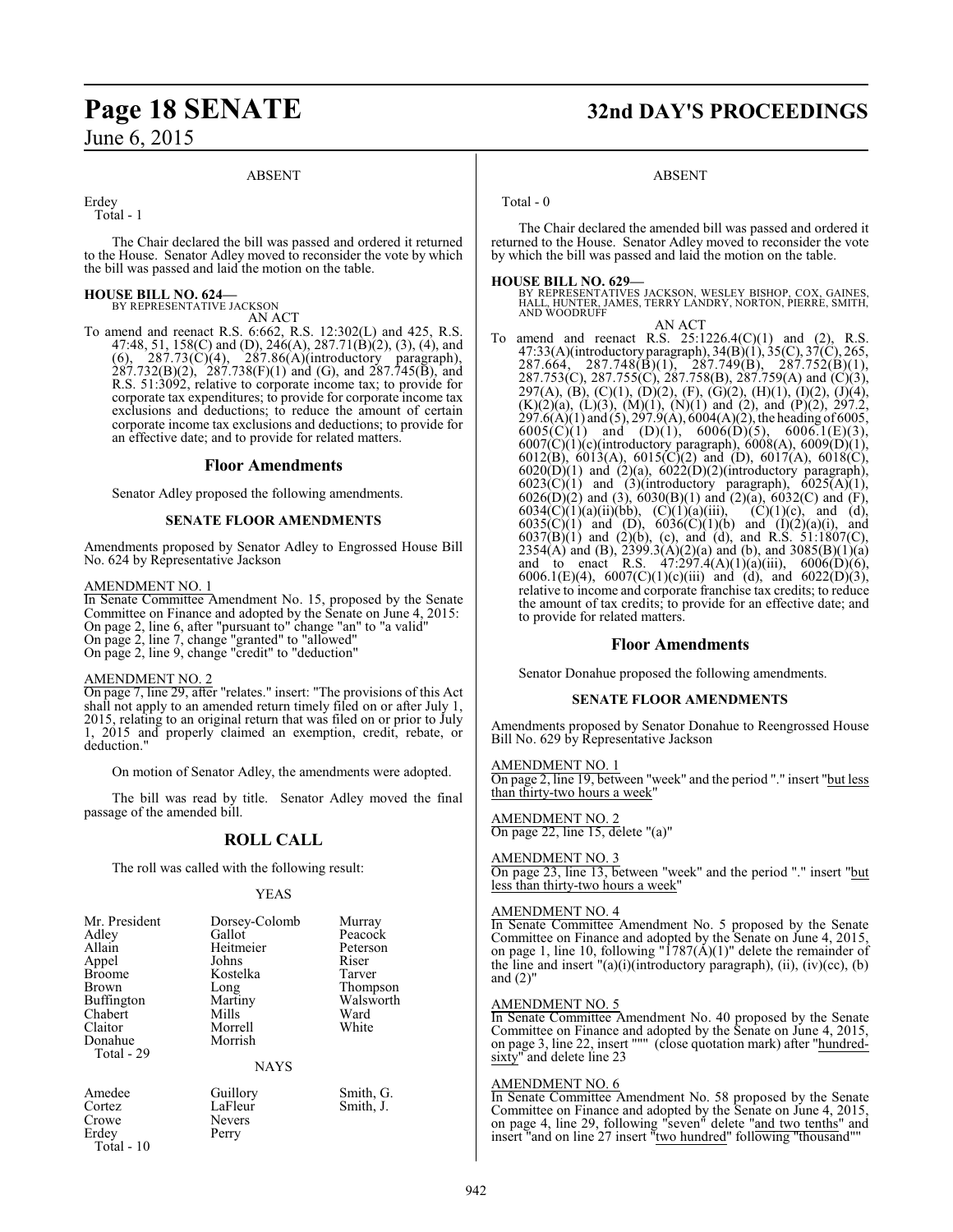## **32nd DAY'S PROCEEDINGS Page 19 SENATE**

# June 6, 2015

#### AMENDMENT NO. 7

In Senate Committee Amendment No. 61 proposed by the Senate Committee on Finance and adopted by the Senate on June 4, 2015, on page 5, line 4, change "19" to "20"

#### AMENDMENT NO. 8

In Senate Committee Amendment No. 65 proposed by the Senate Committee on Finance and adopted by the Senate on June 4, 2015, on page 5, line 12, following "seven" delete "and two tenths" and insert "and on line 22, insert "two hundred thousand" following "million""

#### AMENDMENT NO. 9

In Senate Committee Amendment No. 69 proposed by the Senate Committee on Finance and adopted by the Senate on June 4, 2015, on page 5, line 20, following "hundred" insert "thousand"

#### AMENDMENT NO. 10

In Senate Committee Amendment No. 74 proposed by the Senate Committee on Finance and adopted by the Senate on June 4, 2015, on page 5, line 31, following "eight" insert "hundred"

#### AMENDMENT NO. 11

In Senate Committee Amendment No. 77 proposed by the Senate Committee on Finance and adopted by the Senate on June 4, 2015, on page 6, line 6, following "twenty-one" delete "six-tenths" and at the end of the line insert "and following "thousand" insert "six hundred""

#### AMENDMENT NO. 12

In Senate Committee Amendment No. 106 proposed by the Senate Committee on Finance and adopted by the Senate on June 4, 2015, on page 8, line 4, following "<u>twenty-four</u>" insert "thousand" and change "twenty-one and six tenths" to "twenty-one thousand six hundred"

#### AMENDMENT NO. 13

In Senate Committee Amendment No. 108 proposed by the Senate Committee on Finance and adopted by the Senate on June 4, 2015, on page 8, delete line 9 and insert "change "forty-eight million" to "forty-three million two hundred thousand"

#### AMENDMENT NO. 14

In Senate Committee Amendment No. 130 proposed by the Senate Committee on Finance and adopted by the Senate on June 4, 2015, on page 9, line 22, following "1787(A)(1)" delete the remainder of the line and insert "(a)(i)(introductory paragraph), (ii), (iv)(cc), (b) and  $(2)$ "

#### AMENDMENT NO. 15

In Senate Committee Amendment No. 132 proposed by the Senate Committee on Finance and adopted by the Senate on June 4, 2015, on page 11, between lines 33-34, insert "\* \* \*"

#### AMENDMENT NO. 16

In Senate Committee Amendment No. 137 proposed by the Senate Committee on Finance and adopted by the Senate on June 4, 2015, on page 11, line 43, following "<u>eight</u>" insert "million" and change "<u>seven</u> and two-tenths" to "seven million two hundred thousand"

#### AMENDMENT NO. 17

In Senate Committee Amendment No. 138 proposed by the Senate Committee on Finance and adopted by the Senate on June 4, 2015, on page 11, line 45, following "eight" insert "million" and change "seven and two-tenths" to "seven million two hundred thousand"

#### AMENDMENT NO. 18

In Senate Committee Amendment No. 139 proposed by the Senate Committee on Finance and adopted by the Senate on June 4, 2015, on page 11, line 47, following "eight" insert "million" and change "seven and two-tenths" to "seven million two hundred thousand"

On motion of Senator Donahue, the amendments were adopted.

#### **Floor Amendments**

Senator Adley proposed the following amendments.

#### **SENATE FLOOR AMENDMENTS**

Amendments proposed by Senator Adley to Reengrossed House Bill No. 629 by Representative Jackson

#### AMENDMENT NO. 1

Delete Senate Committee Amendment No. 70 proposed by the Senate Committee on Finance and adopted by the Senate on June 4, 2015

#### AMENDMENT NO. 2

In Senate Committee Amendment No. 132 proposed by the Senate Committee on Finance and adopted by the Senate on June 4, 2015: On page 9, delete line 32, and insert:

"(a)(i) For projects which have filed an advanced notification and paid the required fee as required by Section 721 of Chapter 7 of Part I of Title 13 of the Louisiana Administrative Code prior to July 1, 2015, the rebate"

On page 9, delete line 34, and insert: "For projects which have filed such advanced notification and paid the required fee on and after July 1, 2015, the rebate of seventy-two"

On page 11, delete lines 29 through 33, and insert:

"(4)(a) Notwithstanding any other provision of the Act which originated as House Bill 629 of the 2015 Regular Session of the Legislature:

(i) The reduction of the rebates and credits provided for in this Subsection shall only apply to projects which have filed an advanced notification and paid the required fee as required by Section 721 of Chapter 7 of Part I of Title 13 of the Louisiana Administrative Code on and after July 1, 2015.

(ii) The reduction of the rebates and credits provided for in this Subsection shall not apply to projects which have filed such advanced notification and paid the required fee prior to July 1, 2015.

(b) The Department of Economic Development shall file with the Joint Legislative Committee on the Budget and the Legislative Fiscal Office a list of all projects which are not completed and which submitted such advanced notification prior to July 1, 2015. The list shall be filed no later than August 15, 2015 and shall include, but not be limited to project name, parish of project, project number, summary of projected cost and time of completion and any other information requested by the Joint Legislative Committee on the Budget or the Legislative Fiscal Office."

AMENDMENT NO. 3 On page 1, line 7, delete "6006(D)(5),"

AMENDMENT NO. 4 On page 1, line 14, delete "6006(D)(6)"

AMENDMENT NO. 5 On page 3, line 5, delete "6006(D)(5),"

AMENDMENT NO. 6 On page 3, line 11, delete "6006(D)(6)"

AMENDMENT NO. 7 On page 15, delete lines 14 through 21

On motion of Senator Adley, the amendments were adopted.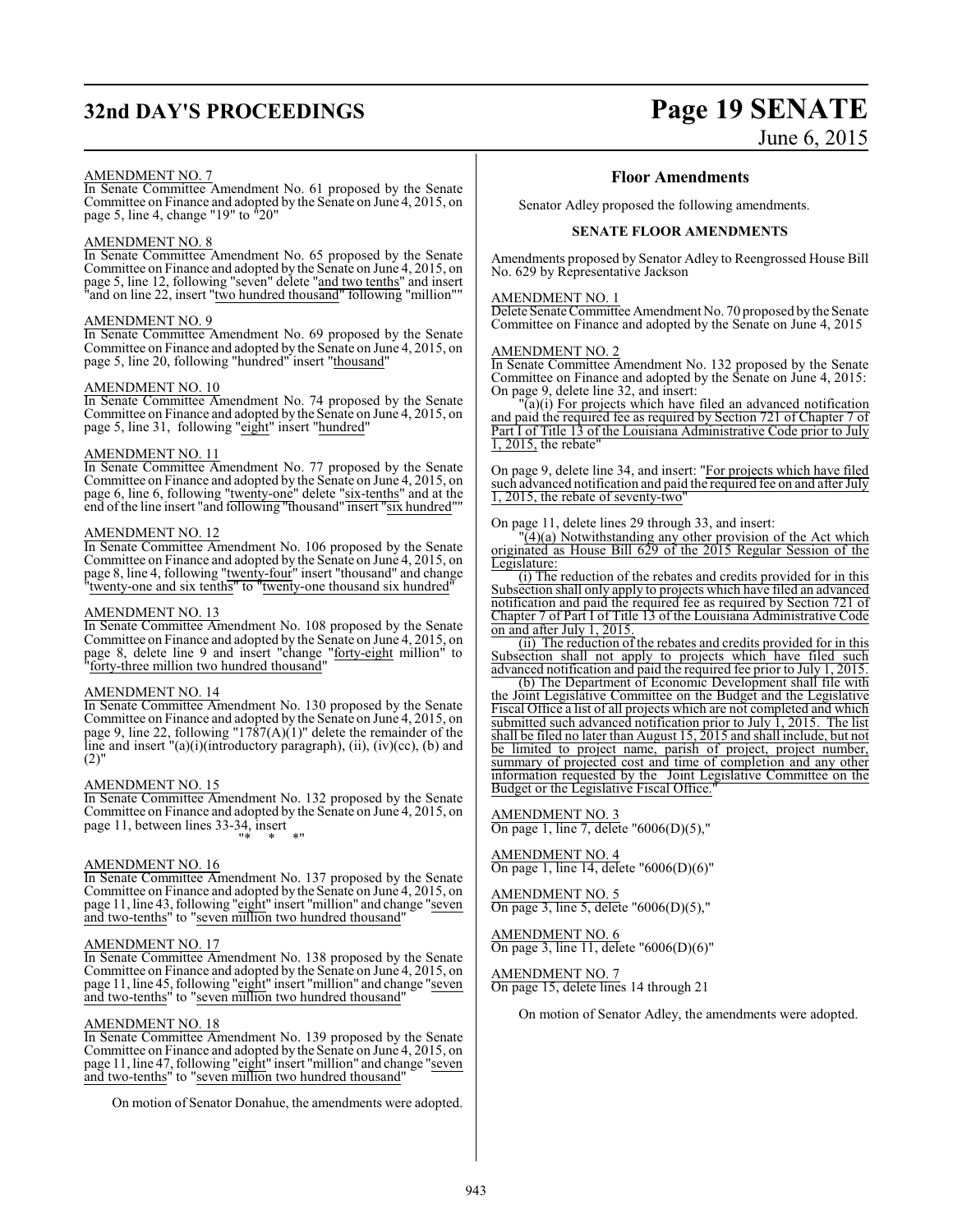# **Page 20 SENATE 32nd DAY'S PROCEEDINGS**

#### **Floor Amendments**

Senator Adley proposed the following amendments.

#### **SENATE FLOOR AMENDMENTS**

Amendments proposed by Senator Adley to Reengrossed House Bill No. 629 by Representative Jackson

#### AMENDMENT NO. 1

In Senate Committee Amendment No. 141, proposed by the Senate Committee on Finance and adopted by the Senate on June 4, 2015: On page 12, line 8, after "relates." insert: "The provisions of this Act shall not apply to an amended return timely filed on or after July 1, 2015, relating to an original return that was filed on or prior to July 1, 2015 and properly claimed an exemption, credit, rebate, or deduction."

On page 12, line 10, after "pursuant to" change "an" to "a valid" and at the end of the line change "granted" to "allowed"

On motion of Senator Adley, the amendments were adopted.

#### **Floor Amendments**

Senator Martiny proposed the following amendments.

#### **SENATE FLOOR AMENDMENTS**

Amendments proposed by Senator Martiny to Reengrossed House Bill No. 629 by Representative Jackson <u>AMENDMENT NO. 1</u>

Delete Senate Committee Amendment Nos. 72 and 73 proposed by the Senate Committee on Finance and adopted by the Senate on June 4, 2015.

#### AMENDMENT NO. 2

On page 1, line 7, delete " $6007(C)(1)(c)$ (introductory" and on line 8 delete "paragraph),"

#### AMENDMENT NO. 3 On page 3, line 6, delete "6007(C)(1)(c)(introductory paragraph),"

AMENDMENT NO. 4 On page 16, delete lines 4 through 27 and on page 17, delete lines 1

and 2

On motion of Senator Martiny, the amendments were adopted.

#### **Floor Amendments**

Senator Morrell proposed the following amendments.

#### **SENATE FLOOR AMENDMENTS**

Amendments proposed by Senator Morrell to Reengrossed House Bill No. 629 by Representative Jackson

AMENDMENT NO. 1 On page 1, line 8, delete " $6015(C)(2)$  and  $(D)$ ,"

AMENDMENT NO. 2 On page 1, line 9, delete  $0.20(D)(1)$  and  $(2)(a)$ , 6022(D)(2)(introductory paragraph),"

AMENDMENT NO. 3 On page 1, line 12, delete "6036(C)(1)(b) and (I)(2)(a)(i),"

AMENDMENT NO. 4 On page 1, line 14, after "6006.1(D)(6)," insert "and" AMENDMENT NO. 5 On page 1, line 15, delete "and  $6022(D)(3)$ ,"

AMENDMENT NO. 6 On page 3, line 6, delete "6015(C)(2)"

AMENDMENT NO. 7 On page 3, line 7, delete "and  $(D)$ ," and delete "6020 $(D)(1)$  and  $(2)(a)$ ,  $6022(D)(2)$ (introductory paragraph),"

AMENDMENT NO. 8 On page 3, line 10, delete "6036(C)(1)(b) and (I)(2)(a)(i),"

AMENDMENT NO. 9 On page 3, line 12, after " $6006.1(E)(4)$ ," insert "and"

AMENDMENT NO. 10 On page 3, line 12, delete "and 6022(D)(3),"

AMENDMENT NO. 11 On page 18, delete lines 25 through 28 and on page 19, delete lines 1 through 19

AMENDMENT NO. 12 On page 20, delete lines 8 through 29 and on page 21, delete lines 1 through 27

AMENDMENT NO. 13 On page 27, delete lines 22 through 29, and delete page 28, and on page 29, delete lines 1 through 20

On motion of Senator Morrell, the amendments were adopted.

#### **Floor Amendments**

Senator Walsworth proposed the following amendments.

#### **SENATE FLOOR AMENDMENTS**

Amendments proposed by Senator Walsworth to Reengrossed House Bill No. 629 by Representative Jackson

AMENDMENT NO. 1

Delete Senate Committee Amendment No. 132 proposed by the Senate Committee on Finance and adopted by the Senate on June 4, 2015.

On motion of Senator Walsworth, the amendments were adopted.

The bill was read by title. Senator Adley moved the final passage of the amended bill.

#### **ROLL CALL**

The roll was called with the following result:

#### YEAS

| Mr. President<br>Adley<br>Allain<br>Appel<br><b>Broome</b><br>Brown<br><b>Buffington</b><br>Chabert<br>Claitor<br>Total - 27 | Donahue<br>Dorsey-Colomb<br>Gallot<br>Heitmeier<br>Johns<br>Kostelka<br>LaFleur<br>Long<br>Martiny | Morrell<br>Morrish<br>Murray<br>Peacock<br>Smith, J.<br>Tarver<br>Thompson<br>Walsworth<br>White |
|------------------------------------------------------------------------------------------------------------------------------|----------------------------------------------------------------------------------------------------|--------------------------------------------------------------------------------------------------|
|                                                                                                                              | <b>NAYS</b>                                                                                        |                                                                                                  |
| Amedee<br>Cartez                                                                                                             | Guillory<br>Mille                                                                                  | Peterson<br>Riser                                                                                |

Amedee Guillory Peterson<br>Cortez Mills Riser Cortez Mills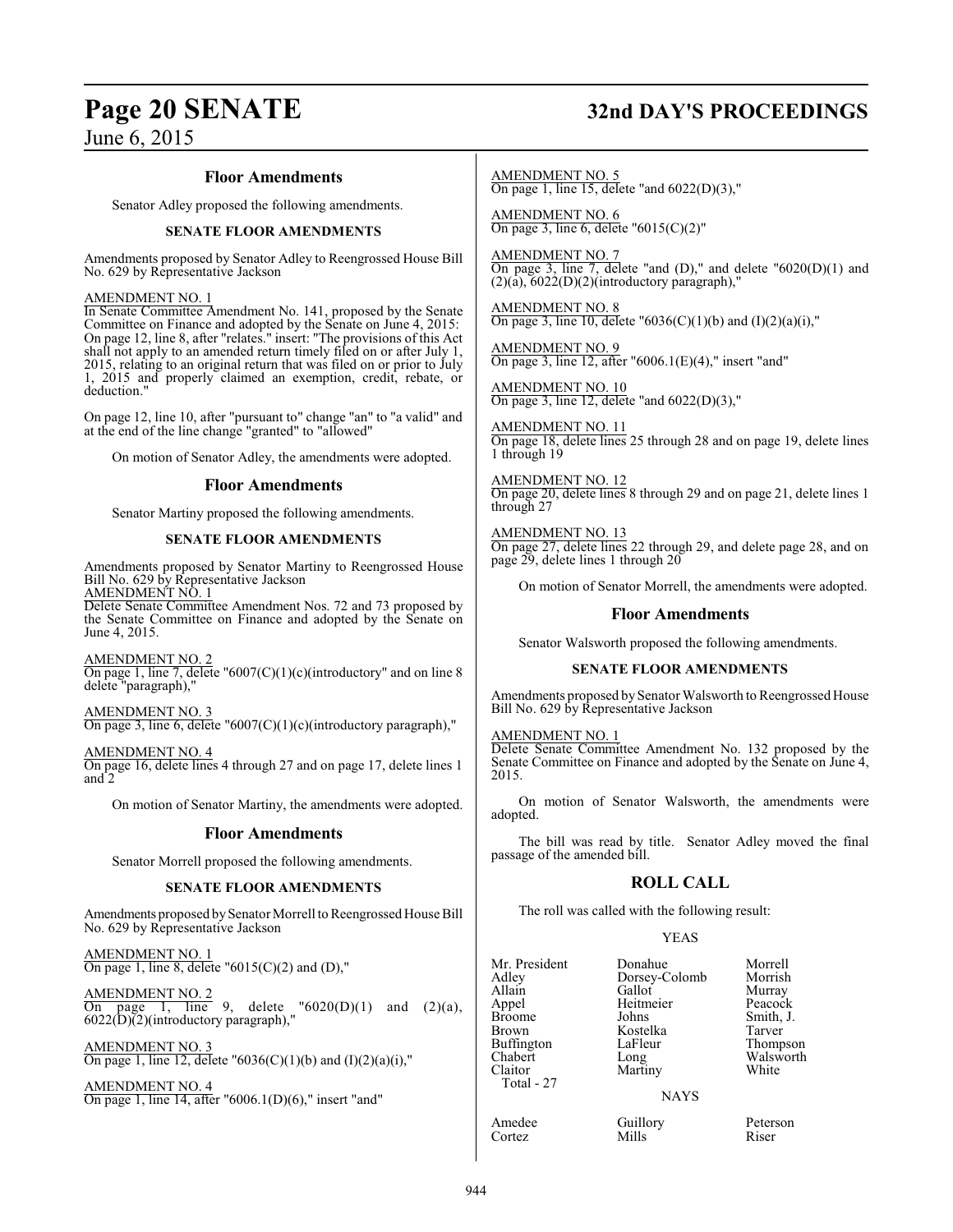## **32nd DAY'S PROCEEDINGS Page 21 SENATE**

Crowe Nevers Smith, G.<br>
Erdey Perry Ward Erdey Total - 12

ABSENT

Total - 0

The Chair declared the amended bill was passed and ordered it returned to the House. Senator Adley moved to reconsider the vote by which the bill was passed and laid the motion on the table.

#### **HOUSE BILL NO. 635—** BY REPRESENTATIVE JACKSON

AN ACT

To amend and reenact R.S. 51:2455(A), 3114(B), and  $3121(C)(3)(b)(i)$  and  $(4)(c)$  and to enact R.S.  $51:2367(E)$ , relative to rebates; to reduce the amount of rebates; to provide for an effective date; and to provide for related matters.

#### **Floor Amendments**

Senator Donahue proposed the following amendments.

#### **SENATE FLOOR AMENDMENTS**

Amendments proposed by Senator Donahue to Reengrossed House Bill No. 635 by Representative Jackson

#### AMENDMENT NO. 1

In Senate Committee Amendment No. 4 proposed by the Senate Committee on Finance and adopted by the Senate on June 4, 2015, on page 1, line 21, between "Development" and However" insert a period "."

On motion of Senator Donahue, the amendments were adopted.

#### **Floor Amendments**

Senator Johns proposed the following amendments.

#### **SENATE FLOOR AMENDMENTS**

Amendments proposed by Senator Johns to Reengrossed House Bill No. 635 by Representative Jackson

#### AMENDMENT NO. 1

Delete Senate Committee Amendments No. 1, 3, and 4 proposed by the Senate Committee on Finance and adopted by the Senate on June 4, 2015.

AMENDMENT NO. 2 On page 1, line 3, between "R.S. 51:2367(E)" and the comma ","

insert "and 2455(D)(3)"

AMENDMENT NO. 3 On page 1, line 7, change "is" insert "and 2455(D)(3) are"

#### AMENDMENT NO. 4

On page 2, between lines 18 and 19, insert the following:  $\sqrt{\frac{m}{n}}$ "D. \* \* \*

(3) Applications shall be filed no later than twenty-four months after the filing of the advance notification, except for advances filed on or after July 1, 2011 and before July 1, 2012, applications may be filed at any time prior to August 15, 2015. \* \* \*"

On motion of Senator Johns, the amendments were adopted.

The bill was read by title. Senator Adley moved the final passage of the amended bill.

# June 6, 2015

#### **ROLL CALL**

The roll was called with the following result:

Morrell<br>Morrish

Guillory

YEAS

Heitmeier Peters<br>Johns Riser

Mr. President Dorsey-Colomb Murray<br>Adley Gallot Peacocl Adley Gallot Peacock Appel Johns<br>Broome Kostelka Broome Kostelka Smith, G.<br>Brown LaFleur Tarver Brown LaFleur<br>Buffington Long Buffington Long Thompson<br>Chabert Martiny Walsworth Chabert Martiny Walsworth<br>Claitor Mills Ward Claitor Mills Ward<br>Crowe Morrell White Donahue Total - 32

Amedee Erdey Perry<br>
Cortez Guillory Smith. J. Total - 6

ABSENT

Nevers Total - 1

The Chair declared the amended bill was passed and ordered it returned to the House. Senator Adley moved to reconsider the vote by which the bill was passed and laid the motion on the table.

**NAYS** 

#### **HOUSE BILL NO. 640—**

BY REPRESENTATIVE MIKE JOHNSON

AN ACT To amend and reenact R.S. 18:1461(B), relative to election offenses; to provide relative to the criminal penalties for certain election offenses; to provide for the criminal penalties for bribery of voters; and to provide for related matters.

#### **Floor Amendments**

Senator Morrell proposed the following amendments.

#### **SENATE FLOOR AMENDMENTS**

Amendments proposed by Senator Morrell to Engrossed House Bill No. 640 by Representative Mike Johnson

#### AMENDMENT NO. 1

 $\overline{On}$  page 1, line 2, after "R.S. 18:1461(B)" and before the comma "," insert "and to enact R.S. 18:1505.2(T)

#### AMENDMENT NO. 2

On page 1, line 4, after "voters;" and before "and to" insert "to provide for campaign contributions; to provide for certain prohibitions"

#### AMENDMENT NO. 3

On page 1, line 6, after "reenacted" and before "to read" insert "and to enact R.S. 18:1505.2(T)"

#### AMENDMENT NO. 4

On page 1, after line 14, add the following:

§1505.2. Contributions; expenditures; certain prohibitions and limitations<sub>1</sub>

\* \* \* T.(1) The chair of the State Bond Commission shall not accept any campaign contribution, loan, or transfer of funds or accept and use any in-kind contribution for his or her campaign from any person or entity, or any attorney or consultant representing that person or entity, appearing before the State Bond Commission for a period of ninety days before and after the appearance.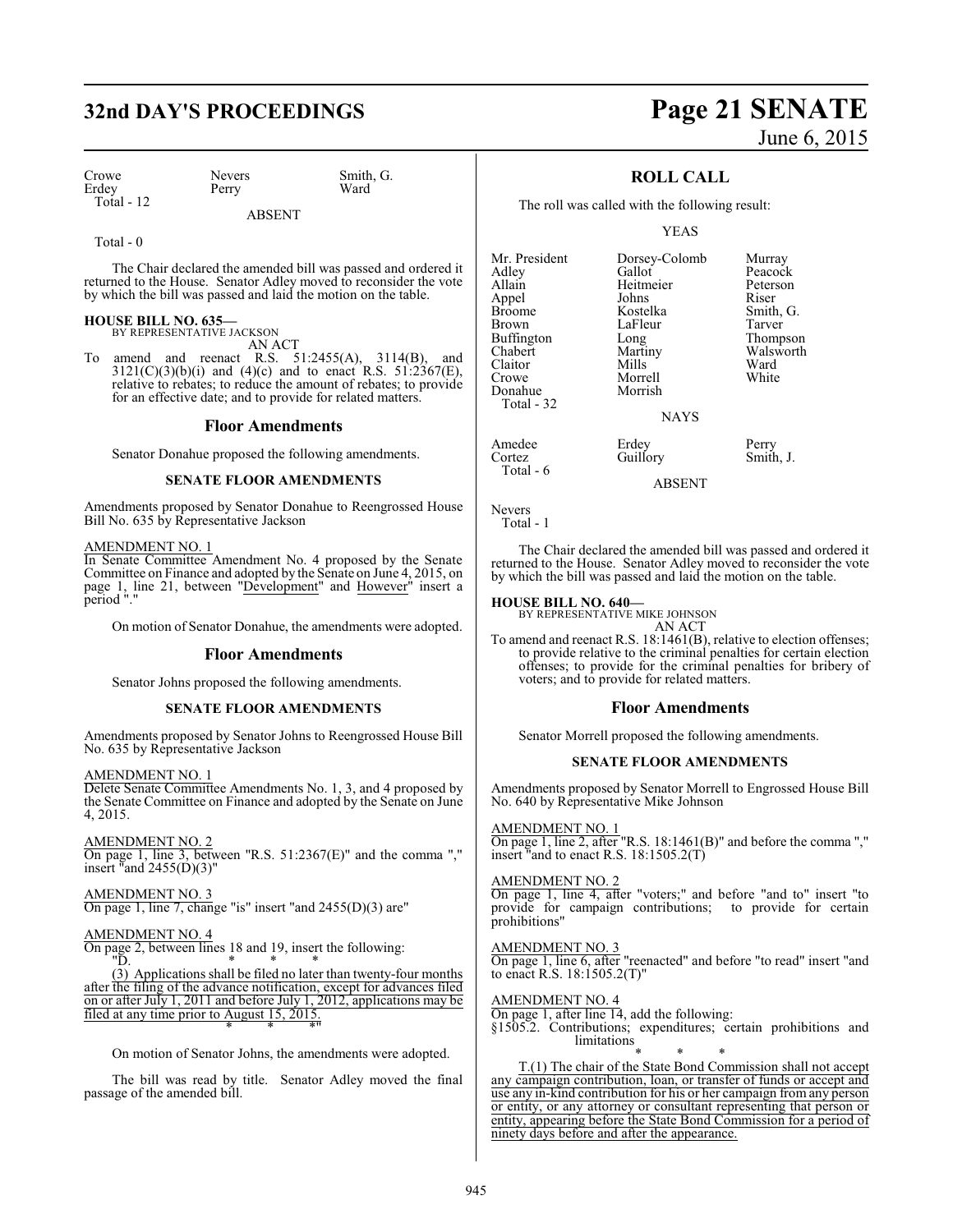## **Page 22 SENATE 32nd DAY'S PROCEEDINGS**

## June 6, 2015

(2) Any contribution, loan, transfer of funds, or any in-kind contribution prohibited under Paragraph (1) of this Subsection made on or after July 1, 2015, shall be returned or refunded to the contributor by the candidate.

(3) As used in this Subsection, the term "person or entity" shall include any of the following entities:

(a) An individual.

(b) A person, whether or not incorporated.

(c) A partnership, including the individual partners or members of the partnership.

(d) A corporation, including its individual officers and members of the board of directors.

(e) A limited liability company, or any of its owners, members, or officer.

(f) An attorney, consultant, municipal advisor, public trust, or developer representing or appearing on behalf of the person or entity.

### **Ruling From the Chair**

Senator Crowe asked for a ruling from the Chair as to whether the amendment was germane to the bill.

The Chair ruled that the amendment was not germane to the bill.

The amendment was withdrawn.

The bill was read by title. Senator Morrell moved the final passage of the bill.

## **ROLL CALL**

The roll was called with the following result:

#### YEAS

| Mr. President     | Dorsey-Colomb | <b>Nevers</b> |
|-------------------|---------------|---------------|
| Adley             | Gallot        | Peacock       |
| Allain            | Guillory      | Perry         |
| Amedee            | Heitmeier     | Peterson      |
| Appel             | Johns         | Riser         |
| <b>Broome</b>     | Kostelka      | Smith, G.     |
| Brown             | LaFleur       | Smith, J.     |
| <b>Buffington</b> | Long          | Tarver        |
| Chabert           | Martiny       | Thompson      |
| Claitor           | Mills         | Walsworth     |
| Cortez            | Morrell       | Ward          |
| Crowe             | Morrish       | White         |
| Donahue           | Murray        |               |
| Total - 38        |               |               |
|                   | <b>NAYS</b>   |               |
| __ _              |               |               |

Total - 0

Erdey Total - 1

The Chair declared the bill was passed and ordered it returned to the House. Senator Morrell moved to reconsider the vote by which the bill was passed and laid the motion on the table.

ABSENT

#### **HOUSE BILL NO. 690—**

BY REPRESENTATIVE LORUSSO

AN ACT

To amend and reenact R.S. 40:531(B), 532, and 537(B) and to enact R.S. 40:537(A)(6), relative to the Housing Authority of New Orleans; to provide relative to the governing board of the authority; to provide relative to the appointment, terms, and removal of board members; and to provide for related matters.

#### **Floor Amendments**

Senator Murray proposed the following amendments.

#### **SENATE FLOOR AMENDMENTS**

Amendments proposed by Senator Murray to Reengrossed House Bill No. 690 by Representative Lorusso

AMENDMENT NO. 1

On page 1, delete lines 22 and 23 and insert the following: 'be chosen by the mayor, as follows: one from a list of names submitted by the Citywide Tenants Council, Inc., of the housing authority, and one from a list of names submitted by the Greater New Orleans Fair Housing Action Center and each person whose name is submitted shall have been a New Orleans resident and a tenant for at least three years. The number of names submitted shall be"

On motion of Senator Murray, the amendments were adopted.

#### **Floor Amendments**

Senator Dorsey-Colomb proposed the following amendments.

#### **SENATE FLOOR AMENDMENTS**

Amendments proposed by Senator Dorsey-Colomb to Reengrossed House Bill No. 690 by Representative Lorusso

AMENDMENT NO. 1 On page 1, line 19, between "excluding" and "landlord" insert "the"

On motion of Senator Dorsey-Colomb, the amendments were adopted.

The bill was read by title. Senator Murray moved the final passage of the amended bill.

#### **ROLL CALL**

The roll was called with the following result:

#### YEAS

| Mr. President | Dorsey-Colomb | <b>Nevers</b> |
|---------------|---------------|---------------|
| Adley         | Erdey         | Peacock       |
| Allain        | Gallot        | Perry         |
| Amedee        | Guillory      | Peterson      |
| Appel         | Heitmeier     | Riser         |
| <b>Broome</b> | Johns         | Smith, G.     |
| Brown         | Kostelka      | Smith, J.     |
| Buffington    | LaFleur       | Tarver        |
| Chabert       | Long          | Thompson      |
| Claitor       | Martiny       | Walsworth     |
| Cortez        | Mills         | White         |
| Crowe         | Morrish       |               |
| Donahue       | Murray        |               |
| Total - 37    |               |               |
|               | <b>NAYS</b>   |               |
| Total - 0     |               |               |
|               | <b>ABSENT</b> |               |
| Morrell       | Ward          |               |

Total - 2

The Chair declared the amended bill was passed and ordered it returned to the House. Senator Murray moved to reconsider the vote by which the bill was passed and laid the motion on the table.

**HOUSE BILL NO. 693—** BY REPRESENTATIVE LEGER

AN ACT

To enact Subpart B-48 of Part IV of Chapter 1 of Title 33 of the Louisiana Revised Statutes of 1950, to be comprised of R.S. 33:130.861 through 130.867, relative to economic and community development in Orleans Parish; to create the New Orleans Exhibition Hall Authority Economic Growth and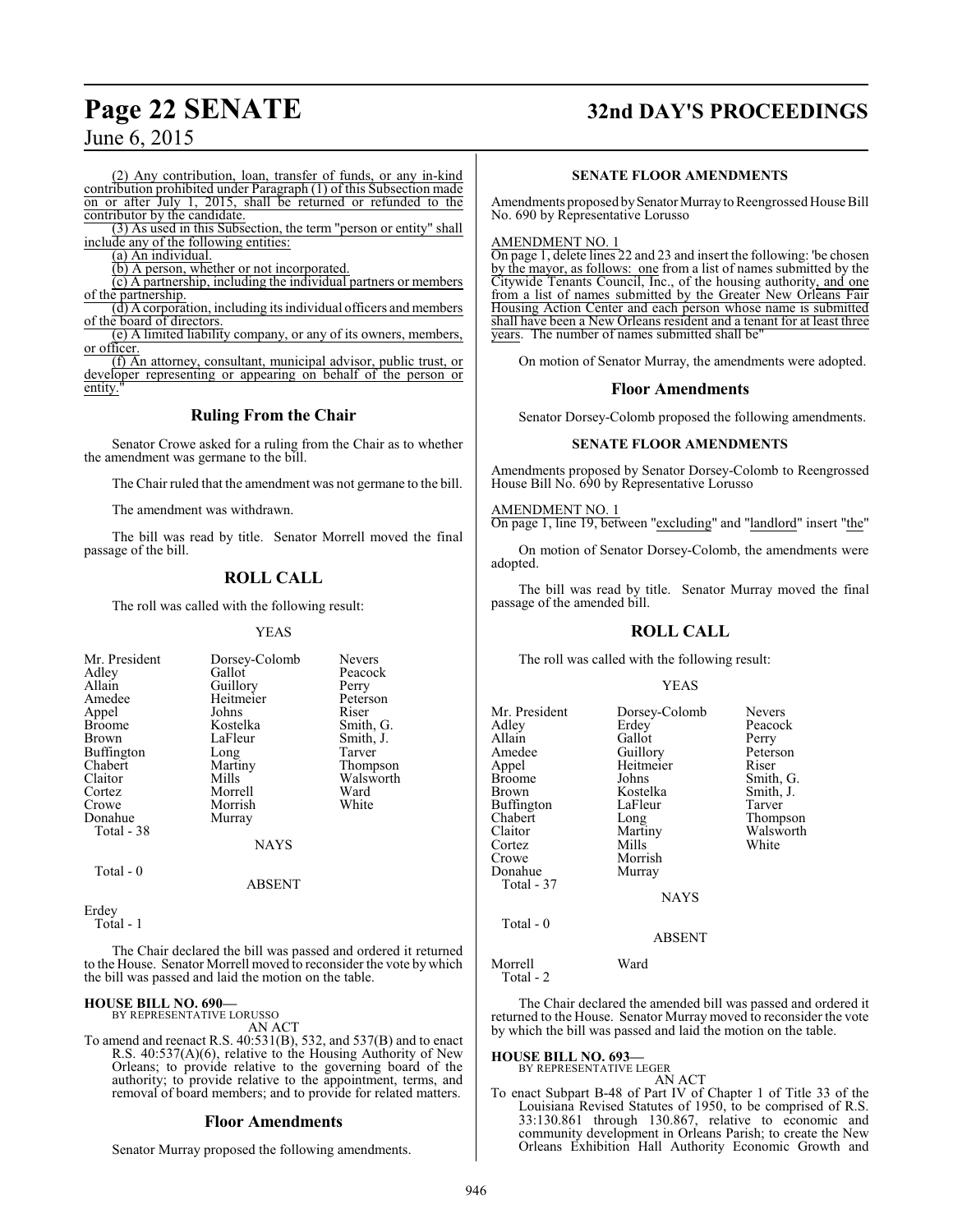## **32nd DAY'S PROCEEDINGS Page 23 SENATE**

June 6, 2015

**NAYS** 

Development District as a political subdivision of the state; to provide for the boundaries and governance of the district; to provide for the authority, powers, duties, and functions of the board of commissioners; to authorize the district to issue and sell bonds and other debt obligations; and to provide for related matters.

The bill was read by title. Senator Peterson moved the final passage of the bill.

#### **ROLL CALL**

The roll was called with the following result:

#### YEAS

| Mr. President<br>Adley<br>Allain<br>Amedee<br>Appel<br><b>Broome</b><br>Brown<br>Buffington<br>Chabert<br>Claitor<br>Cortez<br>Crowe<br>Donahue | Dorsey-Colomb<br>Erdey<br>Gallot<br>Guillory<br>Heitmeier<br>Johns<br>Kostelka<br>LaFleur<br>Long<br>Martiny<br>Mills<br>Morrell<br>Morrish | Murray<br><b>Nevers</b><br>Peacock<br>Perry<br>Peterson<br>Riser<br>Smith, G.<br>Smith, J.<br>Tarver<br>Thompson<br>Walsworth<br>Ward<br>White |
|-------------------------------------------------------------------------------------------------------------------------------------------------|---------------------------------------------------------------------------------------------------------------------------------------------|------------------------------------------------------------------------------------------------------------------------------------------------|
| Total - 39                                                                                                                                      | NAYS                                                                                                                                        |                                                                                                                                                |
| Total - 0                                                                                                                                       |                                                                                                                                             |                                                                                                                                                |

#### ABSENT

#### Total - 0

The Chair declared the bill was passed and ordered it returned to the House. Senator Peterson moved to reconsider the vote by which the bill was passed and laid the motion on the table.

#### **HOUSE BILL NO. 715—** BY REPRESENTATIVE HALL

AN ACT

To amend and reenact R.S. 33:2740.50, relative to the Pineville Downtown Development District; to provide relative to the governing board ofthe district; to change the membership of the board; to provide relative to the powers and duties ofthe district, including the authority to levy taxes and issue bonds; and to provide for related matters.

The bill was read by title. Senator Gallot moved the final passage of the bill.

#### **ROLL CALL**

The roll was called with the following result:

#### YEAS

| Mr. President | Dorsey-Colomb | Murray        |
|---------------|---------------|---------------|
| Adley         | Erdey         | <b>Nevers</b> |
| Allain        | Gallot        | Peacock       |
| Amedee        | Guillory      | Perry         |
| Appel         | Heitmeier     | Peterson      |
| <b>Broome</b> | Johns         | Riser         |
| Brown         | Kostelka      | Smith, G.     |
| Buffington    | LaFleur       | Smith, J.     |
| Chabert       | Long          | Tarver        |
| Claitor       | Martiny       | Thompson      |
| Cortez        | Mills         | Walsworth     |
| Crowe         | Morrell       | Ward          |
| Donahue       | Morrish       | White         |
| Total - 39    |               |               |

# ABSENT

Total - 0

Total - 0

The Chair declared the bill was passed and ordered it returned to the House. Senator Gallot moved to reconsider the vote by which the bill was passed and laid the motion on the table.

**HOUSE BILL NO. 717—** BY REPRESENTATIVES SMITH AND ST. GERMAIN AN ACT

To enact Chapter 48 of Title 33 of the Louisiana Revised Statutes of 1950, to be comprised of R.S. 33:9701, relative to parish and municipal ordinances; to provide relative to ordinances enacted with respect to emergency services provided to victims of domestic abuse and other crimes; to prohibit parishes and municipalities from enacting certain ordinances with respect to such victims and the landlords of such victims; to provide for remedies for wrongful actions taken against such victims and landlords; and to provide for related matters.

The bill was read by title. Senator Dorsey-Colomb moved the final passage of the bill.

#### **ROLL CALL**

The roll was called with the following result:

#### YEAS

| Mr. President     | Dorsey-Colomb | <b>Nevers</b> |
|-------------------|---------------|---------------|
| Adley             | Erdey         | Peacock       |
| Allain            | Gallot        | Perry         |
| Amedee            | Heitmeier     | Peterson      |
| Appel             | Johns         | Riser         |
| <b>Broome</b>     | Kostelka      | Smith, G.     |
| Brown             | LaFleur       | Smith, J.     |
| <b>Buffington</b> | Long          | Tarver        |
| Chabert           | Martiny       | Thompson      |
| Claitor           | Mills         | Walsworth     |
| Cortez            | Morrell       | Ward          |
| Crowe             | Morrish       | White         |
| Donahue           | Murray        |               |
| Total - 38        |               |               |
|                   | <b>NAYS</b>   |               |
| Total - 0         |               |               |

ABSENT

Guillory

Total - 1

The Chair declared the bill was passed and ordered it returned to the House. Senator Dorsey-Colomb moved to reconsider the vote by which the bill was passed and laid the motion on the table.

#### **HOUSE BILL NO. 733—**

BY REPRESENTATIVE HENSGENS AN ACT

To enact R.S. 33:172.4 and to repeal R.S. 33:172.4, relative to the city of Abbeville; to provide with respect to annexation procedures; to provide with respect to notice for property owners in areas to be annexed; to provide with respect to public hearings relative to proposed annexations; and to provide for related matters.

On motion of Senator Murray, the bill was read by title and returned to the Calendar, subject to call.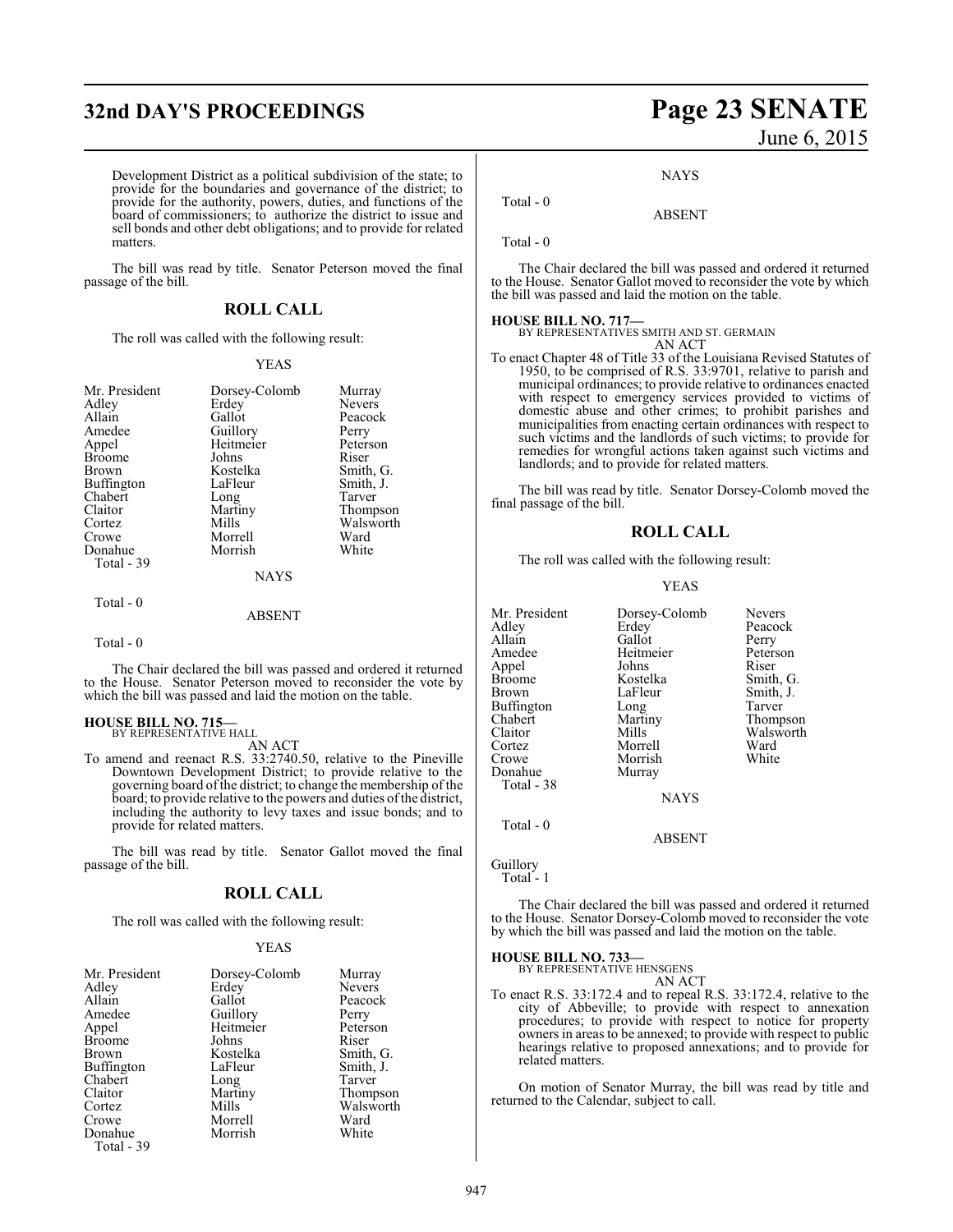#### **HOUSE BILL NO. 741—**

BY REPRESENTATIVE ALFRED WILLIAMS AN ACT

To amend and reenact R.S. 17:2930(B), R.S. 23:6(9) through (11), 19, 20, 34(A) through (C) and (E) through (G),  $71(C)$ ,  $76(C)(1)$ and (11), 2042(introductory paragraph), (1), and (3),  $2043(A)$ (introductory paragraph),  $(11)(a)$  and  $(b)(xi)$ , and (13)(a), and (D), 2044, 2046, 2048, 2061(introductory paragraph), (2), and (3), 2063(A)(1) and (B), 2065(A)(4), (7), and  $(8)$ , 2091(A)(introductory paragraph) and (1), the heading of Part V of Chapter 14 of Title 23 of the Louisiana Revised Statutes of 1950, R.S. 23:2191, 2192(A) and (C), 2193(A), (B), and (D), 2194(A), 2195, 2196(A) and (B), 2197(Section heading), 2200(A) and (B)(12) and (20), 2210(B) and (C), R.S. 46:261(D)(7), R.S. 47:12(B)(1)(a)(iii), R.S. 48:1604(A)(1)(e) and (2), R.S. 51:1787(E) and 1807(D); to enact R.S. 23:2199(D) and 2213; and to repeal Chapter 11-A of Title 23 of the Louisiana Revised Statutes of 1950, comprised of R.S. 23:1801 through 1809, Chapter 11-B ofTitle 23 ofthe Louisiana Revised Statutes of 1950, comprised of R.S. 23:1821 through 1832, Chapter 11-C of Title 23 of the Louisiana Revised Statutes of 1950, comprised of R.S. 23:1841 through 1846, Chapter 11-D ofTitle 23 ofthe Louisiana Revised Statutes of 1950, comprised of R.S. 23:1851 through 1855, and Chapter 11-E of Title 23 of the Louisiana Revised Statutes of 1950, comprised of R.S. 23:1861 through 1862, 2193(C), 2196(E), and 2043(A)(9), relative to workplace investment initiatives; to provide for conformity with federal laws; to provide with respect to the membership of the Workforce Investment Council; to provide with respect to workforce development boards; to provide for the membership of workforce development boards; to provide for the designation of workforce development areas; and to provide for related matters.

#### **Floor Amendments**

Senator Crowe proposed the following amendments.

#### **SENATE FLOOR AMENDMENTS**

Amendments proposed by Senator Crowe to Reengrossed House Bill No. 741 by Representative Alfred Williams

AMENDMENT NO. 1 On page 1, line 18, change "2193(C)," to "2043(A)(9), 2193(C), and" and at the end of the line delete "and"

AMENDMENT NO. 2 On page 1, line 19, delete "2043(A)(9),"

AMENDMENT NO. 3 On page 2, line 19, between "2046," and "2061" insert "2048,"

AMENDMENT NO. 4 On page 2, line 22, between "(D)," and "2195" insert "2194(A),"

AMENDMENT NO. 5 On page 2, line 23, between "and (B)" and "(20)" insert "(12) and"

AMENDMENT NO. 6 On page 8, line 4, change "R.S. 23:2046(A)" to "this Paragraph" and "four" to "eleven"

AMENDMENT NO. 7 On page 10, line 3, change "strategic" to "combined"

AMENDMENT NO. 8 On page 10, delete line 11.

AMENDMENT NO. 9 On page 13, line 20, delete the comma ","

## **Page 24 SENATE 32nd DAY'S PROCEEDINGS**

AMENDMENT NO. 10

On page 17, line 16, change "demand driven" to "demand-driven"

On motion of Senator Crowe, the amendments were adopted.

The bill was read by title. Senator Crowe moved the final passage of the amended bill.

## **ROLL CALL**

The roll was called with the following result:

| <b>NAYS</b> | Mr. President<br>Adley<br>Allain<br>Amedee<br>Appel<br><b>Broome</b><br><b>Brown</b><br>Buffington<br>Chabert<br>Claitor<br>Cortez<br>Crowe<br>Donahue<br>Total - 37 | Dorsey-Colomb<br>Erdey<br>Gallot<br>Guillory<br>Heitmeier<br>Johns<br>Kostelka<br>LaFleur<br>Long<br>Martiny<br>Mills<br>Morrish<br>Murray | <b>Nevers</b><br>Peacock<br>Perry<br>Peterson<br>Riser<br>Smith, G.<br>Tarver<br>Thompson<br>Walsworth<br>Ward<br>White |
|-------------|----------------------------------------------------------------------------------------------------------------------------------------------------------------------|--------------------------------------------------------------------------------------------------------------------------------------------|-------------------------------------------------------------------------------------------------------------------------|
| Total - 0   |                                                                                                                                                                      |                                                                                                                                            |                                                                                                                         |

Morrell Smith, J. Total - 2

The Chair declared the amended bill was passed and ordered it returned to the House. Senator Crowe moved to reconsider the vote by which the bill was passed and laid the motion on the table.

ABSENT

**HOUSE BILL NO. 746—**<br>BY REPRESENTATIVES MIGUEZ, STUART BISHOP, ARMES, HENRY<br>BURNS, NANCY LANDRY, MONTOUCET, NORTON, ORTEGO, AND ST.<br>GERMAIN

AN ACT To amend and reenact R.S. 30:2418(I)(2) and Section 3 of Act No. 323 of the 2013 Regular Session of the Legislature and to enact R.S. 30:2412(31) and 2418(H)(10), relative to waste tires; to provide for the waste tire program; to provide for definitions; to provide for payments to processors of waste tires; to provide for the authority of the Department of Environmental Quality; to provide for the Department of Environmental Quality's rules and regulations; to provide for the Waste Tire Program Task Force; and to provide for related matters.

#### **Floor Amendments**

Senator Morrish proposed the following amendments.

#### **SENATE FLOOR AMENDMENTS**

Amendments proposed by Senator Morrish to Reengrossed House Bill No. 746 by Representative Miguez

#### AMENDMENT NO. 1

In Senate Committee Amendment No. 5 proposed by the Senate Committee on Environmental Quality and adopted by the Senate on June 3, 2015, on page 1, line 32, delete "motor vehicles" and insert "automobiles, motorcycles that are operated either on-road or offroad"

On motion of Senator Morrish, the amendments were adopted.

The bill was read by title. Senator Walsworth moved the final passage of the amended bill.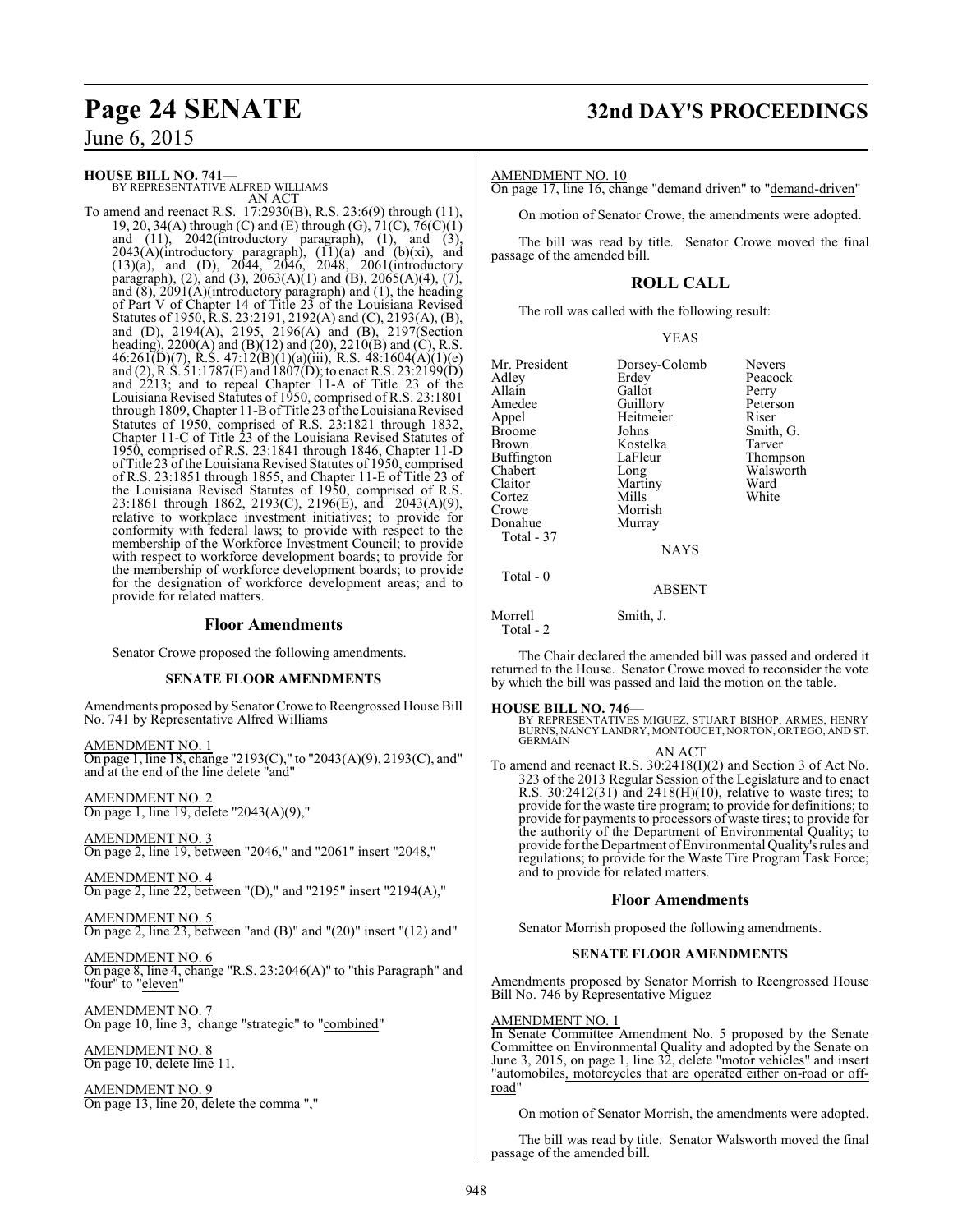## **32nd DAY'S PROCEEDINGS Page 25 SENATE**

### **ROLL CALL**

The roll was called with the following result:

#### YEAS

| Dorsey-Colomb<br>Erdey<br>Gallot<br>Guillory<br>Heitmeier<br>Johns<br>LaFleur<br>Martiny<br>Mills<br>Morrell<br>Morrish | Murray<br><b>Nevers</b><br>Peacock<br>Perry<br>Riser<br>Smith, G.<br>Tarver<br>Thompson<br>Walsworth<br>Ward<br>White |
|-------------------------------------------------------------------------------------------------------------------------|-----------------------------------------------------------------------------------------------------------------------|
| Kostelka                                                                                                                | Peterson<br>Smith, J.                                                                                                 |
|                                                                                                                         | <b>NAYS</b><br>Long                                                                                                   |

ABSENT

Total - 0

Total - 6

The Chair declared the amended bill was passed and ordered it returned to the House. Senator Walsworth moved to reconsider the vote by which the bill was passed and laid the motion on the table.

#### **HOUSE BILL NO. 760—**

BY REPRESENTATIVE FANNIN AN ACT

To amend and reenact R.S. 3:2054, 2055(A)(2), (8), and (9), 2056(B), 2057, and 2058(F) and to repeal R.S. 3:2058(B) and (C), 2059, and 2062, relative to the Louisiana Beef Industry Council; to provide for the domicile of the council; to provide for the council membership and terms of office; to provide for powers and duties of the council; to provide for certain assessments and refunds; to repeal the authority for referendum for assessment purposes; and to provide for related matters.

The bill was read by title. Senator Thompson moved the final passage of the bill.

#### **ROLL CALL**

The roll was called with the following result:

#### YEAS

| Adley         | Gallot      | <b>Nevers</b> |
|---------------|-------------|---------------|
| <b>Broome</b> | Heitmeier   | Peacock       |
| Buffington    | Johns       | Riser         |
| Chabert       | Kostelka    | Smith, G.     |
| Cortez        | LaFleur     | Smith, J.     |
| Crowe         | Long        | Tarver        |
| Donahue       | Martiny     | Thompson      |
| Dorsey-Colomb | Mills       | Ward          |
| Erdey         | Murray      | White         |
| Total - 27    |             |               |
|               | <b>NAYS</b> |               |
| Mr. President | Brown       | Morrish       |
| Allain        | Claitor     | Perry         |
| Amedee        | Guillory    | Peterson      |
| Appel         | Morrell     | Walsworth     |

#### ABSENT

Total - 0

Total - 12

# June 6, 2015

The Chair declared the bill was passed and ordered it returned to the House. Senator Thompson moved to reconsider the vote by which the bill was passed and laid the motion on the table.

## **HOUSE BILL NO. 761—** BY REPRESENTATIVE WOODRUFF

AN ACT

To amend and reenact R.S. 47:2302(A) and to enact Chapter 31 of Title 3 of the Louisiana Revised Statutes of 1950, to be comprised of R.S. 3:4751 through 4754, relative to urban agriculture incentive zones; to provide relative to implementation; to establish contract requirements; to authorize the promulgation of rules and regulations; to provide for prohibitions; to provide for definitions; and to provide for related matters.

The bill was read by title. Senator Gallot moved the final passage of the bill.

#### **ROLL CALL**

The roll was called with the following result:

#### YEAS

| Mr. President<br>Adley<br>Allain<br>Amedee<br>Broome<br>Brown<br>Buffington<br>Claitor<br>Cortez<br>Crowe<br>Donahue<br>Dorsey-Colomb<br>Total - 36<br>Total - 0 | Erdey<br>Gallot<br>Guillory<br>Heitmeier<br>Johns<br>LaFleur<br>Long<br>Martiny<br>Mills<br>Morrell<br>Morrish<br>Murray<br><b>NAYS</b> | <b>Nevers</b><br>Peacock<br>Perry<br>Peterson<br>Riser<br>Smith, G.<br>Smith, J.<br>Tarver<br>Thompson<br>Walsworth<br>Ward<br>White |
|------------------------------------------------------------------------------------------------------------------------------------------------------------------|-----------------------------------------------------------------------------------------------------------------------------------------|--------------------------------------------------------------------------------------------------------------------------------------|
|                                                                                                                                                                  | <b>ABSENT</b>                                                                                                                           |                                                                                                                                      |
| Appel<br>Total - 3                                                                                                                                               | Chabert                                                                                                                                 | Kostelka                                                                                                                             |

The Chair declared the bill was passed and ordered it returned to the House. Senator Gallot moved to reconsider the vote by which the bill was passed and laid the motion on the table.

## **HOUSE BILL NO. 765—** BY REPRESENTATIVE ANDERS

AN ACT

To amend and reenact R.S. 3:3402(17) and (18), 3403(A)(5), 3405(A)(3), (4), and (B)(7), 3409 through 3412, and 3414.4 and to enact R.S. 3:3402(19) and 3412.1, relative to the Agricultural Commodities Dealer and Warehouse Law; to provide for security and provisional stock insurance requirements; to remove the bond requirement from the law; to provide a purpose and additional guidelines for the self-insurance fund; to provide guidelines for reimbursement for agricultural commodities; and to provide for related matters.

The bill was read by title. Senator Thompson moved the final passage of the bill.

#### **ROLL CALL**

The roll was called with the following result:

#### YEAS

|       | Mr. President |  |
|-------|---------------|--|
| Adley |               |  |

Dorsey-Colomb Murray<br>Frdev Nevers Erdey<sup>1</sup>

949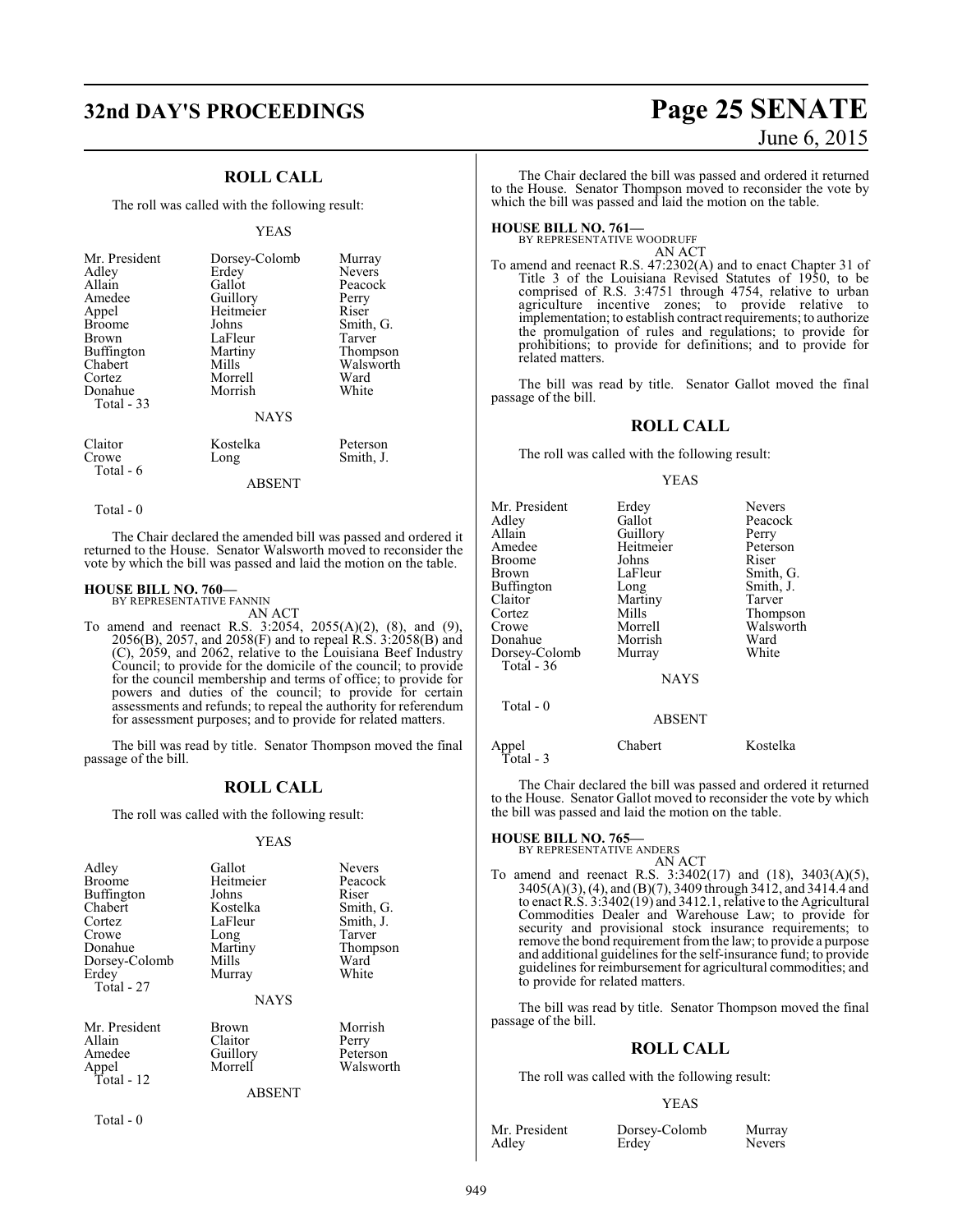| Allain        | Gallot    | Peacock   |
|---------------|-----------|-----------|
| Amedee        | Guillory  | Perry     |
| Appel         | Heitmeier | Peterson  |
| <b>Broome</b> | Johns     | Riser     |
| <b>Brown</b>  | Kostelka  | Smith, G. |
| Buffington    | LaFleur   | Smith, J. |
| Chabert       | Long      | Tarver    |
| Claitor       | Martiny   | Thompson  |
| Cortez        | Mills     | Walsworth |
| Crowe         | Morrell   | Ward      |
| Donahue       | Morrish   | White     |
| Total - 39    |           |           |
|               | NAVC      |           |

NAYS

#### ABSENT

Total - 0

Total - 0

The Chair declared the bill was passed and ordered it returned to the House. Senator Thompson moved to reconsider the vote by which the bill was passed and laid the motion on the table.

#### **HOUSE BILL NO. 766—** BY REPRESENTATIVE ADAMS

AN ACT

To amend and reenact R.S. 17:3139.2(introductory paragraph), 3139.5, and 3139.6(1), relative to public colleges and universities; to remove institutional performance criteria as conditions on institutions receiving certain exceptions and exemptions from state regulations of their operations; to provide certain financial solvency criteria on the receipt of such exceptions and exemptions; to provide relative to the exceptions and exemptions that an institution may receive; and to provide for related matters.

The bill was read by title. Senator Appel moved the final passage of the bill.

#### **ROLL CALL**

The roll was called with the following result:

#### YEAS

| Mr. President<br>Adley<br>Allain<br>Amedee<br>Appel<br><b>Broome</b><br><b>Brown</b><br>Buffington<br>Chabert<br>Claitor<br>Cortez<br>Donahue<br>Dorsey-Colomb<br>Total - 38 | Erdey<br>Gallot<br>Guillory<br>Heitmeier<br>Johns<br>Kostelka<br>LaFleur<br>Long<br>Martiny<br>Mills<br>Morrell<br>Morrish<br>Murray | <b>Nevers</b><br>Peacock<br>Perry<br>Peterson<br>Riser<br>Smith, G.<br>Smith, J.<br>Tarver<br>Thompson<br>Walsworth<br>Ward<br>White |
|------------------------------------------------------------------------------------------------------------------------------------------------------------------------------|--------------------------------------------------------------------------------------------------------------------------------------|--------------------------------------------------------------------------------------------------------------------------------------|
|                                                                                                                                                                              | <b>NAYS</b>                                                                                                                          |                                                                                                                                      |

Total - 0

Crowe Total - 1

The Chair declared the bill was passed and ordered it returned to the House. Senator Appel moved to reconsider the vote by which the bill was passed and laid the motion on the table.

ABSENT

## **Page 26 SENATE 32nd DAY'S PROCEEDINGS**

#### **HOUSE BILL NO. 805—**

BY REPRESENTATIVE ADAMS AN ACT

To amend and reenact R.S. 47:6006(A) and (B), relative to income and corporation franchise tax credits; to provide with respect to the tax credit for ad valorem taxes paid on inventory and certain natural gas; to provide with respect to authorization for issuance of refunds for tax credits which exceed taxpayer tax liability; to provide for certain limitations; to provide for effectiveness; and to provide for related matters.

#### **Floor Amendments**

Senator Adley proposed the following amendments.

#### **SENATE FLOOR AMENDMENTS**

Amendments proposed by Senator Adley to Reengrossed House Bill No. 805 by Representative Adams

#### AMENDMENT NO. 1

On page 2, line 13, after "relates." insert:

"The provisions of this Act shall not apply to an amended return timely filed on or after July 1, 2015, relating to an original return that was filed on or prior to July 1, 2015, and properly claimed an exemption, credit, rebate, or deduction."

On motion of Senator Adley, the amendments were adopted.

#### **Floor Amendments**

Senator Morrell proposed the following amendments.

#### **SENATE FLOOR AMENDMENTS**

Amendments proposed by Senator Morrell to Reengrossed House Bill No. 805 by Representative Adams

#### AMENDMENT NO. 1

On page 1, line 2, after "(B)" insert "and  $6015(B)(1)$  and (2) and to enact  $\overline{R}$ .S. 47:6015(K)"

AMENDMENT NO. 2 On page 1, line 4, after "gas;" insert "to provide with respect to the tax credit for research and development tax credit;"

AMENDMENT NO. 3 On page 1, line 8, after "(B)" insert "and 6015(B)(1) and (2)" and after "reenacted" insert "and to enact R.S.  $47:6015(K)$ "

#### AMENDMENT NO. 4

On page 2, between lines 10 and 11, insert: "§6015. Research and development tax credit \* \* \*

B.(1) Any taxpayer who employs fifty or more persons and claims for the taxable year a federal income tax credit under 26 U.S.C. 41(a) for increasing research activities shall be allowed a refundable tax credit to be applied against income and corporation franchise taxes due in the manner provided for in Subsection K of this Section.

 $\overline{(2)$  Any taxpayer who employs less than fifty persons and claims for the taxable year a federal income tax credit under 26 U.S.C. 41(a) for the taxable year, or meets the requirements of Subparagraph (3)(i) of this Subsection, shall be allowed a refundable tax credit to be applied against income and corporation franchise taxes due in the manner provided for in Subsection K of this Section.

\* \* \* K. If the amount of the credit authorized pursuant to Subsection A of this Section exceeds the amount of tax liability for the tax year, the excess credit may be carried forward as a credit against subsequent Louisiana income or corporation franchise tax liability for a period not to exceed five years."

On motion of Senator Morrell, the amendments were adopted.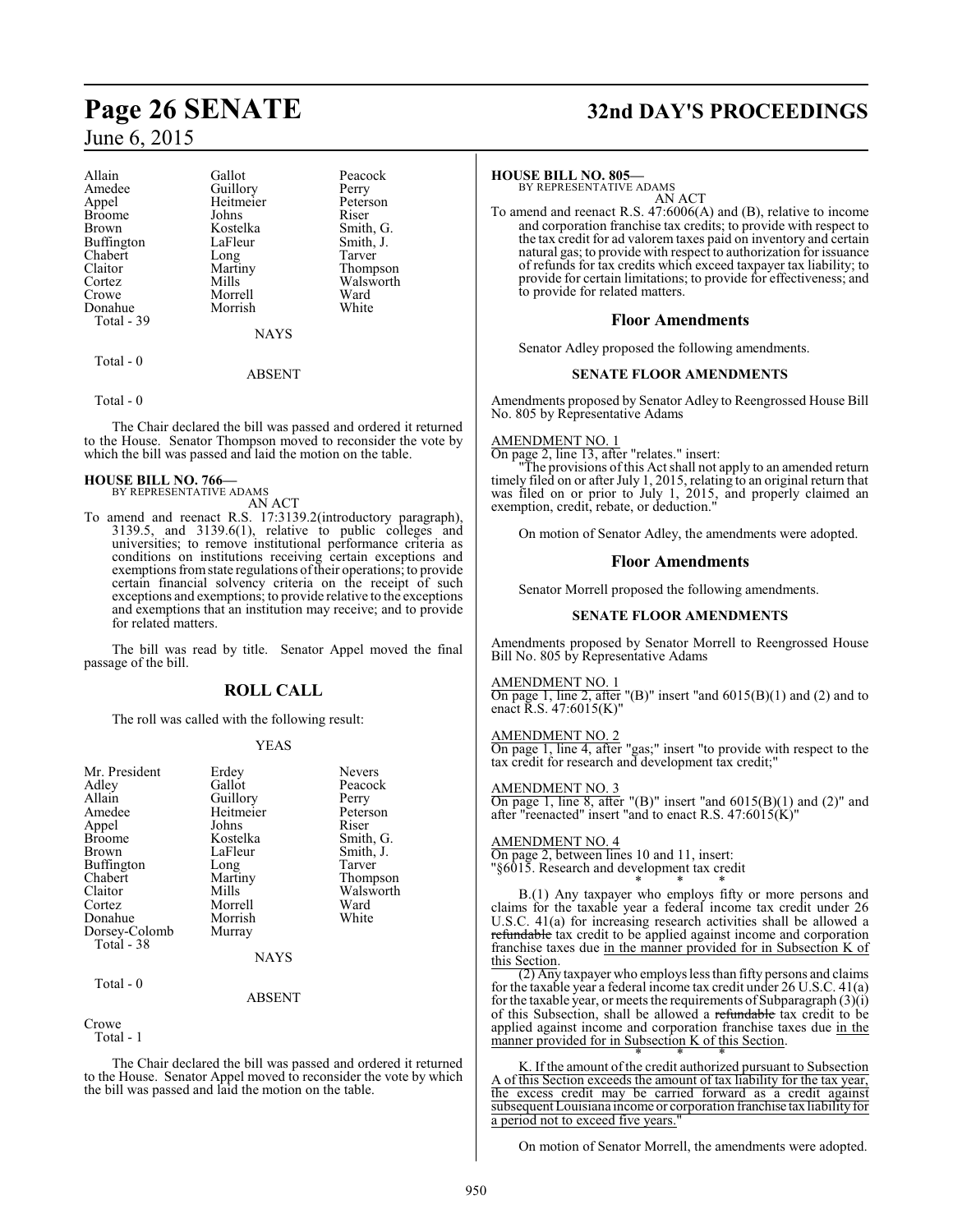## **32nd DAY'S PROCEEDINGS Page 27 SENATE**

#### **Floor Amendments**

Senator Riser proposed the following amendments.

#### **SENATE FLOOR AMENDMENTS**

Amendments proposed by Senator Riser to Reengrossed House Bill No. 805 by Representative Adams

#### AMENDMENT NO. 1

On page 2, line 10, after "years." insert: "The secretary shall make such refund to the taxpayer in the amount to which he is entitled from the current collections of the taxes collected pursuant to Chapter 1 and Chapter 5 of such Subtitle II.

On motion of Senator Riser, the amendments were adopted.

#### **Floor Amendments**

Senator Allain proposed the following amendments.

#### **SENATE FLOOR AMENDMENTS**

Amendments proposed by Senator Allain to Reengrossed House Bill No. 805 by Representative Adams

#### AMENDMENT NO. 1

On page 2, delete lines 5 through 10, and insert: "If the amount of the credit authorized pursuant to Subsection A ofthis Section exceeds the amount of tax liability for the tax year, the following amounts of the excess credit shall either be refundable or may be carried forward as a credit against subsequent Louisiana income or corporation franchise tax liability for a period not to exceed five years, as follows:

(1) Eligible taxpayers whose ad valorem taxes paid to all political subdivisions in the taxable year was less than ten thousand dollars shall be refunded all of the excess credit.

(2) Eligible taxpayers whose ad valorem taxes paid to all political subdivisions in the taxable year was ten thousand dollars or more shall be refunded twenty-five percent of the excess credit, and the remaining seventy-five percent of the credit may be carried forward as a credit against subsequent tax liability for a period not to exceed five years."

On motion of Senator Allain, the amendments were adopted.

#### **Floor Amendments**

Senator Murray proposed the following amendments.

#### **SENATE FLOOR AMENDMENTS**

Amendments proposed by Senator Murray to Reengrossed House Bill No. 805 by Representative Adams

AMENDMENT NO. 1

On page 1, line 2, change "R.S. 47:6006(A)" to R.S. 47:297.8 and 6006(A)"

AMENDMENT NO. 2

On page 1, line 6, between "limitations;" and "to" insert "to provide with respect to the earned income tax credit;"

AMENDMENT NO. 3

On page 1, line 8, change "R.S. 47:6006(A)" to R.S. 47:297.8 and  $6006(A)$ "

#### AMENDMENT NO. 4

On page 1, between lines 9 and 10 insert the following:  $§297.\overline{8}$ . Earned income tax credit<br>A. There shall be a credit

There shall be a credit against the tax imposed by this Chapter for individuals in an amount equal to three and one-half seven percent of the federal earned income tax credit for which the individual is eligible for the taxable year under Section 32 of the Internal Revenue Code. \* \* \*"

#### **Ruling From the Chair**

Senator Adley asked for a ruling from the Chair as to whether the amendment was germane to the bill.

The Chair ruled that the amendment was not germane to the bill.

The amendment was withdrawn.

The bill was read by title. Senator Adley moved the final passage of the amended bill.

### **ROLL CALL**

The roll was called with the following result:

#### YEAS

| Mr. President<br>Adlev<br>Allain<br>Appel<br><b>Broome</b><br>Brown<br>Buffington | Donahue<br>Dorsey-Colomb<br>Gallot<br>Heitmeier<br>Johns<br>Kostelka<br>LaFleur | Morrish<br>Murray<br>Peacock<br>Riser<br>Smith, G.<br>Tarver<br>Thompson |
|-----------------------------------------------------------------------------------|---------------------------------------------------------------------------------|--------------------------------------------------------------------------|
| Chabert<br>Claitor<br>Cortez<br>Total - 30                                        | Long<br>Martiny<br>Morrell                                                      | Walsworth<br>Ward<br>White                                               |
|                                                                                   | <b>NAYS</b>                                                                     |                                                                          |
| Amedee<br>Crowe<br>Erdey                                                          | Guillory<br>Mills<br><b>Nevers</b>                                              | Perry<br>Peterson<br>Smith, J.                                           |

ABSENT

Total - 9

The Chair declared the amended bill was passed and ordered it returned to the House. Senator Adley moved to reconsider the vote by which the bill was passed and laid the motion on the table.

#### **HOUSE BILL NO. 808—**

BY REPRESENTATIVE BARRAS AN ACT

To amend and reenact R.S. 33:130.765(A) and 130.766(A)(2)(b) and  $(3)$  and to repeal R.S. 33:130.766 $(A)(2)(d)$ , relative to the Iberia Economic Development Authority; to provide relative to the powers and duties of the authority; to authorize the authority to grant rights-of-way; to provide relative to the disposition of authority property; to provide relative to the adoption of resolutions or ordinances providing for such disposition; to provide relative to publication and public hearing requirements; to remove provisions that require the authority to receive the approval of the Iberia Parish Council prior to disposing of authority property in certain circumstances; and to provide for related matters.

The bill was read by title. Senator Mills moved the final passage of the bill.

#### **ROLL CALL**

The roll was called with the following result:

#### YEAS

Mr. President Dorsey-Colomb Nevers

# June 6, 2015

Total - 0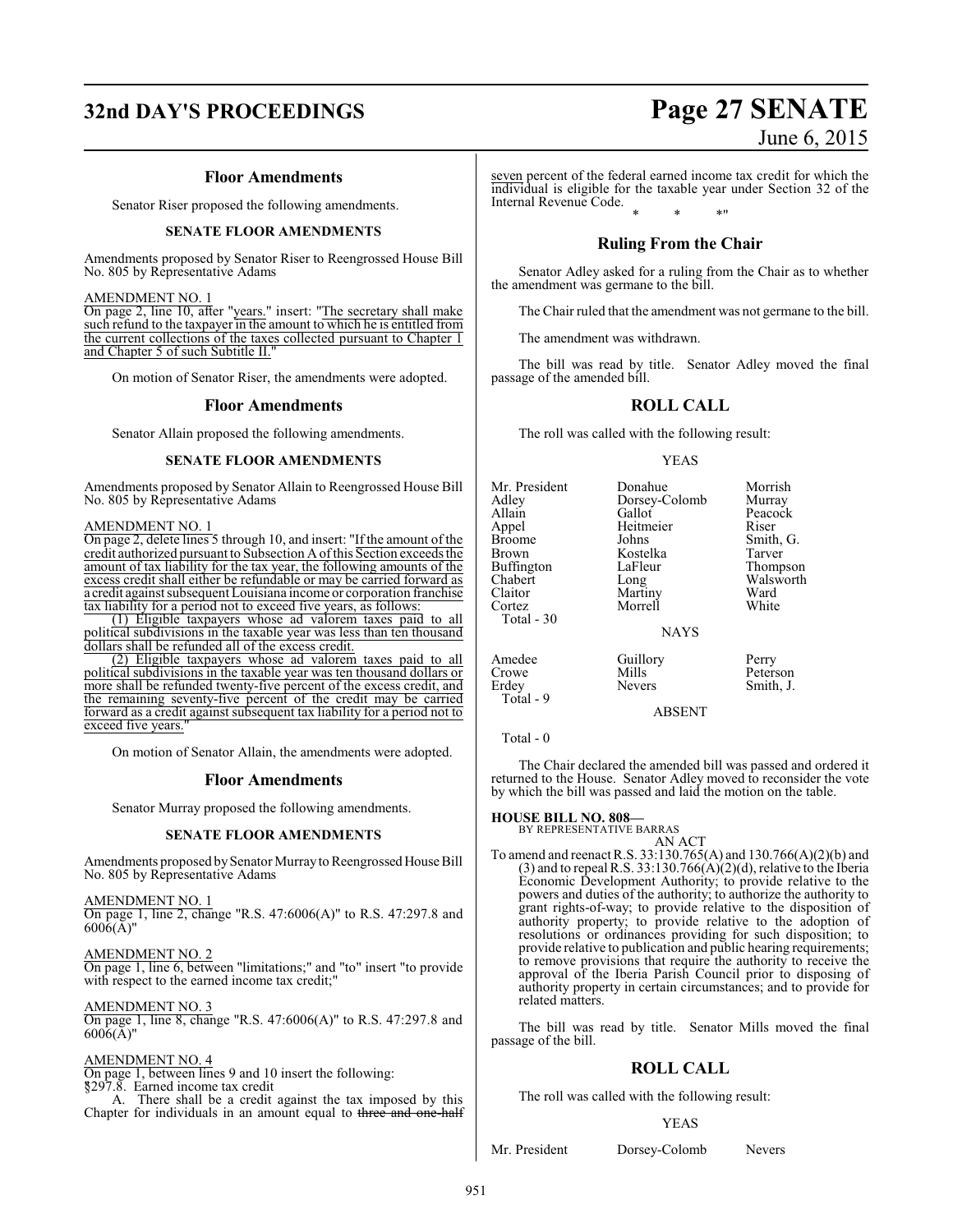| Adley<br>Allain<br>Amedee<br>Appel<br><b>Broome</b><br><b>Brown</b><br>Buffington<br>Chabert<br>Claitor<br>Cortez<br>Crowe<br>Donahue<br>Total - 37 | Erdey<br>Gallot<br>Guillory<br>Heitmeier<br>Johns<br>Kostelka<br>LaFleur<br>Long<br>Martiny<br>Mills<br>Morrell<br>Murray<br><b>NAYS</b> | Peacock<br>Perry<br>Peterson<br>Riser<br>Smith, G.<br>Smith, J.<br>Thompson<br>Walsworth<br>Ward<br>White |
|-----------------------------------------------------------------------------------------------------------------------------------------------------|------------------------------------------------------------------------------------------------------------------------------------------|-----------------------------------------------------------------------------------------------------------|
| Total - 0                                                                                                                                           | <b>ABSENT</b>                                                                                                                            |                                                                                                           |

Morrish Tarver Total - 2

The Chair declared the bill was passed and ordered it returned to the House. Senator Mills moved to reconsider the vote by which the bill was passed and laid the motion on the table.

#### **HOUSE BILL NO. 823—**

BY REPRESENTATIVES BARROW AND JAMES AN ACT

To amend and reenact R.S. 33:2740.67(A), (B), and (C)(1) and (2), relative to the Greenwell Springs-Airline Economic Development District in East Baton Rouge Parish; to change the name and the boundaries of the district; to provide for the membership of the board; and to provide for related matters.

#### **Floor Amendments**

Senator Claitor proposed the following amendments.

#### **SENATE FLOOR AMENDMENTS**

Amendments proposed by Senator Claitor to Reengrossed House Bill No. 823 by Representative Barrow

AMENDMENT NO. 1 On page 2, line 24, change "thirteen-member" to "fourteen-member"

AMENDMENT NO. 2 On page 3, between lines 16 and 17, insert "(j) One member shall be appointed by the state senator for Senate District No. 16.

AMENDMENT NO. 3 On page 3, at the beginning of line 17, change " $(j)$ " to " $(k)$ "

AMENDMENT NO. 4 On page 3, at the beginning of line 19, change " $(k)$ " to " $(l)$ "

AMENDMENT NO. 5 On page 4, line 1, change " $(1)(i)$  and  $(k)$ " to " $(1)(k)$  and  $(l)$ 

On motion of Senator Claitor, the amendments were adopted.

The bill was read by title. Senator Broome moved the final passage of the amended bill.

## **ROLL CALL**

The roll was called with the following result:

#### YEAS

Peacock<br>Perry

|        | Mr. Preside |
|--------|-------------|
| Adley  |             |
| Allain |             |

nt Erdey Nevers<br>Gallot Peacocl Guillory

## **Page 28 SENATE 32nd DAY'S PROCEEDINGS**

Walsworth<br>Ward

Amedee Heitmeier Peterson<br>
Appel Johns Riser Appel Johns<br>Broome Kostelka Broome Kostelka Smith, G.<br>Brown I aFleur Smith I LaFleur Smith, J.<br>
Long Tarver Buffington Long<br>Claitor Martiny Claitor Martiny Thompson<br>
Cortez Mills Walsworth Crowe Morrell Ward<br>
Donahue Morrish White Donahue Morrish<br>Dorsey-Colomb Murray Dorsey-Colomb Total - 38 **NAYS**  Total - 0 ABSENT

Chabert Total - 1

The Chair declared the amended bill was passed and ordered it returned to the House. Senator Broome moved to reconsider the vote by which the bill was passed and laid the motion on the table.

**HOUSE BILL NO. 829—** BY REPRESENTATIVES ROBIDEAUX, BARROW, HENRY BURNS, HUNTER, AND PATRICK WILLIAMS

AN ACT

To amend and reenact R.S. 47:6007(B), (C)(1)(introductory paragraph), (c), and (d) and (2), and  $(D)(4)(ii)(aa)$  and to enact R.S.  $47:6007(\hat{C})(1)(e)$ , relative to income tax credits; to provide with respect to the motion picture investor tax credit; to provide for certain definitions; to provide for the certification of credits; to authorize credits for certain investors; to authorize a credit for certain state certified productions which employ certain residents; to authorize a credit for investments on certain music; to provide for an annual program cap on the tax credit; to provide for a cap on certain productions; to provide for the transfer of credits; to provide for use of the monies collected as a result of the application fee; to provide for tax credit requirements and limitations; to provide for an effective date; and to provide for related matters.

#### **Floor Amendments**

Senator Donahue proposed the following amendments.

#### **SENATE FLOOR AMENDMENTS**

Amendments proposed by Senator Donahue to Reengrossed House Bill No. 829 by Representative Robideaux

#### AMENDMENT NO. 1

In Senate Committee Amendment No. 6 proposed by the Senate Committee on Finance and adopted by the Senate on June 4, 2015, on page 1, line 20, change "state certified" to "state-certified"

#### AMENDMENT NO. 2

In Senate Committee Amendment No. 6 proposed by the Senate Committee on Finance and adopted by the Senate on June 4, 2015, on page 1, line 22, change "state certified" to "state-certified"

#### AMENDMENT NO. 3

In Senate Committee Amendment No. 21 proposed by the Senate Committee on Finance and adopted by the Senate on June 4, 2015, on page 3, line 21, following "of" and before "subsequent" delete "a"

#### AMENDMENT NO. 4

In Senate Committee Amendment No. 22 proposed by the Senate Committee on Finance and adopted by the Senate on June 4, 2015, on page 3, delete line 48 and insert  $\tilde{A}(A)(1)$  of this Section.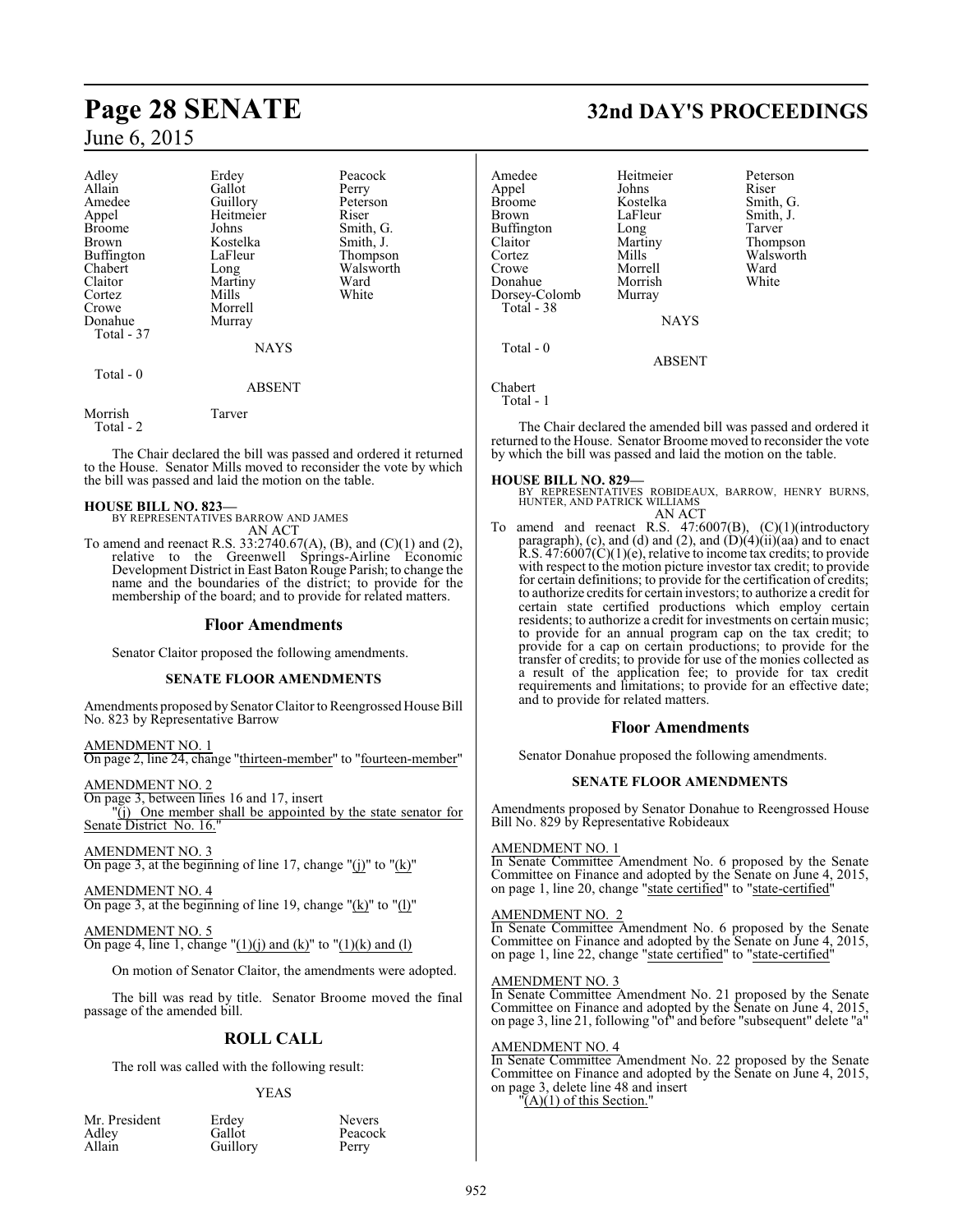# **32nd DAY'S PROCEEDINGS Page 29 SENATE**

# June 6, 2015

#### AMENDMENT NO. 5

On page 3, line 4, following "series," and before "made" change "or commercial, documentary," to "commercial, or documentary"

On motion of Senator Donahue, the amendments were adopted.

#### **Floor Amendments**

Senator Appel proposed the following amendments.

#### **SENATE FLOOR AMENDMENTS**

Amendments proposed by Senator Appel to Reengrossed House Bill No. 829 by Representative Robideaux

#### AMENDMENT NO. 1

In the Senate Committee Amendments proposed by the Senate Committee on Finance and adopted by the Senate on June 4, 2015, delete Amendment No. 18

#### AMENDMENT NO. 2

On page 7, delete line 27, and insert: "For Fiscal Year 2015-2016, the maximum"

#### AMENDMENT NO. 3

On page 7, line 29, after "dollars" insert: "Thereafter, the maximum amount shall be reduced each fiscal year by the following percentages for each of the following fiscal years:

(a) For Fiscal Year 2016-2017, reduced by twenty percent..

(b) For Fiscal Year 2017-2018 reduced by forty percent.

(c) For Fiscal Year 2018-2019 reduced by seventy percent.

(d) No credits shall be certified by the office or the secretary on and after July 1, 2019."

Senator Appel moved the adoption of the amendments.

Senator Morrell objected.

#### **ROLL CALL**

The roll was called with the following result:

#### YEAS

| Allain<br>Appel<br>Donahue<br>Total - 9                                                                                | Erdey<br>Kostelka<br>Long                                                                         | <b>Nevers</b><br>Riser<br>White                                                                 |
|------------------------------------------------------------------------------------------------------------------------|---------------------------------------------------------------------------------------------------|-------------------------------------------------------------------------------------------------|
|                                                                                                                        | NAYS                                                                                              |                                                                                                 |
| Mr. President<br>Adley<br>Amedee<br><b>Broome</b><br>Brown<br>Buffington<br>Chabert<br>Claitor<br>Cortez<br>Total - 27 | Dorsey-Colomb<br>Gallot<br>Guillory<br>Johns<br>LaFleur<br>Martiny<br>Mills<br>Morrell<br>Morrish | Murray<br>Peacock<br>Perry<br>Smith, G.<br>Smith, J.<br>Tarver<br>Thompson<br>Walsworth<br>Ward |
|                                                                                                                        | <b>ABSENT</b>                                                                                     |                                                                                                 |
| Crowe<br>Total - 3                                                                                                     | Heitmeier                                                                                         | Peterson                                                                                        |
| The Chair declared the amendments were rejected.                                                                       |                                                                                                   |                                                                                                 |
| Floor Amendments                                                                                                       |                                                                                                   |                                                                                                 |

Senator Peterson proposed the following amendments.

#### **SENATE FLOOR AMENDMENTS**

Amendments proposed by Senator Peterson to Reengrossed House Bill No. 829 by Representative Robideaux

### AMENDMENT NO. 1

In the set of the Senate committee amendments proposed by the Senate committee on Finance and adopted by the Senate on June 4, 2015, delete Amendments Nos. 1, 2, 4 and 22.

Senator Peterson moved the adoption of the amendments.

Senator Morrell objected.

#### **ROLL CALL**

The roll was called with the following result:

#### YEAS

**NAYS** 

Broome Mills Perry<br>
Cortez Murray Peters Dorsey-Colomb Total - 9

Mr. President Donahue Peacock<br>Adley Erdey Riser Adley Erdey<br>Allain Gallot Allain Gallot Smith, G.<br>Amedee Guillory Tarver Amedee Guillory<br>Appel Johns Appel Johns Thompson Buffington Long Ward<br>Chabert Martiny White Chabert Martiny<br>Claitor Morrell Claitor Morrell Total - 28

Morrish

Murray Peterson<br>Nevers Smith, J.

Walsworth<br>Ward

#### ABSENT

Heitmeier LaFleur Total - 2

The Chair declared the amendments were rejected.

The bill was read by title. Senator Morrell moved the final passage of the amended bill.

#### **ROLL CALL**

The roll was called with the following result:

#### YEAS

| Mr. President<br>Adley<br>Allain<br>Broome<br>Brown<br>Buffington<br>Chabert<br>Claitor<br>Cortez<br>Crowe | Dorsey-Colomb<br>Erdey<br>Gallot<br>Guillory<br>Johns<br>Kostelka<br>LaFleur<br>Martiny<br>Mills<br>Morrell | Peacock<br>Perry<br>Riser<br>Smith, G.<br>Smith, J.<br>Tarver<br>Thompson<br>Walsworth<br>Ward<br>White |
|------------------------------------------------------------------------------------------------------------|-------------------------------------------------------------------------------------------------------------|---------------------------------------------------------------------------------------------------------|
| Donahue<br>Total - 32                                                                                      | Morrish<br><b>NAYS</b>                                                                                      |                                                                                                         |
| Amedee<br>Long<br>Total - 5                                                                                | Murray<br><b>Nevers</b>                                                                                     | Peterson                                                                                                |
|                                                                                                            | <b>ABSENT</b>                                                                                               |                                                                                                         |

Appel Heitmeier

Total - 2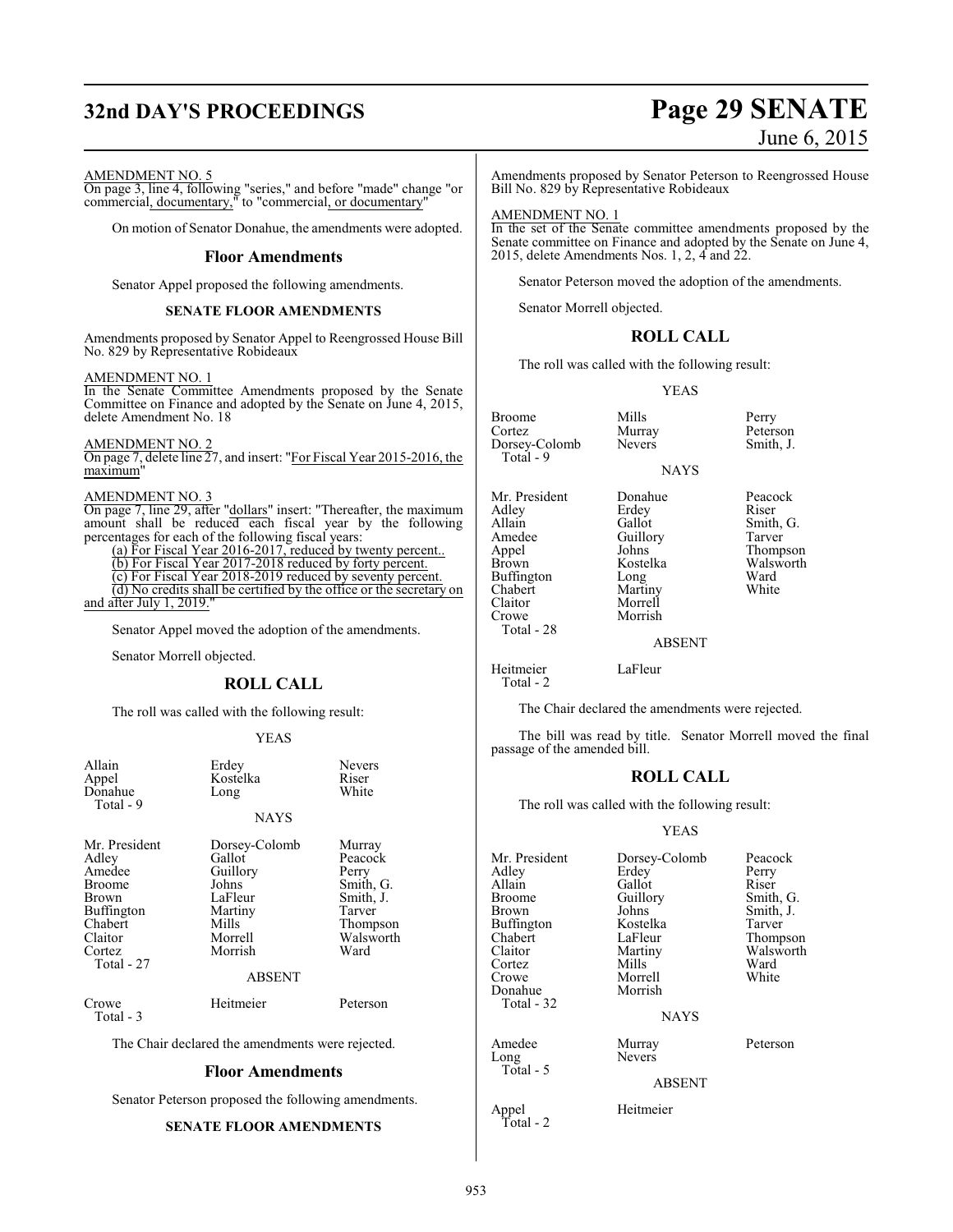The Chair declared the amended bill was passed and ordered it returned to the House. Senator Morrell moved to reconsider the vote by which the bill was passed and laid the motion on the table.

## **HOUSE BILL NO. 839— (Substitute for House Bill No. 706 by**

**Representative Miguez)**<br>BTUART BISHOP, CARMOUZ, ARMES, BERTHELOT, BILLIOT,<br>STUART BISHOP, CARMODY, CROMER, GISCLAIR, HENRY, HOWARD,<br>NORTON, ORTEGO, OURSO, PONTI, REYNOLDS, RICHARD,<br>SCHEXNAYDER, ST. GERMAIN, THIERRY, AND W AN ACT

To enact R.S. 9:2795.6, relative to a limitation of liability for certain nonprofit youth organizations; to provide for definitions; to extend the limitation ofliability to nonprofit youth organizations and youth adventure activities; to provide for duties and requirements; to provide for exceptions; and to provide for related matters.

The bill was read by title. Senator Mills moved the final passage of the bill.

## **ROLL CALL**

The roll was called with the following result:

#### YEAS

| Mr. President | Dorsey-Colomb | <b>Nevers</b> |
|---------------|---------------|---------------|
| Adley         | Erdey         | Peacock       |
| Allain        | Gallot        | Perry         |
| Amedee        | Guillory      | Peterson      |
| Appel         | Heitmeier     | Riser         |
| <b>Broome</b> | Johns         | Smith, G.     |
| Brown         | Kostelka      | Smith, J.     |
| Buffington    | LaFleur       | Tarver        |
| Chabert       | Long          | Thompson      |
| Claitor       | Martiny       | Walsworth     |
| Cortez        | Mills         | Ward          |
| Crowe         | Morrish       | White         |
| Donahue       | Murray        |               |
| Total - 38    |               |               |
|               | <b>NAYS</b>   |               |
| Total - 0     |               |               |
|               | ABSENT        |               |

#### Morrell

Total - 1

The Chair declared the bill was passed and ordered it returned to the House. Senator Mills moved to reconsider the vote by which the bill was passed and laid the motion on the table.

## **HOUSE BILL NO. 840— (Substitute for House Bill No. 650 by Representative Stokes and House Bill No. 398 by Representatives Price and Broadwater)**<br>BY REPRESENTATIVES STOKES, PRICE, AND BROADWATER<br>AN ACT

To amend and reenact R.S.  $39:461.1(B)$ , (C), and (D)(1) and 461.4(B), (C), and (D), relative to the interim emergency board; to provide procedures and requirements for obtaining consent of the legislature for the appropriation or borrowing of funds for an emergency or for capital outlay priority changes and adjustments; to provide relative to the authority, functions, and duties of the board; to provide relative to the authority, functions, and duties of the clerk of the House of Representatives and the secretary of the Senate; to provide relative to ballots; to provide for the content of the ballots; to require certain notices; to provide for the content of the notices; to provide deadlines for submitting ballots; to provide relative to the execution of ballots; to provide for the tabulation of ballots; and to provide for related matters.

## **Page 30 SENATE 32nd DAY'S PROCEEDINGS**

#### **Floor Amendments**

Senator Morrell proposed the following amendments.

#### **SENATE FLOOR AMENDMENTS**

Amendments proposed by Senator Morrell to Reengrossed House Bill No. 840 by Representative Stokes

AMENDMENT NO. 1

On page 3, line 1, change "transmit via electronic mail" to "provide"

AMENDMENT NO. 2 On page 3, line 19, change "transmit via electronic mail" to "provide"

AMENDMENT NO. 3 On page 3, line 23, change "transmit via electronic mail" to "provide"

AMENDMENT NO. 4 On page 4, line 10, change "transmit via electronic mail" to "provide"

AMENDMENT NO. 5 On page 5, line 1, change " $(4)$ " to " $(4)$ "

#### AMENDMENT NO. 6

On page 5, at the end of line 3, insert the following: " Whenever the clerk of the House of Representatives or the secretary of the Senate is to provide notice to a member of the legislature pursuant to this Section, the notice shall be transmitted using the most efficient communication medium available to the clerk or the secretary. Any such communication media may include but is not limited to telephonic, e-mail, or SMS communications."

#### AMENDMENT NO. 7

On page 6, line 19, change "transmit via electronic mail" to "provide"

#### AMENDMENT NO. 8

On page 7, line 9, change "transmit via electronic mail" to "provide"

AMENDMENT NO. 9

On page 7, line 13, change "transmit via electronic mail" to "provide"

#### AMENDMENT NO. 10

On page 7, line 27, change "transmit via electronic mail" to "provide"

#### AMENDMENT NO. 11

On page 9, between lines 15 and 16 insert:

"(3) Whenever the clerk of the House of Representatives or the secretary of the Senate is to provide notice to a member of the legislature pursuant to this Section, the notice shall be transmitted using the most efficient communication medium available to the clerk or the secretary. Any such communication media may include but is not limited to telephonic, e-mail, or SMS communications.

On motion of Senator Morrell, the amendments were adopted.

#### **Floor Amendments**

Senator Murray proposed the following amendments.

#### **SENATE FLOOR AMENDMENTS**

Amendments proposed by Senator Murray to Reengrossed House Bill No. 840 by Representative Stokes

AMENDMENT NO. 1

On page 1, line 9, at the end of the line delete "to provide"

#### AMENDMENT NO. 2

On page 1, line 10, delete "deadlines for submitting ballots;"

AMENDMENT NO. 3 On page 3, line 26, delete "(a)"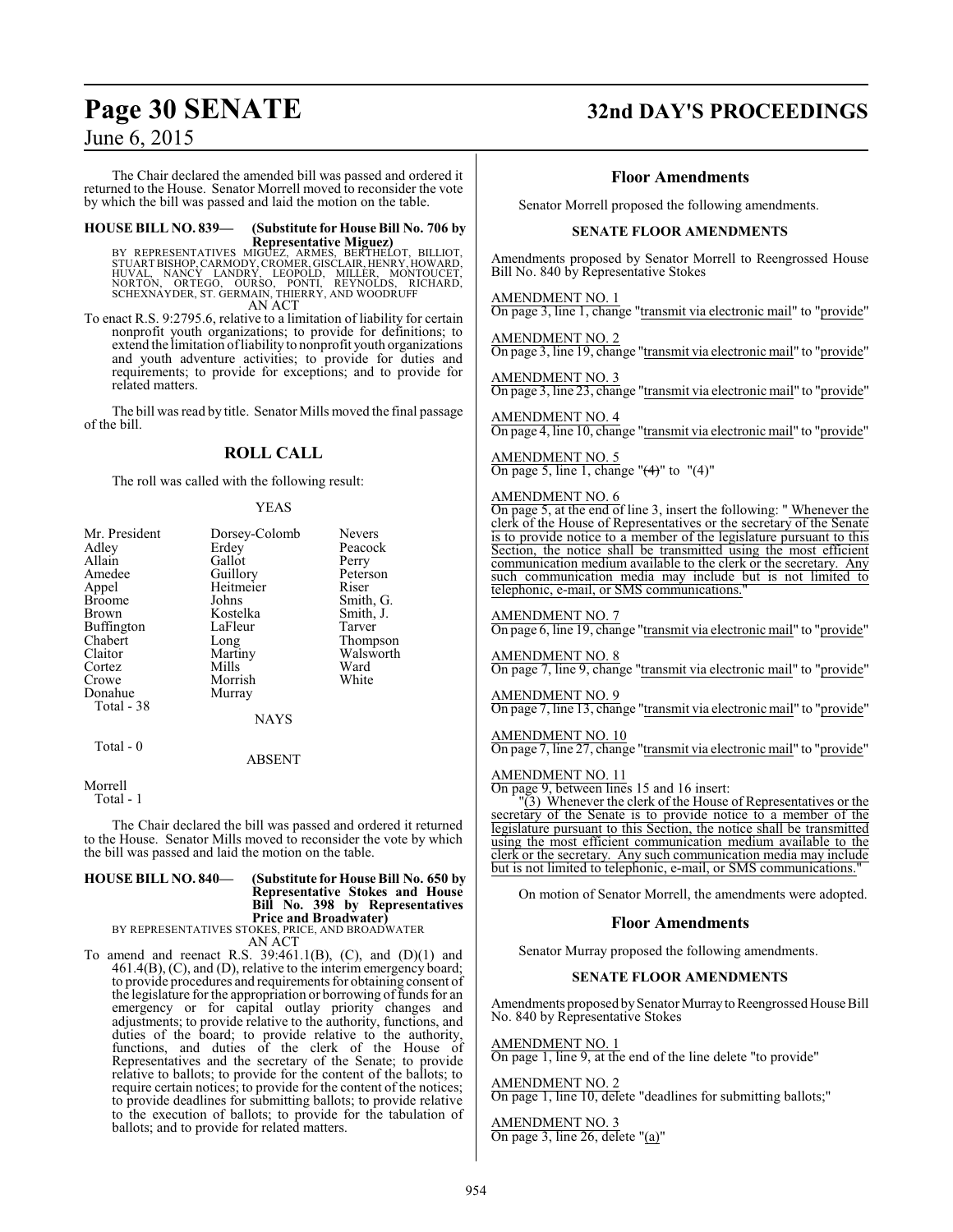## **32nd DAY'S PROCEEDINGS Page 31 SENATE**

# June 6, 2015

AMENDMENT NO. 4 On page 4, delete lines 3 through 13

AMENDMENT NO. 5 On page 7, line 16, delete "(a)"

AMENDMENT NO. 6 On page 7, delete lines 20 through 28

AMENDMENT NO. 7 On page 8, delete lines 1 and 2

On motion of Senator Murray, the amendments were adopted.

The bill was read by title. Senator Morrell moved the final passage of the amended bill.

#### **ROLL CALL**

The roll was called with the following result:

#### YEAS

| Mr. President | Dorsey-Colomb | <b>Nevers</b> |
|---------------|---------------|---------------|
| Adley         | Erdey         | Peacock       |
| Allain        | Gallot        | Perry         |
| Amedee        | Heitmeier     | Peterson      |
| Appel         | Johns         | Riser         |
| <b>Broome</b> | Kostelka      | Smith, G.     |
| Brown         | LaFleur       | Smith, J.     |
| Buffington    | Long          | Thompson      |
| Chabert       | Martiny       | Walsworth     |
| Claitor       | Mills         | Ward          |
| Cortez        | Morrell       | White         |
| Crowe         | Morrish       |               |
| Donahue       | Murray        |               |
| Total - 37    |               |               |
|               | <b>NAYS</b>   |               |
| Total - 0     |               |               |
|               | ABSENT        |               |

Guillory Tarver Total - 2

The Chair declared the amended bill was passed and ordered it returned to the House. Senator Morrell moved to reconsider the vote by which the bill was passed and laid the motion on the table.

## **HOUSE BILL NO. 841— (Substitute for House Bill No. 251 by Representative Lopinto)** BY REPRESENTATIVE LOPINTO

AN ACT

To amend and reenact Code of Criminal Procedure Article 330.3, relative to bail for certain offenses involving domestic abuse; to provide relative to the contradictory hearing held prior to setting bail; to limit the types of offenses for which a contradictory hearing may be required prior to setting bail; to provide for the time period within which the hearing is required to be held; to provide relative to the factors the court shall consider in determining the conditions of bail and whether the defendant shall be held without bail; to provide for definitions; and to provide for related matters.

#### **Floor Amendments**

Senator Kostelka proposed the following amendments.

#### **SENATE FLOOR AMENDMENTS**

Amendments proposed by Senator Kostelka to Reengrossed House Bill No. 841 by Representative Lopinto

#### AMENDMENT NO. 1

On page 1, line 8, after "bail;" delete "to provide for definitions;

AMENDMENT NO. 2

On page 1, delete lines 19 and 20, and insert the following: family or household member, as defined in R.S. 46:2132 or upon the defendant's household member as defined in R.S. 14:35.3, or against upon the defendant's dating partner, as defined in R.S. 46:2151."

#### AMENDMENT NO. 3

On page 3, delete lines 19 through 29

On motion of Senator Kostelka, the amendments were adopted.

#### **Floor Amendments**

Senator Claitor proposed the following amendments.

#### **SENATE FLOOR AMENDMENTS**

Amendments proposed by Senator Claitor to Reengrossed House Bill No. 841 by Representative Lopinto

AMENDMENT NO. 1 On page 2, line 14, delete "previous"

On motion of Senator Claitor, the amendments were adopted.

The bill was read by title. Senator Kostelka moved the final passage of the amended bill.

#### **ROLL CALL**

The roll was called with the following result:

#### YEAS

| Mr. President<br>Adlev<br>Allain<br>Amedee<br>Appel<br><b>Broome</b><br>Brown<br>Buffington<br>Chabert<br>Claitor<br>Cortez<br>Crowe | Dorsey-Colomb<br>Gallot<br>Guillory<br>Johns<br>Kostelka<br>LaFleur<br>Long<br>Martiny<br>Mills<br>Morrell<br>Morrish<br>Murray | Peacock<br>Perry<br>Peterson<br>Riser<br>Smith, G.<br>Smith, J.<br>Tarver<br>Thompson<br>Walsworth<br>Ward<br>White |
|--------------------------------------------------------------------------------------------------------------------------------------|---------------------------------------------------------------------------------------------------------------------------------|---------------------------------------------------------------------------------------------------------------------|
| Donahue<br>Total - 37                                                                                                                | <b>Nevers</b>                                                                                                                   |                                                                                                                     |
|                                                                                                                                      | <b>NAYS</b>                                                                                                                     |                                                                                                                     |
| Total - 0                                                                                                                            | <b>ARSENT</b>                                                                                                                   |                                                                                                                     |

Erdey Heitmeier

Total - 2

The Chair declared the amended bill was passed and ordered it returned to the House. Senator Kostelka moved to reconsider the vote by which the bill was passed and laid the motion on the table.

## **HOUSE BILL NO. 844— (Substitute for House Bill No. 599 by Representative Thierry)**<br>BY REPRESENTATIVE THIERRY

AN ACT

To amend and reenact R.S. 17:407.23(B)(3), relative to the early childhood care and education network; to provide relative to the implementation of the uniform assessment and accountability system for publicly funded early childhood education programs; to require the State Board of Elementary and Secondary Education to submit a report relative to such implementation; and to provide for related matters.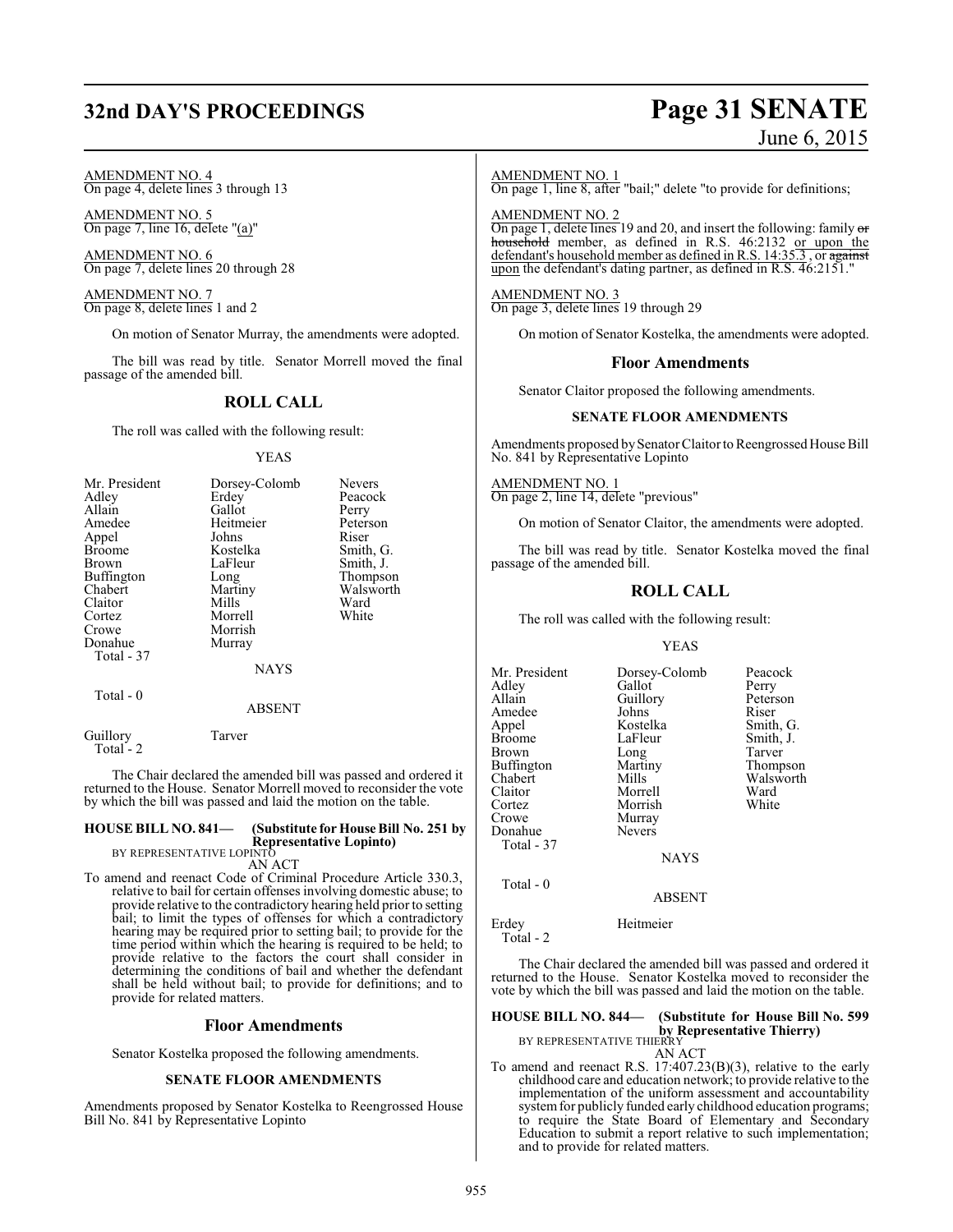The bill was read by title. Senator Appel moved the final passage of the bill.

#### **ROLL CALL**

The roll was called with the following result:

#### YEAS

| Mr. President<br>Adley<br>Allain<br>Amedee<br>Appel<br><b>Broome</b><br><b>Brown</b><br>Buffington<br>Chabert<br>Claitor<br>Cortez | Donahue<br>Dorsey-Colomb<br>Gallot<br>Guillory<br>Johns<br>Kostelka<br>LaFleur<br>Long<br>Martiny<br>Mills<br>Morrish | <b>Nevers</b><br>Peacock<br>Perry<br>Peterson<br>Riser<br>Smith, G.<br>Smith, J.<br>Tarver<br>Thompson<br>Walsworth<br>Ward |
|------------------------------------------------------------------------------------------------------------------------------------|-----------------------------------------------------------------------------------------------------------------------|-----------------------------------------------------------------------------------------------------------------------------|
| Crowe<br>Total $-36$                                                                                                               | Murray<br><b>NAYS</b>                                                                                                 | White                                                                                                                       |
| Total - 0                                                                                                                          | <b>ARSENT</b>                                                                                                         |                                                                                                                             |

Erdey Heitmeier Morrell Total - 3

The Chair declared the bill was passed and ordered it returned to the House. Senator Appel moved to reconsider the vote by which the bill was passed and laid the motion on the table.

## **HOUSE BILL NO. 846— (Substitute for House Bill No. 202 by Representative Ortego)** BY REPRESENTATIVE ORTEGO

AN ACT

To amend and reenact R.S. 33:9201, 9202(introductory paragraph), and  $9203(A)$  and to enact R.S.  $33:9206(11)$ , relative to the Lafayette Parish Bayou Vermilion District; to authorize the district to perform public works on certain bayous; to provide relative to the name of the district; and to provide for related matters.

The bill was read by title. Senator Perry moved the final passage of the bill.

## **ROLL CALL**

The roll was called with the following result:

#### YEAS

| Mr. President<br>Adley<br>Allain<br>Amedee<br>Appel<br><b>Broome</b><br><b>Brown</b><br><b>Buffington</b><br>Chabert<br>Cortez<br>Crowe<br>Donahue<br>Total $-36$ | Dorsey-Colomb<br>Gallot<br>Guillory<br>Johns<br>Kostelka<br>LaFleur<br>Long<br>Martiny<br>Mills<br>Morrell<br>Morrish<br>Murray<br><b>NAYS</b> | <b>Nevers</b><br>Peacock<br>Perry<br>Peterson<br>Riser<br>Smith, G.<br>Smith, J.<br>Tarver<br>Thompson<br>Walsworth<br>Ward<br>White |
|-------------------------------------------------------------------------------------------------------------------------------------------------------------------|------------------------------------------------------------------------------------------------------------------------------------------------|--------------------------------------------------------------------------------------------------------------------------------------|
|                                                                                                                                                                   |                                                                                                                                                |                                                                                                                                      |
| Total - 0                                                                                                                                                         | <b>ABSENT</b>                                                                                                                                  |                                                                                                                                      |

Claitor Erdey Heitmeier Total - 3

# **Page 32 SENATE 32nd DAY'S PROCEEDINGS**

The Chair declared the bill was passed and ordered it returned to the House. Senator Perry moved to reconsider the vote by which the bill was passed and laid the motion on the table.

**HOUSE BILL NO. 847— (Substitute for House Bill No. 710 by Representative Carmody)**<br>BY REPRESENTATIVE CARMODY AN ACT

To amend and reenact R.S. 3:2772(I) and to enact R.S. 3:2772(J), relative to dog breeders; to require an applicant for initial or renewal kennel license to provide certain information to obtain such license; and to provide for related matters.

The bill was read by title. Senator Peacock moved the final passage of the bill.

#### **ROLL CALL**

The roll was called with the following result:

#### YEAS

| Mr. President | Gallot      | Peacock   |
|---------------|-------------|-----------|
| Adley         | Guillory    | Perry     |
| Allain        | Heitmeier   | Riser     |
| Amedee        | Johns       | Smith, G. |
| <b>Broome</b> | Kostelka    | Smith, J. |
| Brown         | LaFleur     | Tarver    |
| Buffington    | Long        | Thompson  |
| Chabert       | Martiny     | Walsworth |
| Cortez        | Mills       | Ward      |
| Crowe         | Morrish     | White     |
| Donahue       | Murray      |           |
| Dorsey-Colomb | Nevers      |           |
| Total - 34    |             |           |
|               | <b>NAYS</b> |           |
| Peterson      |             |           |
| Total - 1     |             |           |

ABSENT

Appel Erdey<br>Claitor Morrell Total - 4

The Chair declared the bill was passed and ordered it returned to the House. Senator Peacock moved to reconsider the vote by which the bill was passed and laid the motion on the table.

#### **Rules Suspended**

Senator Donahue asked for and obtained a suspension of the rules to take up at this time:

#### **Reports of Committees**

The following reports of committees were received and read:

#### **REPORT OF COMMITTEE ON**

#### **FINANCE**

Senator JackDonahue, Chairman on behalf ofthe Committee on Finance, submitted the following report:

#### June 5, 2015

To the President and Members of the Senate:

I am directed by your Committee on Finance to submit the following report:

Claitor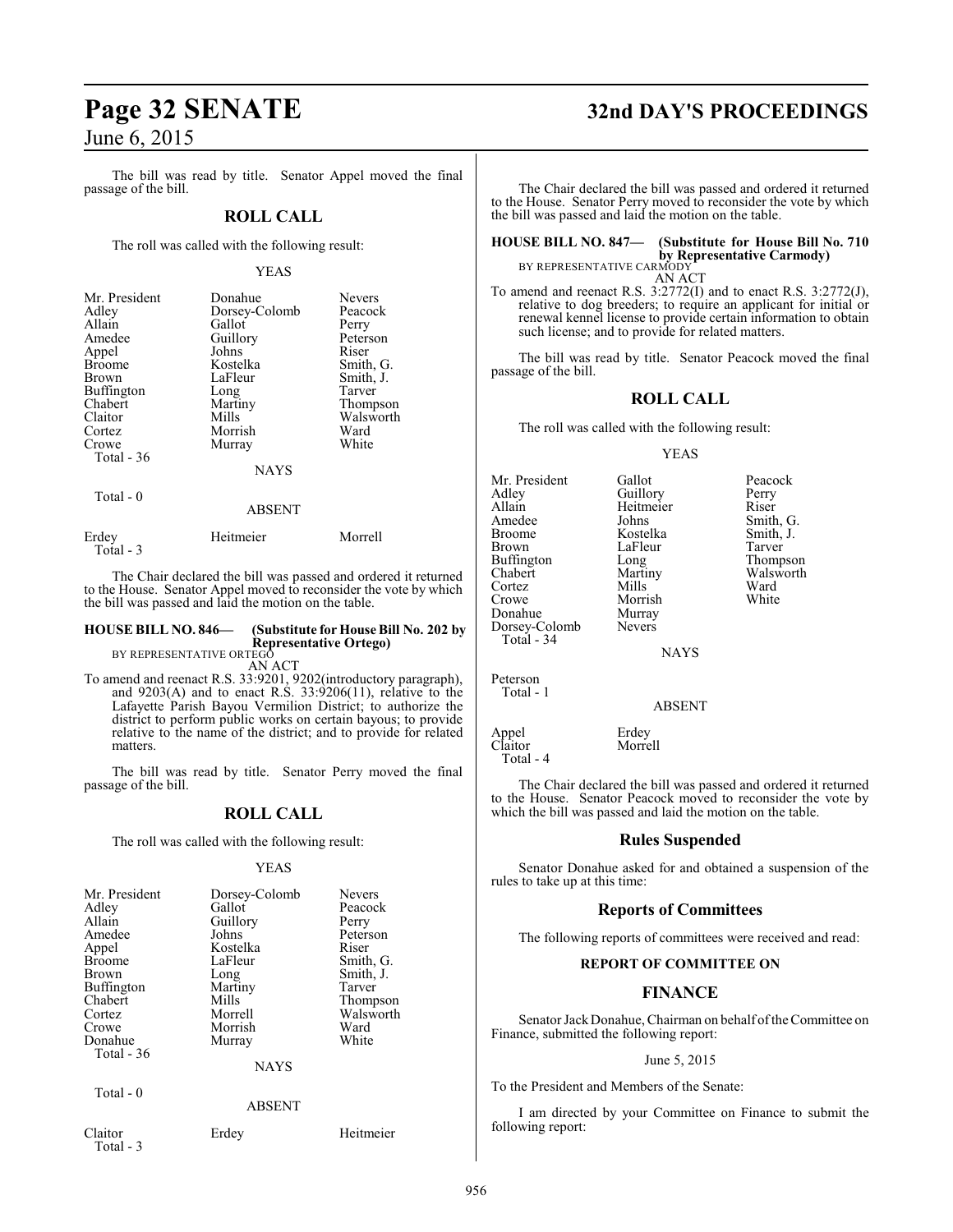# **32nd DAY'S PROCEEDINGS Page 33 SENATE**

# June 6, 2015

#### **HOUSE BILL NO. 30—**

BY REPRESENTATIVES RICHARD, ARNOLD, BERTHELOT, STUART<br>BISHOP, BROWN, BURFORD, GAROFALO, GEYMANN, GISCLAIR,<br>HARRIS, HARRISON, HAVARD, HENRY, HENSGENS, HOWARD,<br>HUNTER, HUVAL, JAMES, JEFFERSON, JAY MORRIS, ORTEGO,<br>PEARSON, PI AN ACT

To amend and reenact R.S. 39:82(A) and 352 and to enact Subpart S of Part II-A of Chapter 1 of Subtitle I of Title 39 of the Louisiana Revised Statutes of 1950, to be comprised of R.S. 39:100.146, 1567(E), and Subpart F of Part I of Chapter 16 of Subtitle III of Title 39 of the Louisiana Revised Statutes of 1950, to be comprised of R.S. 39:1590, relative to professional, personal, and consulting services procurement; to require consideration by the Joint Legislative Committee on the Budget of certain professional, personal, and consulting service contracts; to provide for the submission of periodic reports; to provide for exceptions; to establish the Higher Education Financing Fund; to provide for the deposit, use, and investment of monies in the fund; to provide for an effective date; and to provide for related matters.

Reported favorably.

#### **HOUSE BILL NO. 42—**

BY REPRESENTATIVES JONES, ABRAMSON, ANDERS, ARMES, ARNOLD, BADON, BARRAS, BARROW, BERTHELOT, BILLIOT, BURNES, WESLEY BISHOP, BOUIE, BROADWATER, BROWN, HENRY BURNS, BURRELL, CARMODY, CARTER, CHANEY, COX, DANAHAY, DOVE, DURR AN ACT

To enact R.S. 11:542.2, 883.4, 1145.3, and 1331.2, to authorize payments funded by state retirement systemexperience accounts to certain retirees and beneficiaries of such systems; to provide qualifications for receipt of such payments; to provide relative to the amount of such payments; and to provide for related matters.

Reported with amendments.

#### **HOUSE BILL NO. 208—**

BY REPRESENTATIVES TERRY LANDRY, BURRELL, HALL, PIERRE, AND ALFRED WILLIAMS

AN ACT

To amend and reenact R.S. 48:78 and to enact R.S. 39:34(E) and 54(D), relative to the Transportation Trust Fund; to provide relative to executive budget recommendations for appropriations of monies out of the Transportation Trust Fund; to provide relative to appropriations of monies out of the Transportation Trust Fund; to provide limitations on the utilization of monies in the Transportation Trust Fund; and to provide for related matters.

Reported with amendments.

#### **HOUSE BILL NO. 307—**

BY REPRESENTATIVE JACKSON

AN ACT

To enact R.S. 28:53(P), relative to admission by emergency certificate; to prohibit denial of coverage or refusal to pay claims for inpatient behavioral health services rendered while under an emergency certificate on the basis of medical necessity; to provide for exclusions; to require the opportunity for voluntary admission; to require evaluation within twentyfour hours of arrival at an admitting facility; to provide for definitions; and to provide for related matters.

Reported with amendments.

#### **HOUSE BILL NO. 376—**

BY REPRESENTATIVE HARRIS AN ACT

To amend and reenact R.S. 39:1595(A)(2) and (B)(1), (2), and (3) and to enact R.S. 39:136 and  $1623(A)(8)$ , relative to procurement; to establish the Board of Regents electronic notification process and provide for the powers, duties, and functions of the Board of Regents; to provide for increased participation in the receipt and administration of contracts and federal funds by postsecondary institutions of higher learning; to provide for notification of postsecondary institutions of higher learning of requests for proposals; to require state agencies receive certification from the Board of Regents for certain contracts; and to provide for related matters.

Reported with amendments.

#### **HOUSE BILL NO. 387—**

BY REPRESENTATIVES LEGER, BARRAS, BARROW, BOUIE,<br>BURFORD,HENRYBURNS,HOFFMANN,HUNTER,ROBERTJOHNSON,<br>RITCHIE,STOKES,THIBAUT,ANDWILLMOTT AN ACT

To amend and reenact R.S. 47:6019(A)(2)(c) and (C) and to enact R.S. 47:6019(A)(1)(c), relative to tax credits; to provide for the tax credit for the rehabilitation of historic structures for nonresidential property; to provide relative to eligibility requirements; to provide for an administrative fee; to extend the sunset of the tax credit; to provide for an effective date; and to provide for related matters.

Reported with amendments.

#### **HOUSE BILL NO. 392—**

BY REPRESENTATIVE LOPINTO AN ACT

To enact R.S. 15:1212 and 1212.1, relative to the Louisiana Commission on Law Enforcement and the Administration of Criminal Justice; to require the commission to create and maintain a database for deposit of information relative to law enforcement officers; to provide for the functions, powers, and duties of the commission relative to the database; to provide for reporting requirements relative to all law enforcement agencies throughout the state; to authorize the promulgation of rules and regulations; and to provide for related matters.

Reported favorably.

#### **HOUSE BILL NO. 638—**

BY REPRESENTATIVE IVEY

AN ACT To amend and reenact R.S. 40:1322(B) and R.S. 49:316.1, relative to state agencies; to provide for fees charged by state departments, agencies, boards, and commissions on certain transactions made by credit cards, debit cards, and similar payments of obligations; to provide for electronic payments; and to provide for related matters.

Reported with amendments.

## **HOUSE BILL NO. 773—** BY REPRESENTATIVE LEGER

AN ACT

To amend and reenact R.S. 36:104(B)(7), R.S. 47:6007(D)(2)(b) and (4),  $6015(B)(3)$ (introductory paragraph),  $6034(E)(2)(a)(i)(aa)$ and (iii)(aa), and R.S. 51:2317, to enact R.S. 36:104(C) and (D), and to repeal R.S. 51:936.2, relative to fees assessed by the secretary of the Department of Economic Development; to provide a uniform authorized fee schedule for economic development incentive and financial assistance programs; to provide for the recovery of costs associated with certain administrative functions; to provide for establishment and collection of authorized fees and costs; to authorize the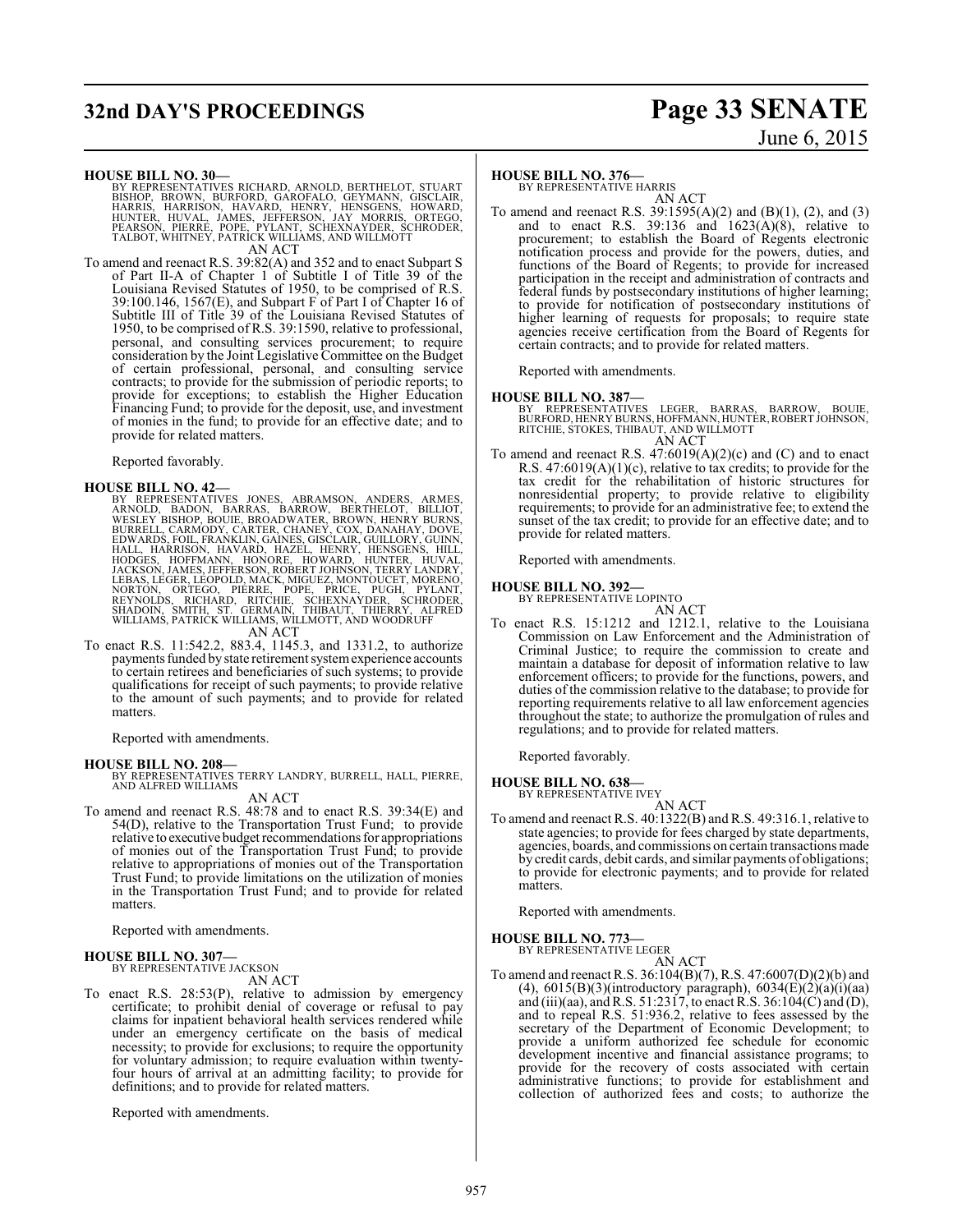promulgation of rules and regulations; to provide for certain limitations; to provide for disposition of fees; to provide for an effective date; and to provide for related matters.

Reported favorably.

#### **HOUSE BILL NO. 779—** BY REPRESENTATIVE PONTI

AN ACT

To amend and reenact R.S. 47:6030(A)(1), (B), (C)(6), and (D) and to repeal R.S.  $47:6030(C)(5)$ , relative to tax credits; to provide with respect to the solar energy systems tax credit; to provide for the amount of the credit; to provide for a limitation on the amount of certain credits which may be claimed in a calendar year; to provide with respect to eligibility for certain types of solar energy systems; to limit certain types of financing for eligible systems; to provide with respect to the claiming of the credit; to provide for effectiveness; and to provide for related matters.

Reported with amendments.

#### **HOUSE BILL NO. 838— (Substitute for House Bill No. 546 by Representative Price)** BY REPRESENTATIVE PRICE

AN ACT

To amend and reenact R.S. 17:3048.1(B)(2)(introductory paragraph) and (4)(b) and to enact R.S. 17:5002(D), relative to the Taylor Opportunity Programfor Students; to provide relative to the use of TOPS-Tech Awards; to provide that such awards may be used only for certain degrees and programs as determined by the Board of Regents and the Louisiana Workforce Investment Council; and to provide for related matters.

Reported with amendments.

# **HOUSE BILL NO. 842— (Substitute for House Bill No. 488 by**

**Representative Moreno)** BY REPRESENTATIVES MORENO, BURRELL, GUILLORY, HONORE, TERRY LANDRY, NORTON, AND WOODRUFF AN ACT

To amend and reenact R.S. 14:35.3(A), (B)(3)(introductory paragraph), (4), (5), and (6), and (G),  $37.7(A)$  and (B), 40.2(A), and  $79(B)(2)$  and  $(3)$ ,  $(C)(1)$  and  $(2)$ , and  $(H)$ , R.S. 15:590(introductory paragraph), and R.S. 46:2136.3(A)(introductory paragraph) and to enact R.S. 14:35.3(B)(7), R.S. 15:590(8), and Code ofCriminal Procedure Article 387, relative to domestic abuse; to provide relative to criminal offenses and procedures involving domestic abuse; to amend the crimes of domestic abuse battery and domestic abuse aggravated assault to include family members as possible victims; to define "family member"; to amend the definition of "household member" and "court-monitored domestic abuse intervention program"; to expand the crime of stalking to specifically include written threats; to provide relative to the crime of violation of protective orders; to amend and provide relative to the penalties for certain offenses of violation of protective orders; to prohibit certain persons subject to a permanent injunction or protective order, issued pursuant to a court-approved consent agreement or certain provisions of law, from possessing a firearm for the duration of the injunction or order; to provide relative to the obtaining and filing of fingerprint and other identification information of persons arrested, or issued a summons and subsequently convicted, for certain domestic abuse-related offenses; to provide relative to the type of information that a prosecutor is required to provide for certain domestic abuse-related offenses; and to provide for related matters.

Reported favorably.

# **Page 34 SENATE 32nd DAY'S PROCEEDINGS**

## **HOUSE BILL NO. 843— (Substitute for House Bill No. 573 by Representative Hazel)** BY REPRESENTATIVES HAZEL, CARTER, CONNICK, IVEY, JACKSON,

SIMON, AND STOKES AN ACT

To amend and reenact R.S. 37:1267 and 1285(A)(12) through (14) and to enact R.S. 37:1285.2, relative to the powers and duties of the Louisiana State Board of Medical Examiners; to provide for a quorum; to define professional and medical incompetency and unprofessional conduct; to require promulgation of the procedures to be used for complaints, investigations, and adjudications; to require rulemaking progress reports; to provide for an effective date; and to provide for related matters.

Reported favorably.

Respectfully submitted, JACK DONAHUE Chairman

#### **House Bills and Joint Resolutions on Second Reading Just Reported by Committees**

Senator Donahue asked for and obtained a suspension of the rules to take up House Bills and Joint Resolutions just reported by Committees.

#### **HOUSE BILL NO. 30—**

BY REPRESENTATIVES RICHARD, ARNOLD, BERTHELOT, STUART<br>BISHOP, BROWN, BURFORD, GAROFALO, GEYMANN, GISCLAIR,<br>HARRIS, HARRISON, HAVARD, HENRY, HENSGENS, HOWARD,<br>HUNTER, HUVAL, JAMES, JEFFERSON, JAY MORRIS, ORTEGO,<br>PEARSON, PI AN ACT

To amend and reenact R.S. 39:82(A) and 352 and to enact Subpart S of Part II-A of Chapter 1 of Subtitle I of Title 39 of the Louisiana Revised Statutes of 1950, to be comprised of R.S. 39:100.146, 1567(E), and Subpart F of Part I of Chapter 16 of Subtitle III of Title 39 of the Louisiana Revised Statutes of 1950, to be comprised of R.S. 39:1590, relative to professional, personal, and consulting services procurement; to require consideration by the Joint Legislative Committee on the Budget of certain professional, personal, and consulting service contracts; to provide for the submission of periodic reports; to provide for exceptions; to establish the Higher Education Financing Fund; to provide for the deposit, use, and investment of monies in the fund; to provide for an effective date; and to provide for related matters.

Reported favorably by the Committee on Finance. The bill was read by title and referred to the Legislative Bureau.

- HOUSE BILL NO. 42—<br>
BY REPRESENTATIVES JONES, ABRAMSON, ANDERS, ARMES, ARNOLD, BADON, BARRAS, BARROW, BERTHELOT, BILLIOT, WESLEY BISHOP, BOUIE, BROADWATER, BROWN, HENRY BURNS, BURRELL, CARMODY, CARTER, CHANEY, COX, DANAHAY
- To enact R.S. 11:542.2, 883.4, 1145.3, and 1331.2, to authorize payments funded by state retirement systemexperience accounts to certain retirees and beneficiaries of such systems; to provide qualifications for receipt of such payments; to provide relative to the amount of such payments; and to provide for related matters.

Reported with amendments by the Committee on Finance.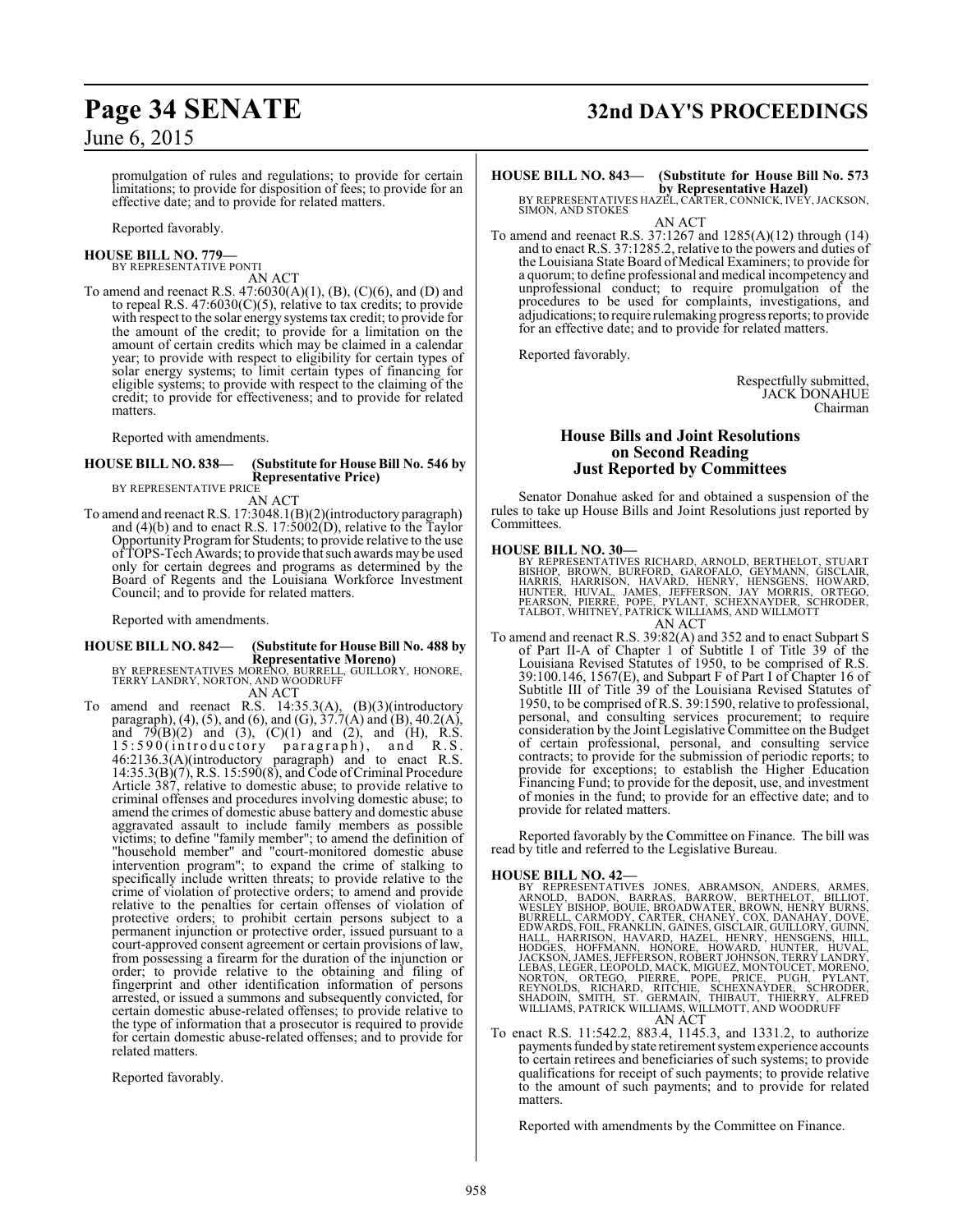# **32nd DAY'S PROCEEDINGS Page 35 SENATE**

# June 6, 2015

#### **SENATE COMMITTEE AMENDMENTS**

Amendments proposed by Senate Committee on Finance to Reengrossed House Bill No. 42 by Representative Jones

#### AMENDMENT NO. 1

In the set of Senate Committee Amendments proposed by the Senate Committee on Retirement and adopted by the Senate on June 2, 2015, in Amendment No. 3, page 1, line 18, change "11:542(G)" to " $11:542(H)$ " and delete Amendment Nos. 5, 7, 10, and 14

AMENDMENT NO. 2 On page 1, line 12, change "2015" to "2016"

AMENDMENT NO. 3 On page 2, line 1, change "2015" to "2016"

AMENDMENT NO. 4 On page 2, line 24, change "2015" to "2016"

AMENDMENT NO. 5 On page 2, line 27, change "2015" to "2016"

AMENDMENT NO. 6 On page 3, line 20, change "2015" to "2016"

AMENDMENT NO. 7 On page 3, line 23, change "2015" to "2016"

AMENDMENT NO. 8 On page 4, line 17, change "2015" to "2016"

AMENDMENT NO. 9 On page 4, line 20, change "2015" to "2016"

On motion of Senator Donahue, the committee amendment was adopted. The amended bill was read by title and referred to the Legislative Bureau.

#### **HOUSE BILL NO. 208—**

BY REPRESENTATIVES TERRY LANDRY, BURRELL, HALL, PIERRE, AND ALFRED WILLIAMS AN ACT

To amend and reenact R.S. 48:78 and to enact R.S. 39:34(E) and 54(D), relative to the Transportation Trust Fund; to provide relative to executive budget recommendations for appropriations of monies out of the Transportation Trust Fund; to provide relative to appropriations of monies out of the Transportation Trust Fund; to provide limitations on the utilization of monies in the Transportation Trust Fund; and to provide for related matters.

Reported with amendments by the Committee on Finance.

#### **SENATE COMMITTEE AMENDMENTS**

Amendments proposed by Senate Committee on Finance to Engrossed House Bill No. 208 by Representative Terry Landry

#### AMENDMENT NO. 1

Delete the Senate Amendment proposed by the Senate Committee on Transportation, Highways and Public Works and adopted by the Senate on May 26, 2015

AMENDMENT NO. 2 On page 2, line 6, change "forty" to "forty-five"

AMENDMENT NO. 3 On page 2, line 7, change "twenty-five" to "twenty"

AMENDMENT NO. 4 On page 2, line 26, change "forty" to "forty-five"

#### AMENDMENT NO. 5

On page 3, line 1, change "twenty-five" to "twenty"

On motion of Senator Donahue, the committee amendment was adopted. The amended bill was read by title and referred to the Legislative Bureau.

## **HOUSE BILL NO. 307—** BY REPRESENTATIVE JACKSON

AN ACT

To enact R.S. 28:53(P), relative to admission by emergency certificate; to prohibit denial of coverage or refusal to pay claims for inpatient behavioral health services rendered while under an emergency certificate on the basis of medical necessity; to provide for exclusions; to require the opportunity for voluntary admission; to require evaluation within twentyfour hours of arrival at an admitting facility; to provide for definitions; and to provide for related matters.

Reported with amendments by the Committee on Finance.

#### **SENATE COMMITTEE AMENDMENTS**

Amendments proposed by Senate Committee on Finance to Engrossed House Bill No. 307 by Representative Jackson

#### AMENDMENT NO. 1

On page 2, after line 21, insert the following:

"(3) In the event that funding is necessary pursuant to the provisions ofthis Subsection, the utilization of available Community Development Block Grant (CDBG) funds shall be authorized only upon the approval oftheCenters for Medicare and Medicaid Services (CMS)."

On motion of Senator Donahue, the committee amendment was adopted. The amended bill was read by title and referred to the Legislative Bureau.

## **HOUSE BILL NO. 376—** BY REPRESENTATIVE HARRIS

AN ACT To amend and reenact R.S. 39:1595(A)(2) and (B)(1), (2), and (3) and to enact R.S. 39:136 and  $1623(A)(8)$ , relative to procurement; to establish the Board of Regents electronic notification process and provide for the powers, duties, and functions of the Board of Regents; to provide for increased participation in the receipt and administration of contracts and federal funds by postsecondary institutions of higher learning; to provide for notification of postsecondary institutions of higher learning of requests for proposals; to require state agencies receive certification from the Board of Regents for certain contracts; and to provide for related matters.

Reported with amendments by the Committee on Finance.

#### **SENATE COMMITTEE AMENDMENTS**

Amendments proposed by Senate Committee on Finance to Reengrossed House Bill No. 376 by Representative Harris

AMENDMENT NO. 1 On page 1, line 14, change "A." to "A. $(1)$ "

AMENDMENT NO. 2

On page 1, after line 20, insert the following:

"(2) For the purposes of this Section, private postsecondary institutions shall have the same meaning as provided for in R.S. 17:3048.1."

On motion of Senator Donahue, the committee amendment was adopted. The amended bill was read by title and referred to the Legislative Bureau.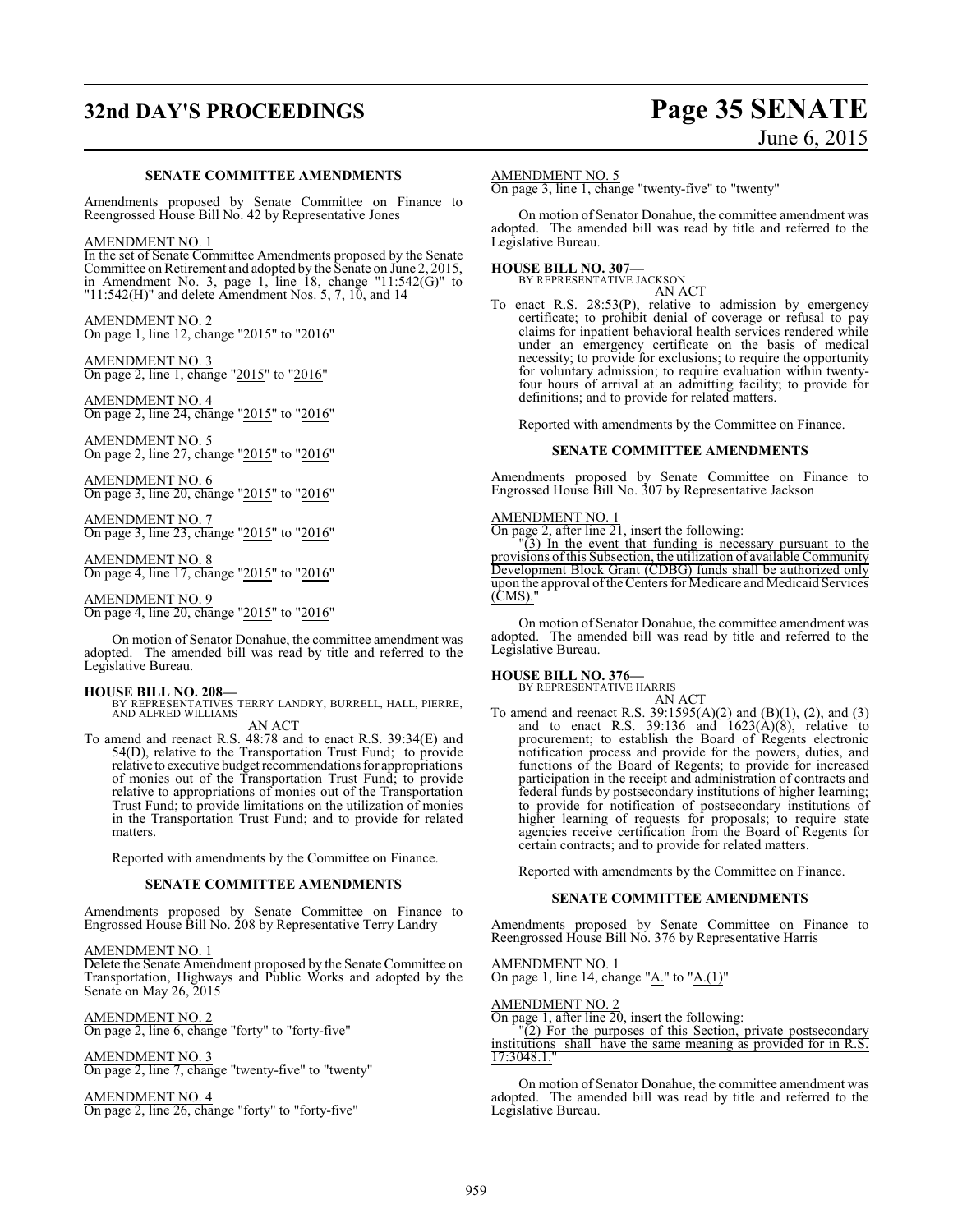#### **HOUSE BILL NO. 387—**

BY REPRESENTATIVES LEGER, BARRAS, BARROW, BOUIE, BURFORD, HENRY BURNS, HOFFMANN, HUNTER,ROBERT JOHNSON, RITCHIE, STOKES, THIBAUT, AND WILLMOTT AN ACT

To amend and reenact R.S. 47:6019(A)(2)(c) and (C) and to enact R.S.  $47:6019(A)(1)(c)$ , relative to tax credits; to provide for the tax credit for the rehabilitation of historic structures for nonresidential property; to provide relative to eligibility requirements; to provide for an administrative fee; to extend the sunset of the tax credit; to provide for an effective date; and to provide for related matters.

Reported with amendments by the Committee on Finance.

#### **SENATE COMMITTEE AMENDMENTS**

Amendments proposed by Senate Committee on Finance to Reengrossed House Bill No. 387 by Representative Leger

AMENDMENT NO. 1

On page 1, line 2, change "47:6019(A)(2)(c)" to "47:6019(A)(1) and  $(2)(c)$ 

#### AMENDMENT NO. 2

On page 1, line 3, change "credits;" to "credits; to provide a cap on the total amount of tax credits allowable per year;"

#### AMENDMENT NO. 3

On page 1, line 8, "47:6019(A)(2)(c)" to "47:6019(A)(1) and (2)(c)"

## AMENDMENT NO. 4

On page 1, delete line 11, and insert the following:

 $\mathbb{A}(1)(a)$  There shall be a credit against income and corporation franchise tax for the amount of eligible costs and expenses incurred during the rehabilitation of a historic structure located in a downtown development or a cultural district. The credit shall not exceed twentyfive percent of the eligible costs and expenses of the rehabilitation. No taxpayer, or any entity affiliated with such taxpayer, shall claim more than five million dollars of credit annually for any number of structures rehabilitated within a particular downtown development or cultural district. The total amount of credits allowed in any taxable year shall not exceed forty-five million dollars."

#### AMENDMENT NO. 5

On page 2, at the end of line 10, change "2022" to "2019"

On motion of Senator Donahue, the committee amendment was adopted. The amended bill was read by title and referred to the Legislative Bureau.

#### **HOUSE BILL NO. 392—**

BY REPRESENTATIVE LOPINTO AN ACT

To enact R.S. 15:1212 and 1212.1, relative to the Louisiana Commission on Law Enforcement and the Administration of Criminal Justice; to require the commission to create and maintain a database for deposit of information relative to law enforcement officers; to provide for the functions, powers, and duties of the commission relative to the database; to provide for reporting requirements relative to all law enforcement agencies throughout the state; to authorize the promulgation of rules and regulations; and to provide for related matters.

Reported favorably by the Committee on Finance. The bill was read by title and referred to the Legislative Bureau.

#### **HOUSE BILL NO. 638—** BY REPRESENTATIVE IVEY

AN ACT

To amend and reenact R.S. 40:1322(B) and R.S. 49:316.1, relative to state agencies; to provide for fees charged by state departments, agencies, boards, and commissions on certain transactions made by credit cards, debit cards, and similar payments of obligations; to provide for electronic payments; and to provide for related matters.

## **Page 36 SENATE 32nd DAY'S PROCEEDINGS**

Reported with amendments by the Committee on Finance.

#### **SENATE COMMITTEE AMENDMENTS**

Amendments proposed by Senate Committee on Finance to Reengrossed House Bill No. 638 by Representative Ivey

#### AMENDMENT NO. 1

On page 1, line 2, after "reenact" delete the remainder of the line and insert "R.S. 32:863(A)(3)(a) and (B)(Introductory Paragraph), 863.1(C)(1)(b), R.S. 40:1322(B), and R.S. 49:316.1 and to enact R.S.  $32:8$  and  $57.1(C)$ , relative to state agencies; to"

#### AMENDMENT NO. 2

On page 1, line 5, between "payments;" and "and to" insert "to provide for debt owed to certain state agencies;"

#### AMENDMENT NO. 3

On page 1, between lines 6 and 7, insert the following:

"Section 1. R.S.  $32:863(A)(3)(a)$  and  $(B)(Introducing$ Paragraph), and 863.1(C)(1)(b) are hereby amended and reenacted and  $\overline{R}$ . S. 32:8 and 57.1(C) are hereby enacted to read as follows: §32.8. Final delinquent debt; office of motor vehicles

A. For purposes of this Section, the following words shall have the following meanings unless the context clearly indicates otherwise:

(1) "Debt" means any legally collectible liquidated sum due and owed to the Department of Public Safety and Corrections, office of motor vehicles pursuant to R.S. 32:57.1, R.S. 32:863 and R.S. 32:863.1.

(2) "Delinquent debt" means a debt that is sixty days or more past due

(3) "Final" means the amount due is no longer negotiable and that the debtor has no further right of administrative and judicial review.

(4) "Office of motor vehicles" means the Department of Public Safety and Corrections, office of motor vehicles.

B. The office of motor vehicles shall refer all final delinquent debts to the office of debt recovery as provided in R.S. 47:1676. Final delinquent debt referrals shall include data and information in the required format necessary to institute collection procedures. All delinquent debts shall be authenticated by the office of motor vehicles prior to being referred to the office of debt recovery. Once the delinquent debt becomes final, and prior to referral to the office of debt recovery, the office of motor vehicles shall notify the debtor in writing that failure to pay the debt in full within sixty days shall subject the debt to the maximum amount owed together with the additional fee collected by the office of debt recovery provided for in R.S. 47:1676. Provided that all funds collected pursuant to the provisions of this Act shall be deposited into the Debt Recovery Fund and utilized for the office of state police in the amount of twenty-five million dollars.

The office of motor vehicles may promulgate rules and regulations in accordance with the Administrative Procedure Act necessaryto implement the provisions ofthis Section, including rules for referring final delinquent debt.

\* \* \* §57.1. Failure to honor written promise to appear; penalty; disposition of fines

\* \* \* C. If after sixty calendar days from the date of the notification issued by the Department of Public Safety and Corrections as required in Subsection A ofthis Section the arrested person has failed to comply, the fees provided for in this Section shall be considered final delinquent debt.

\* \* \* §863. Sanctions for false declaration; reinstatement fees; revocation of registration; review

\* \* \* (3)(a) Sanctions for a violation of Paragraph (1) of this Subsection shall be imposed until proof of required liability security is provided to the secretary and all reinstatement fees are paid. Sanctions for a violation of Paragraph (2) of this Subsection shall be

A.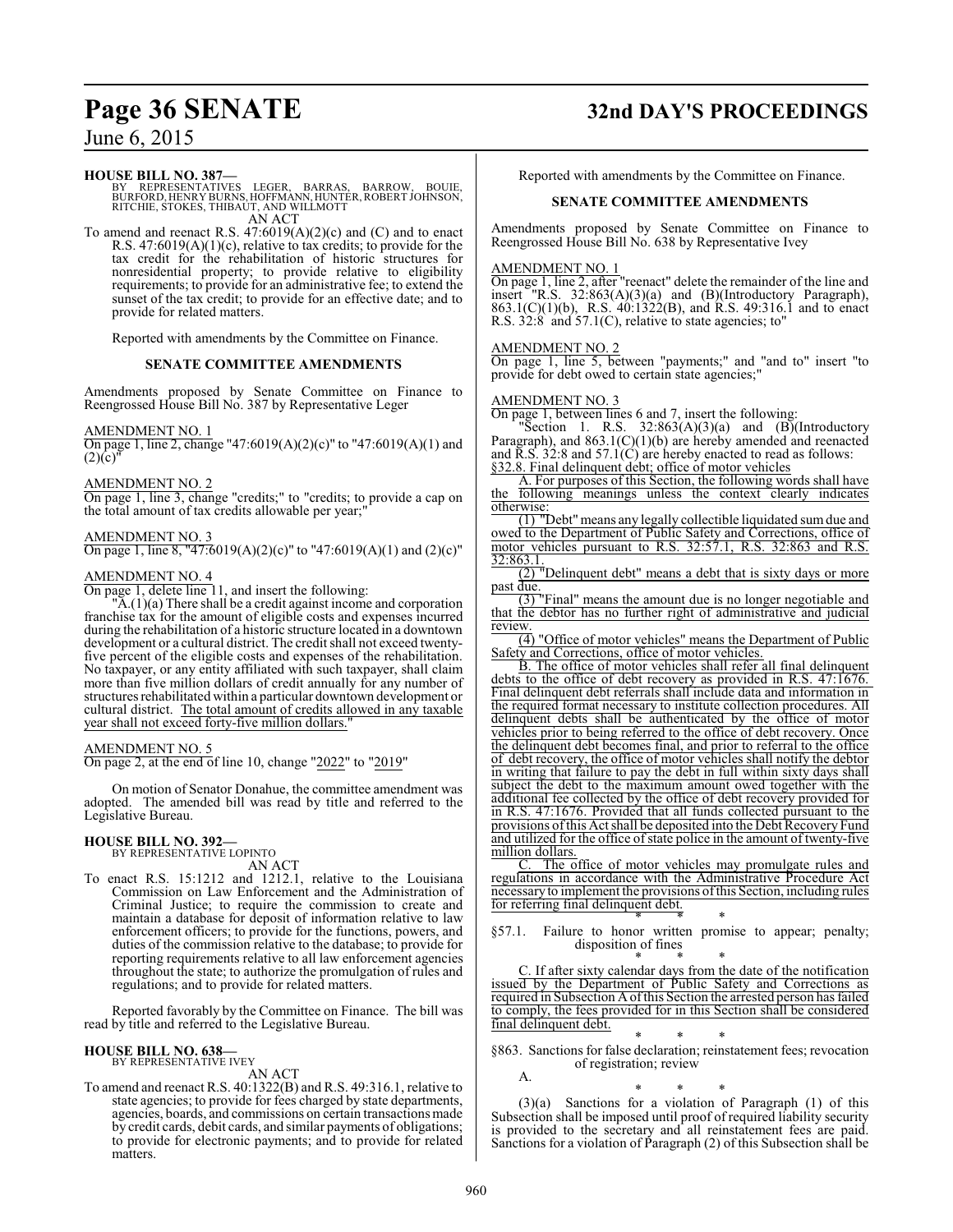## **32nd DAY'S PROCEEDINGS Page 37 SENATE**

imposed for a period of not less than twelve months nor more than eighteen months. However, in no event shall these sanctions be removed until such time as proof of the required security is provided to the secretary along with all appropriate fees required by law, including a reinstatement fee of one hundred dollars per violation of Paragraph (1) of this Subsection if the vehicle was not covered by the required security for a period of one to thirty days, two hundred fifty dollars if the vehicle was not covered by required security for a period of thirty-one to ninety days, and five hundred dollars if the vehicle was not covered by required security for a period in excess of ninety days. No reinstatement fee shall be imposed by the secretary if the vehicle was not covered by required security for a period of ten days or less and the insured surrenders the vehicle's license plate to the secretary within ten days. The reinstatement fees for violations of Paragraph (2) of this Subsection shall be as follows: two hundred fifty dollars for a first violation, five hundred dollars for a second violation, and one thousand dollars for a third or subsequent violation. The reinstatement fee shall not be owed for an alleged violation of Paragraph (2) of this Subsection when proof of the required security is provided to the secretary within sixty days of the date of the notice. If at the time of reinstatement, a person has multiple violations and is within sixty days of the notice, the total amount of fees to be paid shall not exceed eight hundred fifty dollars, for violations of Paragraph (1) of this Subsection, one thousand seventy-five dollars for violations of Paragraph (2) of this Subsection. At no time shall the total amount of fees, including administrative fees, exceed two hundred fifty dollars for persons sixty-five years or older. After sixty days of the date of the notice, all fees shall be considered final delinquent debt and therefore owed, and the eight hundred fifty dollar limit for persons under sixty-five years shall no longer apply.

\* \* \* B. The sanctions of Paragraph (A)(1) of this Section shall not be imposed, and any fine, fee, or other monetary sanction which has been remitted to the secretary pursuant to the sanctions of this Section, specifically including any reinstatement fee paid pursuant to Paragraph (A)(3) of this Section and any fee paid pursuant to Paragraph (D)(5) of this Section, shall be promptly refunded by the secretary to the person who paid it, if the owner or lessee furnishes any of the following within sixty days of the notice:

\* \* \* §863.1. Evidence of compulsory motor vehicle liability security contained in vehicle; enforcement; penalty; fees \* \* \*

 $C.(1)$ 

\* \* \* (b) The owner of the vehicle shall have three calendar days, excluding Saturdays, Sundays, and legal holidays, from the date that the notice of noncompliance was issued to present to the office of motor vehicles proof of insurance coverage or security in effect at the time of the issuance of the notice of noncompliance. If the vehicle was properly insured at the time the notice was issued, any valid license plate shall be returned within forty-eight hours, exclusive of legal holidays, to the owner of the vehicle at no cost to the owner. However, if, within sixty days from the date the notice of noncompliance is issued, the owner fails to provide proof of the fact that the vehicle was properly insured at the time the notice of noncompliance was issued, the chief administrative officer of the office of motor vehicles shall destroy, or shall cause to be destroyed, the license plate removed from that owner's vehicle and shall notify the secretary that the owner of the vehicle is not in compliance with the compulsory liability law. Upon receipt of such notification, the secretary shall revoke the registration of such vehicle. Sixty days after the date of issuance of the notice of noncompliance, the fees imposed in this Section shall be owed even if the owner subsequently provides proof the motor vehicle was insured and all such fees shall be considered final delinquent debt.

On motion of Senator Donahue, the committee amendment was adopted. The amended bill was read by title and referred to the Legislative Bureau.

\* \* \*"

# June 6, 2015

#### **HOUSE BILL NO. 773—**

BY REPRESENTATIVE LEGER AN ACT

To amend and reenact R.S. 36:104(B)(7), R.S. 47:6007(D)(2)(b) and (4),  $6015(B)(3)$ (introductory paragraph),  $6034(E)(2)(a)(i)(aa)$ and (iii)(aa), and R.S. 51:2317, to enact R.S. 36:104(C) and (D), and to repeal R.S. 51:936.2, relative to fees assessed by the secretary of the Department of Economic Development; to provide a uniform authorized fee schedule for economic development incentive and financial assistance programs; to provide for the recovery of costs associated with certain administrative functions; to provide for establishment and collection of authorized fees and costs; to authorize the promulgation of rules and regulations; to provide for certain limitations; to provide for disposition of fees; to provide for an effective date; and to provide for related matters.

Reported favorably by the Committee on Finance. The bill was read by title and referred to the Legislative Bureau.

## **HOUSE BILL NO. 779—** BY REPRESENTATIVE PONTI

AN ACT To amend and reenact R.S. 47:6030(A)(1), (B), (C)(6), and (D) and to repeal R.S.  $47:6030(C)(5)$ , relative to tax credits; to provide with respect to the solar energy systems tax credit; to provide for the amount of the credit; to provide for a limitation on the amount of certain credits which may be claimed in a calendar year; to provide with respect to eligibility for certain types of solar energy systems; to limit certain types of financing for eligible systems; to provide with respect to the claiming of the credit; to provide for effectiveness; and to provide for related matters.

Reported with amendments by the Committee on Finance.

#### **SENATE COMMITTEE AMENDMENTS**

Amendments proposed by Senate Committee on Finance to Reengrossed House Bill No. 779 by Representative Ponti

#### AMENDMENT NO. 1

On page 1, at the end of line 5, insert "for definitions; to provide"

#### AMENDMENT NO. 2

On page 1, line 14, after "system" delete the remainder of the line, and at the beginning of line 15, delete "of components thereof, hereinafter collectively" and insert "hereinafter"

#### AMENDMENT NO. 3

On page 2, at the beginning of line 19, after "B.(1)" and before "The" delete "Purchased systems." and insert "Purchased systems."

#### AMENDMENT NO. 4

On page 2, line 25, after "cost of" delete "the system." and insert the following: "of a the system that is purchased and installed on or after January 1, 2008, and before January 1, 2018."

#### AMENDMENT NO. 5

On page 3, between lines 2 and 3, insert the following:

"(b) Beginning in Fiscal Year 2015-2016, the maximumamount of tax credits for purchased systems which may be granted by the department on any return, regardless of tax year, shall be as follows:

(i) For tax credits claimed on returns filed on or after July 1, 2015, and before July 1, 2016, no more than ten million dollars of tax credits shall be granted.

(ii) For tax credits claimed on returns filed on or after July 1, 2016, and before July 1, 2017, no more than ten million dollars oftax credits shall be granted.

(iii) For tax credits claimed on a return filed on or after July 1, 2017, no more than five million dollars of tax credits shall be granted.

(iv) The granting of credits shall be on a first-come, first-served basis. If the total amount of credits applied for in any particular fiscal year exceeds the amount of tax credits authorized for that year,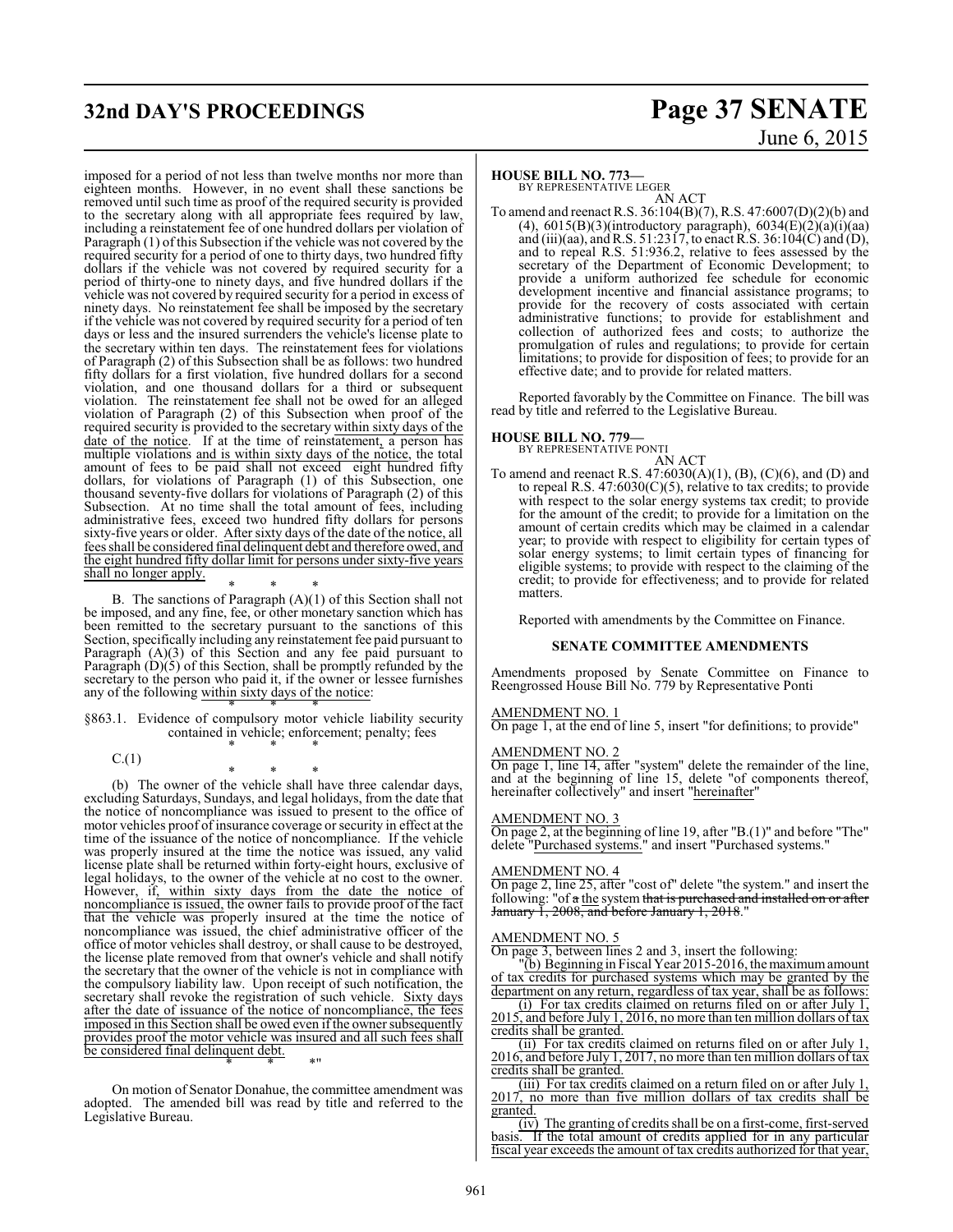# **Page 38 SENATE 32nd DAY'S PROCEEDINGS**

the excess shall be treated as having been applied for on the first day of the subsequent year. All requests received on the same business day shall be treated as received at the same time, and if the aggregate amount of the requests received on a single business day exceed the total amount of available tax credits, tax credits shall be approved on a pro rata basis. Beginning in Fiscal Year 2015-2016 any claim or request for an allocation of credits under this Section shall be filed electronically.

#### AMENDMENT NO. 6

On page 3, at the beginning of line 3, delete "(c)" and insert "(d)"

#### AMENDMENT NO. 7

On page 3, line 9, after "provisions" delete the colon ":" and insert a period "."

#### AMENDMENT NO. 8

On page 3, line 12, after "before" and before the comma "," delete "July  $\tilde{I}$ , 2015" and insert "January 1, 2018"

### AMENDMENT NO. 9

On page 3, line 16, after "under" and before "following" insert "the"

#### AMENDMENT NO. 10

On page 3, delete lines 26 through 29 in their entirety, and on page 4, delete lines 1 and 2 in their entirety and insert the following:

 $\Gamma(c)(i)$  The maximum amount of tax credits for leased systems which may be granted by the department for credits not granted prior to June 1, 2015, during Fiscal Year 2014-2015 shall be nineteen million dollars.

(ii) Beginning in Fiscal Year 2015-2016 the maximum amount of tax credits for leased systems which may be granted by the department on any return, regardless of tax year, shall be as follows:

(aa) For tax credits claimed on returns filed on or after July 1, 2015, and before July 1, 2016, no more than ten million dollars of tax credits shall be granted.

(bb) For tax credits claimed on returns filed on or after July 1, 2016, and before July 1, 2017, no more than ten million dollars of tax credits shall be granted.

(cc) For tax credits claimed on returns filed on or after July 1, 2017, no more than five million dollars oftax credits shall be granted.

(iii) The granting of credits shall be on a first-come, first-served basis. If the total amount of credits applied for in any particular fiscal year exceeds the amount of tax credits authorized for that year, the excess shall be treated as having been applied for on the first day of the subsequent year. All requests received on the same business day shall be treated as received at the same time, and if the aggregate amount of the requests received on a single business day exceed the total amount of available tax credits, tax credits shall be approved on a pro rata basis. Beginning in Fiscal Year 2015-2016 any claim or request for an allocation of credits under this Section shall be filed electronically."

#### AMENDMENT NO. 11

On page 4, line 5, after "(3)" and before "The" insert "(a)" and delete line 6 in its entirety, at the beginning of line 7, delete  $\overline{a}$  The" and insert "if the"

### AMENDMENT NO. 12

On page 4, line 7, after "of the" and before "primary" delete "taxpayer's" and insert "homeowner's"

#### AMENDMENT NO. 13

On page 4, delete lines 9 through 12 in their entirety

#### AMENDMENT NO. 14

On page 4, line 15, after "system" delete the comma "," and delete the remainder of the line and at the beginning of line 16, delete "combination of components thereof"

#### AMENDMENT NO. 15

On page 4, line 21, after " $D$ ." and before " $(1)$ " insert the following: "The provisions of this Subsection shall apply to all tax credits for purchase or lease and installation of a system authorized under this Section."

#### AMENDMENT NO. 16

On page 5, delete lines 10 and 11 in their entirety and at the beginning of line 12, delete "(c)" and insert "(b)"

### AMENDMENT NO. 17

On page 5, line 15, after "sold" and before "the" insert "or leased"

AMENDMENT NO. 18 On page 5, line 19, after "sold" and before "to" insert "or leased"

AMENDMENT NO. 19 On page 5, line 22, after "eligible for" delete "and the homeowner will receive"

AMENDMENT NO. 20

On page 5, delete line 23 in its entirety and insert the following: "this Section in the amount claimed on a Louisiana income tax"

#### AMENDMENT NO. 21

On page 6, delete lines 14 and 15 in their entirety

#### AMENDMENT NO. 22

On page 6, at the beginning of line 16, delete "Section 4." and insert "Section 3."

On motion of Senator Donahue, the committee amendment was adopted. The amended bill was read by title and referred to the Legislative Bureau.

#### **HOUSE BILL NO. 838— (Substitute for House Bill No. 546 by Representative Price)**

BY REPRESENTATIVE PRICE

AN ACT To amend and reenact R.S. 17:3048.1(B)(2)(introductory paragraph) and (4)(b) and to enact R.S. 17:5002(D), relative to the Taylor Opportunity Program for Students; to provide relative to the use of TOPS-Tech Awards; to provide that such awards may be used only for certain degrees and programs as determined by the Board of Regents and the Louisiana Workforce Investment Council; and to provide for related matters.

Reported with amendments by the Committee on Finance.

#### **SENATE COMMITTEE AMENDMENTS**

Amendments proposed by Senate Committee on Finance to Reengrossed House Bill No. 838 by Representative Price

#### AMENDMENT NO. 1

On page 3, at the end of line 6, insert the following:

"Eligible schools and programs shall report on awards to the Senate Committee on Education, the House Committee on Education, and the Joint Legislative Committee on the Budget not later than sixty days before the start of each regular session of the legislature."

#### AMENDMENT NO. 2

On page 3, at the end of line 19, insert the following:

"Eligible schools and programs shall report on awards to the Senate Committee on Education, the House Committee on Education, and the Joint Legislative Committee on the Budget not later than sixty days before the start of each regular session of the legislature."

On motion of Senator Donahue, the committee amendment was adopted. The amended bill was read by title and referred to the Legislative Bureau.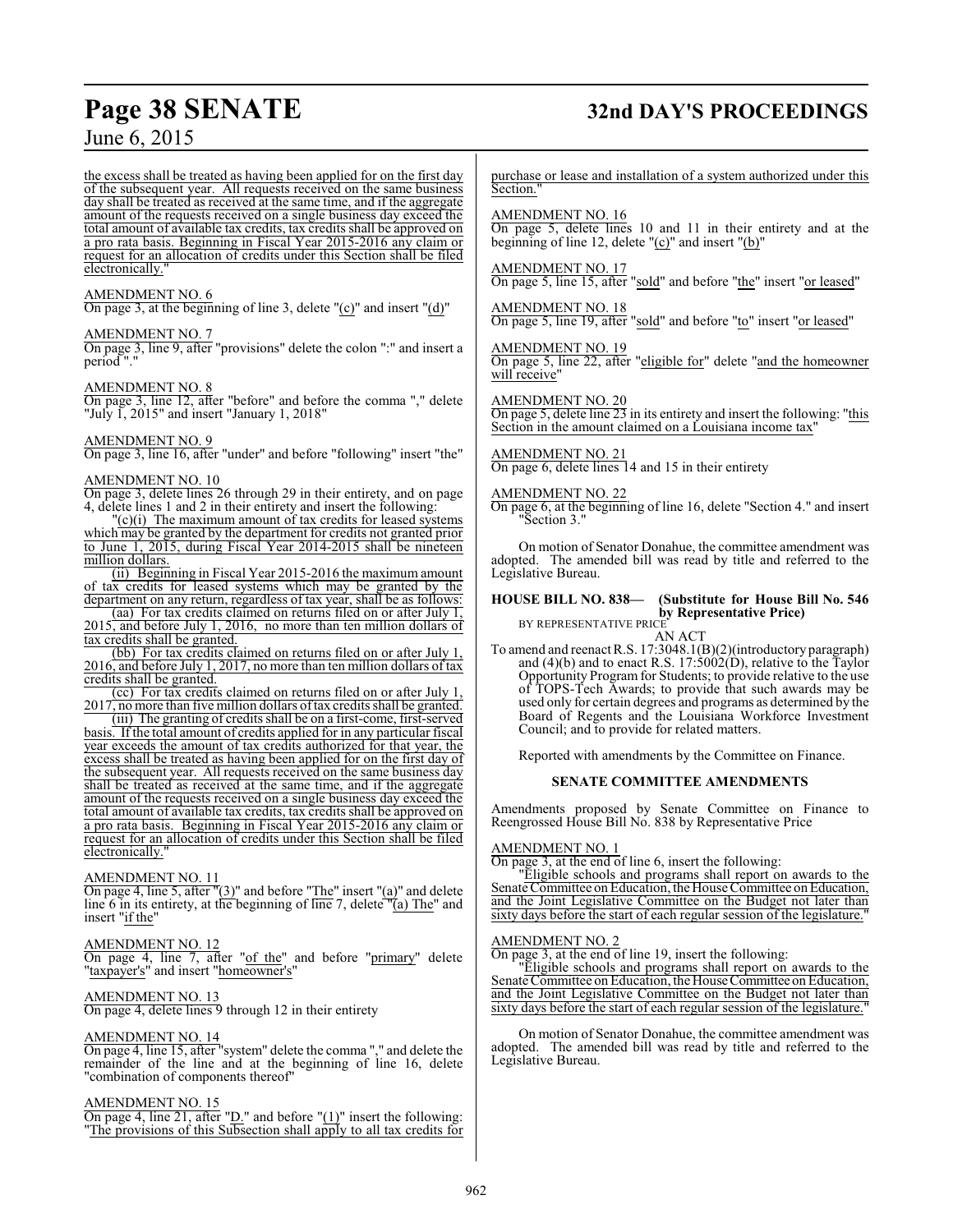# **32nd DAY'S PROCEEDINGS Page 39 SENATE** June 6, 2015

# **HOUSE BILL NO. 842— (Substitute for House Bill No. 488 by**

**Representative Moreno)** BY REPRESENTATIVES MORENO, BURRELL, GUILLORY, HONORE, TERRY LANDRY, NORTON, AND WOODRUFF AN ACT

To amend and reenact R.S. 14:35.3(A), (B)(3)(introductory paragraph), (4), (5), and (6), and (G),  $37.7(A)$  and (B), 40.2(A), and  $79(B)(2)$  and  $(3)$ ,  $(C)(1)$  and  $(2)$ , and  $(H)$ , R.S. 15:590(introductory paragraph), and R.S. 46:2136.3(A)(introductory paragraph) and to enact R.S. 14:35.3(B)(7), R.S. 15:590(8), and Code of Criminal Procedure Article 387, relative to domestic abuse; to provide relative to criminal offenses and procedures involving domestic abuse; to amend the crimes of domestic abuse battery and domestic abuse aggravated assault to include family members as possible victims; to define "family member"; to amend the definition of "household member" and "court-monitored domestic abuse intervention program"; to expand the crime of stalking to specifically include written threats; to provide relative to the crime of violation of protective orders; to amend and provide relative to the penalties for certain offenses of violation of protective orders; to prohibit certain persons subject to a permanent injunction or protective order, issued pursuant to a court-approved consent agreement or certain provisions of law, from possessing a firearm for the duration of the injunction or order; to provide relative to the obtaining and filing of fingerprint and other identification information of persons arrested, or issued a summons and subsequently convicted, for certain domestic abuse-related offenses; to provide relative to the type of information that a prosecutor is required to provide for certain domestic abuse-related offenses; and to provide for related matters.

Reported favorably by the Committee on Finance. The bill was read by title and referred to the Legislative Bureau.

### **HOUSE BILL NO. 843— (Substitute for House Bill No. 573 by**

**Representative Hazel)** BY REPRESENTATIVES HAZEL, CARTER, CONNICK, IVEY, JACKSON, SIMON, AND STOKES

AN ACT To amend and reenact R.S. 37:1267 and 1285(A)(12) through (14) and to enact R.S. 37:1285.2, relative to the powers and duties of the Louisiana State Board of Medical Examiners; to provide for a quorum; to define professional and medical incompetency and unprofessional conduct; to require promulgation of the procedures to be used for complaints, investigations, and adjudications; to require rulemaking progress reports; to provide for an effective date; and to provide for related matters.

Reported favorably by the Committee on Finance. The bill was read by title and referred to the Legislative Bureau.

#### **House Bills and Joint Resolutions on Third Reading and Final Passage, Resumed**

#### **HOUSE BILL NO. 47—**

BY REPRESENTATIVE ST. GERMAIN AN ACT

To enact R.S. 11:2256.3, relative to retirement benefits received from the Firefighters' Retirement System; to provide with respect to the calculation of the community portion of such benefits; and to provide for related matters.

#### **Floor Amendments**

Senator Murray proposed the following amendments.

#### **SENATE FLOOR AMENDMENTS**

Amendments proposed by Senator Murray to Reengrossed House Bill No. 47 by Representative St. Germain

#### AMENDMENT NO. 1

On page 1, line 14, after "shall" delete the remainder of the line and delete line 15 in its entirety and insert "create a rebuttal presumption that the increase in value is due to the employee's post termination labor.

On motion of Senator Murray, the amendments were adopted.

The bill was read by title. Senator Ward moved the final passage of the amended bill.

#### **ROLL CALL**

The roll was called with the following result:

#### YEAS

| Amedee<br>Brown<br>Buffington<br>Donahue<br>Dorsey-Colomb<br>Gallot<br>Total - 17 | Johns<br>Kostelka<br>Martiny<br>Morrell<br>Morrish<br>Murray<br><b>NAYS</b> | <b>Nevers</b><br>Peterson<br>Smith, G.<br>Tarver<br>White |
|-----------------------------------------------------------------------------------|-----------------------------------------------------------------------------|-----------------------------------------------------------|
| Mr. President<br>Adley<br>Allain<br>Appel<br>Claitor<br>Cortez<br>Total - 17      | Crowe<br>Erdey<br>LaFleur<br>Long<br>Mills<br>Peacock<br><b>ABSENT</b>      | Perry<br>Riser<br>Smith, J.<br>Thompson<br>Walsworth      |

The Chair declared the amended bill failed to pass.

Broome Guillory Ward<br>Chabert Heitmeier Heitmeier

#### **Notice of Reconsideration**

Senator Ward moved to reconsider on the next Legislative Day the vote by which the bill failed to pass.

#### **HOUSE BILL NO. 137—** BY REPRESENTATIVE HAVARD

Total - 5

## AN ACT

To amend and reenact R.S. 44:4.1(B)(34) and to enact Chapter 6 of Title 49 of the Louisiana Revised Statutes of 1950, to be comprised of R.S. 49:351 through 357, relative to privatization contracts; to create and provide for the Privatization Review Act; to provide for certain requirements and procedures for certain privatization contracts; to provide for duties of executive branch agencies and agency heads relative to privatization contracts; to provide for the duties of the legislative auditor relative to certain privatization contracts; to provide procedures for legislative review and approval of privatization contracts; to provide for definitions; to provide for certain prohibitions; to provide for the voidability of privatization contracts; to provide relative to the records related to privatization contracts; and to provide for related matters.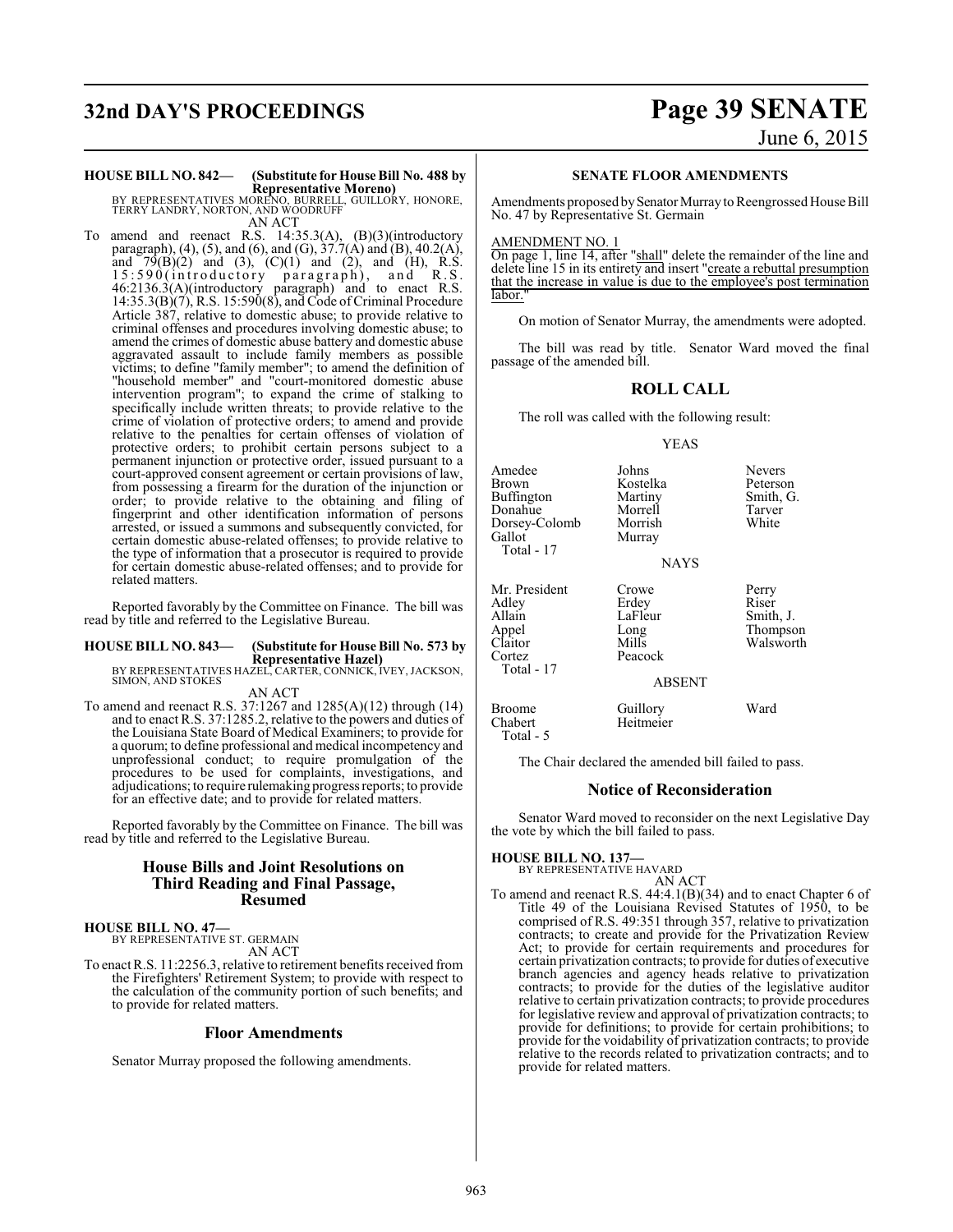#### **Floor Amendments**

Senator Riser proposed the following amendments.

#### **SENATE FLOOR AMENDMENTS**

Amendments proposed by Senator Riser to Engrossed House Bill No. 137 by Representative Havard

#### AMENDMENT NO. 1

On page 7, line 1, delete ", as the case may be,"

#### AMENDMENT NO. 2

On page 7, line 3, delete ", as the case may be"

On motion of Senator Riser, the amendments were adopted.

The bill was read by title. Senator Mills moved the final passage of the amended bill.

## **ROLL CALL**

The roll was called with the following result:

#### YEAS

| Mr. President<br>Adley<br>Allain<br>Amedee<br>Broome<br>Brown<br>Buffington<br>Chabert<br>Claitor<br>Cortez<br>Crowe<br>Total - 32 | Donahue<br>Dorsey-Colomb<br>Erdey<br>Gallot<br>Kostelka<br>LaFleur<br>Long<br>Martiny<br>Mills<br>Morrish<br>Murray<br><b>NAYS</b> | <b>Nevers</b><br>Perry<br>Peterson<br>Smith, G.<br>Smith, J.<br>Tarver<br>Thompson<br>Walsworth<br>Ward<br>White |
|------------------------------------------------------------------------------------------------------------------------------------|------------------------------------------------------------------------------------------------------------------------------------|------------------------------------------------------------------------------------------------------------------|
| Appel<br>Total - 3                                                                                                                 | Peacock<br><b>ABSENT</b>                                                                                                           | Riser                                                                                                            |
| Guillory<br>Heitmeier                                                                                                              | Johns<br>Morrell                                                                                                                   |                                                                                                                  |

Total - 4

The Chair declared the amended bill was passed and ordered it returned to the House. Senator Mills moved to reconsider the vote by which the bill was passed and laid the motion on the table.

#### **Senator Broome in the Chair**

#### **HOUSE BILL NO. 152—** BY REPRESENTATIVE BROADWATER AN ACT

To enact R.S. 17:3351.20, relative to fees charged to students at public postsecondary education institutions; to authorize the postsecondary education management boards to establish such fees and adjust fee amounts; to provide limitations; to provide for applicability; and to provide for related matters.

The bill was read by title. Senator Donahue moved the final passage of the bill.

## **Page 40 SENATE 32nd DAY'S PROCEEDINGS**

#### **ROLL CALL**

The roll was called with the following result:

#### YEAS

| Mr. President                      | Donahue       | Murray        |
|------------------------------------|---------------|---------------|
| Adley                              | Dorsey-Colomb | <b>Nevers</b> |
| Allain                             | Erdey         | Peacock       |
| Amedee                             | Gallot        | Perry         |
| Appel                              | Guillory      | Riser         |
| <b>Broome</b>                      | Johns         | Smith, J.     |
| <b>Brown</b>                       | Kostelka      | Tarver        |
| Buffington                         | LaFleur       | Thompson      |
| Chabert                            | Long          | Walsworth     |
| Claitor                            | Martiny       | White         |
| Cortez                             | Mills         |               |
| Crowe                              | Morrish       |               |
| Total - 34                         |               |               |
|                                    | <b>NAYS</b>   |               |
| Total $-0$                         |               |               |
|                                    | <b>ABSENT</b> |               |
| $TT$ , $T$ , $T$ , $T$ , $T$ , $T$ | <b>D</b>      | TT7.1         |

Smith, G.

Heitmeier Peterson Ward Total - 5

The Chair declared the bill was passed and ordered it returned to the House. Senator Donahue moved to reconsider the vote by which the bill was passed and laid the motion on the table.

#### **HOUSE BILL NO. 207—**

BY REPRESENTATIVES HARRIS, BILLIOT, HAZEL, ROBERT JOHNSON,<br>KLECKLEY, LEGER, PYLANT, AND THIBAUT<br>AN ACT

To amend and reenact R.S. 47:305(D)(3), relative to state sales and use tax; to provide for an exemption for bakery products; to provide for effectiveness; and to provide for related matters.

The bill was read by title. Senator Gallot moved the final passage of the bill.

#### **ROLL CALL**

The roll was called with the following result:

#### YEAS

| Mr. President<br>Adley<br>Allain<br>Amedee<br>Appel<br><b>Broome</b> | Dorsey-Colomb<br>Erdey<br>Gallot<br>Guillory<br>Johns<br>Kostelka | Murray<br><b>Nevers</b><br>Peacock<br>Perry<br>Riser<br>Smith, G. |
|----------------------------------------------------------------------|-------------------------------------------------------------------|-------------------------------------------------------------------|
| Buffington                                                           | LaFleur                                                           | Smith, J.                                                         |
| Chabert                                                              | Long                                                              | Tarver                                                            |
| Claitor                                                              | Martiny                                                           | Thompson                                                          |
| Cortez                                                               | Mills                                                             | Walsworth                                                         |
| Crowe                                                                | Morrell                                                           | Ward                                                              |
| Donahue<br>Total - 36                                                | Morrish                                                           | White                                                             |
|                                                                      | <b>NAYS</b>                                                       |                                                                   |
| Brown<br>Total - 2                                                   | Peterson                                                          |                                                                   |
|                                                                      | <b>ABSENT</b>                                                     |                                                                   |
| Heitmeier                                                            |                                                                   |                                                                   |

Total - 1

The Chair declared the bill was passed and ordered it returned to the House. Senator Gallot moved to reconsider the vote by which the bill was passed and laid the motion on the table.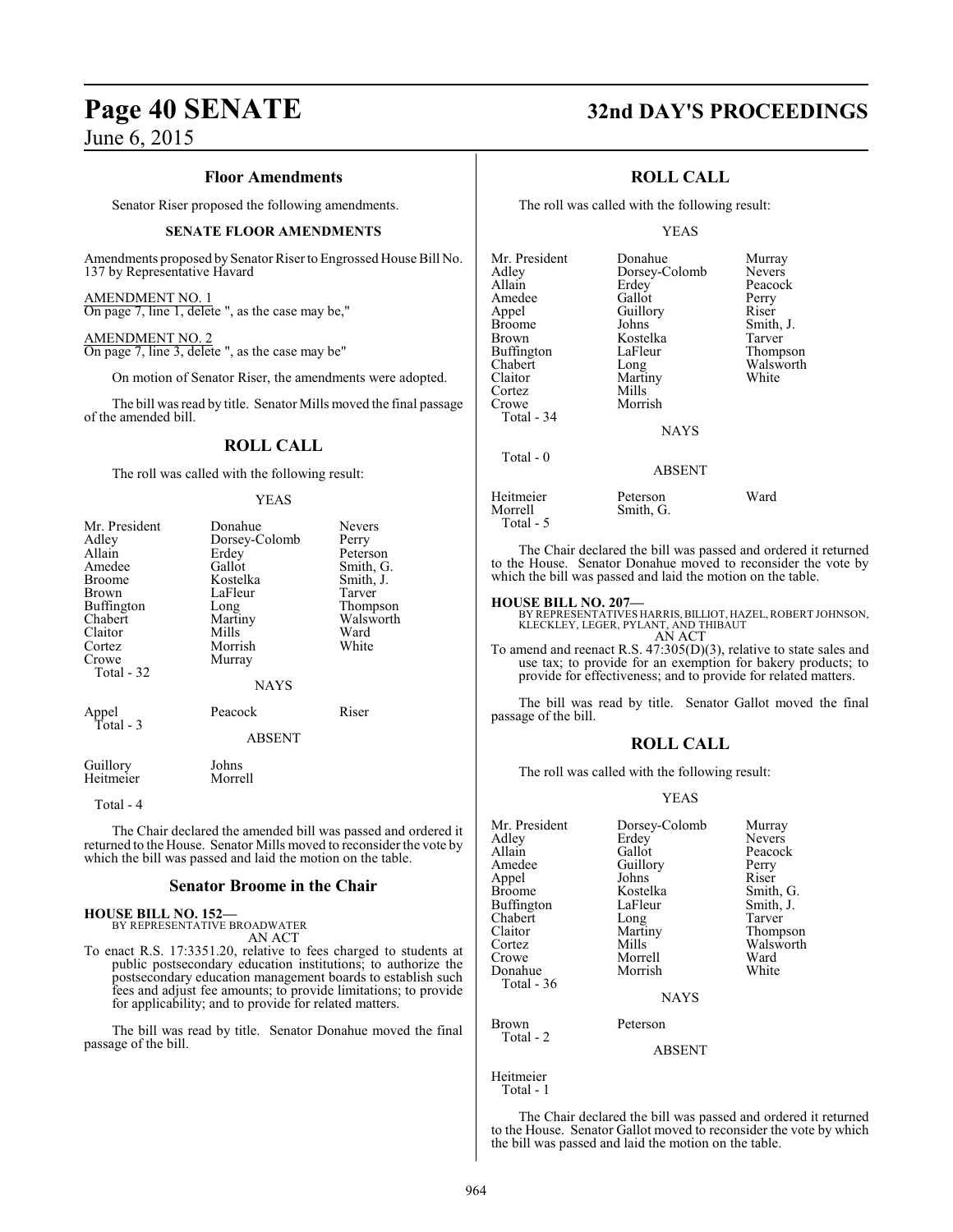## **32nd DAY'S PROCEEDINGS Page 41 SENATE**

#### **HOUSE BILL NO. 259—**

BY REPRESENTATIVE THIERRY AN ACT

To amend and reenact R.S. 22:439 and 443(A)(introductory paragraph) and (2) through (4) and to repeal Section 2 of Act No. 361 of the 2011 Regular Session of the Legislature of Louisiana, relative to surplus lines of insurance; to decrease the tax on annual gross premiums for surplus lines of insurance; to expand the surplus lines tax base; to provide for the surplus lines tax report; to repeal the authority of the commissioner to enter the Nonadmitted Insurance Multi-State Agreement; to except certain educational programs and entities from the tax on gross premiums for surplus lines of insurance; to provide for submission of certain information by certain insurers; to provide for an effective date; and to provide for related matters.

#### **Floor Amendments**

Senator Morrell proposed the following amendments.

#### **SENATE FLOOR AMENDMENTS**

Amendments proposed by Senator Morrell to Engrossed House Bill No. 259 by Representative Thierry

AMENDMENT NO. 1

On page 1, line 9, after "lines of insurance;" insert "to except certain political subdivisions from the tax on premiums for coverage on owned vehicles and certain other immovables;"

#### AMENDMENT NO. 2 On page 5, line 12, change " $\underline{D}$ ." to " $\underline{D}$ .(1)"

#### AMENDMENT NO. 3

On page 5, between lines 15 and 16, insert:

"(2) The tax imposed pursuant to this Section shall not apply to purchase of insurance by political subdivisions having a population of not less than three hundred fifty thousand persons according to the last decennial census for coverage of owned automobiles or other immovable property, or for liability for premises or operations, or for other miscellaneous exposures for which the respective political subdivision is responsible."

On motion of Senator Morrell, the amendments were adopted.

The bill was read by title. Senator Morrish moved the final passage of the amended bill.

## **ROLL CALL**

The roll was called with the following result:

#### YEAS

| LaFleur<br><b>Brown</b><br><b>Buffington</b><br>Long<br>Chabert<br>Martiny<br>Mills<br>Claitor<br>Morrell<br>Cortez<br>Morrish<br>Crowe<br>Donahue<br>Murray<br>Total - 37 | Tarver<br>Thompson<br>Walsworth<br>Ward<br>White |
|----------------------------------------------------------------------------------------------------------------------------------------------------------------------------|--------------------------------------------------|
|                                                                                                                                                                            |                                                  |

NAYS

Peterson Total - 1

# June 6, 2015

#### ABSENT

Heitmeier Total - 1

The Chair declared the amended bill was passed and ordered it returned to the House. Senator Morrish moved to reconsider the vote by which the bill was passed and laid the motion on the table.

#### **Mr. President in the Chair**

#### **HOUSE BILL NO. 360—**

BY REPRESENTATIVE CHANEY A JOINT RESOLUTION

Proposing to amend Article VII, Section 21(A) of the Constitution of Louisiana, to specify that the ad valorem property tax exemption for public lands and property shall not apply to land or property owned by another state or by a political subdivision of another state; to provide for submission of the proposed amendment to the electors; and to provide for related matters.

On motion of Senator Kostelka, the bill was read by title and returned to the Calendar, subject to call.

#### **HOUSE BILL NO. 445—**

BY REPRESENTATIVE MACK AN ACT

To amend and reenact R.S.  $47:532.1(A)(1)$ ,  $(3)(a)$ , and  $(6)$  and to enact R.S. 47:532.2 and 532.3, relative to public tag agents; to provide relative to persons who may undertake duties of public tag agents; to provide relative to bonds required to be executed by public tag agents; to provide relative to qualifications for public tag applicants; to provide relative to the suspension, revocation, or cancellation of contracts of public tag agents; to authorize the office of motor vehicles to issue cease and desist order to public tag agents for certain activity; and to provide for related matters.

#### **Floor Amendments**

Senator Erdey proposed the following amendments.

#### **SENATE FLOOR AMENDMENTS**

Amendments proposed by Senator Erdey to Reengrossed House Bill No. 445 by Representative Mack AMENDMENT NO. 1

On page 5, line 20, between "be" and "by" insert "tried"

On motion of Senator Erdey, the amendments were adopted.

#### **Floor Amendments**

Senator Erdey proposed the following amendments.

#### **SENATE FLOOR AMENDMENTS**

Amendments proposed by Senator Erdey to Reengrossed House Bill No. 445 by Representative Mack

### AMENDMENT NO. 1

In Senate Committee Amendment No. 3 proposed by the Senate Committee on Transportation, Highways and Public Works and adopted by the Senate on May 26, 2015, on page 1, at the beginning of line 11, delete "The" and insert "Unless required to be waived pursuant to R.S. 32:1729, the"

On motion of Senator Erdey, the amendments were adopted.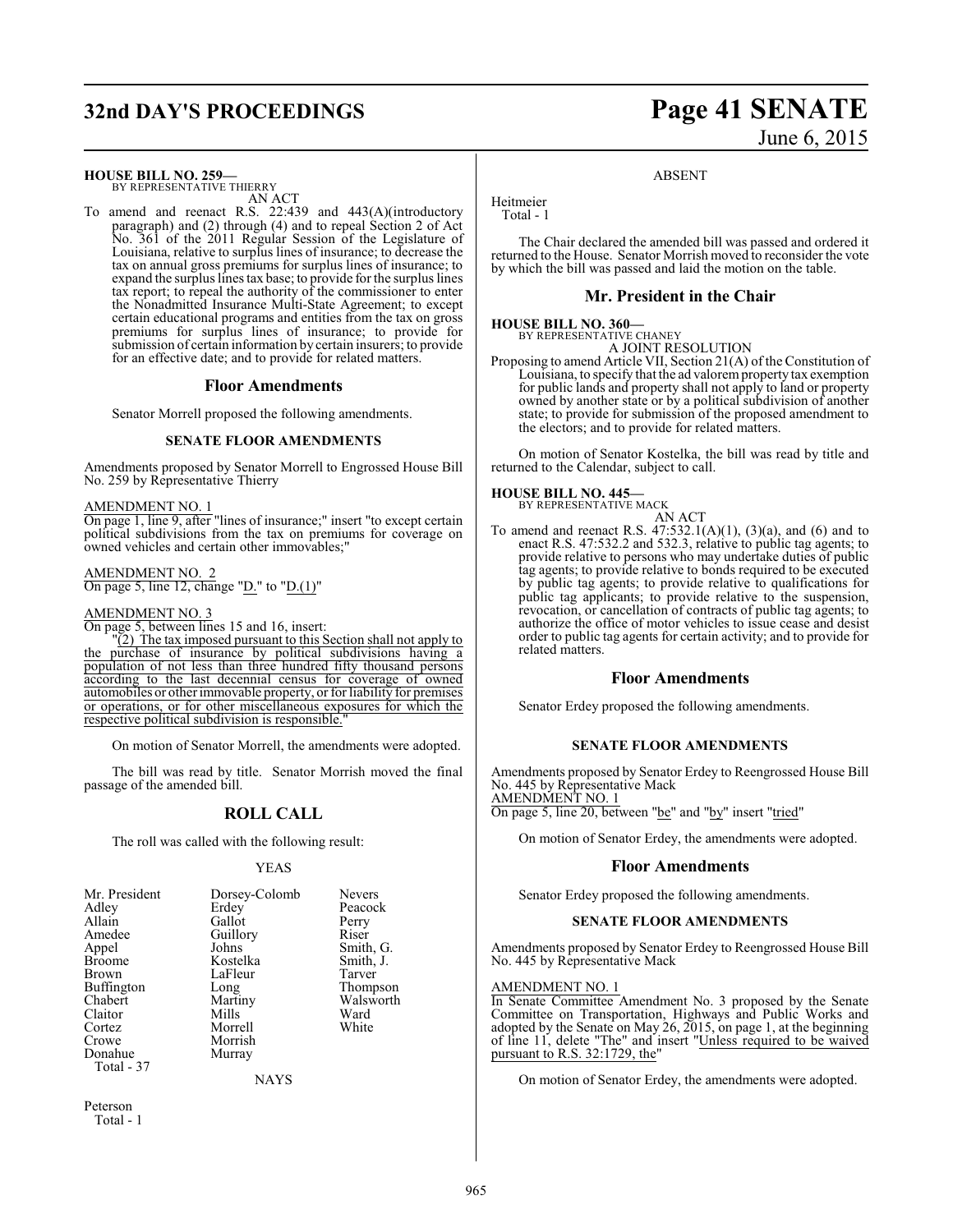#### **Floor Amendments**

Senator Martiny proposed the following amendments.

#### **SENATE FLOOR AMENDMENTS**

Amendments proposed by Senator Martiny to Reengrossed House Bill No. 445 by Representative Mack

#### AMENDMENT NO. 1

Delete Senate Committee Amendment Nos. 3 and 7, proposed by the Senate Committee on Transportation, Highways and Public Works and adopted by the Senate on May 26, 2015.

On motion of Senator Martiny, the amendments were adopted.

#### **Floor Amendments**

Senator Martiny proposed the following amendments.

#### **SENATE FLOOR AMENDMENTS**

Amendments proposed by Senator Martiny to Reengrossed House Bill No. 445 by Representative Mack

#### AMENDMENT NO. 1

In Senate Committee Amendment No. 1 proposed by the Senate Committee on Transportation, Highways and Public Works and adopted by the Senate on May 26, 2015, on page 1, line 2, after "R.S. 32:728" delete the remainder of the line and insert "(introductory paragraph), (1) and (8) and"

#### AMENDMENT NO. 2

On page 1, between lines 9 and 10, insert the following: Section 1. R.S. 32:728(introductory paragraph), (1) and (8) are hereby amended and reenacted to read as follows: §728. Fees

Unless required to be waived pursuant to R.S. 32:1729, the The commissioner shall charge the following fees and no others:

 $(1)$  Each certificate of title-- $e$ ighteen sixty-eight dollars and fifty cents.

\* \* \* (8) Each salvage title--eighteen sixty-eight dollars and fifty cents.

\* \* \*"

#### AMENDMENT NO. 3

On page 5, after line 26, insert "Section 4. This Act shall become effective on July 1, 2015."

Senator Martiny moved the adoption of the amendments.

Senator Peterson objected.

#### **ROLL CALL**

The roll was called with the following result:

#### YEAS

| Mr. President<br>Adley<br>Allain<br>Appel<br>Brown<br>Buffington<br>Chabert<br>Cortez<br>Donahue<br>Total - 26 | Erdey<br>Heitmeier<br>Johns<br>LaFleur<br>Long<br>Martiny<br>Mills<br>Morrell<br>Morrish | Peacock<br>Riser<br>Smith, G.<br>Tarver<br>Thompson<br>Walsworth<br>Ward<br>White |
|----------------------------------------------------------------------------------------------------------------|------------------------------------------------------------------------------------------|-----------------------------------------------------------------------------------|
|                                                                                                                | <b>NAYS</b>                                                                              |                                                                                   |

Amedee Guillory Perry<br>Claitor Kostelka Peterson Kostelka

# **Page 42 SENATE 32nd DAY'S PROCEEDINGS**

Crowe Murray Smith, J.<br>Dorsey-Colomb Nevers Dorsey-Colomb Total - 11

ABSENT

Broome Gallot Total - 2

The Chair declared the amendments were adopted.

The bill was read by title. Senator Adley moved the final passage of the amended bill.

#### **ROLL CALL**

The roll was called with the following result:

YEAS

| Mr. President<br>Adlev<br>Allain<br>Appel<br>Buffington<br>Chabert<br>Claitor<br>Cortez<br>Donahue<br>Total - 25 | Erdey<br>Heitmeier<br>Johns<br>Kostelka<br>Martiny<br>Mills<br>Morrell<br>Morrish<br>Peacock<br><b>NAYS</b> | Riser<br>Smith, G.<br>Tarver<br>Thompson<br>Walsworth<br>Ward<br>White |
|------------------------------------------------------------------------------------------------------------------|-------------------------------------------------------------------------------------------------------------|------------------------------------------------------------------------|
| Amedee<br>Broome<br>Crowe<br>Dorsey-Colomb<br>Total - 12                                                         | Guillory<br>LaFleur<br>Long<br>Murray                                                                       | <b>Nevers</b><br>Perry<br>Peterson<br>Smith, J.                        |

ABSENT

Brown Gallot Total - 2

The Chair declared the amended bill failed to pass for lack of receiving the required two-thirds vote.

#### **Notice of Reconsideration**

Senator Adley moved to reconsider on the next Legislative Day the vote by which the bill failed to pass.

#### **HOUSE BILL NO. 448—**

BY REPRESENTATIVE PUGH

AN ACT To amend and reenact R.S. 32:663(B), relative to impaired driving; to provide relative to the qualifications and competence of those issued permits for the purpose of chemical testing for drivers suspected of operating a vehicle while impaired; and to provide for related matters.

The bill was read by title. Senator Nevers moved the final passage of the bill.

#### **ROLL CALL**

The roll was called with the following result:

#### YEAS

Mr. President Donahue Murray<br>Adley Dorsey-Colomb Nevers Adley Dorsey-Colomb<br>Allain Erdey Allain Erdey Peacock<br>Amedee Guillory Perry Appel Johns<br>Broome Kostelka Broome Kostelka Smith, G.<br>Brown LaFleur Tarver LaFleur

Guillory Perry<br>Johns Riser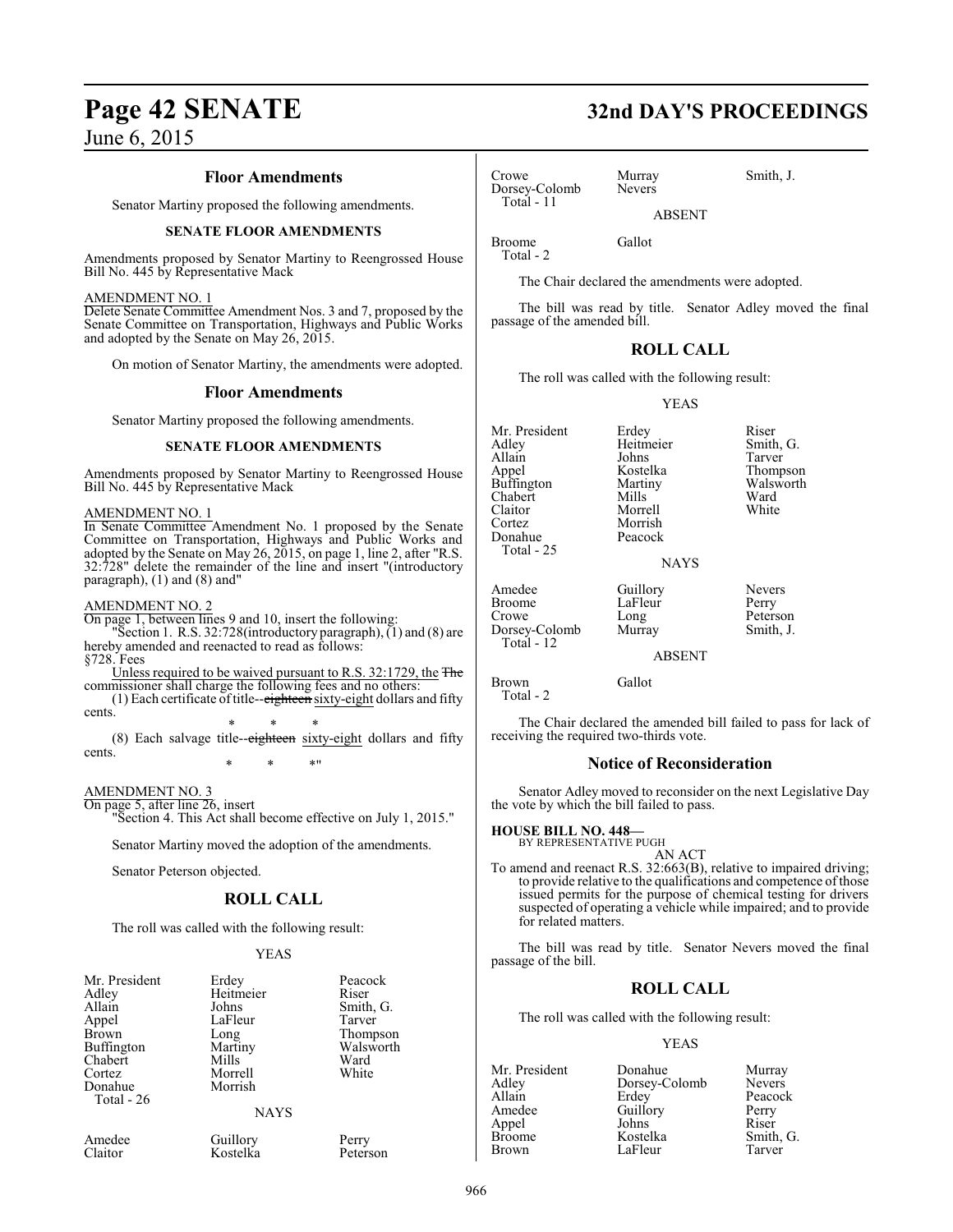## **32nd DAY'S PROCEEDINGS Page 43 SENATE**

| Buffington<br>Chabert<br>Claitor<br>Cortez<br>Crowe<br>Total $-35$ | Long<br>Martiny<br>Mills<br>Morrell<br>Morrish<br><b>NAYS</b> | Thompson<br>Walsworth<br>Ward<br>White |
|--------------------------------------------------------------------|---------------------------------------------------------------|----------------------------------------|
| Peterson<br>Total - 1                                              |                                                               |                                        |

ABSENT

| Gallot     | Heitmeier | Smith, J. |
|------------|-----------|-----------|
| Total $-3$ |           |           |

The Chair declared the bill was passed and ordered it returned to the House. Senator Nevers moved to reconsider the vote by which the bill was passed and laid the motion on the table.

#### **HOUSE BILL NO. 471—** BY REPRESENTATIVE STOKES

AN ACT

To enact R.S. 47:301.2, relative to sales and use taxes; to establish the Sales Tax Streamlining and Modernization Commission; to provide for membership; to provide for duties of the commission; to provide for the various policies to be considered by the commission; to provide with respect to commission meetings; to require certain reporting; to provide for effectiveness; and to provide for related matters.

#### **Floor Amendments**

Senator Martiny sent up floor amendments.

#### **SENATE FLOOR AMENDMENTS**

Amendments proposed by Senator Martiny to Reengrossed House Bill No. 471 by Representative Stokes

AMENDMENT NO. 1 On page 2, line 6, change "21st" to "twenty-first"

AMENDMENT NO. 2 On page 2, line 20, change "nineteen" to "twenty"

AMENDMENT NO. 3 On page 4, line 28, change "internet" to "Internet"

On motion of Senator Martiny, the amendments were adopted.

The bill was read by title. Senator Riser moved the final passage of the amended bill.

#### **ROLL CALL**

The roll was called with the following result:

#### YEAS

| Mr. President     | Donahue       | Nevers    |
|-------------------|---------------|-----------|
| Adley             | Dorsey-Colomb | Peacock   |
| Allain            | Erdey         | Perry     |
| Amedee            | Guillory      | Peterson  |
| Appel             | Heitmeier     | Riser     |
| <b>Broome</b>     | Johns         | Smith, G. |
| <b>Brown</b>      | LaFleur       | Smith, J. |
| <b>Buffington</b> | Long          | Tarver    |
| Chabert           | Martiny       | Thompson  |
| Claitor           | Mills         | Walsworth |
| Cortez            | Morrell       | Ward      |
| Crowe             | Murray        | White     |
| Total - 36        |               |           |

# June 6, 2015

NAYS

 Total - 0 ABSENT Gallot Kostelka Morrish

Total - 3

The Chair declared the amended bill was passed and ordered it returned to the House. Senator Riser moved to reconsider the vote by which the bill was passed and laid the motion on the table.

**HOUSE BILL NO. 508—**<br>BY REPRESENTATIVES FOIL, BARROW, BURFORD, HENRY BURNS, CARTER, CONNICK, COX, HAZEL, HOFFMANN, HUNTER, IVEY, MIKE<br>JOHNSON, ORTEGO, ROBIDEAUX, SMITH, ST. GERMAIN, AND<br>WILLMOTT AN ACT

To enact R.S. 47:297.13, relative to income taxation; to provide relative to individual and corporation income tax deductions; to authorize an income tax deduction for taxpayers who employ certain qualified disabled individuals; to provide for certain definitions; to provide for certain requirements and limitations; to provide for an effective date; and to provide for related matters.

#### **Floor Amendments**

Senator Broome proposed the following amendments.

#### **SENATE FLOOR AMENDMENTS**

Amendments proposed by Senator Broome to Reengrossed House Bill No. 508 by Representative Foil

AMENDMENT NO. 1 On page 1, line 2, after "47:297.13" insert "and 1508(B)(37)"

## AMENDMENT NO. 2

On page 1, line 8, change "47:297.13 is" to "47:297.13 and  $150\overline{8}$ (B)(37) are"

#### AMENDMENT NO. 3

On page 1, line 13 after "disabled individual" insert "within Louisiana"

#### AMENDMENT NO. 4

On page 3, delete lines 1 through 4, and insert the following: "with a service-connected disability. The Department of Revenue and the Department of Health and Hospitals shall approve applications claiming the deduction and may promulgate rules and regulations pursuant to the Administrative Procedure Act in consultation with the Department of Veterans Affairs for the purpose of implementing the provisions of this Section. The Department of Health and Hospitals shall maintain records indicating the limit of 100 employees eligible for this deduction. The

## AMENDMENT NO. 5

On page 3, line 8, change "credits" to "deductions"

#### AMENDMENT NO. 6

On page 3, line 15, after "D. The" delete "department, in consultation with the

#### AMENDMENT NO. 7

On page 3, line 17, after "Section. The" delete "department, in consultation with the" and on line 16, after "Hospitals" delete the ","

#### AMENDMENT NO. 8 On page 3, between lines 21 and 22, insert the following:

"\* \* \* 1508. Confidential character of tax records

> \* \* \* B. Nothing herein contained shall be construed to prevent: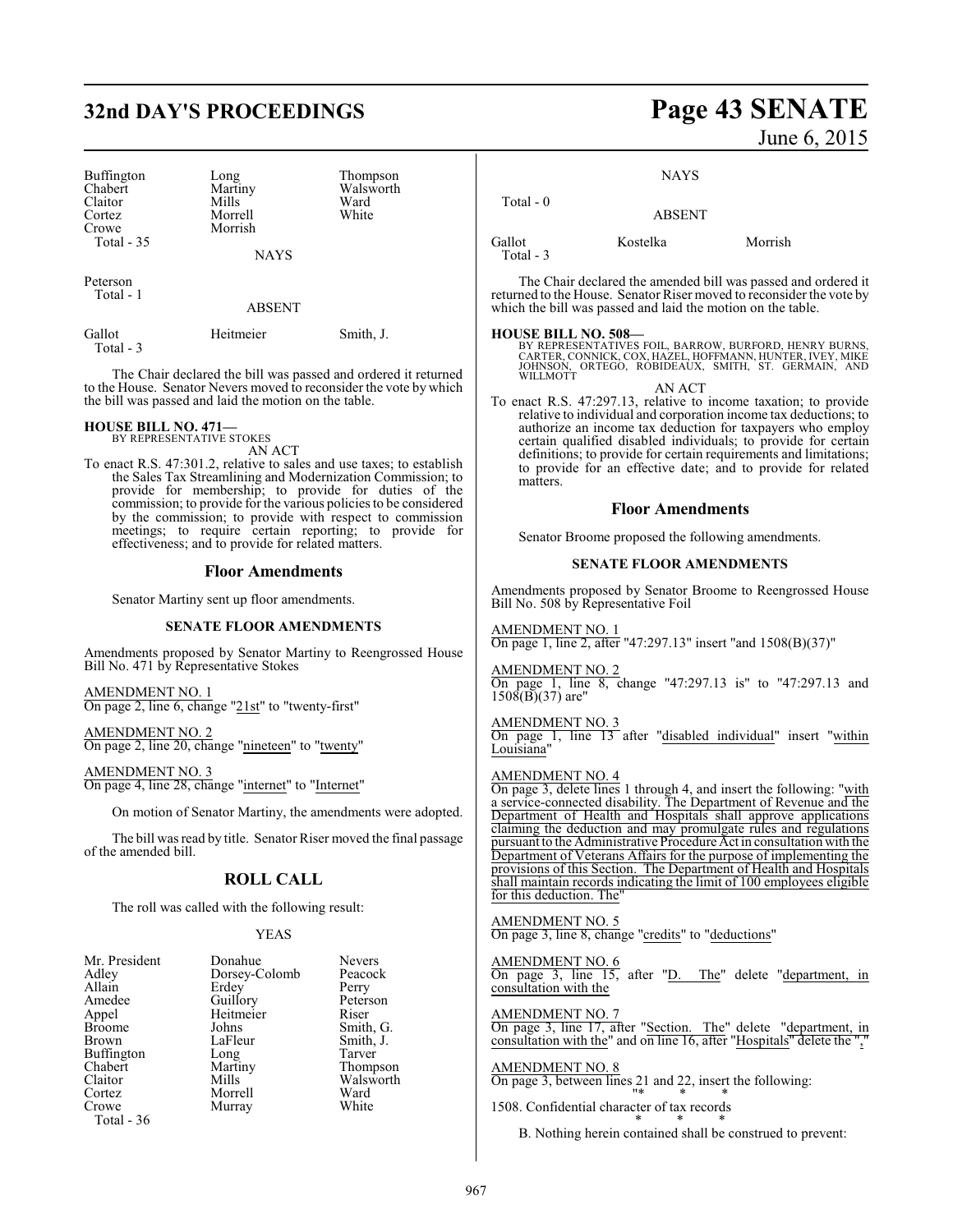\* \* \*

(37) The sharing or furnishing of information to the Department of Health and Hospitals for the purposes of monitoring the implementation and operation of the provisions of R.S. 47:297.13. \* \* \* "

On motion of Senator Broome, the amendments were adopted.

The bill was read by title. Senator Broome moved the final passage of the amended bill.

### **ROLL CALL**

The roll was called with the following result:

#### YEAS

| Mr. President     |               | <b>Nevers</b> |
|-------------------|---------------|---------------|
|                   | Dorsey-Colomb |               |
| Adley             | Erdev         | Peacock       |
| Allain            | Guillory      | Perry         |
| Amedee            | Heitmeier     | Peterson      |
| Appel             | Johns         | Riser         |
| Broome            | Kostelka      | Smith, G.     |
| Brown             | LaFleur       | Smith, J.     |
| <b>Buffington</b> | Long          | Tarver        |
| Chabert           | Martiny       | Thompson      |
| Claitor           | Mills         | Walsworth     |
| Cortez            | Morrell       | Ward          |
| Crowe             | Morrish       | White         |
| Donahue           | Murray        |               |
| Total - 38        |               |               |
|                   | <b>NAYS</b>   |               |
| Total - 0         |               |               |
|                   | ABSENT        |               |

Gallot

Total - 1

The Chair declared the amended bill was passed and ordered it returned to the House. Senator Broome moved to reconsider the vote by which the bill was passed and laid the motion on the table.

## **HOUSE BILL NO. 528—** BY REPRESENTATIVE LEGER

AN ACT

To enact Part XII of Chapter 6 of Title 33 of the Louisiana Revised Statues of 1950, to be comprised of R.S. 33:3101, relative to the city of New Orleans; to provide for the creation of a municipal revenue amnesty program; to provide relative to the operation and administration of the program; to prohibit certain persons from participating in the program; to authorize the city to cooperate with the New Orleans Sewerage and Water Board and other political subdivisions to allow their participation in the program; and to provide for related matters.

#### **Floor Amendments**

Senator Morrell proposed the following amendments.

#### **SENATE FLOOR AMENDMENTS**

Amendments proposed by Senator Morrell to Reengrossed House Bill No. 528 by Representative Leger

#### AMENDMENT NO. 1

On page 1, line 19, after "waiver of" insert "all or a uniform percentage of interest, collection costs, and penalties owed on"

#### AMENDMENT NO. 2

On page 2, line 27, after "waiver of" insert "interest, collection costs, and penalties on"

On motion of Senator Morrell, the amendments were adopted.

## **Page 44 SENATE 32nd DAY'S PROCEEDINGS**

The bill was read by title. Senator Murray moved the final passage of the amended bill.

### **ROLL CALL**

The roll was called with the following result:

#### YEAS

| Mr. President<br>Adley<br>Allain<br>Amedee<br>Appel<br><b>Broome</b><br>Brown<br>Buffington<br>Chabert<br>Claitor | Dorsey-Colomb<br>Erdev<br>Guillory<br>Heitmeier<br>Johns<br>Kostelka<br>LaFleur<br>Long<br>Martiny<br>Mills | <b>Nevers</b><br>Peacock<br>Perry<br>Peterson<br>Riser<br>Smith, G.<br>Smith, J.<br>Tarver<br>Thompson<br>Walsworth |
|-------------------------------------------------------------------------------------------------------------------|-------------------------------------------------------------------------------------------------------------|---------------------------------------------------------------------------------------------------------------------|
| Cortez<br>Crowe<br>Donahue<br>Total - 38                                                                          | Morrell<br>Morrish<br>Murray                                                                                | Ward<br>White                                                                                                       |
| Total - 0                                                                                                         | <b>NAYS</b>                                                                                                 |                                                                                                                     |
|                                                                                                                   | <b>ADCENT</b>                                                                                               |                                                                                                                     |

ABSENT

Gallot

Total - 1

The Chair declared the amended bill was passed and ordered it returned to the House. Senator Murray moved to reconsider the vote by which the bill was passed and laid the motion on the table.

# **HOUSE BILL NO. 566—** BY REPRESENTATIVE FANNIN

AN ACT

To amend and reenact R.S. 32:868(B)(2)(b) and R.S. 51:2361(A)(2) and to enact R.S. 40:1402, relative to special treasury funds; to provide for the transfer, dedication, use, and appropriations as specified of certain treasury funds; to provide for the deposit of certain funds into the state treasury; to provide for deposits into the Rapid Response Fund; to provide for the uses of monies in the Insurance Verification System Fund; to authorize the transfer of balances between funds; to create the New Orleans Public Safety Fund in the state treasury; to provide for deposit, use, and investment of the money in the New Orleans Public Safety Fund; and to provide for related matters.

On motion of Senator Donahue, House Bill No. 566 was made Special Order of the Day No. 4 on Monday, June 8, 2015.

#### **HOUSE BILL NO. 604—**

- BY REPRESENTATIVE STOKES
- AN ACT To amend and reenact R.S.  $47:6007(B)(9)$  through  $(11)$  and  $(D)(2)(c)$ through (e),  $6015(B)(3)(i)(i)$ ,  $(4)$ , and  $(5)(introducing$ paragraph) and  $(F)(5)$ ,  $6022(C)(10)(b)(vii)$ ,  $(F)(2)$  and  $(3)(b)$  and (c),  $6023(B)(1)$ ,  $(D)(2)(c)$  and  $(d)$  and  $(4)$  and  $(5)$ , and  $6034(B)(4)$  and  $(7)(b)$ , and  $(E)(1)(e)$  and  $(f)$  and to enact R.S. 36:104(B)(9) and 104.1, R.S.  $47:6007(C)(1)(e)$  and (D)(2)(f), 6015(B)(6), 6023(D)(2)(e), and 6034(E)(2)(c), relative to tax credits; to provide for the powers and duties of the Department of Economic Development; to require an independent verification of expenditures for certification of certain tax credits; to establish procedures and program requirements; to provide definitions; to authorize the imposition of a fee; to authorize contracting with certain private entities; to establish requirements for certain contracting entities; to authorize rulemaking; to provide for applicability; to provide for effectiveness; and to provide for related matters.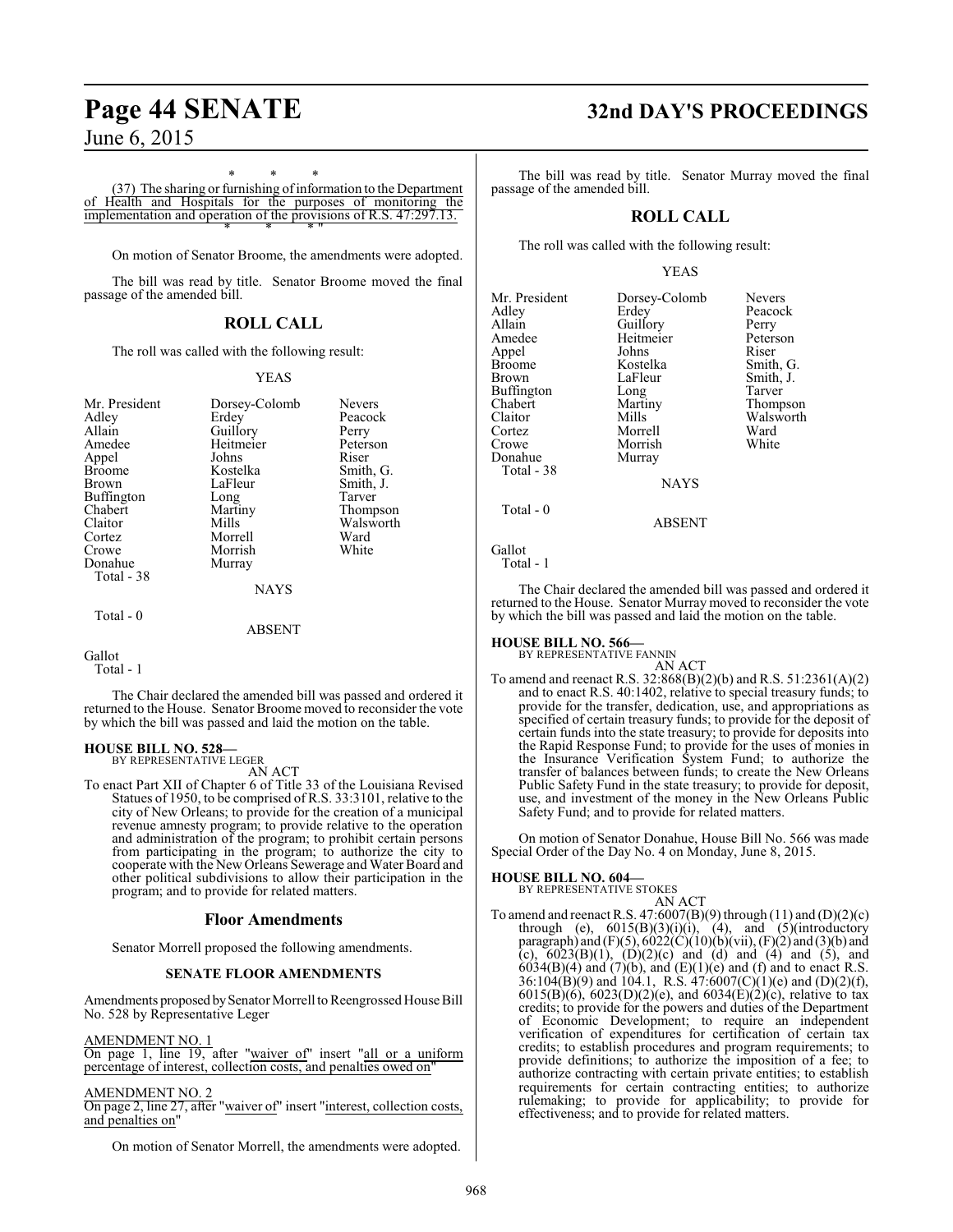# **32nd DAY'S PROCEEDINGS Page 45 SENATE**

#### **Floor Amendments**

Senator Riser proposed the following amendments.

#### **SENATE FLOOR AMENDMENTS**

Amendments proposed by Senator Riser to Reengrossed House Bill No. 604 by Representative Stokes

#### AMENDMENT NO. 1

In Senate Committee Amendment No. 1 proposed by the Senate Committee on Revenue and Fiscal Affairs and adopted by the Senate on June 5, 2015, on page 1, line 3, change "tax attorney" to ""tax attorney""

#### AMENDMENT NO. 2

In Senate Committee Amendment No.1 proposed by the Senate Committee on Revenue and Fiscal Affairs and adopted by the Senate on June 5, 2015, on page 1, line 6, following "(2)" change "Possesses either" to "Either possesses"

#### AMENDMENT NO. 3

In Senate Committee Amendment No. 1 proposed by the Senate Committee on Revenue and Fiscal Affairs and adopted by the Senate on June 5, 2015, on page 1, line 11, change "IRC Section 41" to "Section 41 of the Internal Revenue Code"

#### AMENDMENT NO. 4

In Senate Committee Amendment No. 1 proposed by the Senate Committee on Revenue and Fiscal Affairs and adopted by the Senate on June 5, 2015, on page 1, line 12, following "(5)" change "Capable" to "Is capable"

#### AMENDMENT NO. 5

On page 2, line 21, following "term" change "certified public accountant" to ""certified public accountant""

#### AMENDMENT NO. 6

On page 3, line 1, following "(5)" change "Capable" to "Is capable"

#### AMENDMENT NO. 7

On page 6, line 1, following "(e)" change "Capable" to "Is capable"

#### AMENDMENT NO. 8

On page 17, line 24, following "the" and before "accountant" insert "certified public"

#### AMENDMENT NO. 9

On page 17, line 25, following "shall" and before "upon" change 'only be certified" to "be certified only

On motion of Senator Riser, the amendments were adopted.

#### **Floor Amendments**

Senator Morrell proposed the following amendments.

#### **SENATE FLOOR AMENDMENTS**

Amendments proposed by Senator Morrell to Reengrossed House Bill No. 604 by Representative Stokes

### AMENDMENT NO. 1

In Senate Committee Amendment No. 1 proposed by the Senate Committee on Revenue and Fiscal Affairs and adopted by the Senate on June 4, 2015, on page 1, delete lines 12 and 13

#### AMENDMENT NO. 2

Delete Senate Committee Amendment Nos. 6 through 9 proposed by Senate Committee on Revenue and Fiscal Affairs and adopted by the Senate on June 4, 2015

On motion of Senator Morrell, the amendments were adopted.

The bill was read by title. Senator Adley moved the final passage of the amended bill.

### **ROLL CALL**

The roll was called with the following result:

#### YEAS

| Mr. President     | Dorsey-Colomb | Murray        |
|-------------------|---------------|---------------|
| Adley             | Erdey         | <b>Nevers</b> |
| Allain            | Guillory      | Peacock       |
| Amedee            | Heitmeier     | Perry         |
| Appel             | Johns         | Riser         |
| <b>Broome</b>     | Kostelka      | Smith, G.     |
| <b>Brown</b>      | LaFleur       | Smith, J.     |
| <b>Buffington</b> | Long          | Tarver        |
| Chabert           | Martiny       | Thompson      |
| Claitor           | Mills         | Walsworth     |
| Cortez            | Morrell       | Ward          |
| Donahue           | Morrish       | White         |
| Total $-36$       |               |               |
|                   | <b>NAYS</b>   |               |

**NAYS** 

Crowe Peterson Total - 2

ABSENT

Gallot Total - 1

The Chair declared the amended bill was passed and ordered it returned to the House. Senator Adley moved to reconsider the vote by which the bill was passed and laid the motion on the table.

#### **Explanation of Vote**

Senator Crowe stated he intended to vote yea on House Bill No. 604, and asked that the Official Journal so state.

#### **HOUSE BILL NO. 663—**

BY REPRESENTATIVE FANNIN AN ACT

To provide for the establishment and reestablishment of agency ancillary funds, to be specifically known as internal service funds, auxiliary accounts, or enterprise funds for certain state institutions, officials, and agencies; to provide for appropriation of funds; and to regulate the administration of said funds.

On motion of Senator Donahue, House Bill No. 663 was made Special Order of the Day No. 5 on Monday, June 8, 2015.

## **HOUSE BILL NO. 664—** BY REPRESENTATIVE STOKES

AN ACT

To amend and reenact R.S. 47:6006(C) and to enact R.S. 47:6006(E), relative to tax credits; to provide for certain definitions; to provide for the amount of the credit; to provide for renditions of inventory; to provide for an effective date; and to provide for related matters.

#### **Floor Amendments**

Senator Adley proposed the following amendments.

#### **SENATE FLOOR AMENDMENTS**

Amendments proposed by Senator Adley to Reengrossed House Bill No. 664 by Representative Stokes

#### AMENDMENT NO. 1

Delete Senate Committee Amendment Nos. 2 through 9 proposed by the Senate Committee on Revenue and Fiscal Affairs and adopted by the Senate on June 4, 2015.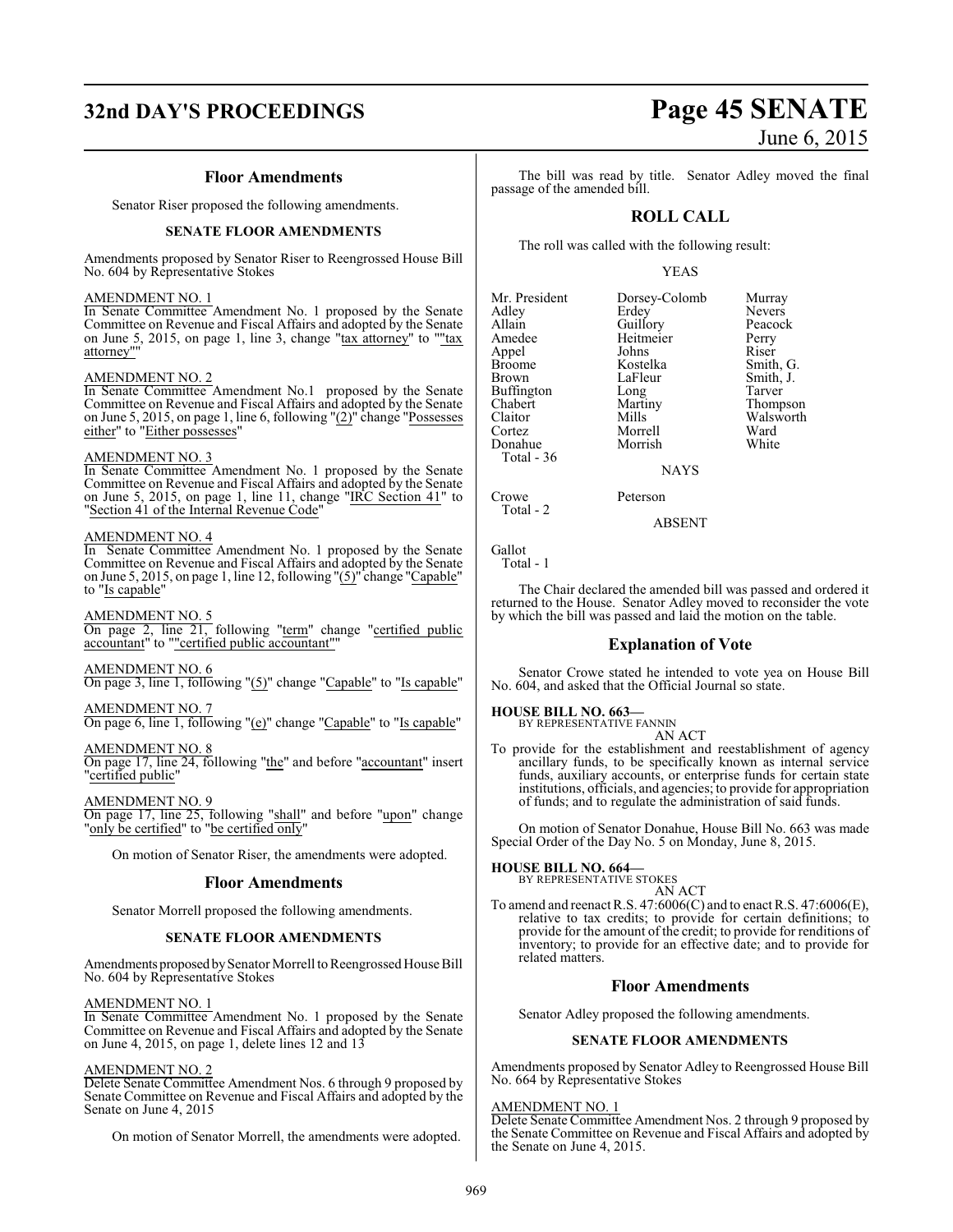On motion of Senator Adley, the amendments were adopted.

The bill was read by title. Senator Adley moved the final passage of the amended bill.

## **ROLL CALL**

The roll was called with the following result:

#### YEAS

| Mr. President<br>Adley<br>Allain<br>Amedee<br>Appel<br>Broome<br>Buffington<br>Chabert<br>Claitor<br>Cortez<br>Crowe<br>Total - 33 | Donahue<br>Dorsey-Colomb<br>Erdey<br>Guillory<br>Heitmeier<br>Johns<br>Kostelka<br>LaFleur<br>Long<br>Martiny<br>Mills<br><b>NAYS</b> | Morrell<br>Morrish<br>Murray<br>Peacock<br>Perry<br>Riser<br>Smith, G.<br>Thompson<br>Walsworth<br>Ward<br>White |
|------------------------------------------------------------------------------------------------------------------------------------|---------------------------------------------------------------------------------------------------------------------------------------|------------------------------------------------------------------------------------------------------------------|
| Brown<br>Total - 3                                                                                                                 | <b>Nevers</b><br><b>ABSENT</b>                                                                                                        | Peterson                                                                                                         |
| Gallot<br>Total - 3                                                                                                                | Smith, J.                                                                                                                             | Tarver                                                                                                           |

The Chair declared the amended bill was passed and ordered it returned to the House. Senator Adley moved to reconsider the vote by which the bill was passed and laid the motion on the table.

#### **HOUSE BILL NO. 678—** BY REPRESENTATIVE STOKES

AN ACT

To amend and reenact R.S.  $47:6007(C)(1)(c)(i)$  and  $(D)(6)$  and to enact R.S.  $47:6007(B)(17)$  and  $(18)$  and to repeal R.S. 47:6007(D)(8), relative to tax credits; to establish requirements for inclusion of certain Louisiana promotional content or activity related to productions eligible for certain entertainment industry tax credits; to provide with respect to the motion picture investor tax credit; to provide with respect to the digital interactive media and software tax credit; to provide for applicability; to provide for effectiveness; and to provide for related matters.

#### **Floor Amendments**

Senator Martiny sent up floor amendments.

#### **SENATE FLOOR AMENDMENTS**

Amendments proposed by Senator Martiny to Reengrossed House Bill No. 678 by Representative Stokes

AMENDMENT NO. 1 On page 1, line 2, change " $6007(C)(1)(c)(i)$ " to  $"6007(\overline{C})(l)(introducing partation of the image)$  and  $(c)(i)"$ 

AMENDMENT NO. 2 On page 1, line 10, change " $6007(C)(1)(c)(i)$ " to  $"6007(\overline{C})(l)(introducing partation of the image)$  and  $(c)(i)"$ 

AMENDMENT NO. 3

On page 1, line 19, delete "\* \* \*"

AMENDMENT NO. 4 On page 2, line 9, change the second "productions" to "projects"

## **Page 46 SENATE 32nd DAY'S PROCEEDINGS**

#### AMENDMENT NO. 5

On page 2, line 19, change "production" to "project"

AMENDMENT NO. 6

On page 3, lines 15 and 16, change "Item (i) of Subparagraph (c) of Paragraph (1) of Subsection C of this Section" to "Item  $(C)(I)(i)$  of this Section

AMENDMENT NO. 7

On page 3, line 19, between "include" and "but" delete the comma "," and between "to" and "the following:" delete the comma "

On motion of Senator Martiny, the amendments were adopted.

The bill was read by title. Senator Morrell moved the final passage of the amended bill.

## **ROLL CALL**

The roll was called with the following result:

#### YEAS

| Mr. President<br>Adlev<br>Allain<br>Amedee<br>Appel | Donahue<br>Dorsey-Colomb<br>Erdev<br>Guillory<br>Johns | Murray<br><b>Nevers</b><br>Peacock<br>Perry<br>Peterson |
|-----------------------------------------------------|--------------------------------------------------------|---------------------------------------------------------|
| Broome                                              | Kostelka                                               | Riser                                                   |
| Brown                                               | LaFleur                                                | Smith, G.                                               |
| Buffington                                          | Long                                                   | Smith, J.                                               |
| Chabert                                             | Martiny                                                | Thompson                                                |
| Claitor                                             | Mills                                                  | Walsworth                                               |
| Cortez                                              | Morrell                                                | Ward                                                    |
| Crowe                                               | Morrish                                                | White                                                   |
| Total - 36                                          |                                                        |                                                         |
|                                                     | <b>NAYS</b>                                            |                                                         |
| Total $-0$                                          |                                                        |                                                         |
|                                                     | <b>ABSENT</b>                                          |                                                         |

Gallot Heitmeier Tarver Total - 3

The Chair declared the amended bill was passed and ordered it returned to the House. Senator Morrell moved to reconsider the vote by which the bill was passed and laid the motion on the table.

#### **HOUSE BILL NO. 721—** BY REPRESENTATIVE IVEY

AN ACT

To amend and reenact R.S. 47:114(F)(3), 295(C), 309(B), 1602(A)(2)(a) and (3)(a), 1603(A)(2) and (3), and 1604.1 and to enact R.S.  $47:1508(B)(37)$ , relative to the penalties; to provide for certain civil penalties; to provide for the waiver of penalties; to authorize the disclosure of certain information by the Department of Revenue; to provide for effectiveness; and to provide for related matters.

The bill was read by title. Senator Riser moved the final passage of the bill.

#### **ROLL CALL**

The roll was called with the following result:

#### YEAS

| Mr. President | Dorsey-Colomb | Peacock   |
|---------------|---------------|-----------|
| Adley         | Guillory      | Perry     |
| Allain        | Johns         | Riser     |
| Amedee        | Kostelka      | Smith, G. |
| Appel         | LaFleur       | Smith, J. |
| Broome        | Long          | Tarver    |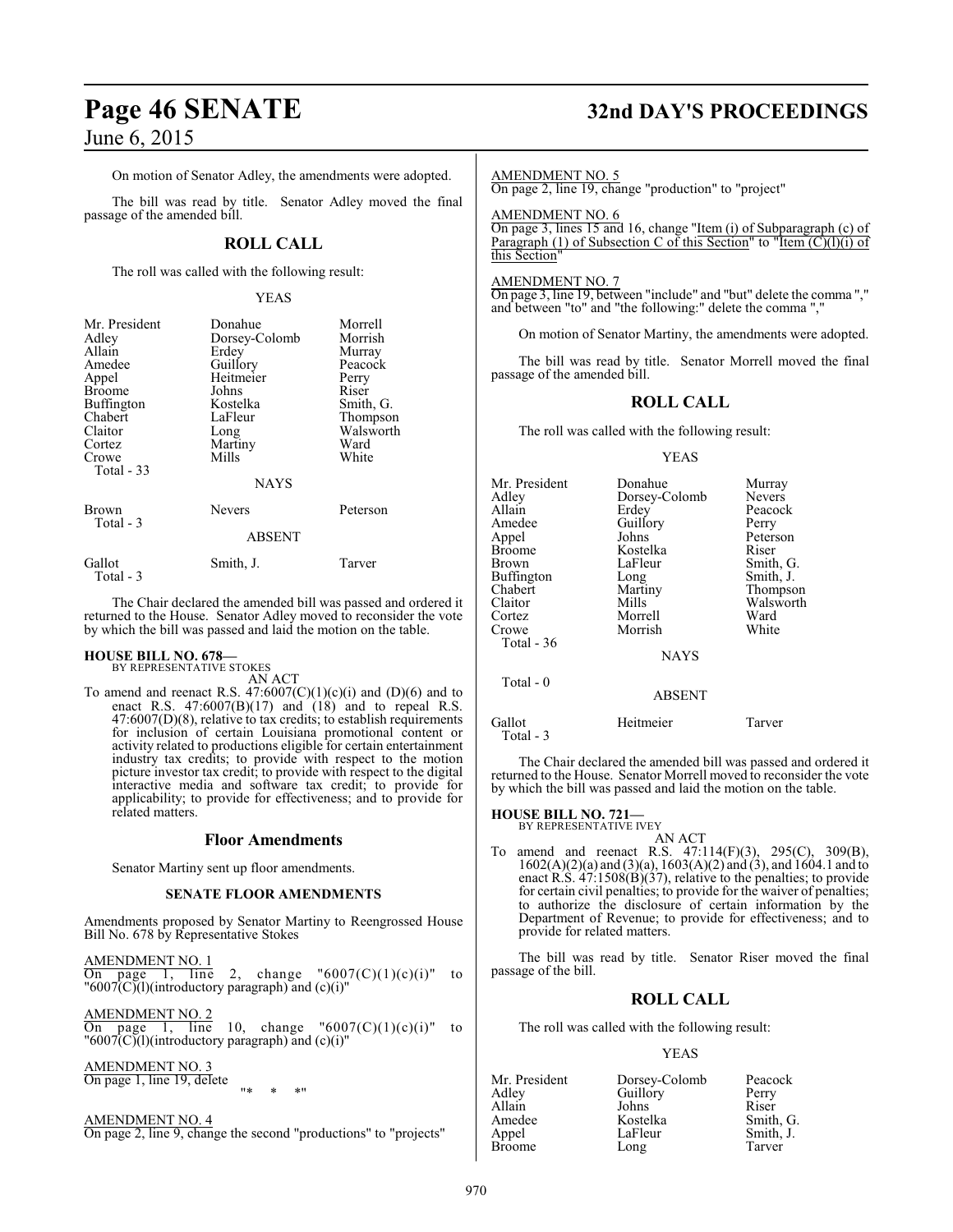## **32nd DAY'S PROCEEDINGS Page 47 SENATE**

| Brown<br><b>Buffington</b><br>Chabert<br>Crowe<br>Donahue<br>Total - 32 | Martiny<br>Mills<br>Morrish<br>Murray<br><b>Nevers</b><br><b>NAYS</b> | Thompson<br>Walsworth<br>Ward<br>White |
|-------------------------------------------------------------------------|-----------------------------------------------------------------------|----------------------------------------|
| Claitor<br>Total - 2                                                    | Peterson                                                              |                                        |
|                                                                         | <b>ABSENT</b>                                                         |                                        |
| Cortez<br>Erdey<br>Total - 5                                            | Gallot<br>Heitmeier                                                   | Morrell                                |

The Chair declared the bill was passed and ordered it returned to the House. Senator Riser moved to reconsider the vote by which the bill was passed and laid the motion on the table.

## **HOUSE BILL NO. 735—** BY REPRESENTATIVE STOKES

AN ACT

To amend and reenact R.S. 47:164(D) and 6007(B)(8) and (D)(5), relative to individual income tax; to provide with respect to the motion picture investor tax credit; to provide for employee compensation eligible as a production expense for purposes of the tax credit; to require withholding for purposes of individual income tax; to authorize the imposition of a fee by the Department of Revenue for purposes of administration of reporting related thereto; to authorize the exchange of certain specific information between the Department of Revenue and the Department of Economic Development; to require the reporting of certain payments and other information; to provide for applicability; to provide for effectiveness; and to provide for related matters.

#### **Floor Amendments**

Senator Martiny sent up floor amendments.

#### **SENATE FLOOR AMENDMENTS**

Amendments proposed by Senator Martiny to Reengrossed House Bill No. 735 by Representative Stokes

#### AMENDMENT NO. 1

In Senate Committee Amendment No. 2 proposed by the Senate Committee on Revenue and Fiscal Affairs and adopted by the Senate on June 5, 2015, on page 1, line 5, change "structure" to "structure,"

#### AMENDMENT NO. 2

In Senate Committee Amendment No. 5 proposed by the Senate Committee on Revenue and Fiscal Affairs and adopted by the Senate on June 5, 2015, on page 1, line 16, delete "required under Subparagraph (c) of this Paragraph"

#### AMENDMENT NO. 3

In Senate Committee Amendment No. 6 proposed by the Senate Committee on Revenue and Fiscal Affairs and adopted by the Senate on June 5, 2015, on page 1, line 22, change "structure" to "structure,"

#### AMENDMENT NO. 4

In Senate Committee Amendment No. 10 proposed by the Senate Committee on Revenue and Fiscal Affairs and adopted by the Senate on June 5, 2015, on page 1, line 30, change "or other entity type" to ', or other entity type'

#### AMENDMENT NO. 5

In Senate Committee Amendment No. 11 proposed by the Senate Committee on Revenue and Fiscal Affairs and adopted by the Senate on June 5, 2015, on page 2, line 1, change "(iv)" to "(d)"

#### AMENDMENT NO. 6

In Senate Committee Amendment No. 11 proposed by the Senate Committee on Revenue and Fiscal Affairs and adopted by the Senate on June 5, 2015, on page 2, line 5, after "the" delete the remainder of the line and insert "schedule shall also include"

#### AMENDMENT NO. 7

In Senate Committee Amendment No. 11 proposed by the Senate Committee on Revenue and Fiscal Affairs and adopted by the Senate on June 5, 2015, on page 2, line 7, change " $(aa)$ " to " $(i)$ "

#### AMENDMENT NO. 8

In Senate Committee Amendment No. 11 proposed by the Senate Committee on Revenue and Fiscal Affairs and adopted by the Senate on June 5, 2015, on page 2, line 8, change "(bb)" to "(ii)"

#### AMENDMENT NO. 9

On page 2, lines 1 and 2, delete the parentheses and between the first "interest" and "other" insert a comma ","

On motion of Senator Martiny, the amendments were adopted.

#### **Floor Amendments**

Senator Morrell submitted the following amendments on behalf of Senator Heitmeier.

#### **SENATE FLOOR AMENDMENTS**

Amendments proposed by Senator Heitmeier to Reengrossed House Bill No. 735 by Representative Stokes

#### AMENDMENT NO. 1

On page 3, line 18, after "compensation" insert "of any kind whatsoever

#### AMENDMENT NO. 2

On page 3, line 20, after "paid" insert ", provided, or rendered"

On motion of Senator Morrell, the amendments were adopted.

The bill was read by title. Senator Morrell moved the final passage of the amended bill.

#### **ROLL CALL**

The roll was called with the following result:

#### YEAS

| Mr. President | Donahue       | <b>Nevers</b> |
|---------------|---------------|---------------|
| Adley         | Dorsey-Colomb | Peacock       |
| Allain        | Guillory      | Perry         |
| Amedee        | Johns         | Peterson      |
| Appel         | Kostelka      | Riser         |
| Broome        | LaFleur       | Smith, G.     |
| Brown         | Long          | Smith, J.     |
| Buffington    | Martiny       | Tarver        |
| Chabert       | Mills         | Thompson      |
| Claitor       | Morrell       | Walsworth     |
| Cortez        | Morrish       | Ward          |
| Crowe         | Murray        | White         |
| Total - 36    |               |               |
|               | <b>NAYS</b>   |               |
| Total - 0     |               |               |

#### ABSENT

## Erdey Gallot Heitmeier

Total - 3

The Chair declared the amended bill was passed and ordered it returned to the House. Senator Morrell moved to reconsider the vote by which the bill was passed and laid the motion on the table.

# June 6, 2015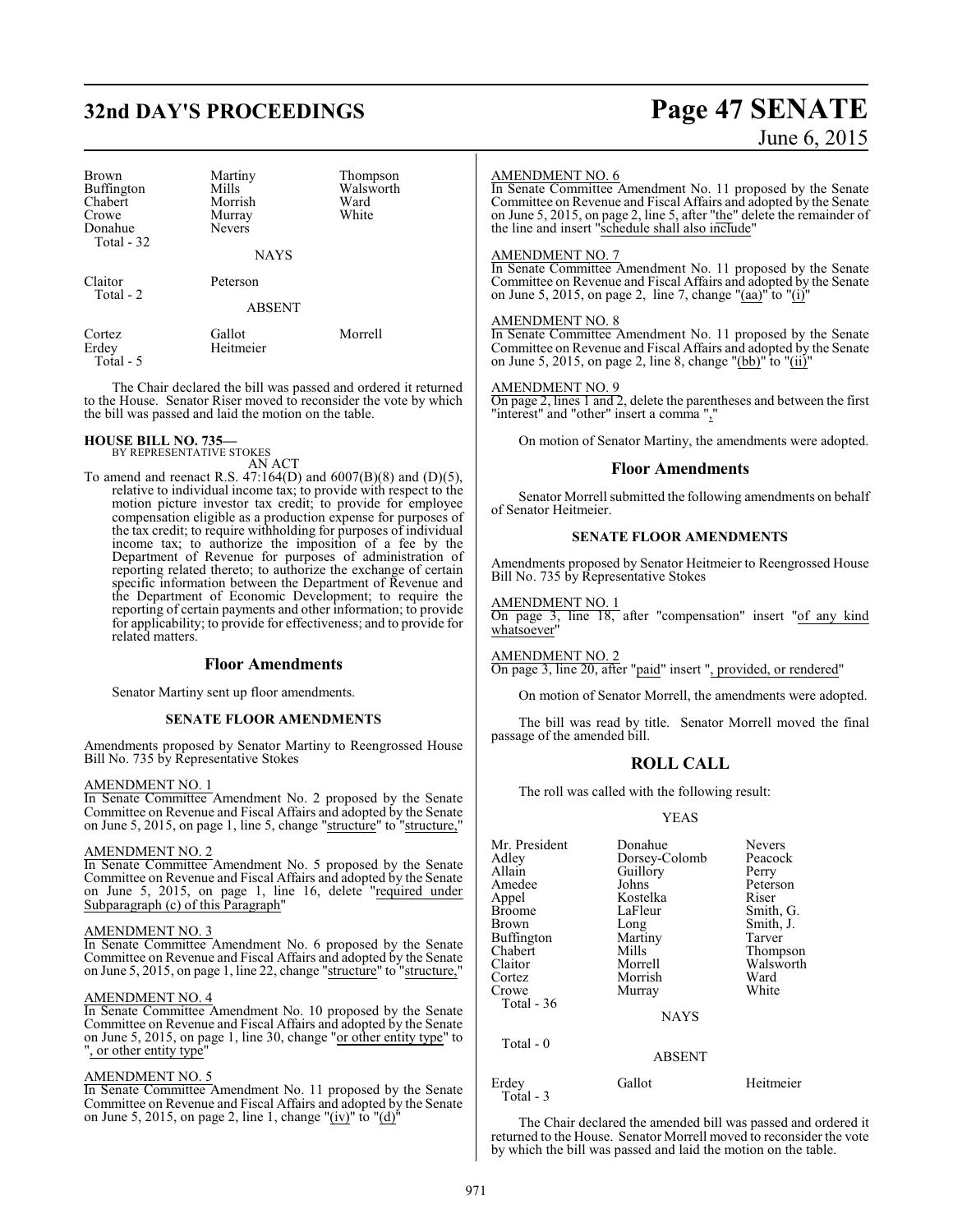# **Page 48 SENATE 32nd DAY'S PROCEEDINGS**

June 6, 2015

#### **HOUSE BILL NO. 748—**

BY REPRESENTATIVE STOKES AN ACT

To amend and reenact R.S. 47:6007(B)(5), (10) through (16),  $(C)(1)$ (introductory paragraph), (a)(iii) and (b)(iii), and (4)(e),  $(D)(2)(d)(i)$ ,  $(E)$ , and  $(F)(1)$ , and to enact R.S. 47:6007(17) and  $(18)$ ,  $(C)(1)(c)(iii)$ ,  $(D)(1)(d)(iv)$  and  $(v)$  and  $(2)(d)(iii)$ ,  $(F)(4)$ , G, and H, relative to income tax credits; to provide with respect to the motion picture investor tax credit; to provide for definitions; to provide eligibility for certain types of productions; to provide requirements for the completion of projects and certification of expenditures; to authorize assignment of credits to a lender under certain circumstances; to provide for recapture of tax credits; to provide for the final certification of certain expenditures for state-certified infrastructure projects; to provide for effectiveness; and to provide for related matters.

#### **Floor Amendments**

Senator Riser proposed the following amendments.

#### **SENATE FLOOR AMENDMENTS**

Amendments proposed by Senator Riser to Reengrossed House Bill No. 748 by Representative Stokes

#### AMENDMENT NO. 1

In Senate Committee Amendment No. 1 proposed by the Senate Committee on Revenue and Fiscal Affairs and adopted by the Senate on June 5, 2015, on page 1, line 2, change ""(b)(iii), and"" to ""(b)(iii),"" and following "insert" delete the remainder of the line and insert  $"(2)$ , and  $(4)(f)$ , and"

#### AMENDMENT NO. 2

In Senate Committee Amendment No. 4 proposed by the Senate Committee on Revenue and Fiscal Affairs and adopted by the Senate on June 5, 2015, on page 1, line 9, change ""(b)(iii), and"" to ""(b)(iii),"" and following "insert" delete the remainder of the line and insert  $\sqrt{2}$ , and  $\left(4\right)$ (f), and and on line 10, following  $"(\text{D})(2)(\text{d})(i)"$  delete the comma ","

#### AMENDMENT NO. 3

In Senate Committee Amendment No. 11 proposed by the Senate Committee on Revenue and Fiscal Affairs and adopted by the Senate on June 5, 2015, on page 2, line 32, following "Subtitle II" delete the comma ","

#### AMENDMENT NO. 4

On page 4, lines 27 and 28, following "conditions:" delete "(3) Application of the credit."

#### AMENDMENT NO. 5

On page 5, between lines 5and 6, insert "\* \* \*"

On motion of Senator Riser, the amendments were adopted.

The bill was read by title. Senator Morrell moved the final passage of the amended bill.

#### **ROLL CALL**

The roll was called with the following result:

#### YEAS

| Mr. President     | Dorsey-Colomb | Peacock   |
|-------------------|---------------|-----------|
| Adley             | Guillory      | Perry     |
| Allain            | Johns         | Peterson  |
| Amedee            | Kostelka      | Riser     |
| Appel             | LaFleur       | Smith, G. |
| <b>Brown</b>      | Long          | Smith, J. |
| <b>Buffington</b> | Martiny       | Tarver    |

| Chabert<br>Claitor<br>Cortez<br>Crowe<br>Donahue<br>Total - 35 | Mills<br>Morrell<br>Morrish<br>Murray<br><b>Nevers</b> | Thompson<br>Walsworth<br>Ward<br>White |
|----------------------------------------------------------------|--------------------------------------------------------|----------------------------------------|
|                                                                | <b>NAYS</b>                                            |                                        |
| Total - 0                                                      | <b>ABSENT</b>                                          |                                        |
| <b>Broome</b><br>Erdey                                         | Gallot<br>Heitmeier                                    |                                        |

The Chair declared the amended bill was passed and ordered it returned to the House. Senator Morrell moved to reconsider the vote by which the bill was passed and laid the motion on the table.

#### **HOUSE BILL NO. 749—**

Total - 4

BY REPRESENTATIVE BURRELL AN ACT

To amend and reenact R.S. 47:6105, to enact R.S. 47:6004(C), 6005(G), 6006(E), 6006.1(G), 6007(G), 6008(D), 6009(F), 6012(F), 6013(D), 6014(F), 6015(K), 6016.1(N), 6017(C), 6018(F), 6022(L), 6023(I), 6025(D), 6026(G), 6030(H), 6032(H), 6034(K), 6035(H), 6036(K), 6037(I), 6104(D), 6106(E), and 6107(C), and to repeal R.S. 47:6005(D)(2), 6010, 6028, 6029, and 6033, relative to tax credits; to require certain reviews and reports relative to tax credits; to terminate certain tax credits; to provide for an effective date; and to provide for related matters.

The bill was read by title. Senator Adley moved the final passage of the bill.

#### **ROLL CALL**

The roll was called with the following result:

#### YEAS

| Mr. President<br>Adlev<br>Allain<br>Amedee<br>Appel<br>Broome<br>Brown<br>Buffington<br>Chabert<br>Claitor | Dorsey-Colomb<br>Erdey<br>Guillory<br>Johns<br>Kostelka<br>LaFleur<br>Long<br>Martiny<br>Mills<br>Morrell | Peacock<br>Perry<br>Peterson<br>Riser<br>Smith, G.<br>Smith, J.<br>Tarver<br>Thompson<br>Walsworth<br>Ward |
|------------------------------------------------------------------------------------------------------------|-----------------------------------------------------------------------------------------------------------|------------------------------------------------------------------------------------------------------------|
| Cortez<br>Crowe<br>Donahue                                                                                 | Morrish<br>Murray<br><b>Nevers</b>                                                                        | White                                                                                                      |
| Total - 37                                                                                                 |                                                                                                           |                                                                                                            |
|                                                                                                            | <b>NAYS</b>                                                                                               |                                                                                                            |
| Total - 0                                                                                                  | ABSENT                                                                                                    |                                                                                                            |

Gallot Heitmeier

Total - 2

The Chair declared the bill was passed and ordered it returned to the House. Senator Adley moved to reconsider the vote by which the bill was passed and laid the motion on the table.

## **HOUSE BILL NO. 756—** BY REPRESENTATIVES OURSO AND LAMBERT

AN ACT

To amend and reenact R.S. 48:27(A), (B), (C), (D)(1)(a) and (2)(a),  $(E)$ ,  $(F)$ ,  $(G)$ ,  $(H)(1)$  and  $(12)$ , and  $(J)$ , relative to Grant Anticipation Revenue Bonds; to provide for technical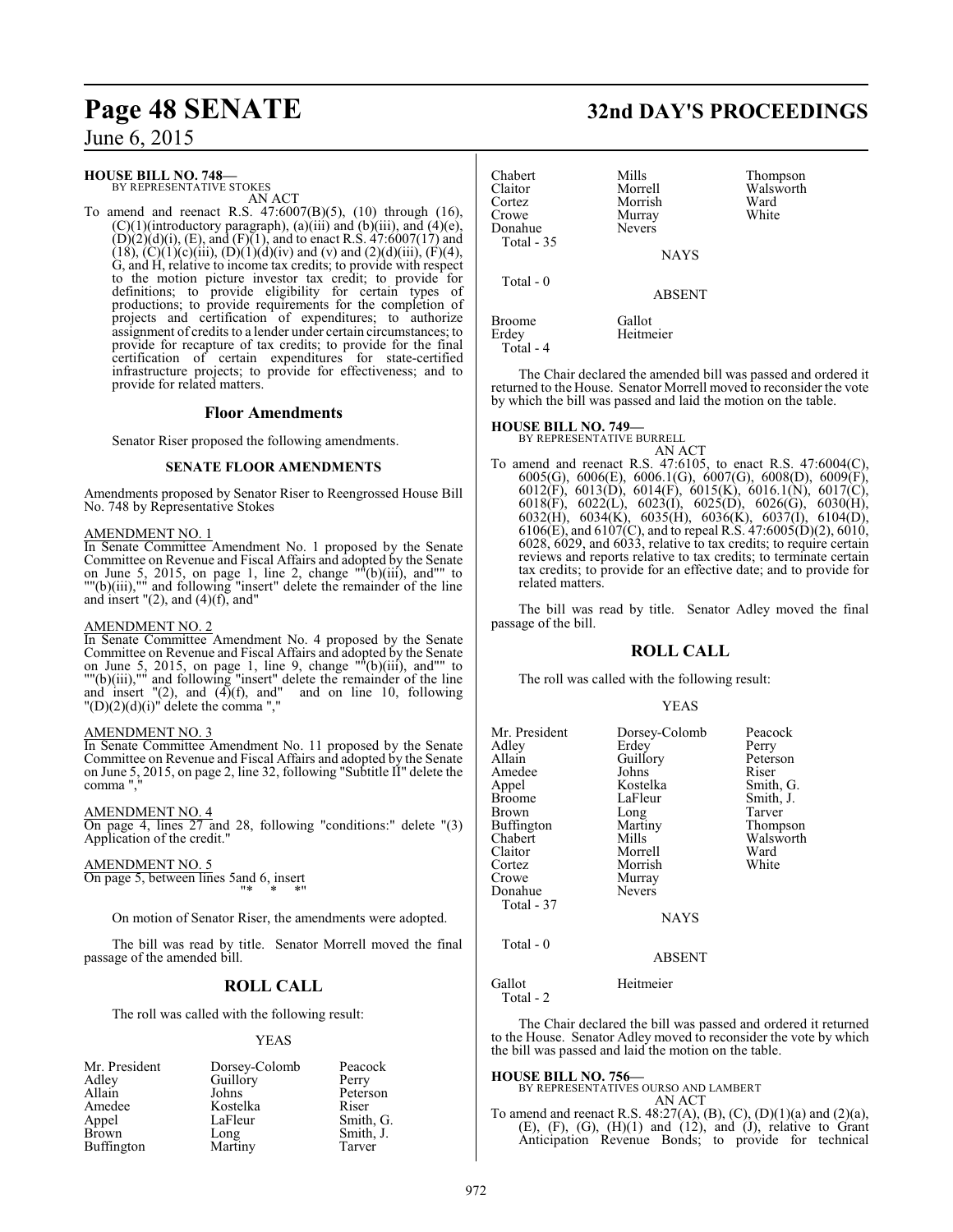## **32nd DAY'S PROCEEDINGS Page 49 SENATE**

corrections; to provide for the definitions of certain terms; and to provide for related matters.

The bill was read by title. Senator Adley moved the final passage of the bill.

#### **ROLL CALL**

The roll was called with the following result:

#### YEAS

| Mr. President | Erdey         | Peacock   |
|---------------|---------------|-----------|
| Adley         | Guillory      | Perry     |
| Allain        | Heitmeier     | Peterson  |
| Amedee        | Johns         | Riser     |
| Appel         | Kostelka      | Smith, G. |
| <b>Broome</b> | LaFleur       | Smith, J. |
| Brown         | Long          | Tarver    |
| Buffington    | Martiny       | Thompson  |
| Chabert       | Mills         | Walsworth |
| Claitor       | Morrell       | Ward      |
| Cortez        | Morrish       | White     |
| Donahue       | Murray        |           |
| Dorsey-Colomb | <b>Nevers</b> |           |
| Total - 37    |               |           |
|               | <b>NAYS</b>   |           |
| Total - 0     | ABSENT        |           |
|               |               |           |

Crowe Gallot Total - 2

The Chair declared the bill was passed and ordered it returned to the House. Senator Adley moved to reconsider the vote by which the bill was passed and laid the motion on the table.

## **HOUSE BILL NO. 774—** BY REPRESENTATIVE THIERRY

AN ACT

To amend and reenact R.S. 47:15(16), 105(A) and (B), 299.5, 1507, and 1578(B)(4)(c) and to enact R.S. 47:1576.2 and 1578(B)(4)(d) and (e), relative to the Department of Revenue; to provide for installment agreements for the payment of taxes due and to establish associated fees; to establish fees for offset claims; to establish fees for the authentication of tax records; to establish fees and payments required to apply for compromises of judgments; to establish procedures relative to the payment of these amounts; to provide for effectiveness; and to provide for related matters.

The bill was read by title. Senator Riser moved the final passage of the bill.

#### **ROLL CALL**

The roll was called with the following result:

#### YEAS

| Mr. President     | Dorsey-Colomb | <b>Nevers</b> |
|-------------------|---------------|---------------|
| Adley             | Erdey         | Peacock       |
| Allain            | Johns         | Perry         |
| Amedee            | Kostelka      | Riser         |
| Appel             | LaFleur       | Smith, G.     |
| <b>Broome</b>     | Long          | Smith, J.     |
| Brown             | Martiny       | Tarver        |
| <b>Buffington</b> | Mills         | Thompson      |
| Chabert           | Morrell       | Walsworth     |
| Claitor           | Morrish       | Ward          |
| Donahue           | Murray        | White         |
| Total $-33$       |               |               |

June 6, 2015

|                     | <b>NAYS</b>   |           |
|---------------------|---------------|-----------|
| Crowe<br>Total - 3  | Guillory      | Peterson  |
|                     | <b>ABSENT</b> |           |
| Cortez<br>Total - 3 | Gallot        | Heitmeier |

The Chair declared the bill was passed and ordered it returned to the House. Senator Riser moved to reconsider the vote by which the bill was passed and laid the motion on the table.

## **HOUSE BILL NO. 784—** BY REPRESENTATIVE DOVE

AN ACT

To amend and reenact R.S. 30:21(B)(1) and 136.1(D) and to enact R.S. 30:4(P), relative to fees collected by the commissioner of conservation; to provide for fees for activities regulated by the office of conservation; to provide for application, compliance, and fees; to authorize the commissioner of conservation to develop and implement an expedited permitting processing program; to provide for notice of an expedited permit; and to provide for related matters.

The bill was read by title. Senator Allain moved the final passage of the bill.

#### **ROLL CALL**

The roll was called with the following result:

#### YEAS

| Mr. President | Dorsey-Colomb | <b>Nevers</b> |
|---------------|---------------|---------------|
| Adley         | Erdey         | Peacock       |
| Allain        | Guillory      | Perry         |
| Amedee        | Johns         | Peterson      |
| Appel         | Kostelka      | Riser         |
| <b>Broome</b> | LaFleur       | Smith, G.     |
| Brown         | Long          | Tarver        |
| Buffington    | Martiny       | Thompson      |
| Chabert       | Mills         | Walsworth     |
| Claitor       | Morrell       | Ward          |
| Cortez        | Morrish       | White         |
| Donahue       | Murray        |               |
| Total - 35    |               |               |
|               | <b>NAYS</b>   |               |
| Crowe         | Smith, J.     |               |
| Total - 2     |               |               |
|               | <b>ABSENT</b> |               |
| Gallot        | Heitmeier     |               |
| Total - 2     |               |               |

The Chair declared the bill was passed and ordered it returned to the House. Senator Allain moved to reconsider the vote by which the bill was passed and laid the motion on the table.

## **HOUSE BILL NO. 791—** BY REPRESENTATIVE KLECKLEY

AN ACT

To appropriate funds for Fiscal Year 2015-2016 to defray the expenses of the Louisiana Legislature, including the expenses of the House of Representatives and the Senate, of legislative service agencies, and of the Louisiana State Law Institute; to provide for the salary, expenses, and allowances of members, officers, staff, and agencies of the Legislature; to provide with respect to the appropriations and allocations herein made; and to provide for related matters.

On motion of Senator Donahue, House Bill No. 791 was made Special Order of the Day No. 6 on Monday, June 8, 2015.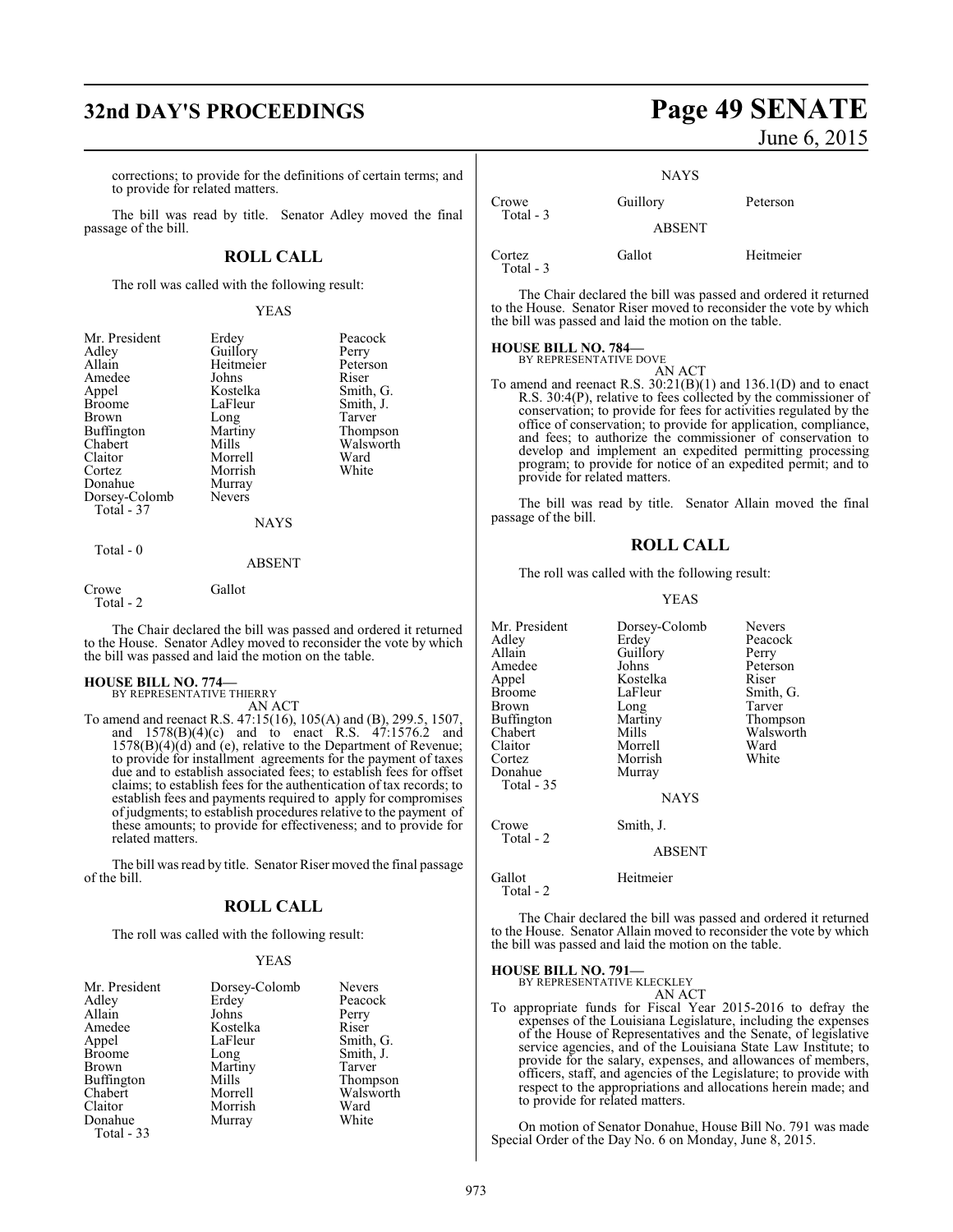## **Page 50 SENATE 32nd DAY'S PROCEEDINGS**

## June 6, 2015

#### **HOUSE BILL NO. 793—**

BY REPRESENTATIVE FANNIN AN ACT

To provide with respect to the Revenue Sharing Fund and the allocation and distribution thereof for Fiscal Year 2015-2016; and to provide for related matters.

On motion of Senator Donahue, House Bill No. 793 was made Special Order of the Day No. 7 on Monday, June 8, 2015.

#### **HOUSE BILL NO. 800—** BY REPRESENTATIVE FANNIN

AN ACT

To appropriate funds and make certain reductions in appropriations from certain sources to be allocated to designated agencies and purposes in specific amounts for the making of supplemental appropriations and reductions for said agencies for Fiscal Year 2014-2015; to provide for an effective date; and to provide for related matters.

On motion of Senator Donahue, House Bill No. 800 was made Special Order of the Day No. 8 on Monday, June 8, 2015.

- **HOUSE BILL NO. 801—**<br>BY REPRESENTATIVES FANNIN, ARNOLD, EDWARDS, ROBERT<br>JOHNSON, KLECKLEY, AND LEGER AND SENATORS GALLOT,<br>LAFLEUR, MURRAY, AND PETERSON
	- AN ACT
- To appropriate funds to defray the expenses of the Louisiana Judiciary, including the Supreme Court, Courts of Appeal, District Courts, Criminal District Court of Orleans Parish, and other courts; and to provide for related matters.

On motion of Senator Donahue, House Bill No. 801 was made Special Order of the Day No. 9 on Monday, June 8, 2015.

#### **HOUSE BILL NO. 828—**

BY REPRESENTATIVE HENRY AN ACT

To amend and reenact R.S. 47:601, relative to the phasing-out of certain taxes levied on corporations; to provide for a reduction and eventual elimination of the corporation franchise tax over a certain period of time; to provide for an effective date; and to provide for related matters.

On motion of Senator Adley, the bill was read by title and returned to the Calendar, subject to call.

#### **HOUSE BILL NO. 577—**

BY REPRESENTATIVES JACKSON AND HUNTER AND SENATOR THOMPSON AN ACT

To enact R.S. 33:180(D), relative to the extension of the corporate limits of municipalities; to provide relative to attempts to challenge or invalidate ordinances to annex territory; and to provide for related matters.

On motion of Senator Murray, the bill was read by title and returned to the Calendar, subject to call.

#### **Privilege Report of the Legislative Bureau**

#### June 6, 2015

To the President and Members of the Senate:

I am directed by your Legislative Bureau to submit the following report:

The following instruments are approved as to construction and duplication.

#### **HOUSE BILL NO. 30—**

BY REPRESENTATIVES RICHARD, ARNOLD, BERTHELOT, STUART<br>BISHOP, BROWN, BURFORD, GAROFALO, GEYMANN, GISCLAIR,<br>HARRIS, HARRISON, HAVARD, HENRY, HENSGENS, HOWARD,<br>HUNTER, HUVAL, JAMES, JEFFERSON, JAY MORRIS, ORTEGO,<br>PEARSON, PI AN ACT

To amend and reenact R.S. 39:82(A) and 352 and to enact Subpart S of Part II-A of Chapter 1 of Subtitle I of Title 39 of the Louisiana Revised Statutes of 1950, to be comprised of R.S.  $39:100.146$ ,  $1567(E)$ , and Subpart F of Part I of Chapter 16 of Subtitle III of Title 39 of the Louisiana Revised Statutes of 1950, to be comprised of R.S. 39:1590, relative to professional, personal, and consulting services procurement; to require consideration by the Joint Legislative Committee on the Budget of certain professional, personal, and consulting service contracts; to provide for the submission of periodic reports; to provide for exceptions; to establish the Higher Education Financing Fund; to provide for the deposit, use, and investment of monies in the fund; to provide for an effective date; and to provide for related matters.

Reported without amendments.

#### **HOUSE BILL NO. 42—**

- BY REPRESENTATIVES JONES, ABRAMSON, ANDERS, ARMES, ARMES, ARROW, WESLEY BILLOT, WESLEY BISHOP, BOUIE, BROADWATER, BROWN, HENRY BURNS, WESLEY BISHOP, BOUIE, BROADWATER, BROWN, HENRY BURNS, DOVE, THOMAGY, AND HENRY BURNS, ED LEBAS, LEGER, LEOPOLD, MACK, MIGUEZ, MONTOUCET, MORENO,<br>NORTON, ORTEGO, PIERRE, POPE, PRICE, PUGH, PYLANT,<br>REYNOLDS, RICHARD, RITCHIE, SCHEXNAYDER, SCHRODER,<br>SHADOIN, SMITH, ST. GERMAIN, THIBAUT, THIERRY, ALFRED<br>WILLIAMS,
- To enact R.S. 11:542.2, 883.4, 1145.3, and 1331.2, to authorize payments funded by state retirement system experience accounts to certain retirees and beneficiaries of such systems; to provide qualifications for receipt of such payments; to provide relative to the amount of such payments; and to provide for related matters.

Reported without amendments.

**HOUSE BILL NO. 208—** BY REPRESENTATIVES TERRY LANDRY, BURRELL, HALL, PIERRE, AND ALFRED WILLIAMS AN ACT

To amend and reenact R.S. 48:78 and to enact R.S. 39:34(E) and 54(D), relative to the Transportation Trust Fund; to provide relative to executive budget recommendations for appropriations of monies out of the Transportation Trust Fund; to provide relative to appropriations of monies out of the Transportation Trust Fund; to provide limitations on the utilization of monies in the Transportation Trust Fund; and to provide for related matters.

Reported without amendments.

## **HOUSE BILL NO. 307—** BY REPRESENTATIVE JACKSON

AN ACT

To enact R.S. 28:53(P), relative to admission by emergency certificate; to prohibit denial of coverage or refusal to pay claims for inpatient behavioral health services rendered while under an emergency certificate on the basis of medical necessity; to provide for exclusions; to require the opportunity for voluntary admission; to require evaluation within twentyfour hours of arrival at an admitting facility; to provide for definitions; and to provide for related matters.

Reported without amendments.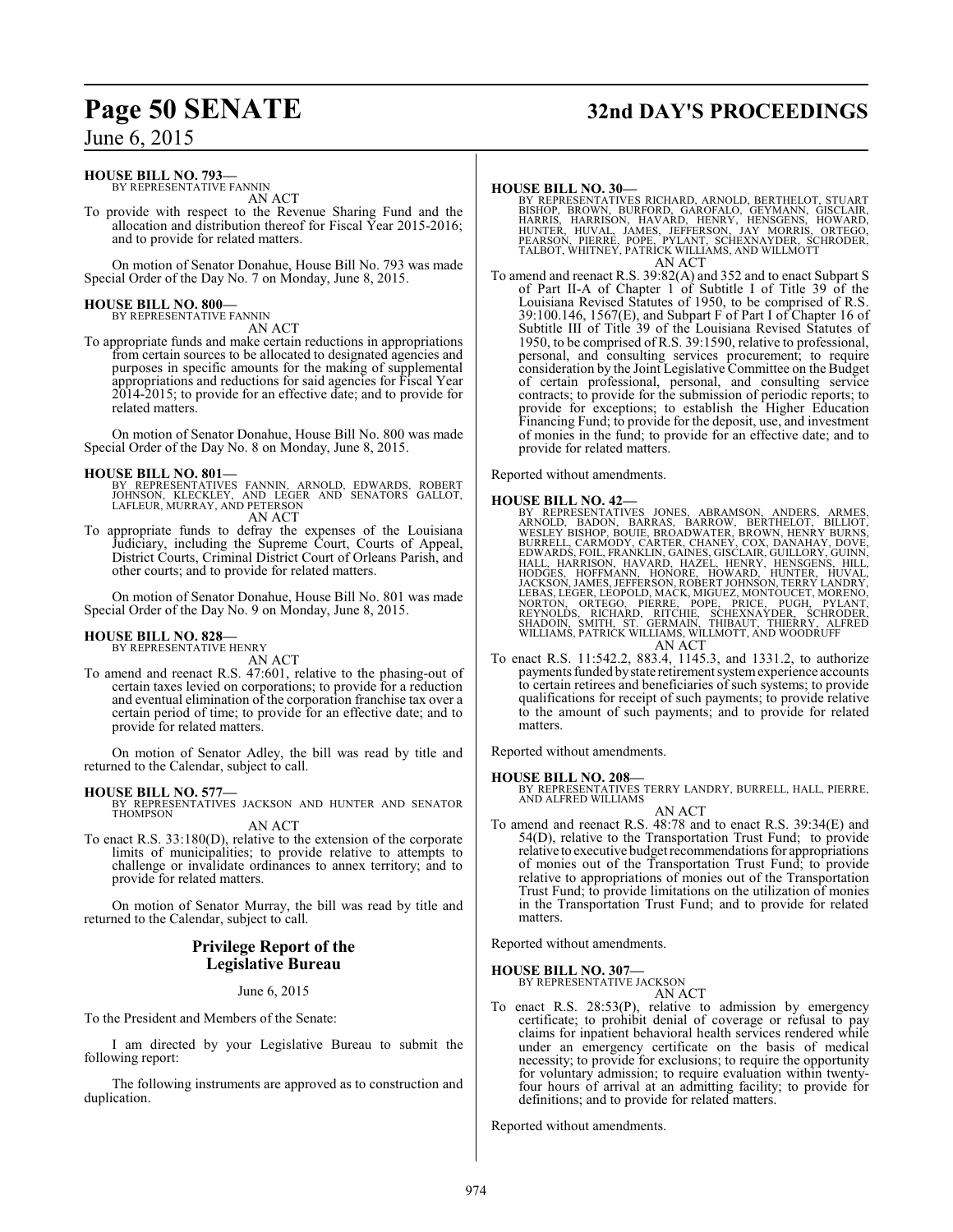## **32nd DAY'S PROCEEDINGS Page 51 SENATE**

# June 6, 2015

#### **HOUSE BILL NO. 376—**

BY REPRESENTATIVE HARRIS AN ACT

To amend and reenact R.S. 39:1595(A)(2) and (B)(1), (2), and (3) and to enact R.S. 39:136 and  $1623(A)(8)$ , relative to procurement; to establish the Board of Regents electronic notification process and provide for the powers, duties, and functions of the Board of Regents; to provide for increased participation in the receipt and administration of contracts and federal funds by postsecondary institutions of higher learning; to provide for notification of postsecondary institutions of higher learning of requests for proposals; to require state agencies receive certification from the Board of Regents for certain contracts; and to provide for related matters.

Reported without amendments.

#### **HOUSE BILL NO. 387—**

- BY REPRESENTATIVES LEGER, BARRAS, BARROW, BOUIE,<br>BURFORD,HENRYBURNS,HOFFMANN,HUNTER,ROBERTJOHNSON,<br>RITCHIE, STOKES,THIBAUT,ANDWILLMOTT<br>AN ACT
- To amend and reenact R.S. 47:6019(A)(2)(c) and (C) and to enact R.S. 47:6019(A)(1)(c), relative to tax credits; to provide for the tax credit for the rehabilitation of historic structures for nonresidential property; to provide relative to eligibility requirements; to provide for an administrative fee; to extend the sunset of the tax credit; to provide for an effective date; and to provide for related matters.

Reported without amendments.

#### **HOUSE BILL NO. 392—**

BY REPRESENTATIVE LOPINTO AN ACT

To enact R.S. 15:1212 and 1212.1, relative to the Louisiana Commission on Law Enforcement and the Administration of Criminal Justice; to require the commission to create and maintain a database for deposit of information relative to law enforcement officers; to provide for the functions, powers, and duties of the commission relative to the database; to provide for reporting requirements relative to all law enforcement agencies throughout the state; to authorize the promulgation of rules and regulations; and to provide for related matters.

Reported without amendments.

#### **HOUSE BILL NO. 638—** BY REPRESENTATIVE IVEY

AN ACT

To amend and reenact R.S. 40:1322(B) and R.S. 49:316.1, relative to state agencies; to provide for fees charged by state departments, agencies, boards, and commissions on certain transactions made by credit cards, debit cards, and similar payments of obligations; to provide for electronic payments; and to provide for related matters.

Reported without amendments.

## **HOUSE BILL NO. 773—** BY REPRESENTATIVE LEGER

AN ACT

To amend and reenact R.S. 36:104(B)(7), R.S. 47:6007(D)(2)(b) and (4),  $6015(B)(3)$ (introductory paragraph),  $6034(E)(2)(a)(i)(aa)$ and (iii)(aa), and R.S. 51:2317, to enact R.S. 36:104(C) and (D), and to repeal R.S. 51:936.2, relative to fees assessed by the secretary of the Department of Economic Development; to provide a uniform authorized fee schedule for economic development incentive and financial assistance programs; to provide for the recovery of costs associated with certain administrative functions; to provide for establishment and collection of authorized fees and costs; to authorize the promulgation of rules and regulations; to provide for certain limitations; to provide for disposition of fees; to provide for an effective date; and to provide for related matters.

Reported without amendments.

#### **HOUSE BILL NO. 779—**

BY REPRESENTATIVE PONTI AN ACT

To amend and reenact R.S. 47:6030(A)(1), (B), (C)(6), and (D) and to repeal R.S.  $47:6030(C)(5)$ , relative to tax credits; to provide with respect to the solar energy systems tax credit; to provide for the amount of the credit; to provide for a limitation on the amount of certain credits which may be claimed in a calendar year; to provide with respect to eligibility for certain types of solar energy systems; to limit certain types of financing for eligible systems; to provide with respect to the claiming of the credit; to provide for effectiveness; and to provide for related matters.

Reported without amendments.

#### **HOUSE BILL NO. 838— (Substitute for House Bill No. 546 by Representative Price)** BY REPRESENTATIVE PRICE

AN ACT

To amend and reenact R.S. 17:3048.1(B)(2)(introductory paragraph) and (4)(b) and to enact R.S. 17:5002(D), relative to the Taylor Opportunity Program for Students; to provide relative to the use of TOPS-Tech Awards; to provide that such awards may be used only for certain degrees and programs as determined by the Board of Regents and the Louisiana Workforce Investment Council; and to provide for related matters.

Reported without amendments.

# **HOUSE BILL NO. 842— (Substitute for House Bill No. 488**

**by Representative Moreno)**<br>BY REPRESENTATIVES MORENO, BURRELL, GUILLORY, HONORE,<br>TERRY LANDRY, NORTON, AND WOODRUFF AN ACT

To amend and reenact R.S. 14:35.3(A), (B)(3)(introductory paragraph), (4), (5), and (6), and (G), 37.7(A) and (B), 40.2(A), and  $79(B)(2)$  and  $(3)$ ,  $(C)(1)$  and  $(2)$ , and  $(H)$ , R.S. 15:590(introductory paragraph), and R.S. 46:2136.3(A)(introductory paragraph) and to enact R.S. 14:35.3(B)(7), R.S. 15:590(8), and Code ofCriminal Procedure Article 387, relative to domestic abuse; to provide relative to criminal offenses and procedures involving domestic abuse; to amend the crimes of domestic abuse battery and domestic abuse aggravated assault to include family members as possible victims; to define "family member"; to amend the definition of "household member" and "court-monitored domestic abuse intervention program"; to expand the crime of stalking to specifically include written threats; to provide relative to the crime of violation of protective orders; to amend and provide relative to the penalties for certain offenses of violation of protective orders; to prohibit certain persons subject to a permanent injunction or protective order, issued pursuant to a court-approved consent agreement or certain provisions of law, from possessing a firearm for the duration of the injunction or order; to provide relative to the obtaining and filing of fingerprint and other identification information of persons arrested, or issued a summons and subsequently convicted, for certain domestic abuse-related offenses; to provide relative to the type of information that a prosecutor is required to provide for certain domestic abuse-related offenses; and to provide for related matters.

Reported without amendments.

#### **HOUSE BILL NO. 843— (Substitute for House Bill No. 573 by Representative Hazel)** BY REPRESENTATIVES HAZEL, CARTER, CONNICK, IVEY, JACKSON, SIMON, AND STOKES AN ACT

To amend and reenact R.S. 37:1267 and 1285(A)(12) through (14) and to enact R.S. 37:1285.2, relative to the powers and duties of the Louisiana State Board of Medical Examiners; to provide for a quorum; to define professional and medical incompetency and